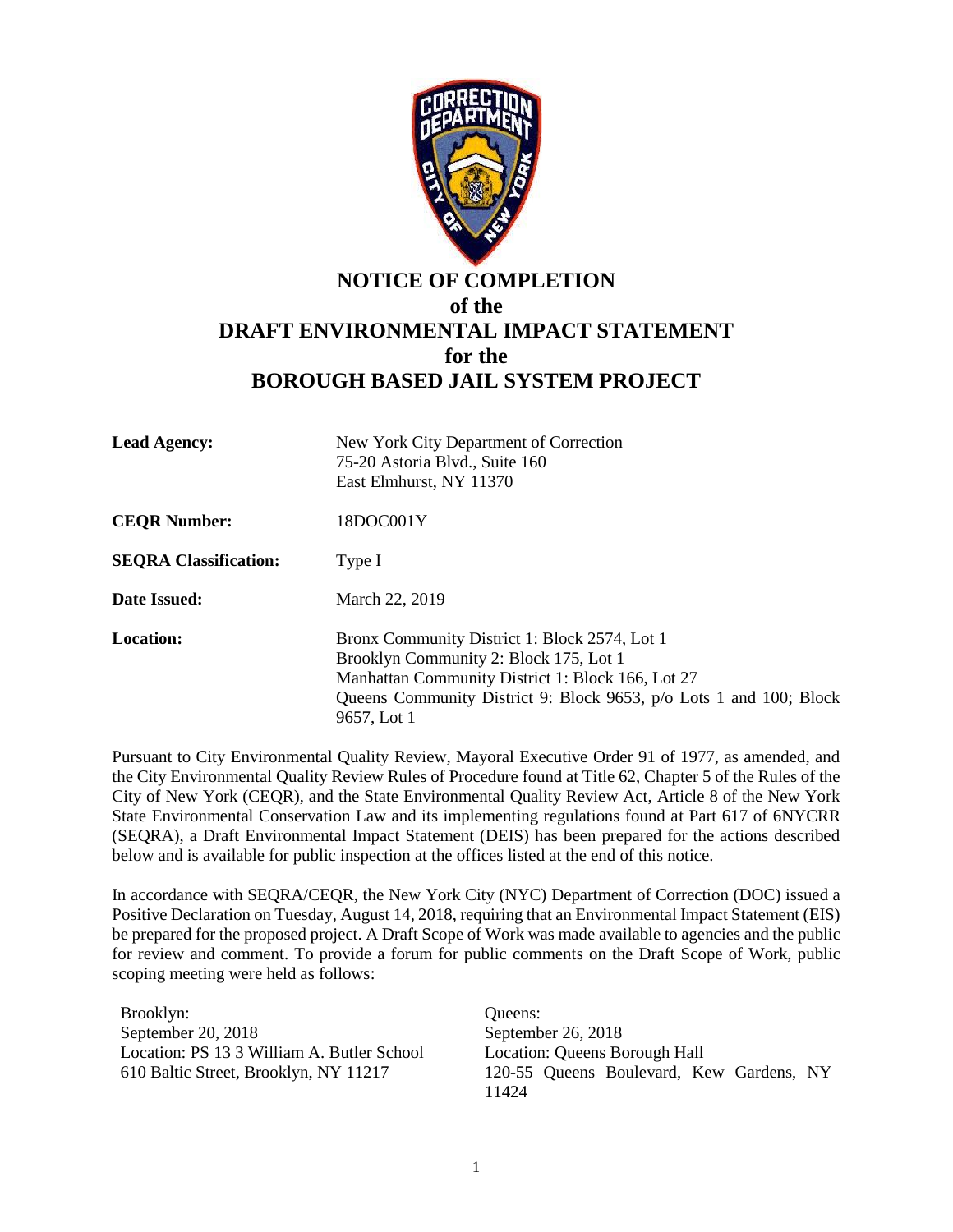Manhattan: September 27, 2018 Location: Manhattan Borough Hall 1 Centre Street, New York, NY 1 0007

Bronx: October 3, 2018 Location: Bronx County Court House 851 Grand Concourse, Bronx, NY 10451

Written comments on the Draft Scope of Work were accepted until Monday, October 29, 2018. A Final Scope of Work was prepared, taking into consideration comments received during the public comment period, to direct content and preparation of a DEIS. DOC issued the Final Scope of Work on March 22, 2019.

A public hearing on the Draft Environmental Impact Statement (DEIS) will be held at a later date to be announced. Advance notice will be given of the time and place of the hearing. Written comments on the DEIS are requested and will be received and considered by the Lead Agency until the tenth calendar day following the close of the public hearing.

## **1. INTRODUCTION**

 $\overline{a}$ 

The City of New York, through the New York City Department of Correction (DOC) and the Mayor's Office of Criminal Justice (MOCJ), is proposing to implement a borough-based jail system (the proposed project) as part of the City's continued commitment to create a modern, humane, and safe justice system. The proposed project would develop four new detention facilities to house individuals who are in the City's correctional custody with one located in each of the Bronx, Brooklyn, Manhattan, and Queens. The sites under consideration consist of the following:

- $\bullet$  Bronx Site—745 East 141st Street<sup>1</sup>
- Brooklyn Site—275 Atlantic Avenue
- Manhattan Site—124-125 White Street<sup>2</sup>
- Oueens Site—126-02 82nd Avenue

Given the City's success in reducing both crime and the number of people in jail, coupled with the current physical and operational deficiencies at the Rikers Island Correctional Facility (Rikers Island), the City committed to closing the jails on Rikers Island. The 2017 report *Smaller, Safer, Fairer*<sup>3</sup> provides the City's roadmap for creating a smaller, safer, and fairer criminal justice system. Central to this effort is the City's goal to provide a system of modern borough-based detention facilities while reducing the number of people in the City's jails to a total average daily population of 5,000 persons.

Under the proposed project, all individuals in DOC's custody would be housed in the new borough-based detention facilities and the City would no longer detain people at Rikers Island. Each proposed facility location is City-owned property, but requires a number of discretionary actions that are subject to the City's Uniform Land Use Review Procedures (ULURP) including, but not limited to, site selection for public facilities, zoning approvals, and for certain sites, changes to the City map.

<sup>&</sup>lt;sup>1</sup> In previous documents such as the Draft Scope of Work, this site was identified as 320 Concord Avenue; the address 745 East 141st Street is the same site as 320 Concord Avenue. It is expected that the Bronx detention facility address would be 745 East 141st Street and the proposed mixed-use building address would be 320 Concord Avenue.

<sup>&</sup>lt;sup>2</sup> 80 Centre Street was also evaluated as a potential site for the proposed detention facility in Manhattan and was identified as the site in the Draft Scope of Work. Refer to Section H, "Site Selection," for further discussion of this site.

<sup>3</sup> New York City Mayor's Office of Criminal Justice. *Smaller, Safer, Fairer: A Roadmap to Closing Rikers Island*. Available[: https://rikers.cityofnewyork.us/the-plan/.](https://rikers.cityofnewyork.us/the-plan/) Last accessed August 12, 2018.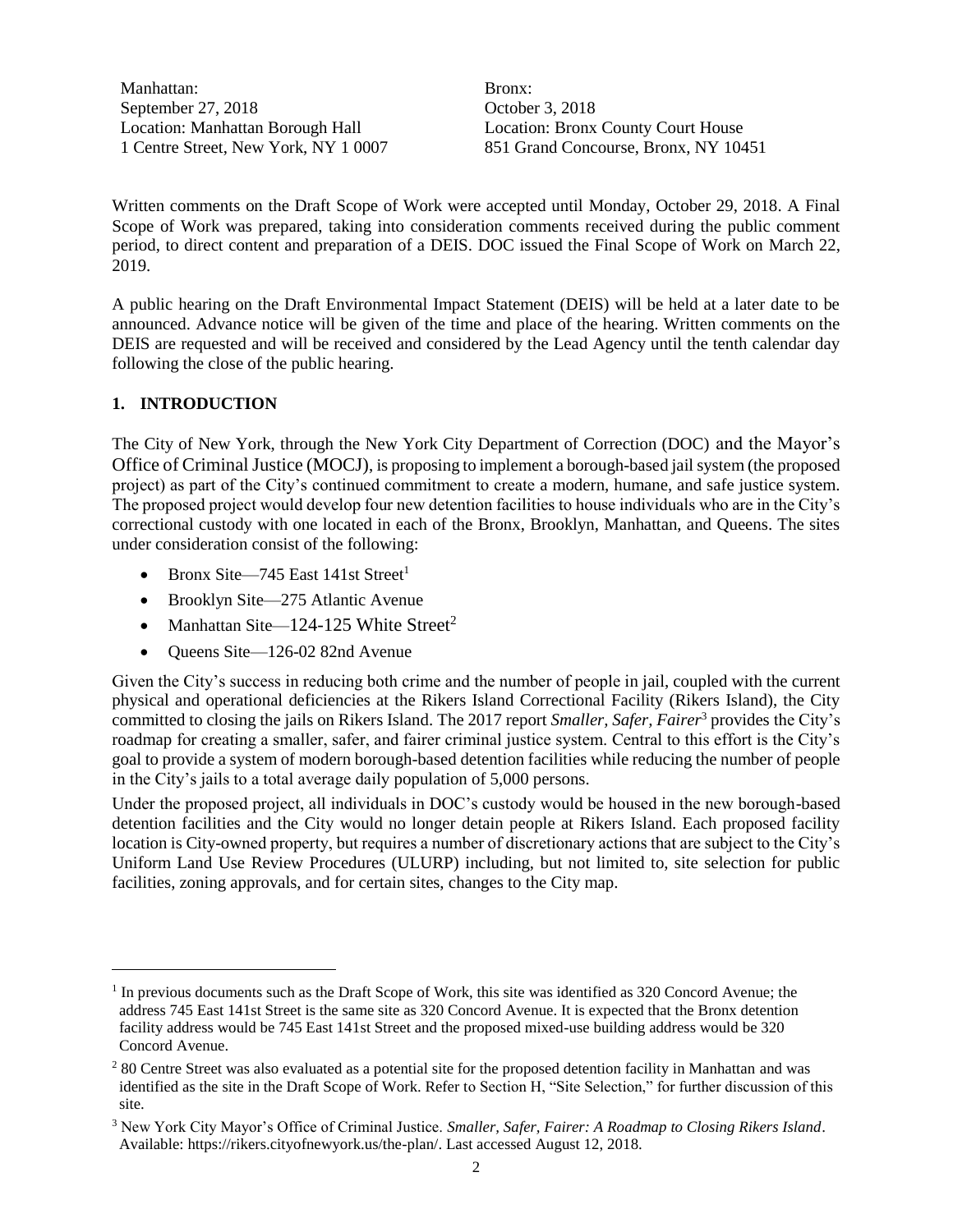#### **2. BACKGROUND**

## **HISTORICAL CHANGES IN THE CRIMINAL JUSTICE SYSTEM**

In the last four years, New York City has experienced an acceleration in the trends that have defined the City's public safety landscape over the last three decades. While jail and prison populations around the country have increased, New York City's jail population has fallen by half since 1990, and declined by 30 percent since Mayor de Blasio took office. Indeed, in the last four years, the City experienced the steepest four-year decline in the jail population since 1998. This decline in jail use has occurred alongside recordlow crime. Major crime has fallen by 78 percent in the last 25 years (since 1993) and by 14 percent in the last five (since 2013). 2018 was the safest year in CompStat<sup>4</sup> history. New York City's historic and durable decline in crime rates are continued and unique proof that we can increase safety while shrinking the jail population.

*Smaller, Safer, Fairer*, the City's roadmap to closing Rikers Island, was released in June 2017 and includes 18 strategies to ultimately reduce the jail population to 5,000, allow for the closure of the jails on Rikers Island, and the transition to the proposed borough-based jail system.<sup>5</sup> Progress on these strategies is underway with the partnership of New Yorkers, the courts, district attorneys, defenders, mayoral agencies, service providers, City Council, and others within the justice system. When New York City released its roadmap in June 2017, the City's jails held an average of 9,400 people on any given day. In December 2018, the population dropped to approximately 8,000, a 15 percent decline that puts the City ahead of schedule in its efforts to reduce the population.

A number of factors have contributed to the decline in jail population, including:

- **Reduced crime and arrest rates.** Major crime decreased by 14 percent in the City in the last five years and arrests have fallen by 37 percent. The City has invested in reducing crime through the Mayor's Action Plan for Neighborhood Safety (MAP) and the Office to Prevent Gun Violence (OPGV), among other initiatives.
- **Fewer people enter jail.** Among other system dynamics, interventions aimed at reducing the number of low- and medium-risk people entering jail contributed to about 60 percent of the total reduction of people in jail to date. These include major investments in diversion (preventing over 11,000 people from entering jail); alternatives to jail sentences; making it easier to pay bail through funding bail expediters; expanding the charitable bail fund citywide and implementing online bail payment; and targeted initiatives focused on the unique needs of specific groups such as women, adolescents, and those with mental/behavioral health issues.
- **Cases resolved faster.** Reductions in unnecessary case delays have resulted in fewer defendants' cases extending beyond one year. For example, since the start of Justice Reboot<sup>6</sup> in April 2015, the number of Supreme Court cases pending for more than one year has declined 22 percent (746 cases, as of January 5, 2019).

## **FACILITIES AT RIKERS ISLAND**

 $\overline{a}$ 

Currently, the majority of the people held in the City's jail system are held at Rikers Island. Rikers Island is a 413-acre City-owned property located in the East River and is part of the Bronx, although it is accessed

<sup>4</sup> CompStat, short for Compare Statistics, is an organizational management tool for police departments that is used to reduce crime.

<sup>5</sup> New York City Mayor's Office of Criminal Justice. *Smaller, Safer, Fairer: A Roadmap to Closing Rikers Island*. Available: [https://rikers.cityofnewyork.us/the-plan/.](https://rikers.cityofnewyork.us/the-plan/) Last accessed August 12, 2018.

<sup>6</sup> Justice Reboot is the City's initiative aimed at reducing unnecessary case delays. The City created a centralized coordinating body, run through the Mayor's Office of Criminal Justice, that conducts deep analytical dives into borough-specific case processing problems and provides targeted solutions.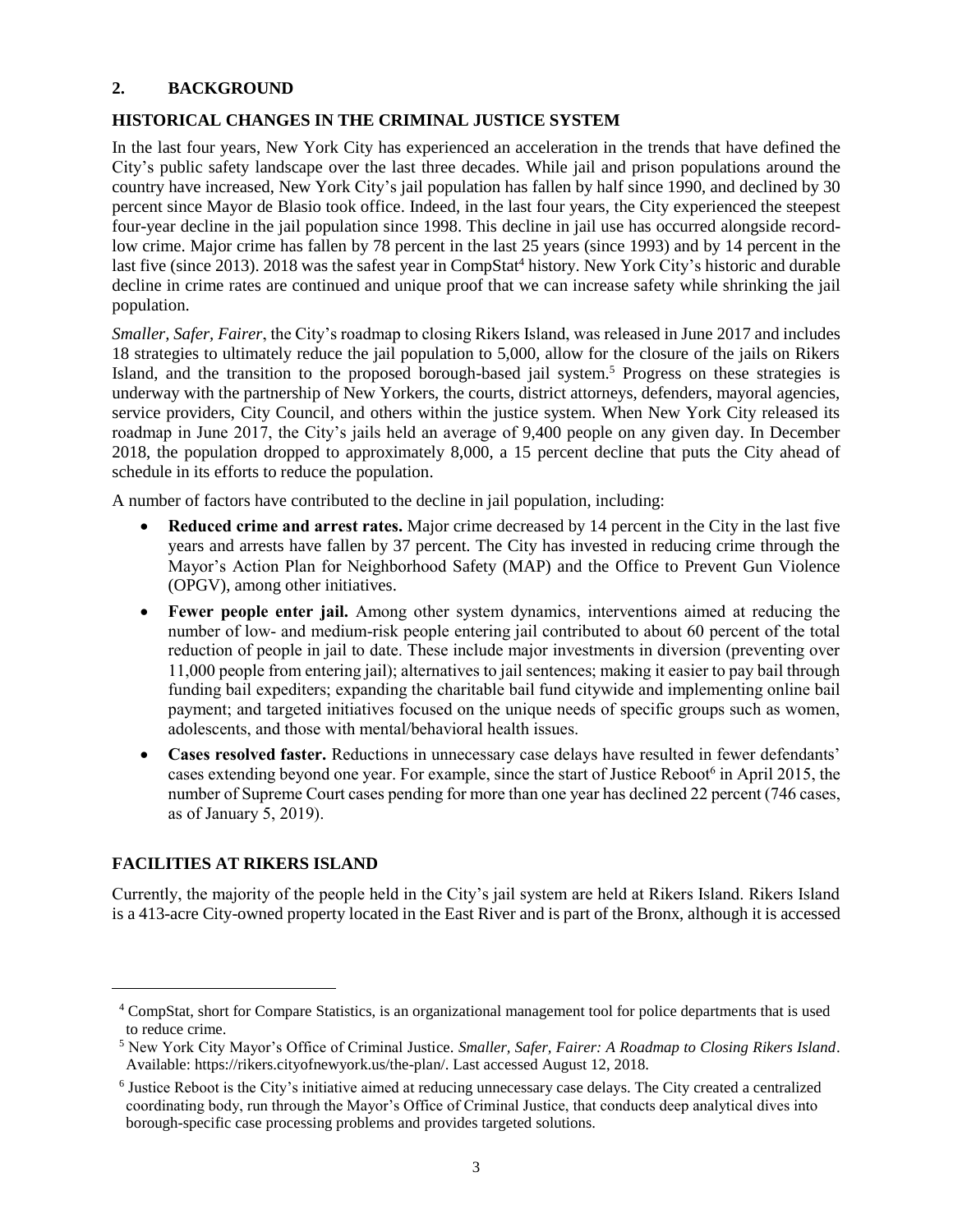from Queens. It has a capacity for approximately 11,300 people in detention in eight active jail facilities.<sup>7</sup> Most facilities on Rikers Island were built more than 40 years ago and create serious challenges to the safe and humane treatment of those in detention. In addition, the Island's isolation limits accessibility to both staff and visitors, as described in the report, *A More Just New York City*, issued by the Independent Commission on New York City Criminal Justice and Incarceration Reform (the Lippman Commission).

While the City now offers free, express shuttle bus service to and from Rikers Island designed to facilitate visits for family and friends of people in custody, Rikers Island is still geographically isolated from the rest of New York City. It is accessed by a small, narrow bridge that connects it with Queens. This isolation makes it difficult for DOC staff, family members, defense attorneys, social service providers, and other service providers and visitors to access their jobs, loved ones, and clients.

Additionally, the location of Rikers Island results in inefficient transportation and an increase in related costs to the City, as DOC must expend substantial time and resources transporting people in detention off the Island for court appearances and appointments. The Mayor's Office of Criminal Justice continuously works with DOC and the State Office of Court Administration (OCA) to find ways to further improve ontime court production and reduce case delays associated with late production. All defendants, regardless of incarcerated status, are required to be present at court at 9:30 am. DOC must transport more than 1,000 people on and off the Island each day for court appearances and an additional number of people to hospital care appointments, and this inevitably causes some to miss court appearances. If defendants are produced late, it may result in their appearance being rescheduled for a later date (or 'delayed'), which can contribute to delayed resolution and longer length of stay in DOC custody. Missed court appearances can further draw out case timelines and cause other disruptions to court schedules.

Finally, the transformative vision contemplated under the City's proposal cannot be achieved through renovations of the current the facilities on Rikers Island due to its physical isolation.

## **OTHER CITY JAIL FACILITIES**

 $\overline{a}$ 

DOC currently operates four other detention facilities not located on Rikers Island. These facilities are the Brooklyn Detention Complex, Manhattan Detention Complex, Queens Detention Complex (currently decommissioned), and the Vernon C. Bain Center. These facilities can accommodate approximately 2,500 people in detention.<sup>8</sup> The Brooklyn Detention Complex, Manhattan Detention Complex, and Queens Detention Complex are located on sites that are proposed for redevelopment with modern detention facilities under the proposed project and are described in Section C, "Project Description." The Vernon C. Bain Center is a five-story barge that provides medium to maximum security detention facilities and serves as the Bronx detention facility for admissions. It is located in the East River near the Hunts Point neighborhood of the Bronx.

These existing facilities cannot be expanded to meet the needs of the contemporary facilities envisioned. The existing facilities are limited with regard to capacity and inefficient in design; many of them date back to the 1960s, 1970s, and 1980s and have not been renovated since the early 1990s. Facility layouts are outdated and do not provide for the quality of life sought in more modern detention facilities, with regard to space needs, daylight, and social spaces.

## **PROJECTED REDUCTIONS IN THE NUMBER OF PEOPLE IN THE CITY'S JAILS**

The number of people who enter and the length of time they stay determine the size of the population in the City's jails. The City is in the process of implementing the strategies laid out in *Smaller, Safer, Fairer*, which are expected to reduce the average daily jail population to approximately 7,000 people over the next

<sup>&</sup>lt;sup>7</sup> "People in detention" refers to all those in the custody of the New York City Department of Correction, regardless of legal status, including but not limited to pretrial detainees, city sentenced individuals and people held on State parole violations.

<sup>&</sup>lt;sup>8</sup> Not including the existing capacity in the Queens Detention Complex, which is no longer used as a detention facility.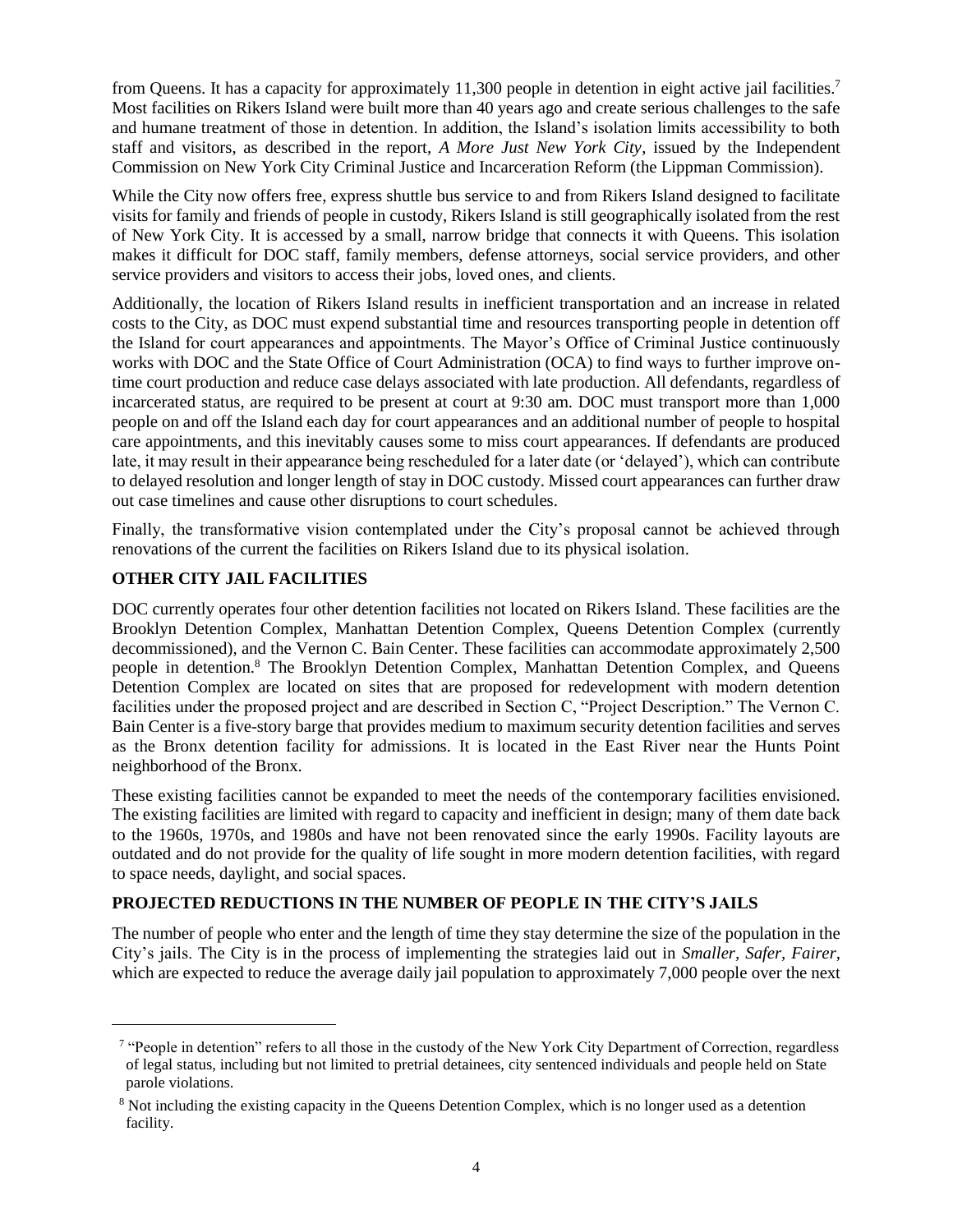three years, with the goal of achieving a total average population of 5,000 by 2027.<sup>9</sup> Eighteen months after the release of *Smaller, Safer, Fairer*, the City's jail population fell to below 8,000 for the first time in almost 40 years, a decrease of almost 15 percent that puts the City ahead of schedule in its efforts to reduce the population.

## **3. PROJECT DESCRIPTION**

 $\overline{a}$ 

The City's success in reducing crime and lowering the number of people in jail, coupled with grassroots support for closing the jails on Rikers Island, has allowed the City of New York, through DOC and MOCJ, to propose to implement a borough-based jail system as part of the City's continued commitment to create a modern, humane, and safe justice system.

Under the proposed project, the City would establish a system of four new modern borough-based detention facilities to house a total population of 5,000 in order to no longer detain people in the jails at Rikers Island. One facility will be located in each of the boroughs of the Bronx, Brooklyn, Manhattan, and Queens. Each of the proposed facilities would provide approximately 1,437 beds to house people in detention. In total, the proposed project would provide approximately 5,748 beds to accommodate an average daily population of 5,000 people in a system of four borough-based jails, while allowing space for population-specific housing requirements, such as those related to safety, security, physical and mental health, among other factors, and fluctuations in the jail population.

A guiding urban design principle for the proposed project is neighborhood integration. This includes promoting safety and security, designing dignified environments, leveraging community assets, and providing added value and benefits to the surrounding neighborhoods. The new facilities would be designed with the needs of the communities in mind. They will be designed to encourage positive community engagement and serve as civic assets in the neighborhoods. The new buildings would be integrated into the neighborhoods, providing connections to courts and service providers and also offering community benefits. The proposed project is intended to strengthen connections between people who are detained to their families and communities by allowing them to remain closer to their loved ones and other people. This would promote better engagement of incarcerated individuals with attorneys, social service providers, and community supports and increase their chances to succeed upon leaving jail and be less likely to return to jail.

The proposed project would implement streetscape improvements at each site. The specific improvements at each site would vary, but in general would include sidewalk improvements,, new benches landscape features, improved lighting, and signage and wayfinding features.

The proposed project would ensure that each borough facility has ample support space for quality educational programming, recreation, therapeutic services, publicly accessible community space, and staff parking. The support space would also include a public-service-oriented lobby, visitation space, space for robust medical screening for new admissions, medical and behavior health exams, health/mental health care services, medical clinics and therapeutic units, and administrative space. The community space is intended to provide useful community amenities, such as community facility programming or street-level retail space.

Each facility would be designed to integrate with the surrounding neighborhood while also achieving efficient and viable floorplans that optimize access to program space, outdoor space, and natural light. The borough facilities would be designed to be self-sufficient buildings, with more manageable housing units (i.e., a standardized module consisting of cells with a common dayroom, support spaces, and recreation yard) that allow officers to better supervise as a result of the improved floorplans. The proposed project contemplates implementing new borough-based facilities that provide sufficient space for effective and tailored programming, appropriate housing for those with medical, behavioral health and mental health needs, and the opportunity for a more stable reentry into the community. Additionally, the facilities would provide a normalized environment of operations that supports the safety and well-being of both staff and

<sup>9</sup> New York City Mayor's Office of Criminal Justice. Smaller, Safer, Fairer: A Roadmap to Closing Rikers Island. Available: https://rikers.cityofnewyork.us/the-plan/. Last accessed August 12, 2018.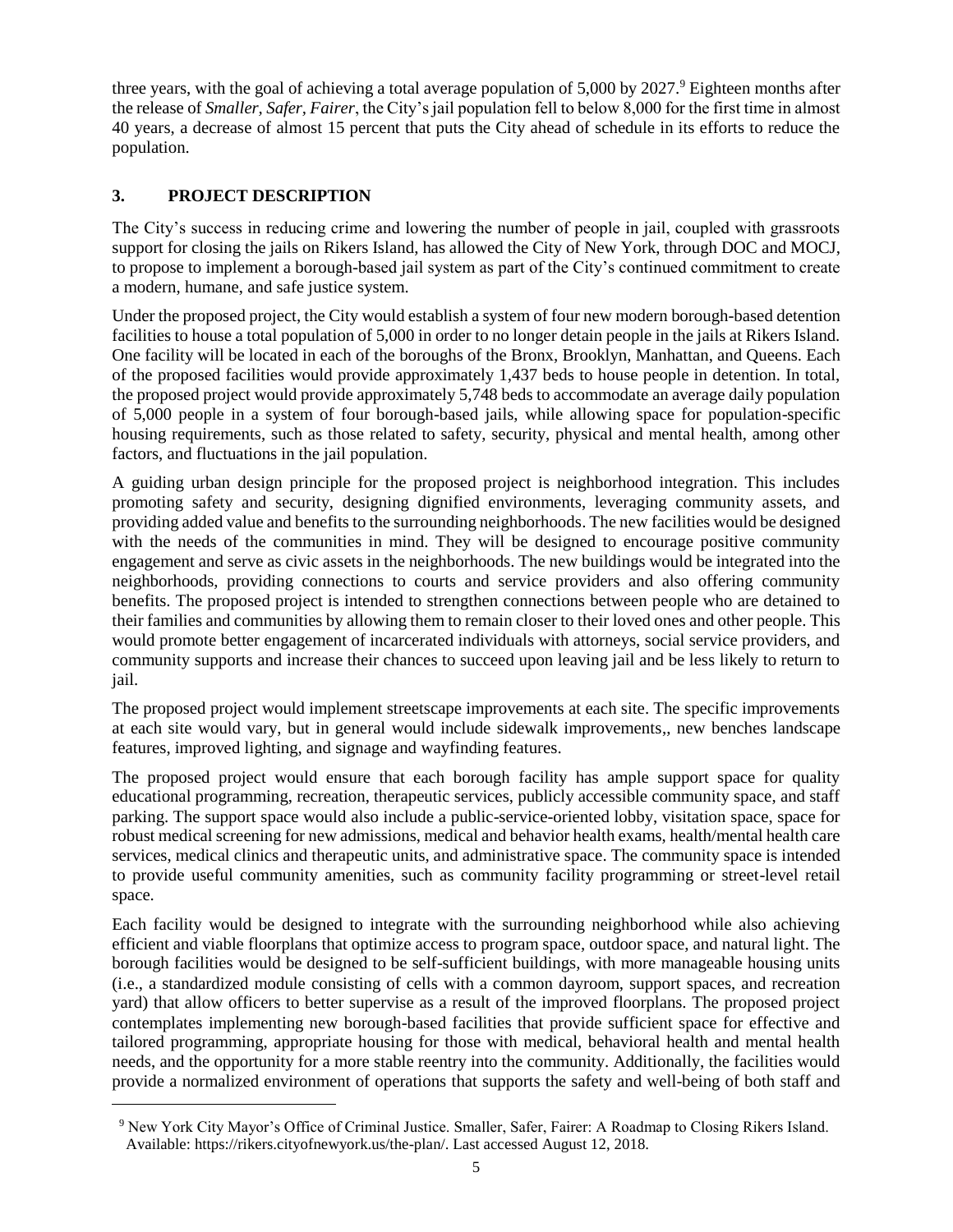those who are detained in the City's correctional custody. People who are detained would have access to recreation yards in their housing unit and recreation space would be provided in each facility for staff.

The program components for each site are summarized in **Table S-1**.

|              | <b>Program Components by Project Site</b>         |                                                                                               |                |                                                                                          |                                                  |                                                           |                                            |                                       |                                              |
|--------------|---------------------------------------------------|-----------------------------------------------------------------------------------------------|----------------|------------------------------------------------------------------------------------------|--------------------------------------------------|-----------------------------------------------------------|--------------------------------------------|---------------------------------------|----------------------------------------------|
|              |                                                   | Housing<br>for People<br>in<br>Site Name Address Detention <sup>1</sup> Services <sup>2</sup> | Support        | Community<br><b>Facility Space</b><br>and/or Retail <sup>3</sup>                         | <b>Centralized</b><br>Care Services <sup>5</sup> | Court/Court-<br>Related<br><b>Facilities</b> <sup>6</sup> | Parking                                    | <b>Residential</b><br>Use             | Maximum<br>Zoning<br>Height<br>(in feet) $4$ |
| <b>Bronx</b> | 745<br>East<br>141 <sub>st</sub><br><b>Street</b> | 870,000<br>gsf<br>(1, 437)<br>beds)                                                           | 350,000<br>qsf | 40,000 gsf<br>(community<br>and/or retail)<br>31,000 gsf<br>(community<br>and/or retail) | 0                                                | 10,000 gsf                                                | 575<br>(accessory)                         | 178,025 gsf<br>(approx. 235<br>units) | 245                                          |
| Brooklyn     | 275<br>Atlantic<br>Avenue                         | 900,000<br>gsf<br>(1, 437)<br>beds)                                                           | 260,000<br>gsf | 30,000 gsf<br>(community<br>and/or retail)                                               | 0                                                | 0                                                         | 292<br>(accessory)                         | 0                                     | 395                                          |
| Manhattan    | 124-125<br>White<br><b>Street</b>                 | 910,000<br>gsf<br>(1, 437)<br>beds)                                                           | 340,000<br>gsf | 20,000 gsf<br>(community<br>and/or retail)                                               | 0                                                | 0                                                         | 125<br>(accessory)                         | 0                                     | 450                                          |
| Queens       | 126-02<br>82nd<br>Avenue                          | 875,000<br>gsf<br>(1, 437)<br>beds)                                                           | 233,000<br>gsf | 25,000 gsf<br>(community)                                                                | 125,000 gsf                                      | 0                                                         | 1,281 (605<br>accessory and<br>676 public) | 0                                     | 270                                          |
| Notes:       |                                                   |                                                                                               |                |                                                                                          |                                                  |                                                           |                                            |                                       |                                              |

# **Table S-1**

#### **Notes:**

1) Includes beds for the general population as well as for persons who are detained with medical or mental health conditions (i.e., "therapeutic units").

2) Support services include public entrance and lobby, visitation space, space for quality educational programming and services for people in detention, health services and therapeutic unit support, and administrative space.

3) At the Bronx Site, for analysis purposes, it is assumed that 13,000 gsf would be allocated for retail use and 27,000 gsf would be allocated for community facility use. In addition, it is assumed that 15,500 gsf would be allocated for retail use and 15,500 gsf would be allocated for community facility use in connection with the adjacent proposed mixed-use development.

4) As measured from ground-floor base plane. Maximum height is based on conceptual designs for each facility and does not include possible rooftop mechanical penthouses. Actual building height above grade would include an additional 40 feet at each location for rooftop mechanical space.

5) Centralized infirmary and maternity ward services for the entire borough-based jail system.

6) The court facilities would be a parole court in the Bronx.

**Source:** Perkins Eastman.

## **BRONX SITE**

The Bronx Site is located at 745 East 141st Street (Block 2574, Lot 1) in the Mott Haven neighborhood of the Bronx Community District 1. The site is within the block bounded by East 142nd Street, Southern Boulevard, Bruckner Boulevard, East 141st Street, and Concord Avenue. The site is within an M1-3 zoning district.

The site is currently occupied by the New York City Police Department (NYPD)'s Bronx Tow Pound. The site contains a small office structure, storage sheds, space for vehicle storage, and is surrounded by a fence and trees. The City intends to relocate the tow pound prior to completion of the proposed detention facility on the Bronx site in the future with the proposed project. The relocation of the tow pound would be subject to a future planning and public review process, including separate approvals and environmental review as necessary.

The proposed project would redevelop the eastern portion of the site with a new detention facility containing approximately 1,270,000 gsf of above-grade floor area, including approximately 1,437 beds for people in detention; support space; community facility and/or retail space; and court/court-related facilities. This site would also provide approximately 575 below-grade accessory parking spaces. Access to the court facilities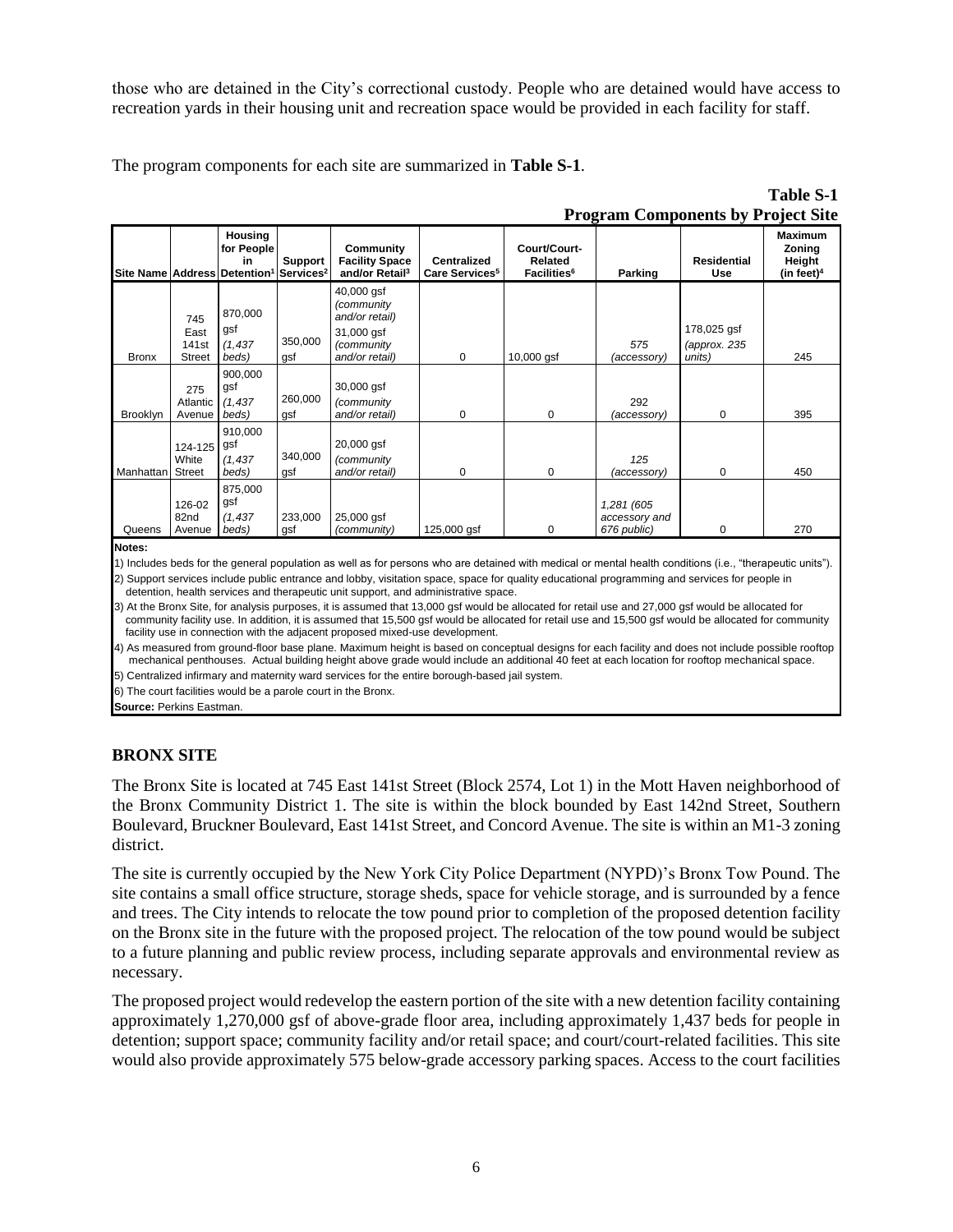space would be from East 141st Street. Loading and the sallyport<sup>10</sup> entrance would be on the western portion of the building. The maximum zoning height for the purposes of analysis would be approximately 245 feet.

With the proposed project, the western portion of the site (to a depth of 100 feet from Concord Avenue) would be rezoned from the existing M1-3 zoning district to a Special Mixed Use M1-4/R7-X district. The Special Mixed Use M1-4/R7-X district allows a broad mix of uses including residential, commercial, and manufacturing uses. In addition, the re-zoned portion of the site would be mapped as a mandatory inclusionary housing (MIH) area. The rezoning is intended to facilitate a future development on the site. The program for this development has not yet been identified, but for the purposes of analysis and based on a conceptual design, the proposed mixed-use building is assumed to contain approximately 209,025 gsf of floor area, with approximately 31,000 gsf of ground-floor retail and community facility use and approximately 235 dwelling units. For the purposes of the EIS analysis, it is assumed that all of the dwelling units would be affordable. The proposed zoning would permit a maximum zoning height of 145 feet and a maximum floor area ratio (FAR) of 6.0.

## **BROOKLYN SITE**

The Brooklyn Site is located at 275 Atlantic Avenue (Block 175, Lot 1) in the Downtown Brooklyn neighborhood of Brooklyn Community District 2. The site occupies the entire block bounded by Atlantic Avenue, Smith Street, State Street, and Boerum Place. A tunnel below State Street connects this site to the Brooklyn Central Courts Building at 120 Schermerhorn Street. The site would also involve the demapping of above- and below-grade volumes of State Street between Boerum Place and Smith Street to facilitate the construction of pedestrian bridges and/or tunnels connecting the proposed detention facility to existing court facilities to the north and allow the potential placement of accessory space below the street. These connections would facilitate the efficient movement of staff and people in detention in a secure enclosed environment between the proposed facility and the existing courts. State Street would remain as a mapped public street open to vehicular and pedestrian traffic with utilities in the street bed. The site is within a C6- 2A zoning district in the Special Downtown Brooklyn District.

The site contains the existing Brooklyn Detention Complex.<sup>11</sup>. Opened in 1957, this detention facility has 815 beds.

The proposed project would replace the existing Brooklyn Detention Complex with a new detention facility containing approximately 1,190,000 gsf of above-grade floor area, including approximately 1,437 beds for people in detention; support space; and community facility and/or retail space. This site would also provide approximately 292 below-grade accessory parking spaces. The community facility and/or retail space would be located along Boerum Place, Atlantic Avenue, and Smith Street. Loading functions would be located along State Street and sallyport access would be located on Smith Street and State Street. The maximum zoning height for the purposes of analysis would be approximately 395 feet.

## **MANHATTAN SITE**

 $\overline{a}$ 

The Manhattan Site is located at 124-125 White Street (Block 198, Lot 1 and part of Block 167, Lot 1) in the Civic Center neighborhood of Manhattan Community District 1. The site is the block bounded by Centre Street, Hogan Place (the extension of Leonard Street) Walker Street, and Baxter Street. The site would also involve the demapping of above- and below-grade volumes of White Street between Centre Street and Baxter Street to facilitate the construction of the structure above the streetbed and a cellar below the streetbed. The site is within a C6-4 zoning district.

The Manhattan Site is currently occupied by the Manhattan Detention Complex (MDC),<sup>12</sup> which consists of a 9-story North Tower (124 White Street) and a 14-story South Tower (125 White Street) with approximately 435,000 gross square feet (gsf) of court and detention center uses and 898 beds for people

<sup>&</sup>lt;sup>10</sup> A sallyport is a secured, controlled entryway.

<sup>&</sup>lt;sup>11</sup> The Brooklyn Detention Complex is different from the Metropolitan Detention Center, the federal prison located on 29th Street in Brooklyn.

 $12$  The existing Manhattan Detention Complex is different from the Metropolitan Correctional Center, a federal prison located on Park Row in Manhattan.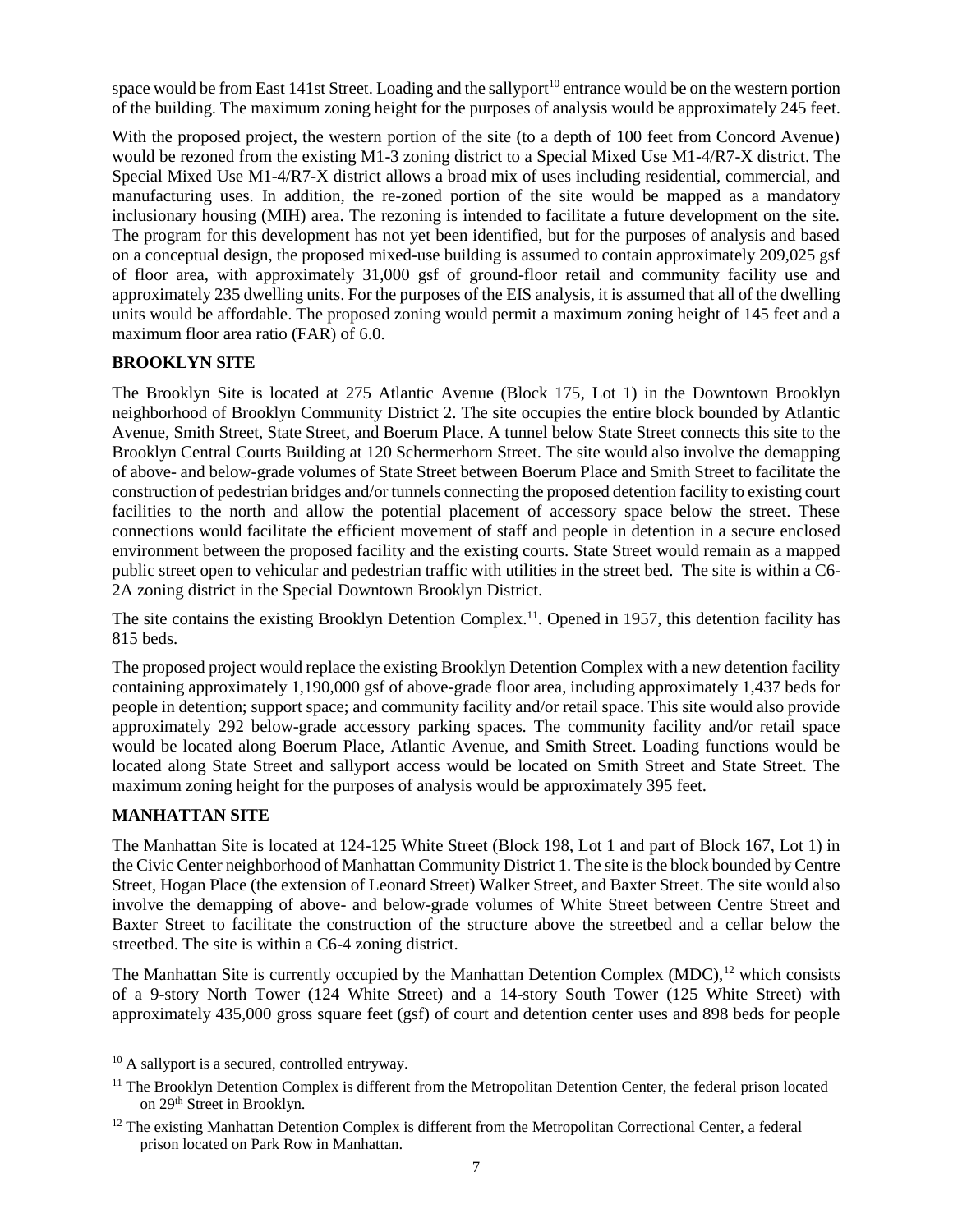in detention. MDC's two towers operate largely as one facility and are connected to the Manhattan Criminal Court at 100 Centre Street by two bridges and a tunnel at the cellar level. An aerial walkway above White Street connects the North Tower to the South Tower. The South Tower, formerly the Manhattan House of Detention was opened in 1983, after a complete remodeling. The North Tower was opened in 1990. The complex houses men in detention who cannot make bail or whose sentence is three years or less or facing sentencing in Manhattan. The complex contains ground floor retail in the base of the North Tower.

The proposed project would redevelop the site with a new detention facility containing approximately 1,270,000 gsf of above-grade floor area, including approximately 1,437 beds for people in detention; support space; and community facility and/or retail space. This site would also provide approximately 125 below-grade accessory parking spaces. The community facility space would be located along Baxter Street and White Street. Loading functions and a sallyport would be reestablished and abut 100 Centre Street. The proposed detention facility would cover most of the site and would provide streetwalls along the Centre and Baxter Street frontages. With the proposed project, White Street would function as a pedestrian-only right-of-way between Baxter Street and Centre Street. This pedestrian corridor would be covered by the building above, extending the full width of the block between Centreand Baxter streets, and would be unenclosed at the portals and publicly accessible.

The proposed project would be connected to the Manhattan Criminal Court at 100 Centre Street at the ground level and via upper level pedestrian bridges, with the expectation that the pedestrian bridges would attach to 100 Centre Street at the same points as is the current condition of the pedestrian bridges connecting the South Tower at 125 White Street and 100 Centre Street. The pedestrian bridges would facilitate the efficient movement of staff and people in detention in a secure, enclosed environment. The maximum zoning height for the purposes of analysis would be approximately 450 feet.

## **QUEENS SITE**

 $\overline{a}$ 

The Queens Site is located at 126-02 82nd Avenue and 80-25 126th Street (Block 9653, p/o Lot 1; Block 9657, Lot 1) in the Queens Civic Center area of the Kew Gardens neighborhood of Queens Community District 9. The site occupies the northern portion of an irregularly shaped parcel bounded by 132nd Street, 82nd Avenue, Queens Boulevard, and Hoover Avenue and the entire block bounded by a service road of Union Turnpike, 126th Street, 82nd Avenue, and 132nd Street. The site also includes the streetbed of 82nd Avenue between 126th Street and 132nd Street, which would be demapped as part of the proposed project to facilitate development of the proposed facility at-grade within the demapped streetbed. The site is within a C4-4 zoning district.

The site contains the existing Queens Detention Complex,<sup>13</sup> which is no longer used as a detention facility. Currently, it is used for court operations—people are held there when brought to the Queens Courthouse for a court appearance. The existing facility has approximately 209,000 gsf of floor area and is connected to the Queens County Criminal Court Building that houses courts and the Queens District Attorney. The northern portion of the site contains the Queens Borough Hall Municipal Parking Field on the block bound by the Union Turnpike service road, 126th Street, 82nd Avenue, and 132nd Street. This parking lot has approximately 302 public spaces.

The proposed project would redevelop the existing Queens Detention Complex and adjacent parking lot with a new detention facility containing approximately 1,258,000 gsf of above-grade floor area, including approximately 1,437 beds for people in detention; support space; community facility space; and approximately 605 below-grade accessory parking spaces. The proposed project at the Queens Site would also provide an adjacent parking garage structure of approximately 202,800 gsf providing approximately 676 public spaces. The public parking structure would be located on the northwestern portion of the project site, with potential entrances from the Union Turnpike service road and/or 132nd Street. The proposed detention facility would also include a centralized infirmary and maternity ward services that would serve the entire proposed borough-based jail system. Community facility space would be located along 126th Street and loading and sallyport access would be on 132nd Street. Furthermore, pedestrian bridges would

<sup>&</sup>lt;sup>13</sup> The existing Queens Detention Complex is different from with the Queens Detention Facility, which is a federal prison in Jamaica near JFK Airport.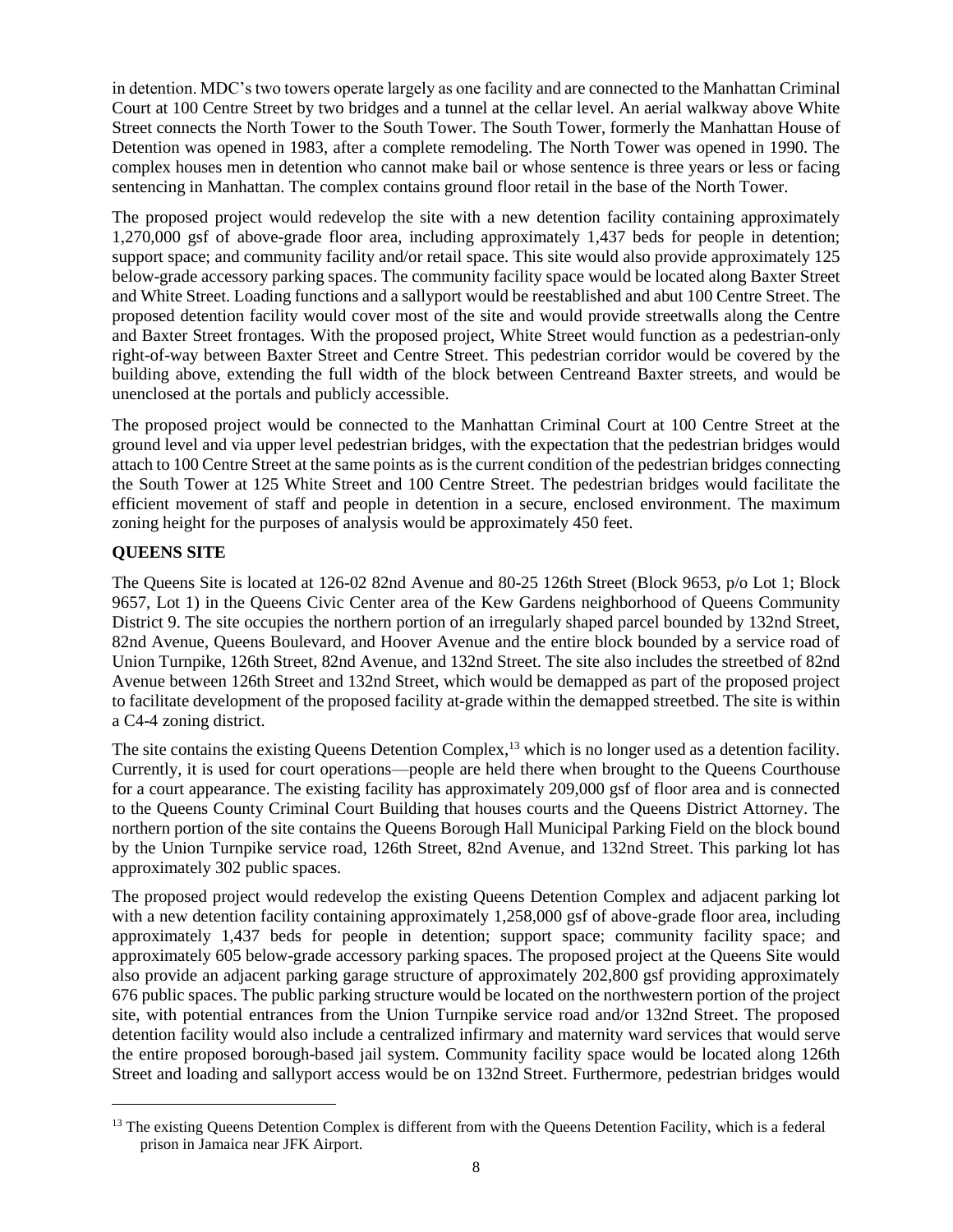connect the proposed detention facility to the existing Queens District Attorney's office and Queens Criminal Courts building, which would facilitate the efficient movement of staff and people in detention in a secure enclosed environment. The maximum zoning height for the purposes of analysis would be approximately 270 feet.

## **4. PURPOSE AND NEED FOR THE PROPOSED ACTIONS**

The purpose of the proposed project is to develop a network of four modern detention facilities distributed in the four boroughs with the goal of creating humane facilities that provide appropriate conditions for those who work and are detained there, provide community assets in the neighborhoods, foster connections to families and communities by improving visiting conditions, and allow the City to close the jails on Rikers Island. As discussed above, independent of the proposed project the City is implementing strategies to reduce the average daily jail population to 7,000 persons over the next three years, with the ultimate goal to reduce the total number of people in custody to 5,000. Since existing borough jail facilities not on Rikers Island can accommodate only about 2,500 people, the City needs to create sufficient detention capacity at new facilities to facilitate the closure of the jails on Rikers Island.

In keeping with the City's fundamental principles to build a safe and humane system in line with modern approaches to correctional practices, the City's proposal is designed to accomplish a number of objectives:

- Strengthening connections to families and communities by enabling people to remain closer to their loved ones and other people, which allows better engagement of incarcerated individuals with attorneys, social service providers, and community supports, increasing their chances of succeeding upon leaving jail;
- Improving access to natural light and space with therapeutic programming, which results in calmer and more productive environments inside the facilities;
- Offering quality recreational, health, education, visitation and housing facilities, which support reengagement once they return to their community;
- Enhancing well-being of uniformed staff and civilian staff alike through improved safety conditions, which allows them to perform at the highest level; and
- Integrating the new facilities into the neighborhoods by offering community benefits and providing connections to courts and service providers.

The proposed project would complement existing justice facilities (i.e., courts) near each site, by reducing travel time delays and transportation costs that often result in delaying disposition of individual cases.

The proposed project seeks to create four detention facilities of sufficient size to efficiently achieve the goals and objectives described above. Multiple smaller detention facilities would not allow for the criminal justice reform measures that are inherent in the current facility programming. Programming such as access to in-unit spaces for service providers, natural sunlight, and access to outdoor recreation space help reduce recidivism and would increase safety for staff and persons in detention. Smaller detention centers that incorporate these programmatic elements would be more costly and would be operationally inefficient, as they would need to provide redundant facility programming to serve smaller populations in each location and would be farther from the courts.

## **5. DESCRIPTION OF THE PROPOSED ACTIONS**

 $\overline{a}$ 

The proposed project requires several city approvals. Site selection actions are required at each site to allow the City to select the location for the proposed facilities. In addition, the proposed project would require a zoning text amendment to create a special permit, exclusively for borough jail facilities (the Borough-Based Jail System special permit),<sup>14</sup> to modify zoning requirements for use; bulk, including an

<sup>&</sup>lt;sup>14</sup> The Borough-Based Jail System special permit would only be available for the borough-based jail system and would not be available for other applicants or sites.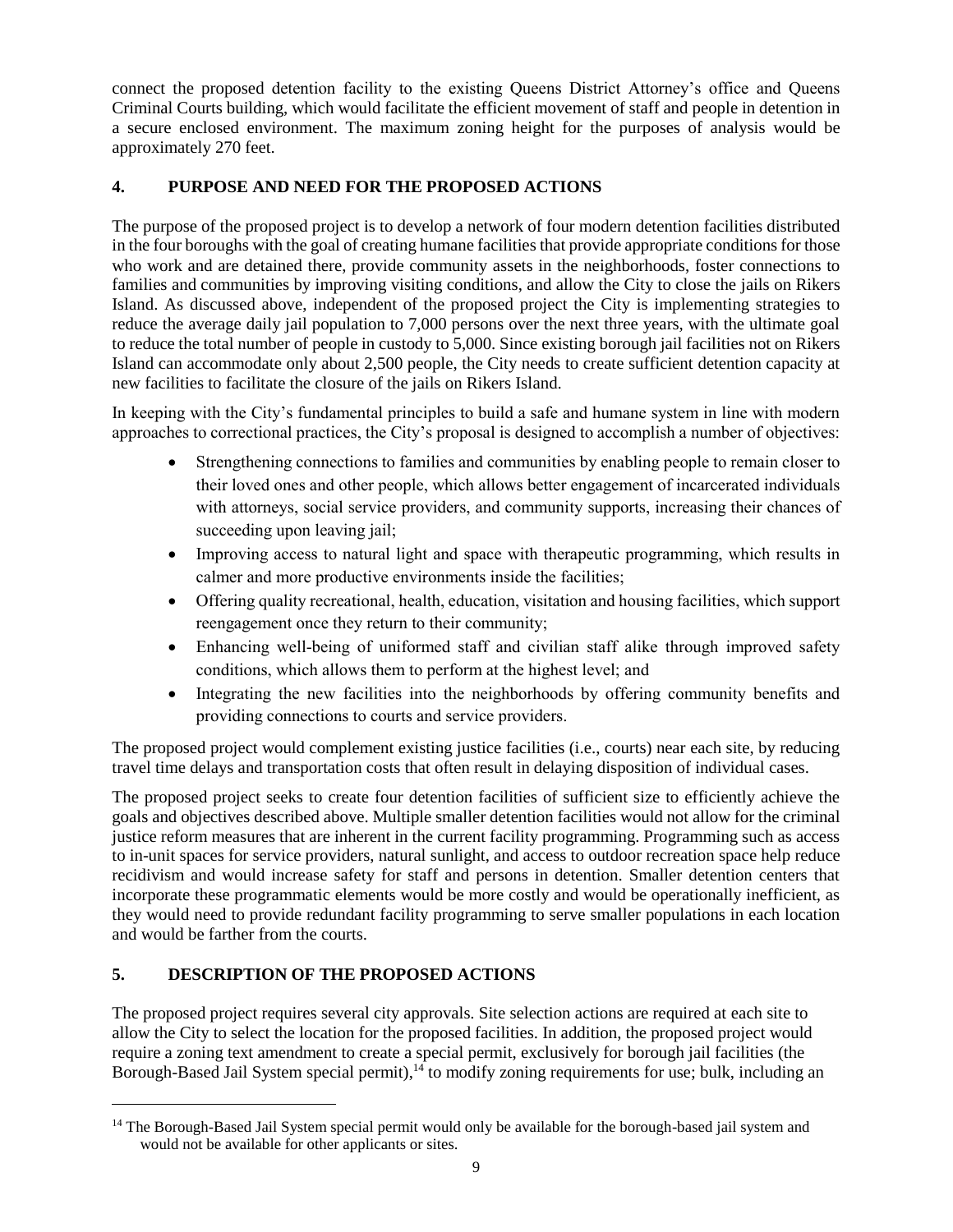increase in FAR related to prison use; and accessory and public parking and loading. A Borough-Based Jail System special permit would be sought for each site to waive zoning requirements and allow a zoning envelope that would accommodate the proposed structure, permit the necessary density, and/or permit the proposed parking. Certain sites would also require changes to the City map. The actions necessary to develop the proposed project at each site are shown in **Table S-2**.

## **Table S-2 Proposed Actions for Each Site**

| <b>Site Name</b>                                                                                                           | <b>Address</b>                     | <b>Actions</b>                                                                                                                                                                                             |  |  |  |
|----------------------------------------------------------------------------------------------------------------------------|------------------------------------|------------------------------------------------------------------------------------------------------------------------------------------------------------------------------------------------------------|--|--|--|
| <b>Overall Project</b>                                                                                                     |                                    | Zoning Text Amendment establishing a special permit allowing use, bulk,<br>parking and loading modifications for borough-based jails<br>Site Selection for public facilities*                              |  |  |  |
|                                                                                                                            |                                    | Special permit to modify regulations pertaining to use, bulk, parking and<br>loading (eastern portion of site)                                                                                             |  |  |  |
|                                                                                                                            |                                    | Zoning Map Amendment to map an M1-4/R7X District (western portion of<br>site)                                                                                                                              |  |  |  |
| <b>Bronx</b>                                                                                                               | 745 East 141st Street              | Zoning Text Amendments to designate a Mandatory Inclusionary Housing<br>(MIH) Area (western portion of site) and establish Special Mixed Use District<br>(MX) (western portion of site)                    |  |  |  |
|                                                                                                                            |                                    | Designation of an Urban Development Action Area (UDAA) an Urban<br>Development Action Area Project (UDAAP) for such area and approval of<br>future site disposition (western portion of site)**            |  |  |  |
|                                                                                                                            |                                    | Special permit to modify regulations pertaining to use, bulk, parking and<br>loading                                                                                                                       |  |  |  |
| <b>Brooklyn</b>                                                                                                            | 275 Atlantic Avenue                | City map change to demap above- and below-grade volumes of State Street<br>between Boerum Place and Smith Street                                                                                           |  |  |  |
|                                                                                                                            |                                    | City map change to change White Street between Centre Street and Baxter<br>Street with a narrower right-of-way and a slightly different alignment and<br>bounding street volume bounded by vertical planes |  |  |  |
| Manhattan                                                                                                                  | 124-125 White Street               | Special permit to modify regulations pertaining to use, bulk, and loading                                                                                                                                  |  |  |  |
|                                                                                                                            |                                    | Acquisition allowing the City to acquire the lessee's leasehold interest in the<br>existing approximately 6,300-sf ground floor retail space in MDC North***                                               |  |  |  |
|                                                                                                                            |                                    | City map change to demap 82nd Avenue between 126th Street and 132nd<br>Street and remove the Public Place designation from Blocks 9653 and 9657                                                            |  |  |  |
| Queens                                                                                                                     | 126-02 82nd Avenue                 | Special permit to modify regulations pertaining to use, bulk, parking and<br>loading                                                                                                                       |  |  |  |
| Note: *The New York City Department of Citywide Administrative Services (DCAS) is a co-applicant for this                  |                                    |                                                                                                                                                                                                            |  |  |  |
| action.<br>** The New York City Department of Housing Preservation and Development (HPD) is the applicant for this action. |                                    |                                                                                                                                                                                                            |  |  |  |
| *** DCAS is the applicant for this action.                                                                                 |                                    |                                                                                                                                                                                                            |  |  |  |
|                                                                                                                            | Source: DCP, Perkins Eastman, PHA. |                                                                                                                                                                                                            |  |  |  |

Although not known at this time, the proposed project may also involve the use of public financing for the development of permanently affordable housing from the New York City Department of Housing Preservation and Development (HPD) or the New York City Housing Development Corporation (HDC).

## **6. ANALYSIS FRAMEWORK**

The analyses contained in this Environmental Impact Statement (EIS) have been developed in conformance with City Environmental Quality Review (CEQR) regulations and the guidance of the 2014 *CEQR Technical Manual*. The EIS evaluates potential impacts in the analysis year of 2027, the year by which the proposed project is expected to be completed. Although the proposed project could potentially be completed earlier than 2027, the analysis year of 2027 is appropriate for EIS purposes, as it is generally conservative and accounts for more potential background growth.

## **EXISTING CONDITIONS**

For each technical area to be assessed in the EIS, the existing (year of 2018) conditions at each of the project sites will be described. The analysis framework begins with an assessment of existing conditions, which serves as a starting point for the projection of future conditions both with and without the proposed project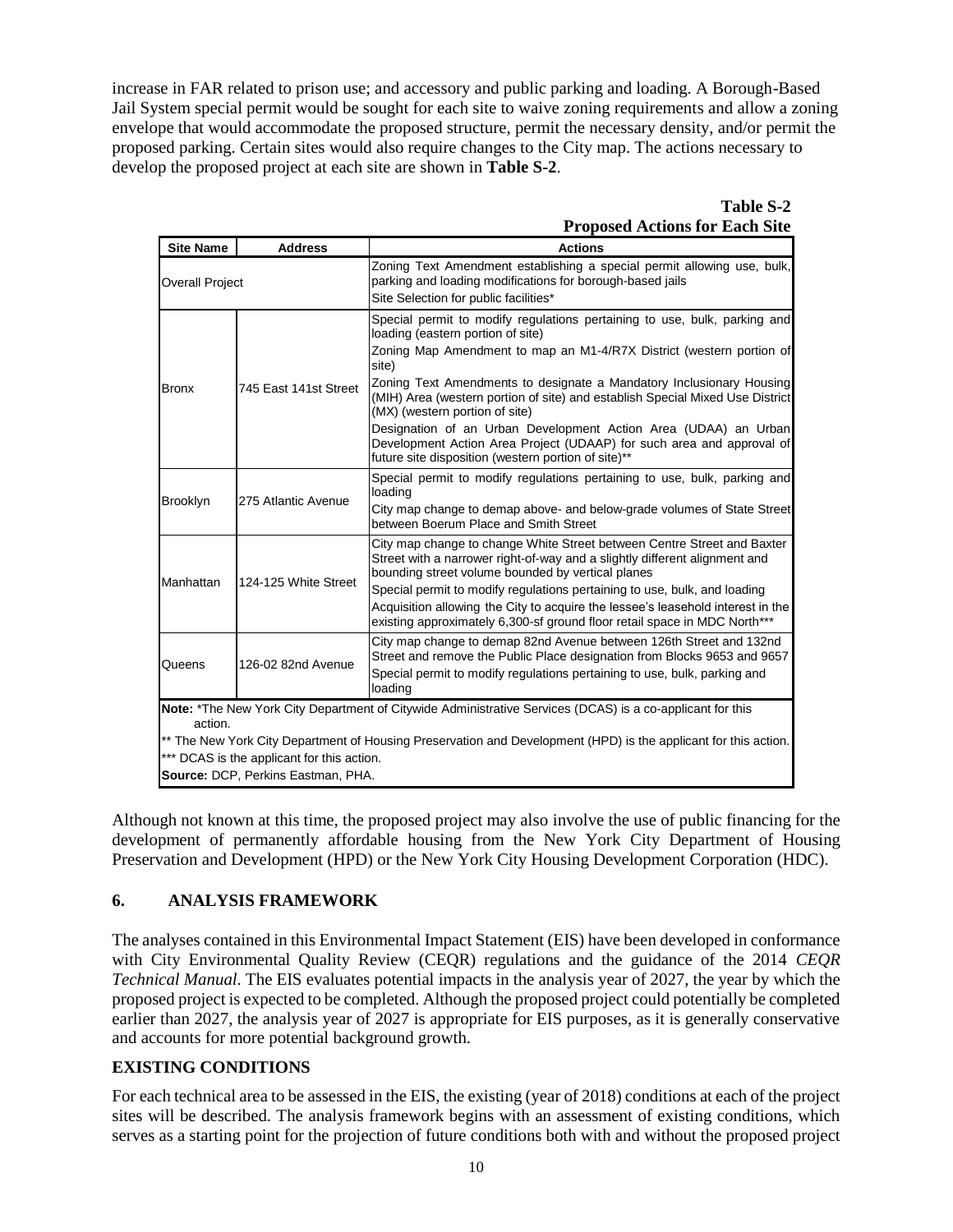and the analysis of impacts. Certain technical analyses in this EIS rely on comparisons of existing project populations of workers and visitors.

## **THE FUTURE WITHOUT THE PROPOSED PROJECT (NO ACTION CONDITION)**

In the future without the proposed project (the No Action condition), it is assumed that the proposed project is not implemented and that each of the proposed project sites would remain in their current condition. Therefore, under the No Action condition, the existing DOC borough facilities would not be rebuilt or closed and are assumed to remain at the total current capacity of approximately 2,500 people in detention. It is assumed that the City would continue to implement strategies to reduce the number of people in jail to 5,000, but would use the current facilities.

### **THE FUTURE WITH THE PROPOSED PROJECT (WITH ACTION CONDITION)**

The EIS will evaluate the potential impacts of a new detention facility at each site for the 2027 analysis year. The proposed project would provide approximately 5,748 beds to accommodate an average daily population of 5,000 people in detention, while providing sufficient space for fluctuations in this population. For each of the technical areas of analysis identified in the *CEQR Technical Manual*, conditions with the proposed project (the With Action condition), will be compared with the No Action condition at each project site in the 2027 analysis year.

The projected With Action population of workers and visitors at each project site is compared with the existing and No Action population in relevant technical areas. The With Action population would include people in detention, facility staff and visitors, such as uniformed staff, court staff, clinical staff, authorized visitors, and visitors for people in detention.

With the completion of the proposed project, the City would close and decommission the jails on Rikers Island and the Vernon C. Bain Center; the City's population of people in detention would be housed at the four borough-based detention facilities. The EIS will not evaluate the potential reuse or redevelopment of Rikers Island or Vernon C. Bain Center as part of the proposed project. Any future proposal for the redevelopment of Rikers Island, should it move forward, would be subject to future planning and public review processes, including a separate approval and environmental review process as necessary. Any future proposal for the reuse of Vernon C. Bain Center, should it move forward, would be subject to future planning and public review processes, including a separate approval and environmental review process as necessary.

In addition, the City intends to relocate the NYPD Bronx Tow Pound prior to completion of the proposed detention facility on the Bronx Site. The relocation of the tow pound would be subject to a future planning and public review process, including separate approvals and environmental review as warranted.

The proposed program includes a centralized Specialized Medical Annex (SMA) and therapeutic housing units serving people with enhanced medical, mental health and substance use disorder-related needs. The SMA is for the treatment of the general population as well as those in therapeutic housing units and includes an infirmary, an urgent care center, dialysis treatment, and a communicable disease unit. The DEIS analysis of project-generated impacts conservatively accounts for therapeutic housing units at each of the four detention facilities and a central SMA at the proposed Queens detention facility.

The City is exploring the feasibility for a small subset of therapeutic housing units as well as the SMA's central infirmary component to be located at other sites unrelated to the proposed project. Improving access to health care for people in detention is a fundamental goal that has already been underway since 2015 when the City decided to transfer responsibility for correctional health services from NYC Department of Health and Mental Hygiene, to NYC Health + Hospitals (H+H). Continuing with that initiative, the City has begun exploring the feasibility of such a program, including identifying locations within or adjacent to existing H+H facilities that could potentially serve as suitable locations for an infirmary and a subset of therapeutic housing units that serve patients who would benefit from close and frequent access to specialty and subspecialty care available in H+H facilities. These outposted therapeutic housing units would absorb the infirmary and dialysis beds, and eliminate the need for a central urgent care center. Studies are being undertaken to determine the feasibility of such a program. If a program is determined to be feasible and appropriate sites are identified, separate environmental review and approvals would be undertaken as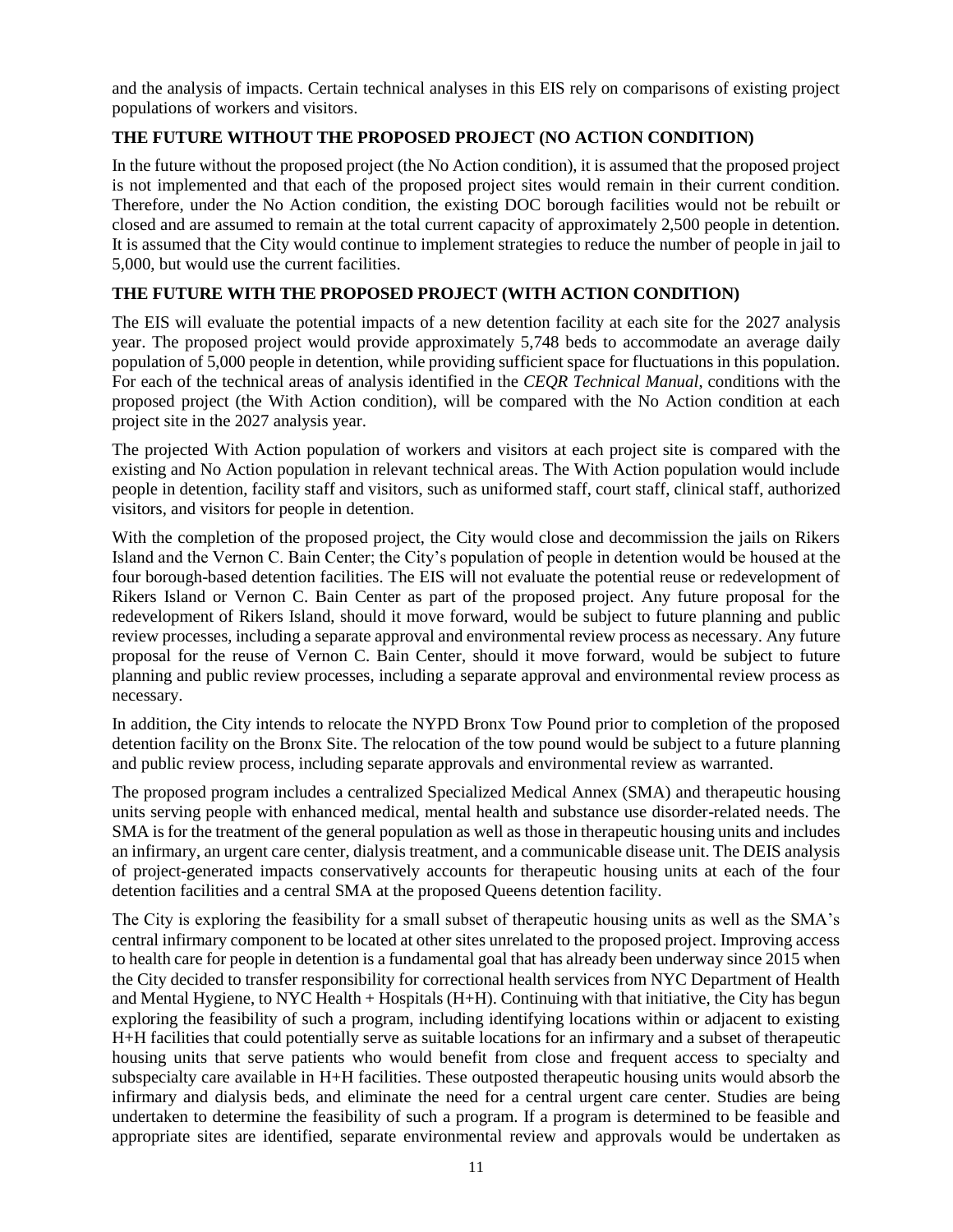warranted based on the site-specific programming, and the City would move forward with siting these therapeutic housing units central infirmary in the appropriate H+H locations, irrespective of whether the proposed borough detention facilities are approved and constructed. As a result, the detention facilities would include smaller building envelopes with decreased operational activities related to the infirmary and/or therapeutic housing units and would be expected to result in fewer impacts in some technical areas than currently assumed and analyzed in the DEIS.

### **ANALYSES NOT INCLUDED**

As noted above, preliminary screening assessments of the proposed project were conducted in all technical areas utilizing the analysis thresholds defined by the *CEQR Technical Manual*. In some technical areas, the proposed project did not exceed the *CEQR Technical Manual* thresholds warranting a detailed analysis. These areas include natural resources, solid waste, and energy. The extent of these analyses is summarized below.

### *NATURAL RESOURCES*

The proposed project would have no impact on natural resources as the project sites are not adjacent to any natural resources and are not located within the Jamaica Bay Watershed. Therefore, no significant impacts to natural resources would occur, and no further analysis is necessary.

### *SOLID WASTE AND SANITATION SERVICES*

The proposed project is limited to the construction of new detention center facilities (along with a mixeduse building at the Bronx Site) and would result in a minimal increase in solid waste generation from people in detention, residents, and workers at these buildings. Any increase in solid waste generation would be below the 100,000 pounds per week requiring a detailed analysis. The solid waste generated by the proposed project would not significantly increase the demand for solid waste and sanitation services and, therefore, would not result in any significant impacts on solid waste and sanitation services, and no further analysis is necessary.

#### *ENERGY*

As described in the *CEQR Technical Manual*, all new structures requiring heating and cooling are subject to the New York City Energy Conservation Code. Therefore, the need for a detailed assessment of energy impacts would be limited to projects that may significantly affect the transmission or generation of energy. The proposed project would not significantly affect the transmission or generation of energy. Therefore, the proposed project would not be expected to result in any significant impacts to energy generation or transmission, and no further analysis is necessary.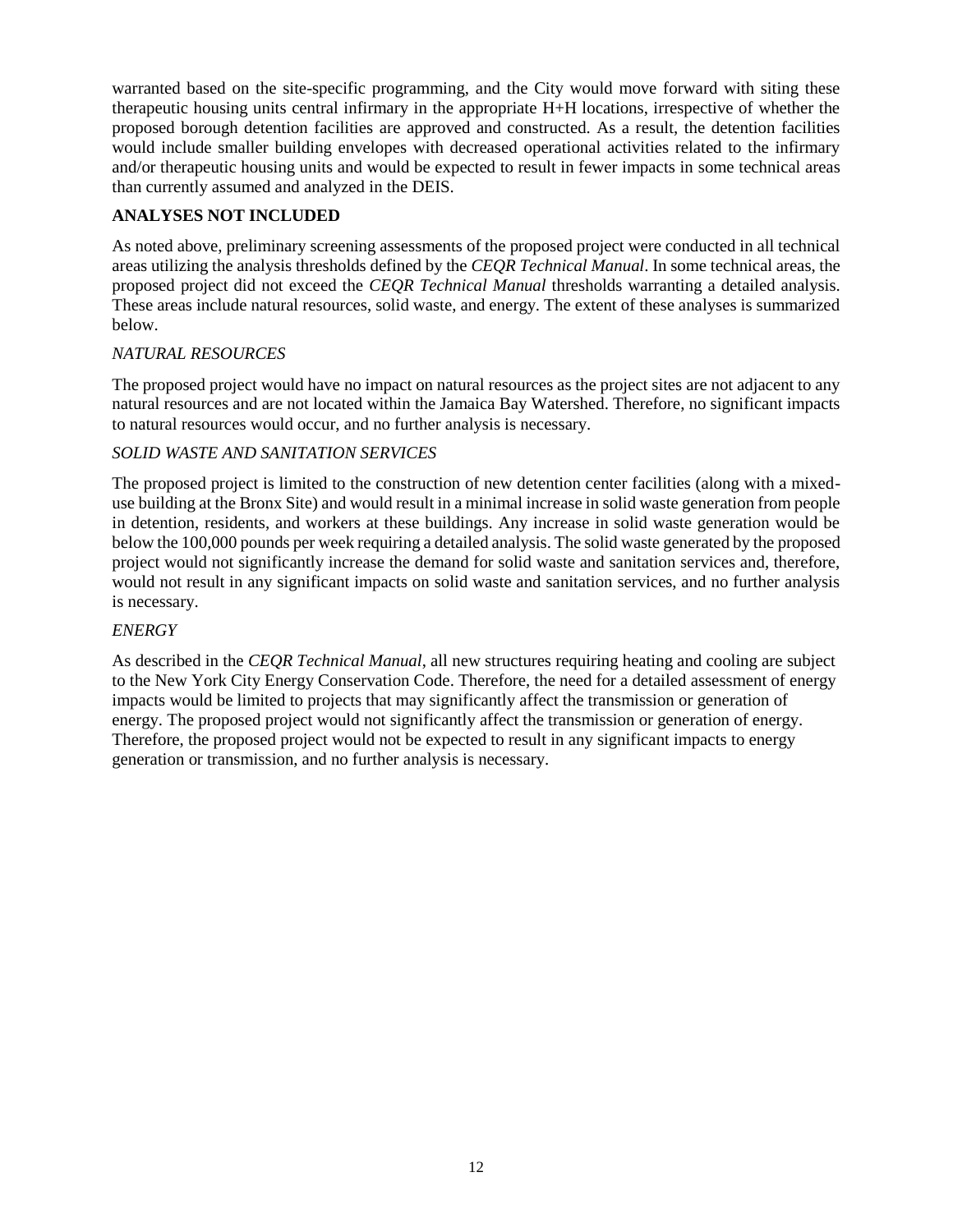## **7. SUMMARY OF POTENTIAL IMPACTS AND MITIGATION**

Table S-3 on the following pages summarizes the potential environmental impacts and proposed mitigation measures for the proposed project. The analysis conclusions are discussed in more detail for each borough in the sections that follow.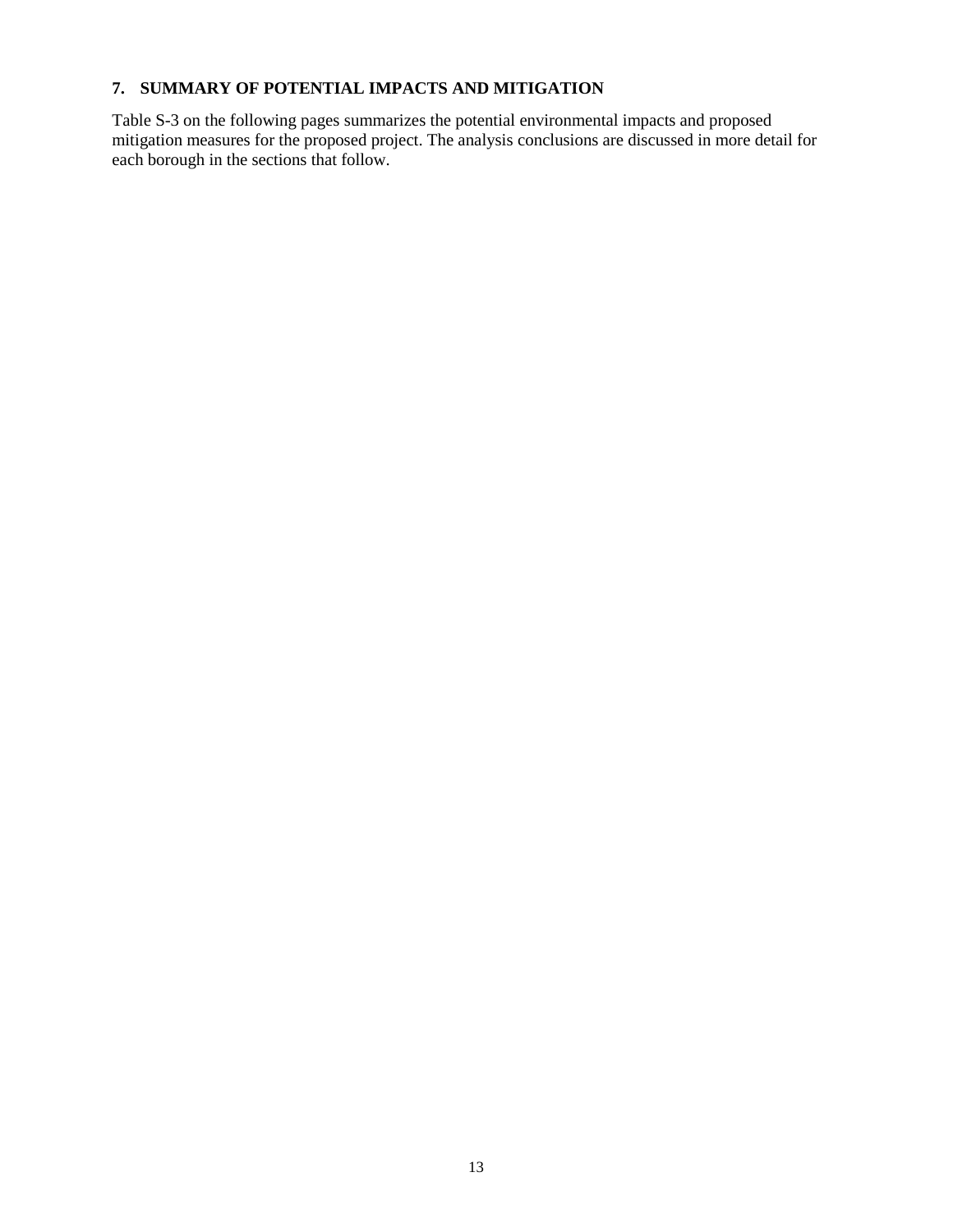| <b>Table S-3</b><br><b>Summary of Potential Significant Adverse Impacts and Mitigation Table</b> |                                                                                                                                                                                  |                                                                                                                                                                                                                                                                                                                  |                                                                                                                                                                                                                                                                                                                                                                                                                                                                                                             |                                                                                                                                                                          |  |
|--------------------------------------------------------------------------------------------------|----------------------------------------------------------------------------------------------------------------------------------------------------------------------------------|------------------------------------------------------------------------------------------------------------------------------------------------------------------------------------------------------------------------------------------------------------------------------------------------------------------|-------------------------------------------------------------------------------------------------------------------------------------------------------------------------------------------------------------------------------------------------------------------------------------------------------------------------------------------------------------------------------------------------------------------------------------------------------------------------------------------------------------|--------------------------------------------------------------------------------------------------------------------------------------------------------------------------|--|
| <b>Environmental</b><br><b>Analysis Area</b>                                                     | <b>Bronx</b>                                                                                                                                                                     | <b>Brooklyn</b>                                                                                                                                                                                                                                                                                                  | <b>Manhattan</b>                                                                                                                                                                                                                                                                                                                                                                                                                                                                                            | Queens                                                                                                                                                                   |  |
| Land Use, Zoning and<br><b>Public Policy</b>                                                     | No significant adverse<br>impacts                                                                                                                                                | No significant adverse impacts                                                                                                                                                                                                                                                                                   | No significant adverse impacts                                                                                                                                                                                                                                                                                                                                                                                                                                                                              | No significant adverse<br>impacts                                                                                                                                        |  |
| Socioeconomic<br>Conditions                                                                      | No significant adverse<br>impacts                                                                                                                                                | No significant adverse impacts                                                                                                                                                                                                                                                                                   | No significant adverse impacts                                                                                                                                                                                                                                                                                                                                                                                                                                                                              | No significant adverse<br>impacts                                                                                                                                        |  |
| <b>Community Facilities</b>                                                                      | No significant adverse<br>impacts                                                                                                                                                | No analysis warranted - no<br>residential use                                                                                                                                                                                                                                                                    | No analysis warranted - no<br>residential use                                                                                                                                                                                                                                                                                                                                                                                                                                                               | No analysis warranted<br>- no residential use                                                                                                                            |  |
| Open Space                                                                                       | No significant adverse<br>impacts                                                                                                                                                | No significant adverse impacts                                                                                                                                                                                                                                                                                   | No significant adverse impacts                                                                                                                                                                                                                                                                                                                                                                                                                                                                              | No significant adverse<br>impacts                                                                                                                                        |  |
| Shadows                                                                                          | No significant adverse<br>impacts                                                                                                                                                | No significant adverse impacts                                                                                                                                                                                                                                                                                   | No significant adverse impacts                                                                                                                                                                                                                                                                                                                                                                                                                                                                              | No significant adverse<br>impacts                                                                                                                                        |  |
| <b>Historic and Cultural</b><br>Resources                                                        | No significant adverse<br>impacts                                                                                                                                                | Impact: Potential construction<br>effects on historic resources<br>within 90 feet of site<br><b>Impact:</b> Construction of<br>pedestrian bridges to 120<br><b>Schermerhorn Street</b><br><b>Mitigation: Construction</b><br>protection plan, consultation with<br>LPC regarding design of<br>pedestrian bridges | Impact: Demolition of 125 White No significant adverse<br><b>Street</b><br>Impact: Potential construction<br>effects on historic resources<br>within 90 feet of site<br>Impact: Potential archaeological<br>sensitivity at 124 White and<br>White Street streetbed.<br>Mitigation: HABS recordation,<br>additional archaeological<br>investigations (e.g., review of<br>soil borings, Phase 1B, etc.),<br>construction protection plan,<br>consultation with LPC regarding<br>design and pedestrian bridges | impacts                                                                                                                                                                  |  |
| Urban Design and<br><b>Visual Resources</b>                                                      | No significant adverse<br>impacts                                                                                                                                                | No significant adverse impacts                                                                                                                                                                                                                                                                                   | No significant adverse impacts                                                                                                                                                                                                                                                                                                                                                                                                                                                                              | No significant adverse<br>impacts                                                                                                                                        |  |
| <b>Hazardous Materials</b>                                                                       | Standard remediation (i.e.,<br>implementation of DEP-<br>approved RAP/CHASP)                                                                                                     | Standard remediation (i.e.,<br>implementation of DEP-<br>approved RAP/CHASP)                                                                                                                                                                                                                                     | Standard remediation (i.e.,<br>implementation of DEP-<br>approved RAP/CHASP)                                                                                                                                                                                                                                                                                                                                                                                                                                | Standard remediation<br>(i.e., implementation of<br>DEP-approved<br>RAP/CHASP)                                                                                           |  |
| Water and Sewer<br>Infrastructure                                                                | No significant adverse<br>impacts                                                                                                                                                | No significant adverse impacts                                                                                                                                                                                                                                                                                   | No significant adverse impacts                                                                                                                                                                                                                                                                                                                                                                                                                                                                              | No significant adverse<br>impacts                                                                                                                                        |  |
| Traffic                                                                                          | Impact: Impacts at 8 of 18<br>analysis intersections for one<br>or more lane groups during<br>one or more peak hours<br>Mitigation: Signal timing<br>changes                     | Impact: Impacts at 10 of 12<br>analysis intersections for one or<br>more lane groups during one or<br>more peak hours<br>Mitigation: Signal timing<br>changes                                                                                                                                                    | Impact: Impacts at 1 of 4<br>analysis intersections during the<br>midday peak hour<br>Mitigation: Signal timing<br>changes                                                                                                                                                                                                                                                                                                                                                                                  | Impact: Impacts at 4 of<br>7 analysis intersections<br>for one or more lane<br>groups during one or<br>more peak hours<br><b>Mitigation: Signal</b>                      |  |
| Transit                                                                                          | No significant adverse                                                                                                                                                           | No significant adverse impacts                                                                                                                                                                                                                                                                                   | No significant adverse impacts                                                                                                                                                                                                                                                                                                                                                                                                                                                                              | timing changes<br>No significant adverse                                                                                                                                 |  |
| Pedestrian                                                                                       | impacts<br>No significant adverse                                                                                                                                                | No significant adverse impacts                                                                                                                                                                                                                                                                                   | No significant adverse impacts                                                                                                                                                                                                                                                                                                                                                                                                                                                                              | impacts<br>No significant adverse                                                                                                                                        |  |
| Parking                                                                                          | impacts<br>No significant adverse                                                                                                                                                | No significant adverse impacts                                                                                                                                                                                                                                                                                   | No significant adverse impacts                                                                                                                                                                                                                                                                                                                                                                                                                                                                              | impacts<br>No significant adverse                                                                                                                                        |  |
|                                                                                                  | impacts                                                                                                                                                                          |                                                                                                                                                                                                                                                                                                                  |                                                                                                                                                                                                                                                                                                                                                                                                                                                                                                             | impacts                                                                                                                                                                  |  |
| <b>Air Quality</b>                                                                               | <b>Stationary Source</b><br>No significant adverse<br>impacts, restrictions on heat<br>and hot water system exhaust<br><b>Mobile Source</b><br>No significant adverse<br>impacts | <b>Stationary Source</b><br>No significant adverse impacts,<br>restrictions on heat and hot<br>water system exhaust<br><b>Mobile Source</b><br>No significant adverse impacts                                                                                                                                    | <b>Stationary Source</b><br>No significant adverse impacts,<br>restrictions on heat and hot<br>water system exhaust<br><b>Mobile Source</b><br>No significant adverse impacts                                                                                                                                                                                                                                                                                                                               | <b>Stationary Source</b><br>No significant adverse<br>impacts, restrictions on<br>heat and hot water<br>system exhaust<br><b>Mobile Source</b><br>No significant adverse |  |
|                                                                                                  |                                                                                                                                                                                  |                                                                                                                                                                                                                                                                                                                  |                                                                                                                                                                                                                                                                                                                                                                                                                                                                                                             | impacts                                                                                                                                                                  |  |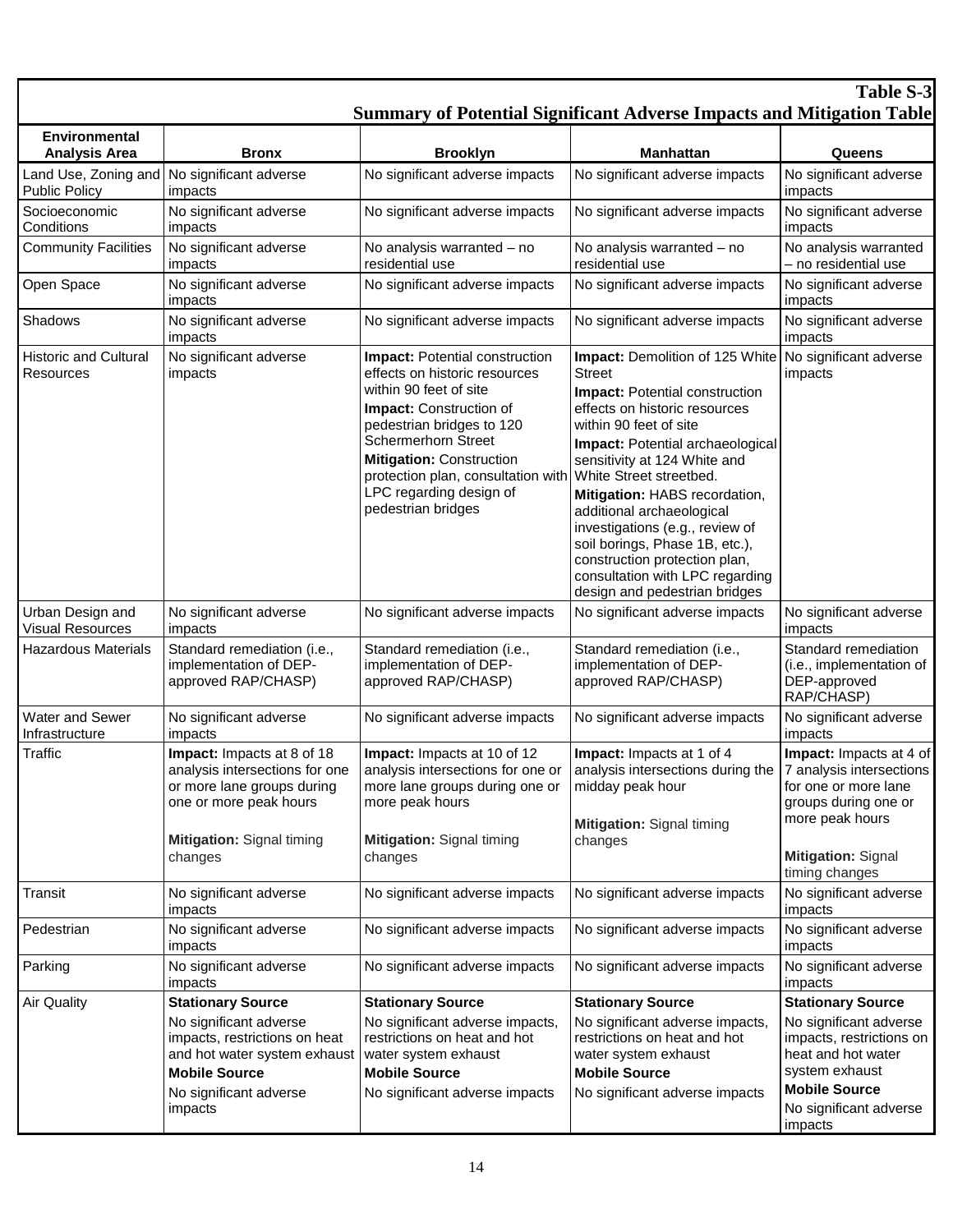|                           |                                                                                                              |                                                                                                                         |                                                                                                                                                                                                                          | <b>Table S-3</b>                                                              |
|---------------------------|--------------------------------------------------------------------------------------------------------------|-------------------------------------------------------------------------------------------------------------------------|--------------------------------------------------------------------------------------------------------------------------------------------------------------------------------------------------------------------------|-------------------------------------------------------------------------------|
|                           |                                                                                                              | <b>Summary of Potential Significant Adverse Impacts and Mitigation Table</b>                                            |                                                                                                                                                                                                                          |                                                                               |
| <b>Noise</b>              | No significant adverse<br>impacts<br>Window-wall attenuation to<br>meet interior noise level<br>requirements | No significant adverse impacts<br>north lot line<br>interior noise level requirements interior noise level requirements | No significant adverse impacts<br>Setback of recreation yards from Setback of recreation yards from impacts<br>north lot line<br>Window-wall attenuation to meet   Window-wall attenuation to meet   attenuation to meet | No significant adverse<br>Window-wall<br>interior noise level<br>requirements |
| Public Health             | No significant adverse<br>impacts                                                                            | No significant adverse<br>impacts                                                                                       | No significant adverse<br>impacts                                                                                                                                                                                        | No significant adverse<br>impacts                                             |
| Neighborhood<br>Character | No significant adverse<br>impacts                                                                            | No significant adverse impacts                                                                                          | No significant adverse impacts                                                                                                                                                                                           | No significant adverse<br>impacts                                             |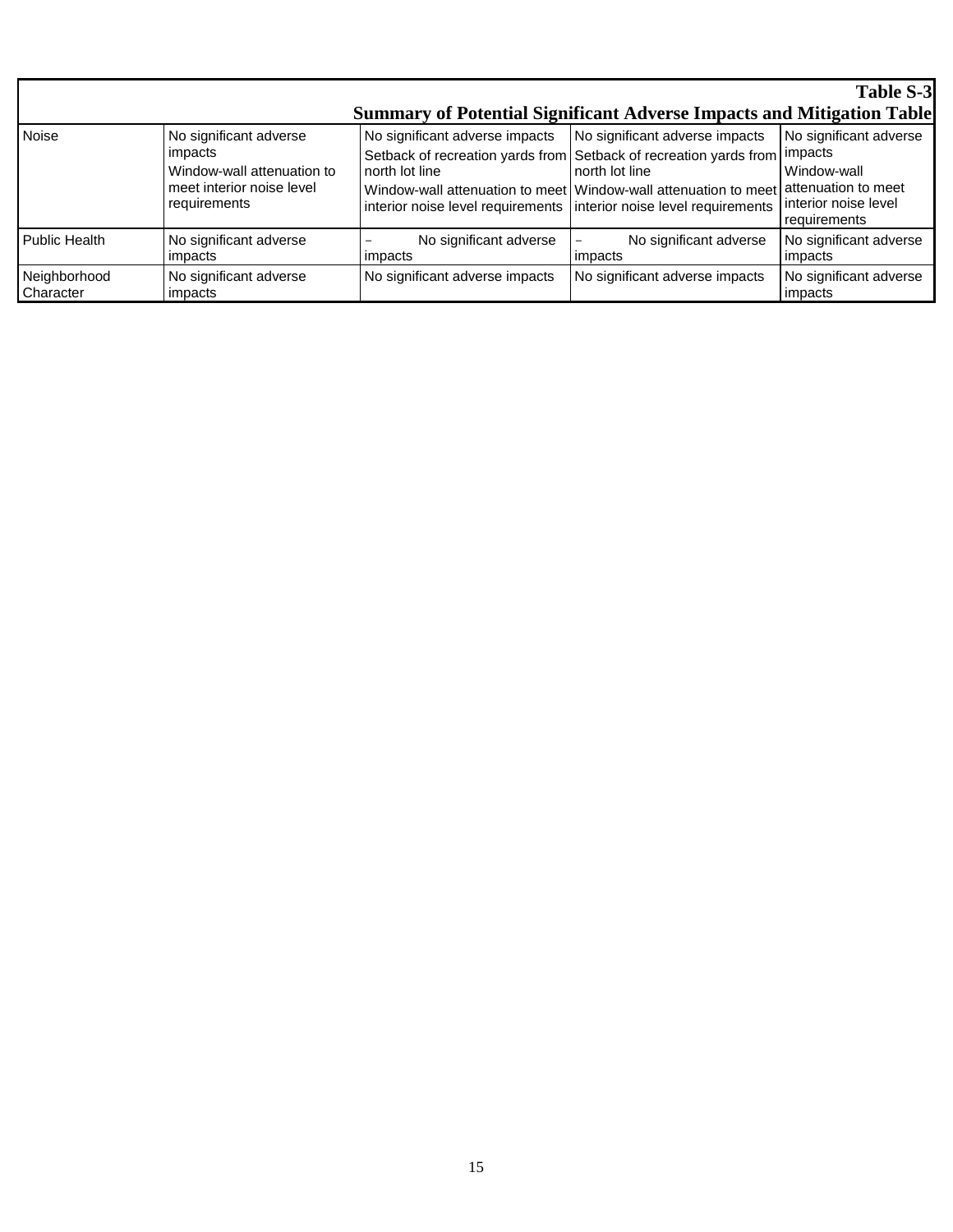#### **Table S-3 Summary of Potential Significant Adverse Impacts and Mitigation Table** Construction | No significant adverse air quality impacts **Impact:** Noise impact on residences at 359 Southern Blvd **Impact:** Traffic impacts 8 of 18 analyzed intersections during one or more construction period peak hours; potential pedestrian impacts **Noise Minimization/ Mitigation:** Compliance with NYC Noise Control Code; use of quieter equipment than required by code; use of shielding/barriers/enclosures for noisy equipment **Air Quality Minimization:**  Dust control plan, idling restriction, use of ultra-low sulfur diesel, use of best available tailpipe reduction technologies (all as required by code and Local Law 77), use of equipment that meets the USEPA's Tier 4 emission standards and electrification of equipment **Transportation Mitigation:** Construction Transportation Monitoring Plan, signal timing changes **Other options to reduce transportation impacts:**  remote parking and shuttle service; transit incentives; use of flaggers to facilitate circulation; staged deliveries; staggered work hours. No significant adverse air quality impacts **Impact:** Noise impacts on south and west facades of residences at 239 State Street and south and east facades of 120 Schermerhorn/Kings County Criminal Court **Impact:** Traffic impacts 14 of 15 analyzed intersections during one or more construction period peak hours; potential pedestrian impacts **Noise Minimization/ Mitigation:** Compliance with NYC Noise Control Code; use of quieter equipment than required by code; use of shielding/barriers/enclosures for noisy equipment **Air Quality Minimization:** Dust control plan, idling restriction, use of ultra-low sulfur diesel, use of best available tailpipe reduction technologies (all as required by code and Local Law 77), use of equipment that meets the USEPA's Tier 4 emission standards and electrification of equipment **Transportation Mitigation:** Construction Transportation Monitoring Plan, signal timing changes **Other options to reduce transportation impacts:** remote parking and shuttle service; transit incentives; use of flaggers to facilitate circulation; staged deliveries; staggered work hours. No significant adverse air quality or noise impacts **Impact:** Potential pedestrian impacts **Noise Minimization:** Compliance with NYC Noise Control Code: use of quieter equipment than required by code; use of shielding/barriers/enclosures for noisy equipment **Air Quality Minimization:** Dust control plan, idling restriction, use of ultra-low sulfur diesel, use of best available tailpipe reduction technologies (all as required by code and Local Law 77), use of equipment that meets the USEPA's Tier 4 emission standards and electrification of equipment **Transportation Mitigation:** Construction Transportation Monitoring Plan **Other options to reduce transportation impacts:**  remote parking and shuttle service; transit incentives; use of flaggers to facilitate circulation; staged deliveries; staggered work hours. No significant adverse air quality impacts **Impact:** Noise impact on 125-01 Queens Blvd/Queens County Criminal Court Building **Impact:** Traffic impacts 7 of 11 analyzed intersections during one or more construction period peak hours; potential pedestrian impacts **Noise Minimization/ Mitigation:** Compliance with NYC Noise Control Code; use of quieter equipment than required by code; use of shielding/barriers/enclo sures for noisy equipment **Air Quality Minimization:** Dust control plan, idling restriction, use of ultralow sulfur diesel, use of best available tailpipe reduction technologies (all as required by code and Local Law 77), use of equipment that meets the USEPA's Tier 4 emission standards and electrification of equipment **Transportation Mitigation: Construction Transportation** Monitoring Plan, signal timing changes **Other options to reduce transportation impacts:** remote parking and shuttle service; transit incentives; use of flaggers to facilitate circulation; staged deliveries; staggered work hours. Greenhouse Gas Emissions and Climate Change No significant adverse impacts No significant adverse impacts  $\vert$  No significant adverse impacts  $\vert$  No significant adverse impacts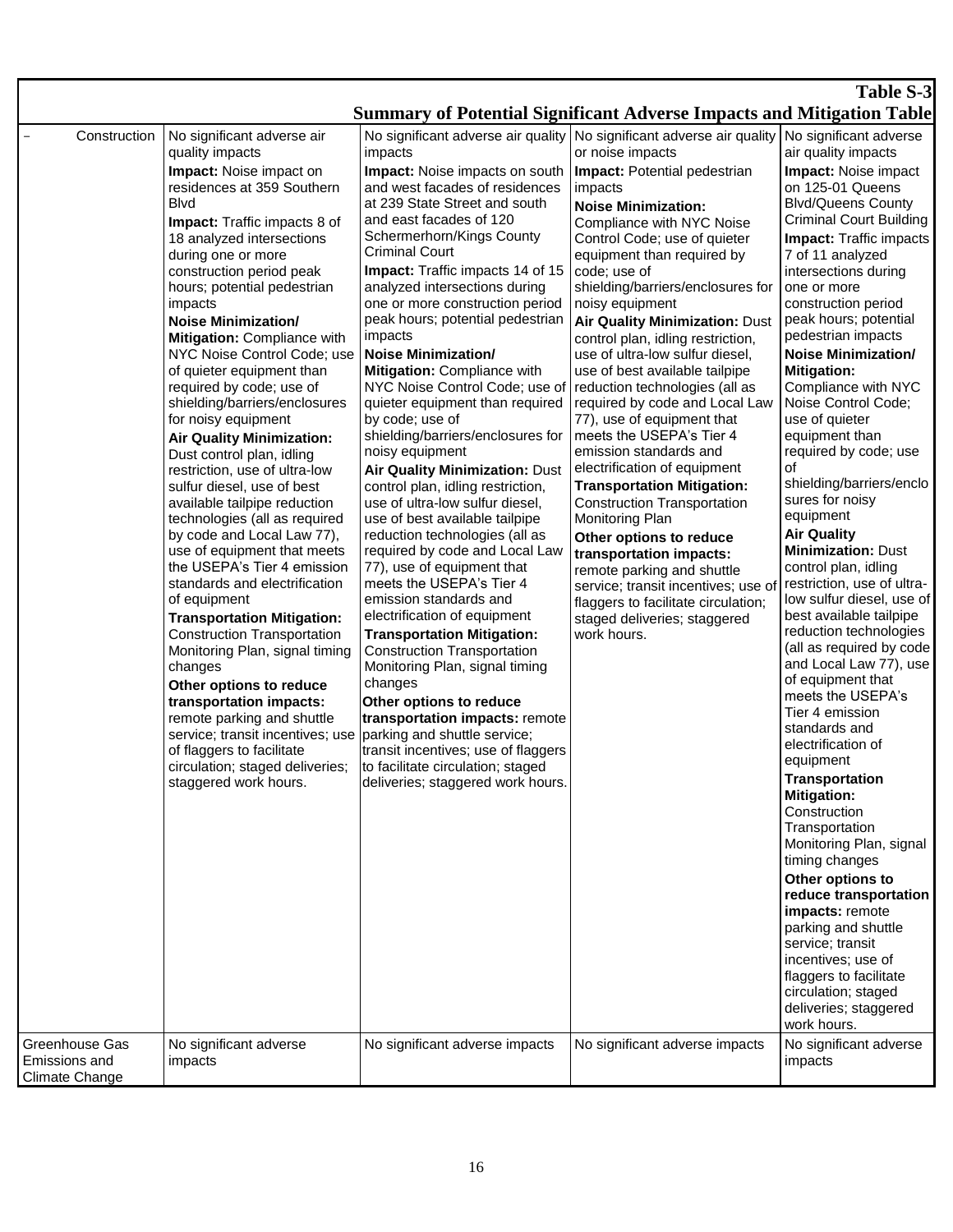### **8. BRONX SITE - PROBABLE IMPACTS OF THE PROPOSED ACTIONS**

#### **LAND USE, ZONING, AND PUBLIC POLICY**

The proposed project would not result in significant adverse impacts to land use, zoning, or public policy. While the proposed project would introduce a new detention facility to the study area, existing uses would be buffered by the expressway to the east and the proposed mixed-use residential building to the west. The proposed rezoning from M1-3 to the Special Mixed Use M1-4/R7X district would be in keeping with the existing R6 residential zoning district to the west of the project site and would be consistent with the existing manufacturing zones surrounding the project site. In addition, the special permit would apply only to the detention facility on the project site and would not adversely affect zoning within the study area. The proposed project would also be supportive of public policies, including the goals of *Smaller, Safer, Fairer*.

## **SOCIOECONOMIC CONDITIONS**

The following summarizes the analysis findings for each area of socioeconomic concern. As detailed below, the proposed project would not result in significant adverse environmental impacts due to changes in socioeconomic conditions.

#### *DIRECT RESIDENTIAL DISPLACEMENT*

The project site currently does not contain any residential dwelling units (DUs). Therefore, the proposed project would not result in any direct residential displacement.

#### *DIRECT BUSINESS DISPLACEMENT*

The project site does not contain any private businesses that would be directly displaced by the proposed project. The site is currently being used as the site of a public facility, the NYPD Bronx Tow Pound. The City intends to relocate the tow pound prior to completion of the proposed detention facility. The relocation of the tow pound would not lead to significant adverse indirect socioeconomic effects because the tow pound does not directly support businesses in the area, nor does it bring people to the area that form a customer base for local businesses.

#### *INDIRECT RESIDENTIAL DISPLACEMENT*

A preliminary assessment finds that the proposed project would not result in significant adverse impacts due to indirect residential displacement. The technical analysis under CEQR as regards to indirect residential displacement is whether a project would introduce a trend or accelerate a trend of changing socioeconomic conditions that may potentially displace a vulnerable population to the extent that the socioeconomic character of a neighborhood may change. Generally, an indirect residential displacement analysis is conducted only in cases in which the potential impact may be experienced by renters living in privately held units unprotected by rent control, rent stabilization, or other government regulations restricting rents, or whose incomes or poverty status indicate that they may not support substantial rent increases. According to the *CEQR Technical Manual*, socioeconomic changes could result if a proposed project would introduce a new population with average household incomes that exceed the average incomes of the study area households. While the proposed project would include a future mixed-use building with residential units, which could add a new population with a higher average household income as compared with existing study area households, there is a high concentration of rent-regulated housing as well as a readily observable trend toward higher market rents in the study area. According to the 2012–2016 U.S. Census American Community Survey (ACS), median gross rents have been increasing in the study area since 2010. The proposed project is not expected to accelerate these trends because all of the proposed DUs would be affordable to low-, moderate-, and/or middle-income residents, and would serve to maintain a more diverse range of household incomes within the study area.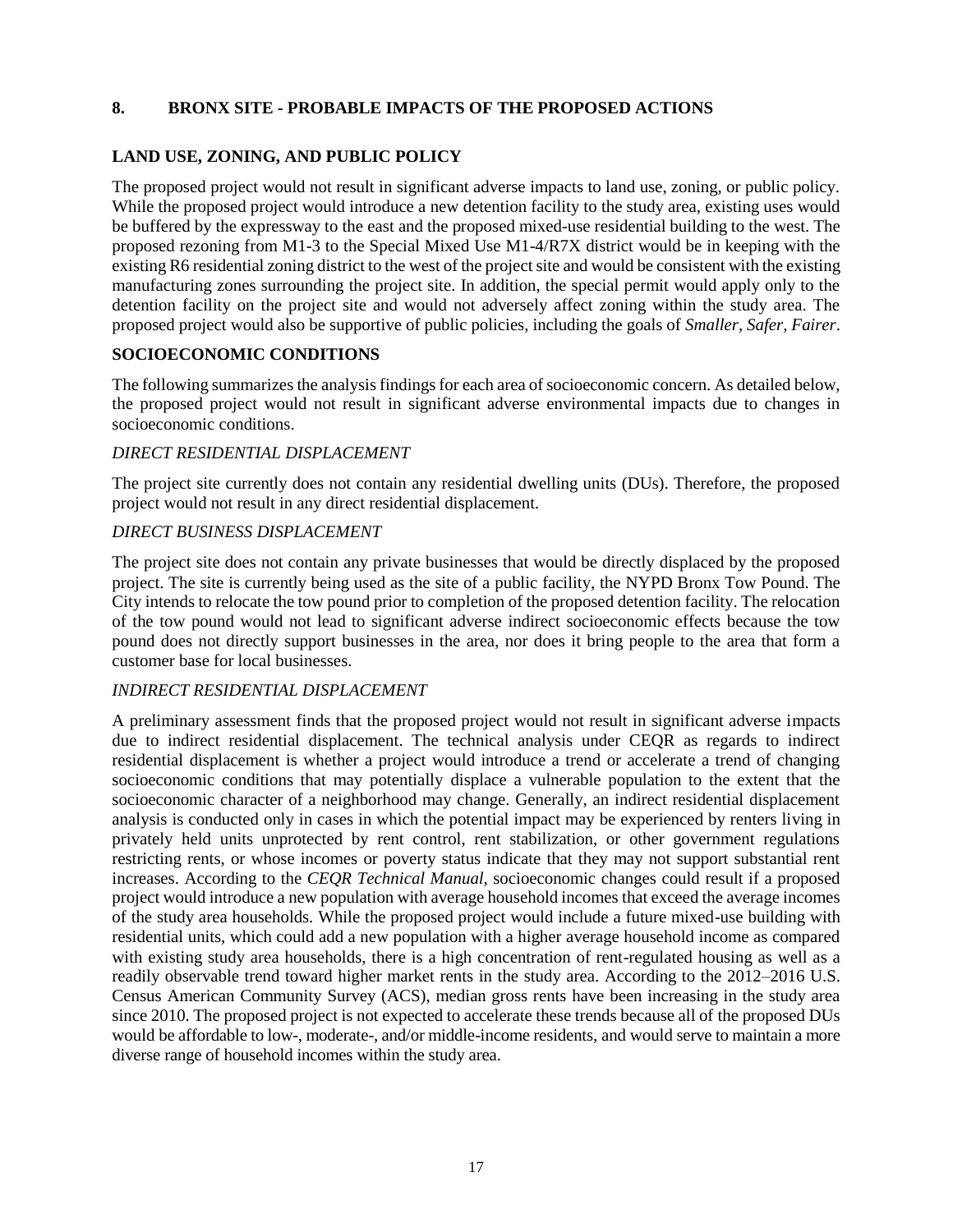### *INDIRECT BUSINESS DISPLACEMENT*

A preliminary assessment of indirect business displacement finds that the proposed project would not produce any significant adverse impacts from indirect business displacement due to increased property values or rents, nor would the project introduce a concentration of uses that would offset positive trends within the study area. The proposed project would result in a mix of public facility, affordable residential, and retail uses, all of which are currently found in the study area. The proposed project would also be the first justice and correction facility in the area, so it would not cause an undue concentration of similar facilities. Finally, the proposed project would promote positive trends within the study area by developing new community and retail facilities intended to serve both the existing community and new workers and residents introduced by the proposed project. While the project has the potential to result in the indirect displacement of some study area businesses, any displacement would be minimal and similar to trends which are expected to occur in the future without the proposed project. The proposed project would thus not substantially change business conditions within the socioeconomic study area.

#### *ADVERSE EFFECTS ON SPECIFIC INDUSTRIES*

As the proposed project would not result in direct business displacement on the project site, and the potential for any indirect business displacement would be limited and not specific to any industry, an assessment of adverse effects on specific industries is not warranted.

### **COMMUNITY FACILITIES**

#### *PUBLIC SCHOOLS*

This analysis presents an assessment of the potential effects of the proposed project on public elementary and intermediate schools serving the project site. The proposed project is assumed to result in the development of approximately 235 DUs on the project site. The proposed project would be located in Subdistrict 2 of Community School District (CSD) 7. As a whole, CSD 7 includes three subdistricts, one of which (Subdistrict 3) is within the Northern Priority Area, while the other two (Subdistrict 1 and 2) comprise the Southern Priority Area. For elementary schools, Bronx CSD 7 is a "Choice District," which means that there are no zoned elementary schools in the district. Therefore, this assessment of elementary schools analyzes the potential effects of the proposed project within the larger Southern Priority Area (Subdistricts 1 and 2). CSD 7 is not a Choice District for intermediate schools, and therefore, for intermediate schools, this assessment analyzes the potential effects of the proposed project only within Subdistrict 2 of CSD 7.

The proposed project would introduce approximately 87 elementary students and 45 intermediate students. Although utilization rates would increase at the subdistrict level and Southern Priority Area level, the change in utilization over the No Action condition would remain under the CEQR *Technical Manual* threshold of five percentage points or the overall utilization of schools within a particular study area would be less than 100 percent in the With Action condition. Therefore, the proposed project would not result in any significant adverse impacts to elementary or intermediate schools on the subdistrict level or the Southern Priority Area level.

#### *PUBLICLY FUNDED CHILD CARE FACILITIES*

In the future with the proposed project, child care facilities in the study area would operate over capacity, but the increase in the utilization rate with the proposed project would be less than 5 percentage points (approximately 1.5 percentage points). Therefore, the proposed project would not result in a significant adverse impact on child care facilities.

#### **OPEN SPACE**

The proposed project would not alter or eliminate any public open space resources on the project site. Based on the shadows, air quality, noise, and construction analyses, study area open spaces would not experience project-related significant adverse shadows, air quality, or noise impacts. Therefore, the proposed project would not result in significant adverse impacts related to direct effects on open space.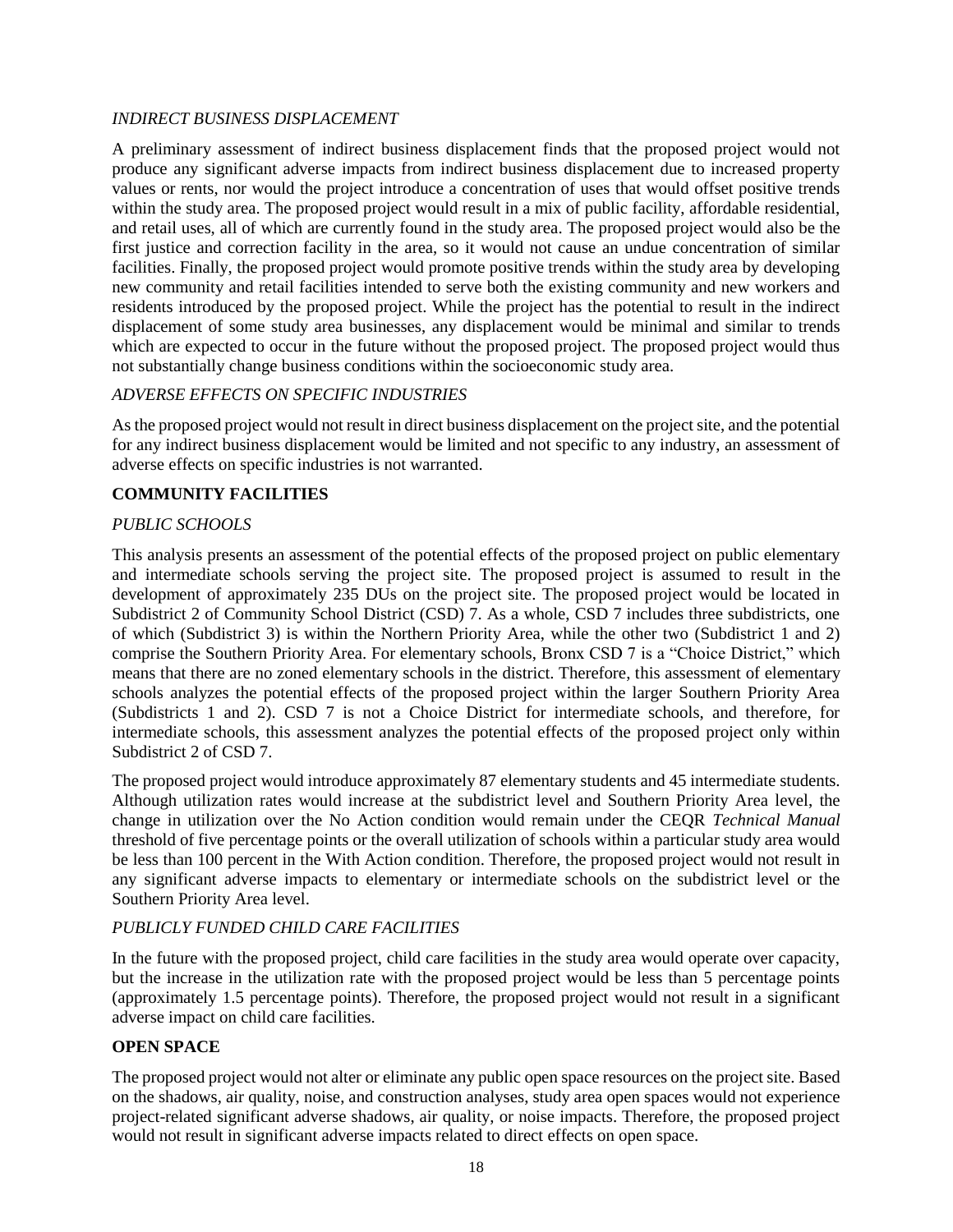The proposed project would introduce new residents and non-residents (i.e., workers and visitors) to the project site, and therefore increase demand on public open space resources within their respective study areas. In the residential study area, the total and active residential open space ratios would not meet the guidelines indicated in the *CEQR Technical Manual*, but the decreases in these open space ratios would be less than 5 percent. The passive open space ratio in the residential study area would be above the City's guideline, and the decrease as a result of the proposed project would be less than 5 percent. Open spaces within the study area that have low utilization and additional open space resources outside the study area would further reduce the effect of the additional demand generated by the proposed project. Therefore, the proposed project would not result in significant adverse impacts on residential open space resources in the residential study area.

The proposed project would not result in significant adverse impacts to open space in the non-residential study area, as workers and visitors introduced by the proposed project could be accommodated at the nearby public open space resources within the residential study area and within a ¼ mile of the project site (e.g., St. Mary's Park), the open space demand of workers and visitors introduced by the proposed project would likely be less than this analysis has conservatively projected due to facility security and strict staff schedules, and the proposed project would provide on-site recreational spaces for facility staff. Therefore, the proposed project would not result in significant adverse impacts on passive open space resources in the non-residential study area.

## **SHADOWS**

The proposed project would result in incremental shadow on St. Mary's Park in winter and on two Greenstreets traffic medians in certain seasons, but in no case would the incremental shadow result in significant adverse impacts to either the use or the vegetation of those resources.

## **HISTORIC AND CULTURAL RESOURCES**

## *ARCHAEOLOGICAL RESOURCES*

Pursuant to the *CEQR Technical Manual*, information regarding the proposed project was submitted to the New York City Landmarks Preservation Commission (LPC) to initiate its initial evaluation of the Bronx Site's potential for archaeological sensitivity. In a comment letter dated August 8, 2018, LPC determined that the Bronx Site is not archaeologically significant. Therefore, additional archaeological analysis of the Bronx Site is not warranted and the construction of the proposed project on the Bronx Site would not result in significant adverse impacts on archaeological resources.

#### *ARCHITECTURAL RESOURCES*

The project site is occupied by the Bronx Tow Pound, which includes a paved parking lot and several temporary trailers. In a letter dated August 8, 2017, LPC determined that the project site has no architectural significance. In addition, no known or potential architectural resources were identified within the study area. Therefore, the proposed actions would have no adverse impacts on architectural resources.

## **URBAN DESIGN AND VISUAL RESOURCES**

The proposed project is designed with a mixed-use building (up to 145 feet in height) along Concord Avenue and with the detention facility (up to 245 feet tall) located along Bruckner Boulevard/Southern Boulevard. This would place the tallest portion of the development at the eastern end of the project site near the large Bruckner Expressway (I-278) viaduct and large-footprint industrial buildings located along the highway, thereby limiting the impact on existing residential development and the pedestrian experience in the western portion of the study area. According to conceptual designs, the proposed project is anticipated to have an approximately 55-foot-tall, three-story base, which would be compatible with the heights/streetwalls of buildings in the study area, including buildings located along East 142nd Street and Southern and Bruckner Boulevards. The proposed mixed-use project along Concord Avenue does not have a proposed base height, though the building's maximum height of 145 feet would be more compatible with the three-story residential buildings fronting Concord Avenue than the taller building at the eastern end of the project site.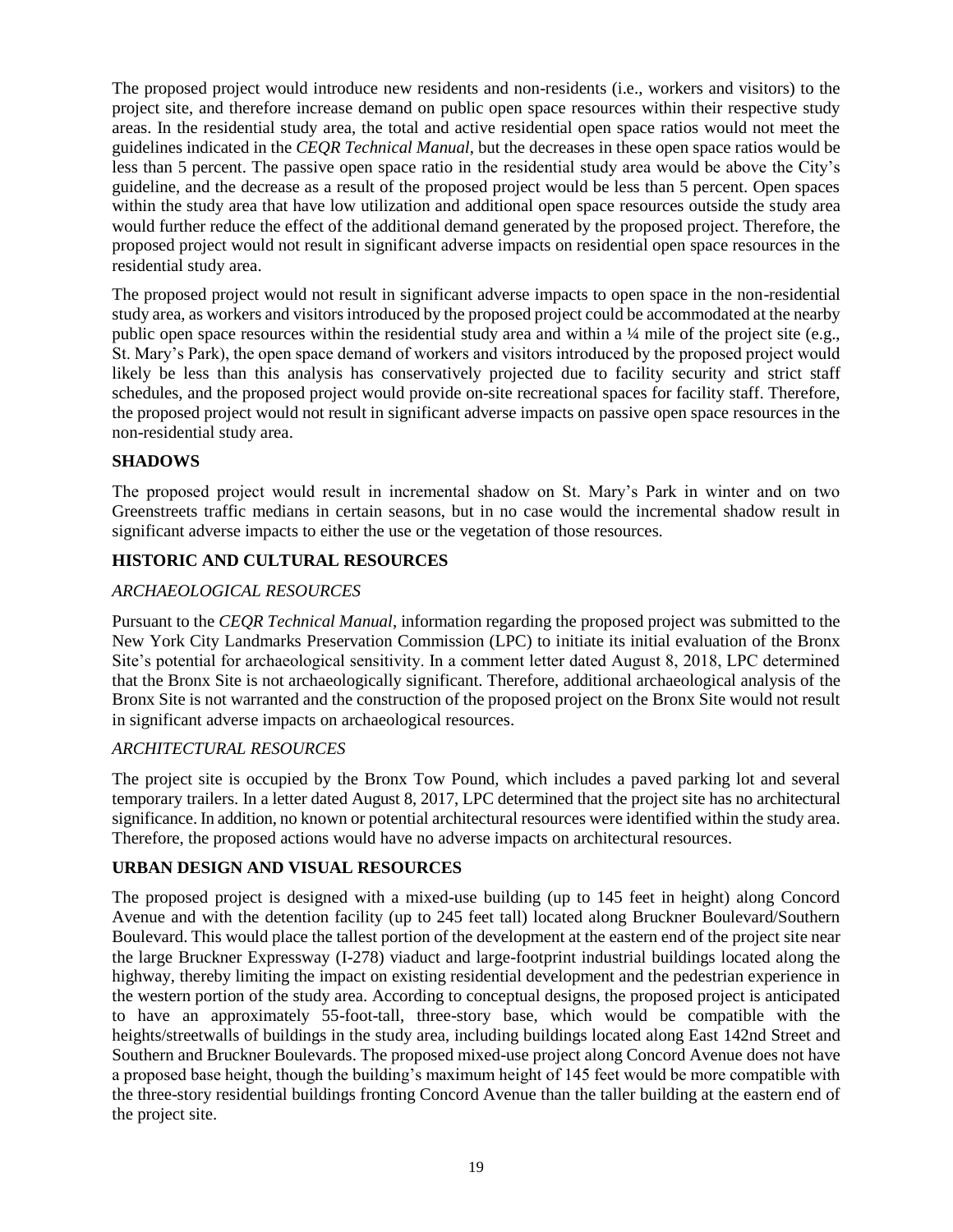The proposed project would replace a tow pound enclosed primarily by a tall, metal fence and bordered by narrow and discontinuous sidewalks and would introduce a more active pedestrian environment than that of the No Action condition. In addition to improved, widened, and landscaped sidewalks, the proposed project would provide pedestrian entrances on all street fronts including for court facilities and community facility space on East 141st Street. Neighborhood-serving uses located along Concord Avenue would face the existing residential uses, activating the ground floor and enhancing the pedestrian experience.

The study area contains a mix of residential, industrial, and transportation uses that vary in appearance and with buildings that do not exceed a height of approximately 121 feet in the primary and secondary study areas. Although the project site is located at a point of transition between a mixed-use residential neighborhood and a homogenous industrial area, with the east end of the project site located along the elevated I-278 viaduct, the proposed project would be larger and taller than the surrounding buildings in the study area, introducing a development of a scale out of context with the surrounding area. Based on the *CEQR Technical Manual* guidance, the Urban Design and Visual Resources assessment considers whether and how a project may change the experience of the pedestrian. The scale of surrounding buildings is not the only benchmark for measuring urban design impacts, as the determination of the significance of an urban design impact requires consideration of the built environment's arrangement, appearance, and functionality, and whether the change would negatively affect a pedestrian's experience of the area. The size and height of the project would constitute a substantial change; however, the proposed facility would positively contribute to the pedestrian's experience of the area, as described above. Therefore, the proposed project would not have a significant adverse impact.

The proposed project would not obstruct views to visual resources in the study area. The proposed project would be visible from a distance in the study area, including from visual resources such as St. Mary's Park and Samuel Gompers Industrial High School, though the proposed project would not adversely affect the pedestrian's experience of these resources. Therefore, the proposed project would have no potential for impact on visual resources.

## **HAZARDOUS MATERIALS**

Evaluation of the project site was performed via review of the Phase I Environmental Site Assessment (ESA) and the results of the Environmental Testing Report. The Phase I ESA revealed evidence of recognized environmental conditions (RECs) at the project site. ASTM, in the E1527-13 Standard for conducting Phase I ESAs, identifies these as "the presence or likely presence of any hazardous substances or petroleum products in, on, or at a property." However, the subsurface testing, while finding signs of historical fill material, did not indicate evidence of a petroleum spill or other release.

Consistent with the existing trailers, utility sheds, and storage containers that would have to be removed from the project site being relatively recent, testing found no regulated concentrations of asbestoscontaining materials (ACM), lead-based paint (LBP), or polychlorinated biphenyls (PCBs). However, should such materials be present in hidden areas or areas otherwise not tested, there are a variety of federal, state, and local regulatory requirements that would be followed to address disturbing and disposing of these materials.

Construction of the new building would require extensive excavation. Impacts would be avoided by implementing the Remedial Action Plan (RAP) and associated Construction Health and Safety Plan (CHASP), during the subsurface disturbance associated with construction. The RAP and CHASP were approved by the New York City Department of Environmental Protection (DEP) and occupancy permits for the new facilities would only be issued once DEP receives and approves a Remedial Closure Report, certified by a New York-licensed Professional Engineer, that documents the RAP and CHASP were properly implemented.

With the implementation of applicable regulatory requirements for ACM, LBP, etc., should such materials be present in the existing structures and the measures required by the RAP/CHASP, the potential for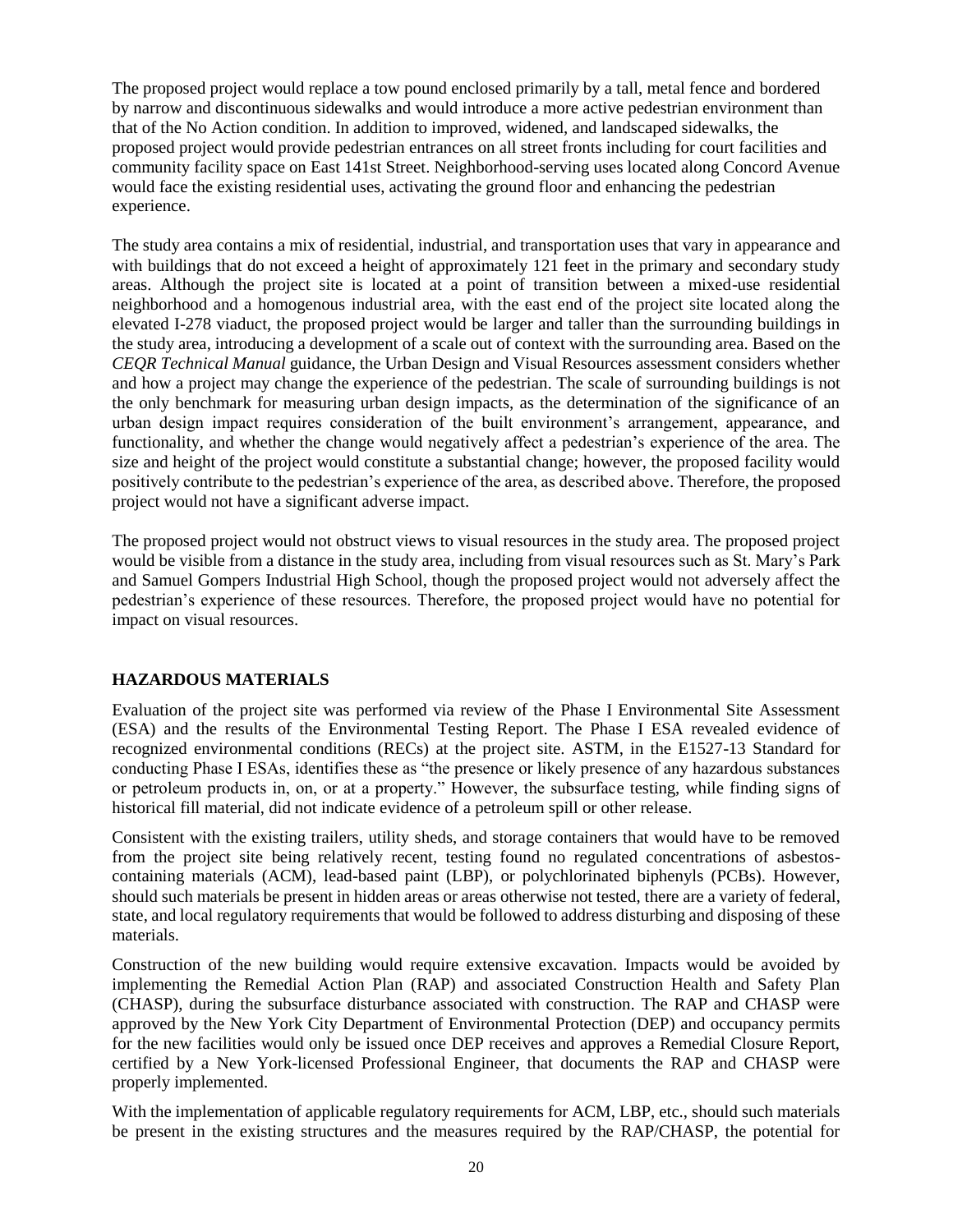significant adverse hazardous materials impacts from construction at the project sites would be avoided. Following construction, there would be no potential for significant adverse impacts relating to hazardous materials.

## **WATER AND SEWER INFRASTRUCTURE**

The proposed project is not anticipated to result in significant adverse impacts related to the City's water supply or to wastewater and stormwater conveyance and treatment infrastructure.

## *WATER SUPPLY*

By 2027, the With Action condition would generate an incremental water demand of 567,174 gallons per day (gpd) as compared with the the No Action condition. This represents a 0.05 percent increase in demand on the New York City water supply system. It is expected that there would be adequate water service to meet the incremental water demand, and there would be no significant adverse impacts on the City's water supply.

### *SANITARY SEWAGE*

By 2027, the With Action condition would generate an incremental 315,740 gpd of sewage over the future without the proposed project. This incremental volume in sanitary flow to the combined sewer systems would represent approximately 0.16 percent of the average daily flow to the Wards Island Wastewater Treatment Plant (WWTP). This volume would not result in an exceedance of the Wards Island WWTP's capacity and is not anticipated to create a significant adverse impact on the City's sanitary sewage treatment system.

### *STORMWATER*

The project site is located in one sub catchment area of the Wards Island WWTP. As compared with the No Action condition, the With Action condition would result in an increase in stormwater flows to the WWTP during wet weather due to an increase in impervious surfaces. A reduction in stormwater peak flows to the combined sewer system would be achieved with the incorporation of stormwater source control best management practices (BMPs) in accordance with the City's site connection requirements. Therefore, the proposed actions are not anticipated to have a significant adverse impact on the City's combined sewer system or the City's sewage treatment system.

## **TRANSPORTATION**

#### *TRAFFIC*

Traffic conditions were evaluated for the weekday 6:30-7:30 AM and 2:45-3:45 PM (midday) peak hours, and the Saturday 2:45-3:45 PM peak hour, which are the periods when incremental traffic associated with the proposed project is expected to be highest as they coincide with the peak hour within the uniformed DOC staff shift periods. The traffic study area includes a total of 18 intersections (10 signalized and 8 stopcontrolled) in proximity to the Bronx Site where incremental vehicle trips generated by the proposed project are expected to exceed the 50 trips/hour CEQR analysis threshold. As summarized in **Tables S-4 and S-5**, the results of the traffic impact analysis indicate the potential for significant adverse impacts at eight intersections during one or more analyzed peak hours.

| Table S-4<br><b>Number of Impacted Intersections and Lane Groups</b><br>by Peak Hour |                                                               |    |    |  |  |
|--------------------------------------------------------------------------------------|---------------------------------------------------------------|----|----|--|--|
|                                                                                      | <b>Peak Hour</b>                                              |    |    |  |  |
|                                                                                      | <b>Weekday AM</b><br><b>Weekday Midday</b><br><b>Saturday</b> |    |    |  |  |
| <b>Lane Groups</b>                                                                   | 11                                                            | 15 | 11 |  |  |
| Intersections                                                                        |                                                               | 8  |    |  |  |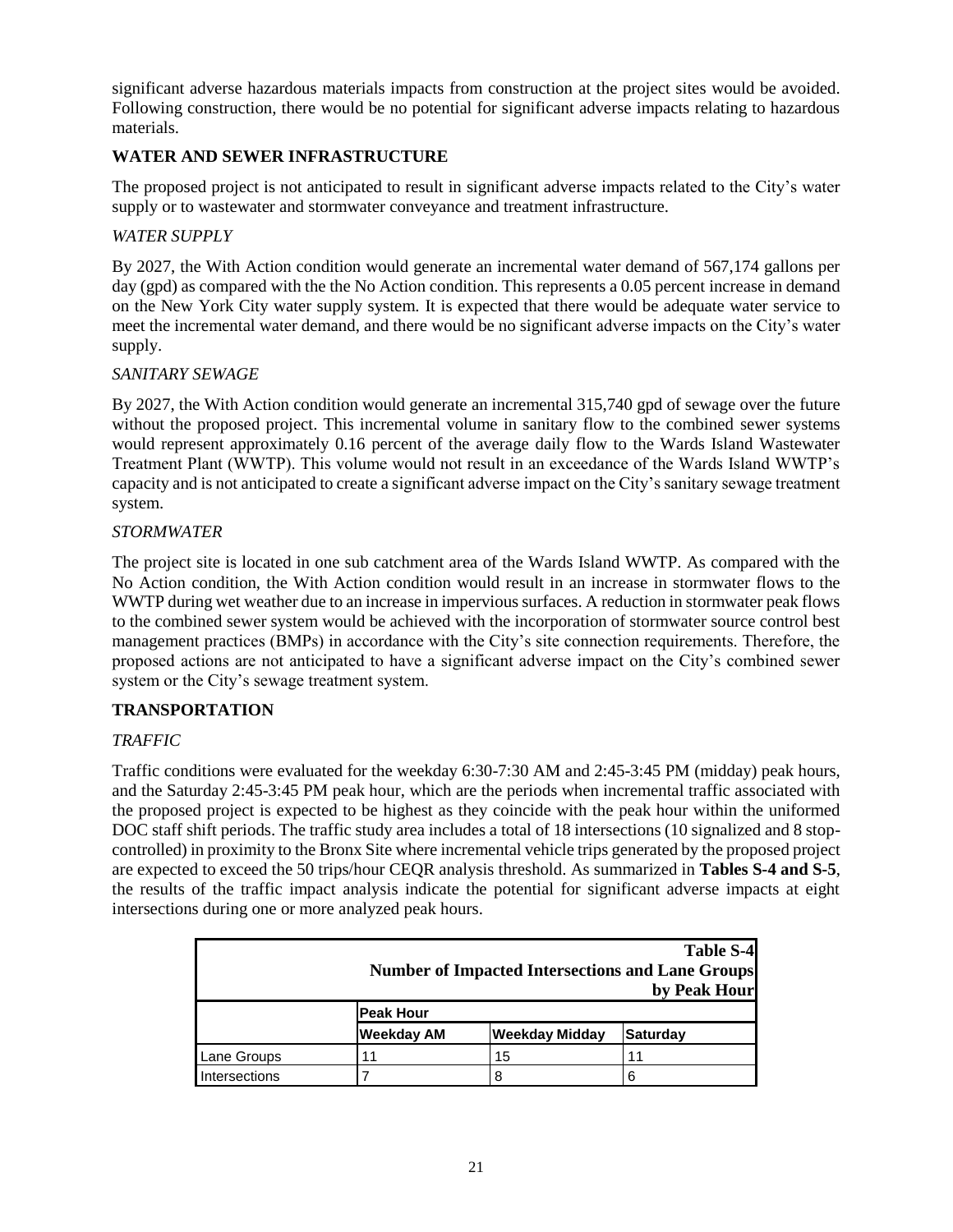**Summary of Potential Significantly Impacted Intersections Intersection Control Peak Hour Weekday AM Weekday Midday Saturday** East 141st Street & Jackson Avenue Signal X X X East 140th Street & Jackson Avenue  $\vert$ Two-way Stop  $\vert$  X  $\vert$  X  $\vert$  X  $\vert$  X East 138th Street & Jackson Avenue  $\begin{array}{c|c} |Signal & X \end{array}$   $\begin{array}{c|c} |X & |X \end{array}$ East 141st Street & Bruckner Boulevard (SB) Signal  $\begin{array}{ccc} \vert x & \vert x & \vert x \end{array}$   $\begin{array}{ccc} \vert x & \vert x & \vert x \end{array}$ East 141st Street & Bruckner Boulevard (NB) Signal  $\begin{array}{ccc} \mid \times \end{array}$   $\begin{array}{ccc} \mid \times \end{array}$   $\begin{array}{ccc} \mid \times \end{array}$ East 140th Street & Bruckner Boulevard (SB) Signal  $\vert$  X East 138th Street & Bruckner Boulevard (SB) Signal  $\begin{array}{ccc} \vert & X \vert & \vert & \vert \end{array}$   $\begin{array}{ccc} \vert & \vert & \vert & \vert \end{array}$ East 138th Street & Bruckner Boulevard (NB) Signal  $\begin{array}{ccc} \mid \times \end{array}$   $\begin{array}{ccc} \mid \times \end{array}$   $\begin{array}{ccc} \mid \times \end{array}$ 

**Table S-5**

The potential for significant adverse impacts was identified to 11 lane groups at seven analyzed intersections during the weekday AM peak hour, 15 lane groups at eight analyzed intersections during the weekday midday peak hour, and 11 lane groups at six analyzed intersections during the Saturday peak hour. The "Mitigation," section below, discusses potential measures to mitigate these potential significant adverse traffic impacts.

### *TRANSIT*

Transit analyses typically focus on the weekday AM and PM commuter peak periods as it is during these periods that overall demand on the subway and bus systems is usually highest.

### *Subway*

Two MTA New York City Transit (NYCT) subway stations are located in proximity to the Bronx Site the Cypress Avenue station to the west and the East 143rd Street-St. Mary's Street station to the north. Both of these stations are served by No. 6 trains operating on the Pelham Line.

During the weekday AM and PM commuter peak hours, the proposed project would generate approximately 142 and 168 incremental subway trips, respectively, less than the *CEQR Technical Manual* analysis threshold of 200 incremental trips/hour. Therefore, potential significant adverse impacts to subway station and line haul conditions are not anticipated as a result of the proposed project, and a detailed subway analysis is not warranted.

#### *Bus*

Two NYCT local bus routes operate within ¼ mile of the Bronx Site—the Bx17 which runs in the Bronx between Port Morris and Fordham Plaza, and the Bx33 which runs between Port Morris and Harlem in Manhattan. Both of these routes serve stops along East 138th Street in the vicinity of the site.

During the weekday AM and PM commuter peak hours, the proposed project would generate a total of approximately 50 and 103 incremental transit bus trips, respectively, at the Bronx Site. These trips would be distributed in both directions on both bus routes serving the Bronx Site. Given these numbers of peak hour trips, no single route is expected to meet the *CEQR Technical Manual* analysis threshold of 50 or more incremental trips/hour in one direction. Therefore, under *CEQR Technical Manual* guidance, a detailed transit bus analysis is not warranted.

#### *PEDESTRIANS*

The proposed project would generate a net increment of approximately 78, 834, 436, and 505 walk-only trips at the Bronx Site in the weekday AM, midday and PM peak hours, and the Saturday peak hour, respectively. Persons walking en route to and from subway station entrances and bus stops would bring the total number of project-generated pedestrian trips on area sidewalks and crosswalks to 270, 1,260, 707, and 841 during these same periods, respectively. The total number of pedestrian trips in all analysis peak periods would therefore exceed the *CEQR Technical Manual* analysis threshold of 200 incremental trips/hour. These trips would be most concentrated on sidewalks and crosswalks in the immediate vicinity of the site.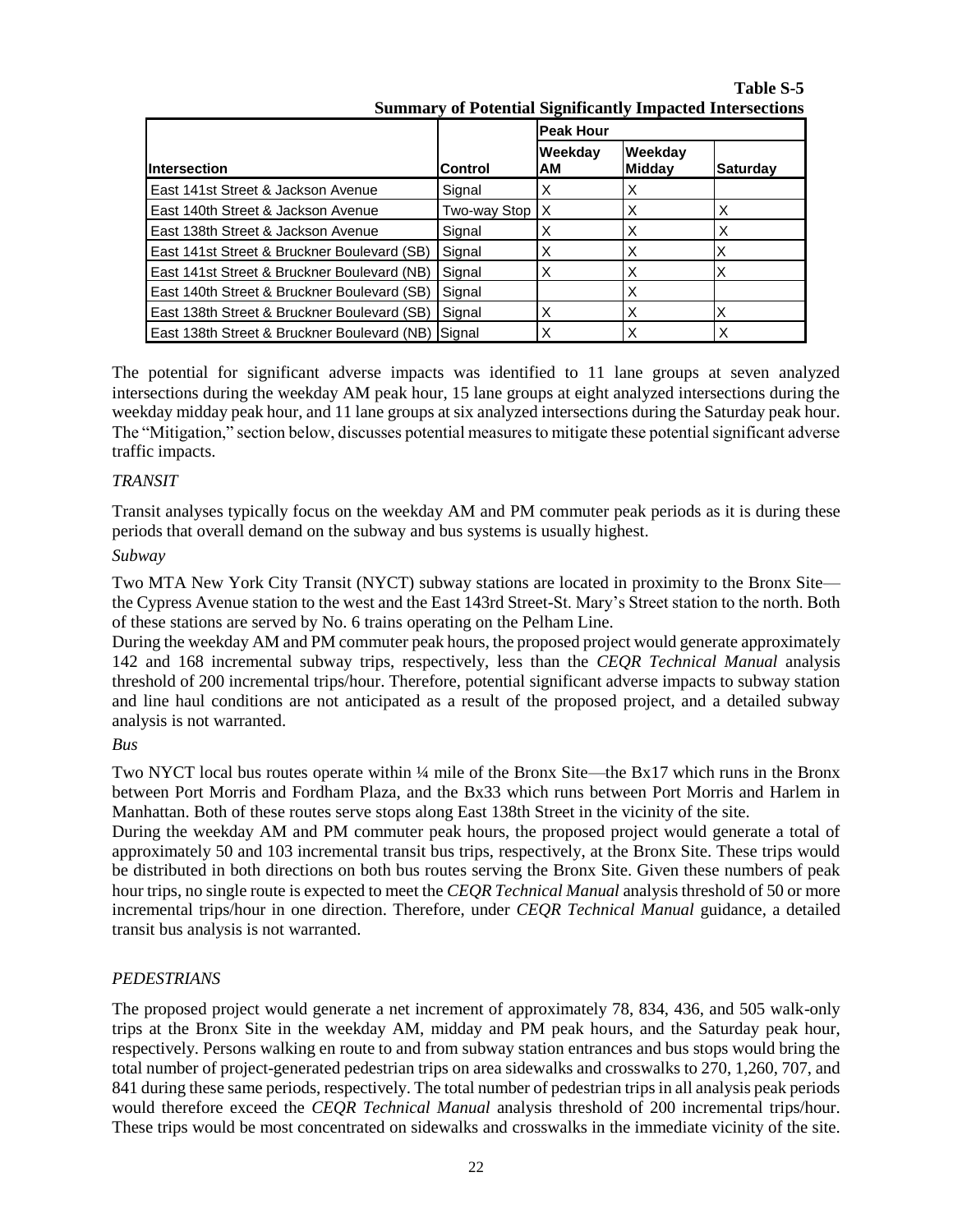A total of five pedestrian elements—two sidewalks and three corner areas—are expected to experience an incremental increase of 200 or more trips in the weekday midday and/or Saturday peak hours and were selected for detailed analysis. In the weekday AM and PM peak hours, no pedestrian element is expected to experience an incremental increase of 200 or more trips. Therefore, the detailed analysis of pedestrian elements focuses on the weekday midday and Saturday periods only. Based on *CEQR Technical Manual* criteria, none of these analyzed pedestrian elements would be significantly adversely impacted by the proposed project.

#### *VEHICULAR AND PEDESTRIAN SAFETY*

The *Vision Zero Bronx Pedestrian Safety Action Plan* was released on February 18, 2015. In the vicinity of the Bronx Site, Bruckner Boulevard and East 138th Street were identified as Priority Corridors, and the intersection of Bruckner Boulevard with East 138th Street was identified as a Priority Intersection. Much of the South Bronx to the west of the Bronx site has been designated a Priority Area, although not the site itself, and it is also not located within a (DOT) -designated Senior Pedestrian Focus Area (SPFA).

Crash data for intersections within ¼ mile of the Bronx site were obtained from DOT for the three-year reporting period between January 1, 2014, and December 31, 2016 (the most recent period for which data were available for all locations). During this period, 305 reportable and non-reportable crashes, 49 pedestrian/bicyclist-related injury crashes and one fatality occurred at study area intersections. A review of the crash data identified one intersection—Bruckner Boulevard and East 138th Street—as a high crash location (defined as an intersection with 48 or more total reportable and non-reportable crashes or five or more pedestrian/bicyclist injury crashes occurring in any consecutive 12 months of the most recent threeyear period for which data are available). Measures that could be employed to increase pedestrian/bicyclist safety could include installation of additional high visibility crosswalks where not already present, and improved street lighting.

## *PARKING*

The parking analyses document changes in the parking supply and utilization within a ¼-mile radius of the Bronx Site under both No Action and With Action conditions. Under the proposed project 575 on-site accessory parking spaces would be provided for DOC and CHS staff, while the remaining demand generated by the site would park off-site. It is anticipated that spaces available on-street and in the one offstreet public parking lot within the parking study area would not be sufficient to accommodate this demand in the analyzed weekday midday peak period. As the Bronx Site is located within Zone 2 as shown in Map 16-2, "CEQR Parking Zones, May 2010," in the 2014 *CEQR Technical Manual*, the inability of the proposed project or the surrounding area to accommodate future parking demands would be considered a parking shortfall, but would generally not be considered significant due to the magnitude of available alternative modes of transportation.

## **AIR QUALITY**

Analysis of the emissions and dispersion of nitrogen dioxide  $(NO<sub>2</sub>)$  and PM less than 10 microns in diameter (PM10) from the heating and hot water systems of the development under the proposed project indicate that these emissions would not result in a violation of National Ambient Air Quality Standards (NAAQS). In addition, the maximum predicted  $PM_{2.5}$  incremental concentrations from the proposed project would be less than the applicable 24-hour and annual average criteria. To ensure that there are no significant adverse impacts resulting from the proposed project due to heating and hot water system emissions, certain restrictions would be required.

The mobile source analyses determined concentrations of CO and  $PM_{10}$  due to the proposed project at the Bronx Site would not result in any violations of NAAQS at the intersection analyzed, and incremental concentrations of particulate matter less than or equal to 2.5 microns in diameter  $(PM_{2.5})$  would not exceed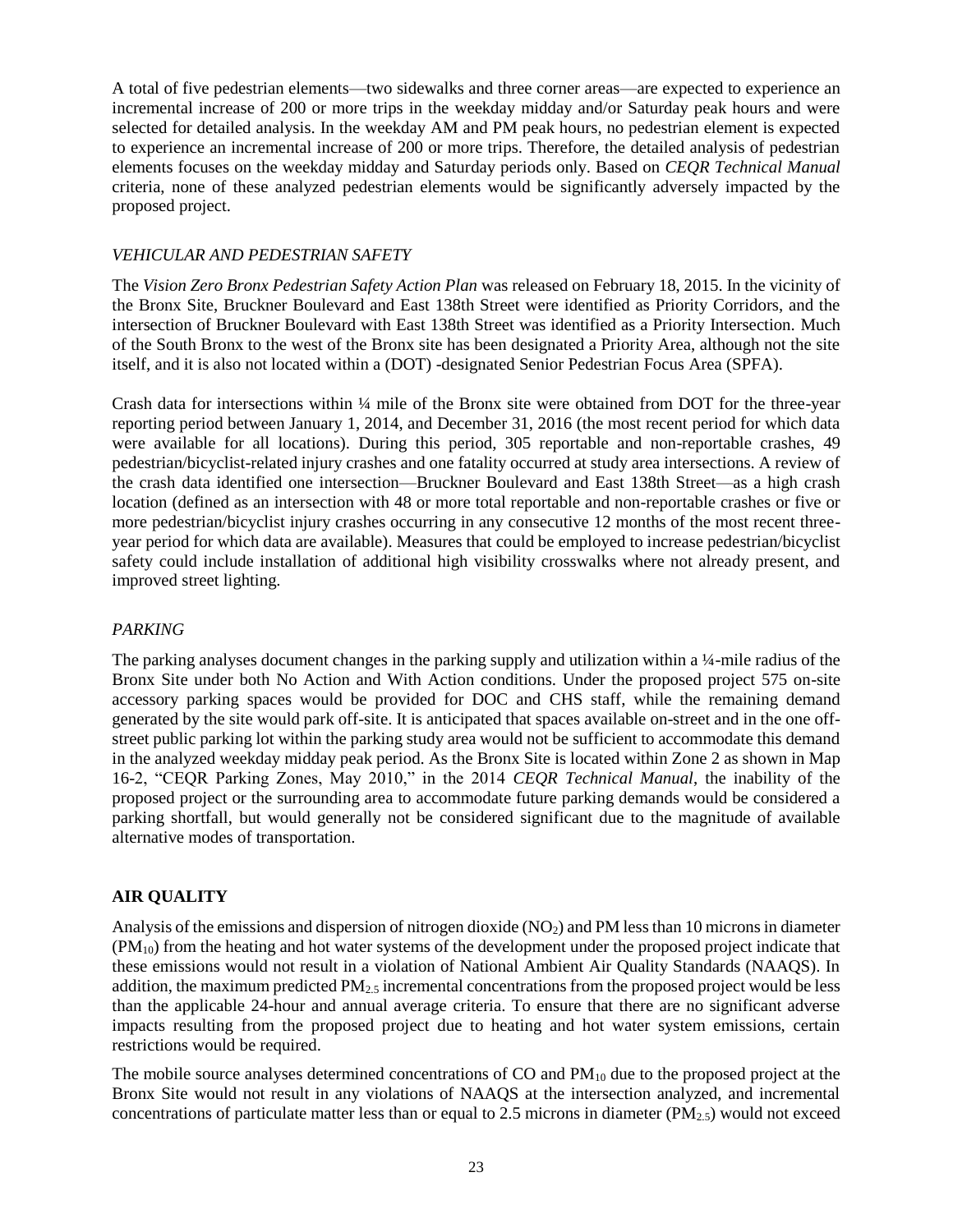the City's *de minimis* criteria for  $PM_{2.5}$ . In addition, concentrations of CO and  $PM_{2.5}$  from the parking facility associated with the proposed project would not result in any significant adverse air quality impacts.

No permitted activities were identified within the study area. No other sources of emissions were identified in the land use and field surveys; therefore, no significant impacts on the proposed project are anticipated from industrial source emissions.

#### **NOISE**

The analysis finds that the proposed actions would not result in any significant adverse noise impacts at nearby noise receptors.

The recreation areas to be included in the proposed project would have the potential to generate noise. An analysis of noise from proposed recreation areas at the Bronx Site determined that due to distance from surrounding receptors, the proposed recreation yards would not have the potential to result in significant adverse noise impacts at any noise receptors.

To meet 2014 *CEQR Technical Manual* interior noise level requirements, the analysis prescribes up to 31 dBA of building attenuation for the proposed building, with an alternate means of ventilation to allow for the maintenance of a closed window condition. These measures would be included in the design requirements for the proposed building, which would result in interior noise levels within the range considered acceptable for the proposed uses, and there would be no significant adverse noise impact with respect to the proposed building.

### **PUBLIC HEALTH**

The proposed project would not result in significant adverse public health impacts. As described in the relevant analyses of this Draft EIS, the proposed project would not result in unmitigated significant adverse impacts in the areas of air quality, operational noise, water quality, or hazardous materials. However, as discussed in Section 2.15, "Construction-Bronx," the proposed project could result in temporary unmitigated construction noise impacts, as defined by *CEQR Technical Manual* thresholds at 359 Southern Boulevard. However, the *CEQR Technical Manual* thresholds for construction noise are based on quality of life considerations and not on public health considerations. An impact found pursuant to a quality of life framework (i.e., significant adverse construction noise impact) does not definitively imply that an impact will exist when the analysis area is evaluated in terms of public health (i.e., significant adverse public health impact). Furthermore, construction activity would typically be limited to a single shift during the day with limited exceptions that would require variances from the New York City Department of Buildings, leaving the remainder of the day and the evening unaffected by construction noise. Furthermore, the predicted absolute noise levels would be below the threshold for potential hearing loss of 85 dBA at all analyzed receptors. Therefore, the proposed project at the Bronx Site would not result in a significant adverse public health impact.

#### **NEIGHBORHOOD CHARACTER**

The proposed detention facility and mixed-use building would introduce new uses and building forms into the study area. However, they would not significantly affect any of the defining features of the neighborhood. There would be no significant adverse impacts to land use, zoning, and public policy, socioeconomic conditions, open space, shadows, historic and cultural resources, urban design and visual resources, and noise. While there would be significant adverse impacts to transportation, the *CEQR Technical Manual* states that a significant adverse impact in one of the technical areas that contribute to neighborhood character is not automatically equivalent to a significant adverse impact on neighborhood character. Therefore these alone or in combination with other moderate effects would not constitute neighborhood character impacts as proposed changes would be limited to the area immediately surrounding the site.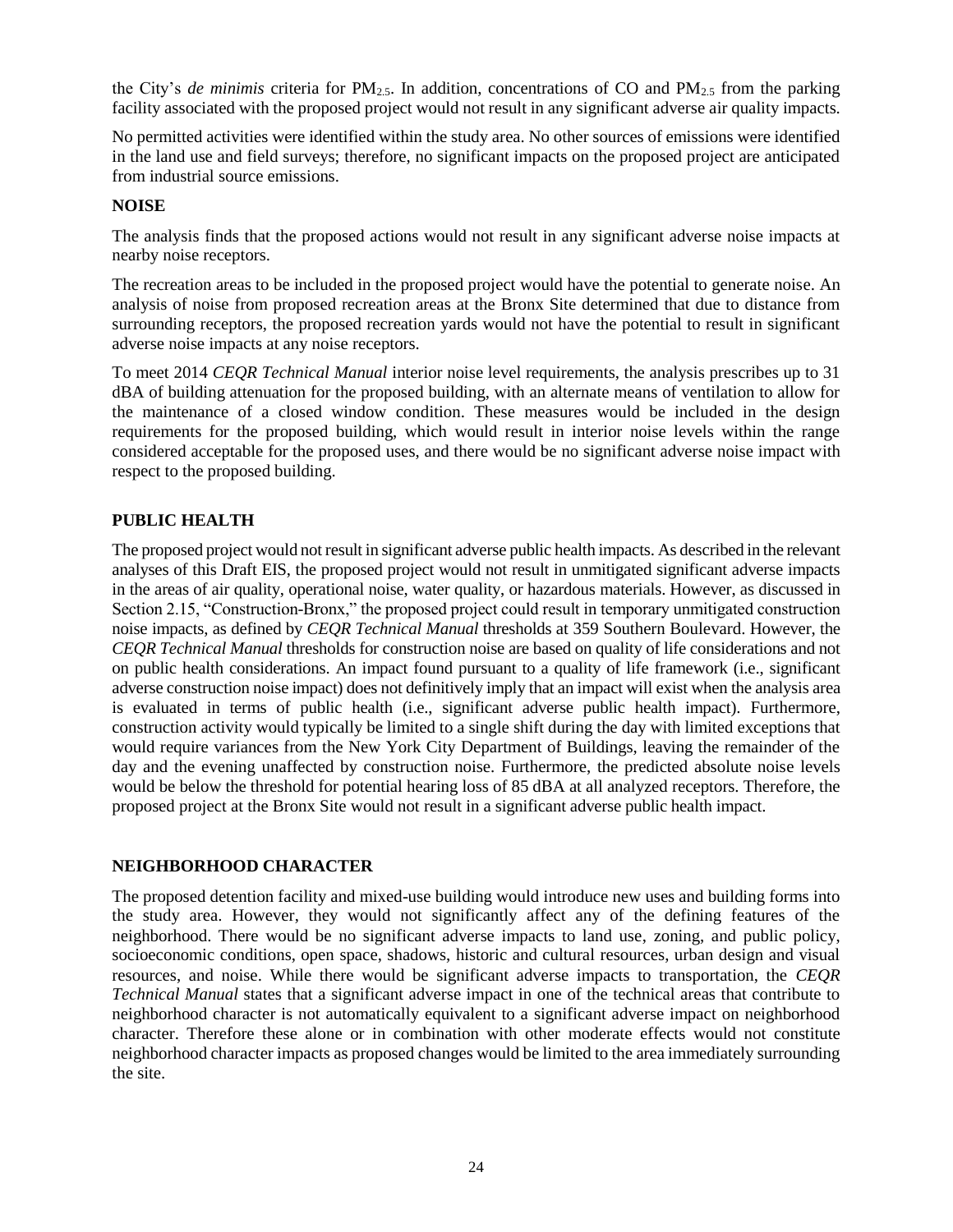#### **CONSTRUCTION\**

Construction of the proposed project—as is the case with most construction projects—would have the potential to result in temporary disruptions in the surrounding area. As described in detail below, construction activities at the Bronx Site could have the potential to result in temporary significant adverse transportation and noise impacts during peak periods of construction. Additional information for key technical areas is summarized below.

#### *TRANSPORTATION*

Traffic, transit, pedestrian and parking conditions during the period where construction worker vehicle and truck trips are anticipated to be highest were evaluated for the 6:00-7:00 AM and the 3:00-4:00 PM midday peak hours. According to the assessment of conditions during peak construction activity, no significant adverse impacts to transit or parking are anticipated.

The traffic analysis analyzed conditions at 18 intersections around the project site. The potential for significant adverse traffic impacts due to traffic associated with construction worker vehicles and trucks were identified for seven intersections during the construction AM peak hour and eight intersections during the construction midday peak hour. A total of nine and 14 lane group impacts were identified at analyzed intersections during the construction AM and midday peak hours, respectively. Although impacts resulting from increases in traffic volumes due to demand generated by construction activity would be temporary, measures to mitigate these temporary impacts were investigated and proposed measures are discussed in the "Mitigation" section below.

These locations would be included in the robust Traffic Monitoring Program that would be initiated at the start of construction. Because detailed plans for the proposed detention facility and detailed construction logistics, including any necessary street or sidewalk closures, are not known at this time, the level of specificity necessary to quantify the extent to which traffic operations would be disrupted as a result of street network access accommodations requested to facilitate the construction effort cannot be made at this time. As the design-build process progresses, an updated assessment of traffic conditions would be made in coordination with the New York City Office of Construction Mitigation and Coordination (OCMC) and the New York City Department of Transportation (DOT) as necessary in order to identify feasible measures that could mitigate any potential disruptions.

According to a preliminary assessment of construction generated pedestrian activity, six pedestrian elements were identified as potential impact locations. Because detailed plans for the proposed detention facility and detailed construction logistics, including any necessary street or sidewalk closures, are not known at this time, the level of specificity necessary to quantify the extent to which pedestrian operations would be disrupted as a result of construction activity (construction worker related and due to potential public infrastructure access accommodations requested to facilitate the construction effort) cannot be made at this time. However, as the City is committed to a robust Traffic Monitoring Program during construction, an assessment of pedestrian conditions would be made in coordination with OCMC and DOT as necessary in order to identify feasible measures that could mitigate these potential disruptions. Mitigation measures to address potential impacts to pedestrian elements (sidewalks, corners, and crosswalks) typically include signal timing changes, sidewalk and crosswalk widenings or the relocation of street furniture and obstructions. In the event it is found that measures fully mitigating such temporary impacts are infeasible, then unmitigable significant adverse impacts could occur at the identified pedestrian elements.

#### *AIR QUALITY*

While construction would have the potential to cause temporary disruptions on the adjacent community, it is expected that any potential disruptions in any given area would be temporary and would not be ongoing for the full duration of the construction period, due to the phasing of construction activities. Measures would be taken to reduce the potential for pollutant emissions during construction as required by laws,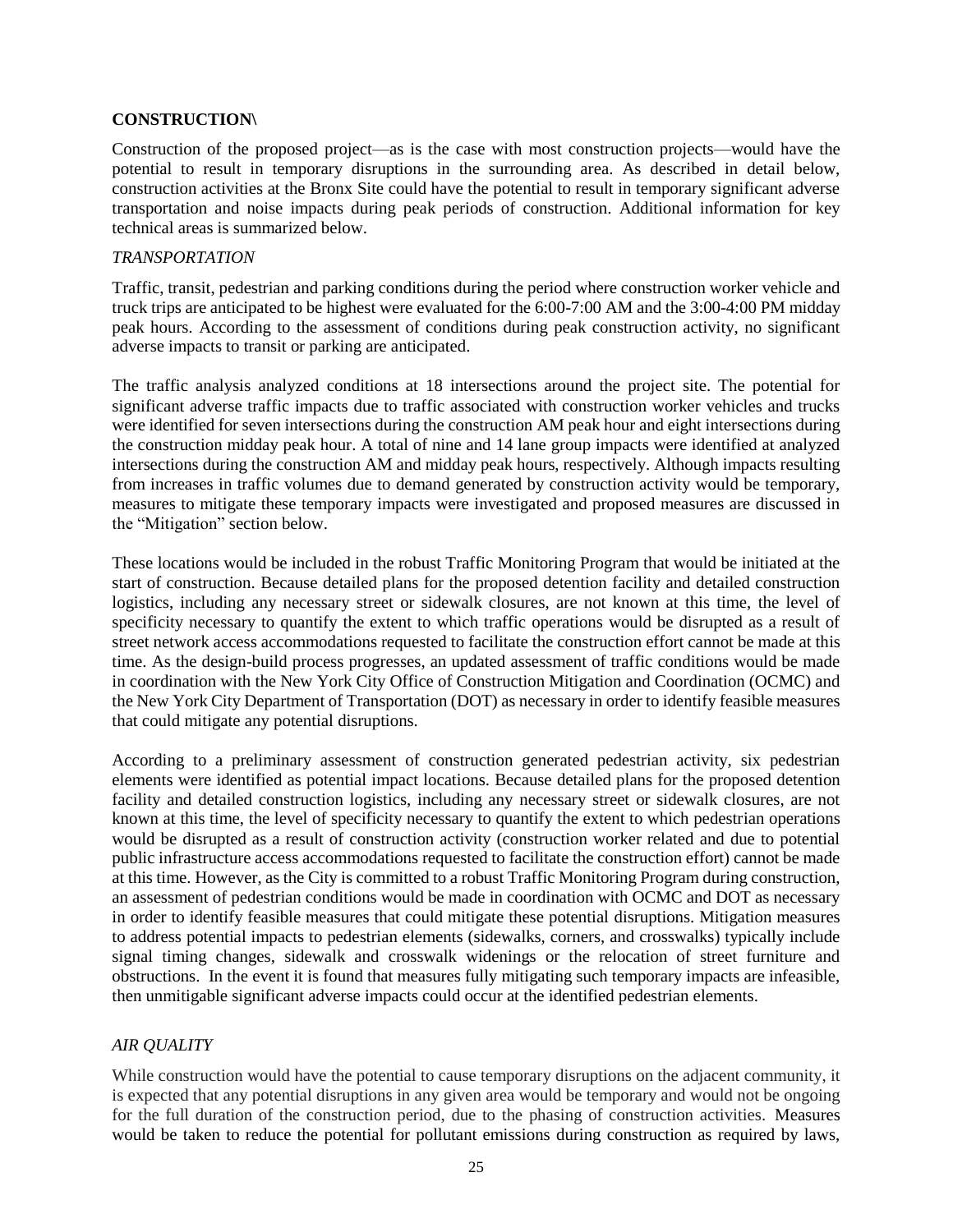regulations, and building codes. These measures would include dust suppression measures, idling restrictions, use of ultra-low sulfur diesel (ULSD) fuel, and best available technologies (BAT), and to the extent practicable the use of newer equipment that meets the United States Environmental Protection Agency (USEPA)'s Tier 4 emission standards and electrification of equipment. With these measures in place, construction activities at the Bronx Site would not have the potential to result in significant adverse air quality impacts.

#### *NOISE AND VIBRATION*

Construction of the proposed project would be expected to have the potential to result in elevated noise levels at nearby receptors, and noise due to construction would at times be noticeable. However, noise from construction would be intermittent and of limited duration, and total noise levels would be in the "marginally acceptable" or "marginally unacceptable" range. Based on the prediction of construction noise level increments and the duration of CEQR screening threshold exceedances, construction noise associated with the proposed actions would have the potential to result in a temporary significant adverse impact at the residential building at 359 Southern Boulevard. Noise associated with the construction of the proposed project would not have the potential to rise to the level of a significant adverse noise impact at all other locations within the project area. As regards vibration, construction would not have the potential to result in vibration at a level that could result in architectural or structural damage to adjacent buildings. Construction would result in vibration at a level that would only have the potential to be noticeable or annoying for limited periods. Therefore, there is no potential for significant adverse vibration impacts from the proposed project.

## **MITIGATION**

### *TRANSPORTATION*

The proposed project would have the potential to result in significant adverse impacts to vehicular traffic at eight intersections during some or all of the peak periods. Mitigation measures that could address these potential transportation impacts are discussed below. In addition, there are no anticipated potential transit, pedestrian or parking impacts likely as a result of the proposed project; therefore, those transportation modes will not be discussed below.

## *Traffic*

The proposed project would have the potential to result in significant adverse traffic impacts at eight study area intersections during one or more analyzed peak hours; specifically, 11 analyzed lane groups at seven analyzed intersections during the weekday AM peak hour, 15 analyzed lane groups at eight analyzed intersections during the midday peak hour, and 11 analyzed lane groups at six analyzed intersections during the Saturday peak hour. Implementation of signal timing changes are being proposed and would provide mitigation for some of the potential anticipated traffic impacts. These proposed traffic engineering improvements are subject to review and approval by DOT. If these measures are deemed infeasible, other potential measures will be considered in consultation with DOT. In the absence of the application of mitigation measures, the potential impacts would remain unmitigated.

**Table S–6** shows, assuming all the proposed mitigation measures were to be implemented, that the potential for significant adverse impacts would be fully mitigated at two analyzed lane groups and one analyzed intersection during the analyzed weekday AM peak hour, one analyzed lane group in the analyzed weekday midday peak hour, and four analyzed lane groups and one analyzed intersection during the analyzed Saturday peak hour. **Table S-6** provides a more detailed summary of the analyzed intersections and lane groups that would have the potential for unmitigated significant adverse traffic impacts. As shown in **Table S-7**, the potential for impacts would remain at 9 analyzed lane groups at six analyzed intersections during the analyzed weekday AM peak hour, at 14 analyzed lane groups at eight analyzed intersections during the analyzed weekday midday peak hour, and at seven analyzed lane groups at five analyzed intersections during the analyzed Saturday peak hour.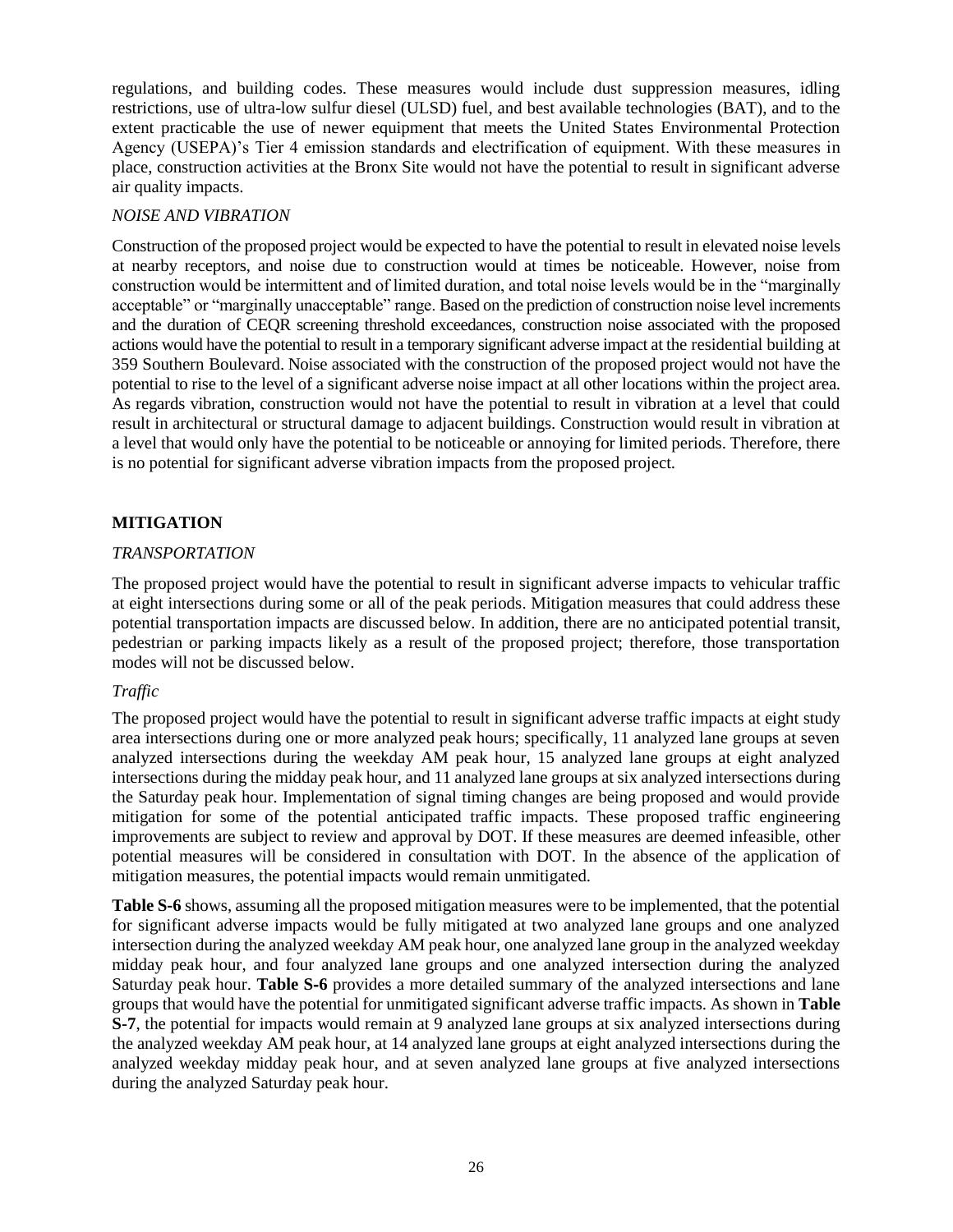## **Table S-6**

| <b>Summary of Lane Groups/Intersections with</b>         |  |
|----------------------------------------------------------|--|
| <b>Potential for Significant Adverse Traffic Impacts</b> |  |

| 66Net<br><b>Increment</b> | Lane Groups/<br>Analyzed | Lane Groups/<br>Intersections Intersections With No Intersections With<br>Significant Impacts Significant Impacts Intersections | Lane Groups/ | Groups/ | Mitigated Lane Unmitigated Lane<br>Groups/<br><b>Intersections</b> |
|---------------------------|--------------------------|---------------------------------------------------------------------------------------------------------------------------------|--------------|---------|--------------------------------------------------------------------|
| Weekdav AM                | 55/18                    | 44/11                                                                                                                           | 11/7         | 2/1     | 9/6                                                                |
| Weekday Midday            | 55/18                    | 40/10                                                                                                                           | 15/8         | 1/0     | 14/8                                                               |
| Saturdav                  | 55/18                    | 44/12                                                                                                                           | 11/6         | 4/1     | 7/5                                                                |

### **Table S-7 Lane Groups With Potential for Unmitigated Significant Adverse Traffic Impacts**

|                                                                                                         | <b>Peak Hour</b>                   |                                           |                                    |  |  |  |
|---------------------------------------------------------------------------------------------------------|------------------------------------|-------------------------------------------|------------------------------------|--|--|--|
| <b>Intersection</b>                                                                                     | Weekday AM                         | <b>Weekday Midday</b>                     | <b>Saturday</b>                    |  |  |  |
| <b>Signalized Intersections</b>                                                                         |                                    |                                           |                                    |  |  |  |
| East 141st Street and Jackson Avenue                                                                    | WB-LTR                             | WB-LTR                                    |                                    |  |  |  |
| East 138th Street and Jackson Avenue                                                                    |                                    | SB-LTR                                    | SB-LTR                             |  |  |  |
| East 141st Street and Bruckner Boulevard SB                                                             | WB-LT                              | EB-TR, WB-LT                              | WB-LT                              |  |  |  |
| East 141st Street and Bruckner Boulevard NB                                                             | EB-L. WB-T                         | EB-L, WB-T, WB-R                          |                                    |  |  |  |
| East 140th Street and Bruckner Boulevard SB                                                             |                                    | SB-T (Local)                              |                                    |  |  |  |
| East 138th Street and Bruckner Boulevard SB                                                             | EB-TR, WB-LT, SB-T<br>(Main)       | EB-TR, WB-LT,<br>SB-TR (Local)            | EB-TR. WB-LT---                    |  |  |  |
| East 138th Street and Bruckner Boulevard NB                                                             | EB-L, NB-T (Main to<br>Ramp/Local) | EB-L, EB-LT, NB-T<br>(Main to Ramp/Local) | EB-L, NB-T (Main to<br>Ramp/Local) |  |  |  |
| <b>Unsignalized Intersections</b>                                                                       |                                    |                                           |                                    |  |  |  |
| EB-LTR<br>EB-LTR<br>EB-LTR<br>East 140th Street and Jackson Avenue                                      |                                    |                                           |                                    |  |  |  |
| Notes:<br>NB—northbound, SB—southbound, EB—eastbound, WB—westbound L—left-turn, T—through, R—right-turn |                                    |                                           |                                    |  |  |  |

## *CONSTRUCTION TRANSPORTATION*

Traffic conditions during the period when construction-related traffic is anticipated to be highest were evaluated. The analysis determined that construction traffic associated with peak construction period activity would have the potential to result in significant adverse traffic impacts at eight study area intersections during one or more analyzed construction period peak hours. Specifically, 9 lane groups at seven analyzed intersections during the construction AM peak hour and 14 lane groups at eight analyzed intersections during the construction midday peak hour. Although these impacts would be temporary, measures to address these temporary impacts were considered. Implementation of signal-timing changes are being proposed and would provide mitigation for some of the potential temporary traffic impacts. These proposed traffic engineering improvements are subject to review and approval by DOT.

A Construction Transportation Monitoring Plan (CTMP) will be developed by the Department of Design and Construction (DDC) prior to commencement of construction-related activities. The CTMP will include transportation data collection as well as traffic and pedestrian analyses. The data collection will include traffic and pedestrian counts, worker shift schedules, worker origin-destination and modal split survey data, parking surveys, and truck frequency data. A traffic management plan for the project would be developed as part of the CTMP in order to address the effect of construction-related activity on transportation systems and verify the need for implementing temporary mitigation measures identified in this EIS or additional measures if warranted. The CTMP would be submitted to DOT and OCMC for review and approval and would be an on-going process for addressing the effects of construction.

The analyzed traffic locations would be included in the CTMP that would be initiated at the start of construction. Because detailed plans for the proposed detention facility and detailed construction logistics, including any necessary street or sidewalk closures, are not known at this time, the level of specificity necessary to quantify the extent to which traffic operations would be disrupted as a result of street network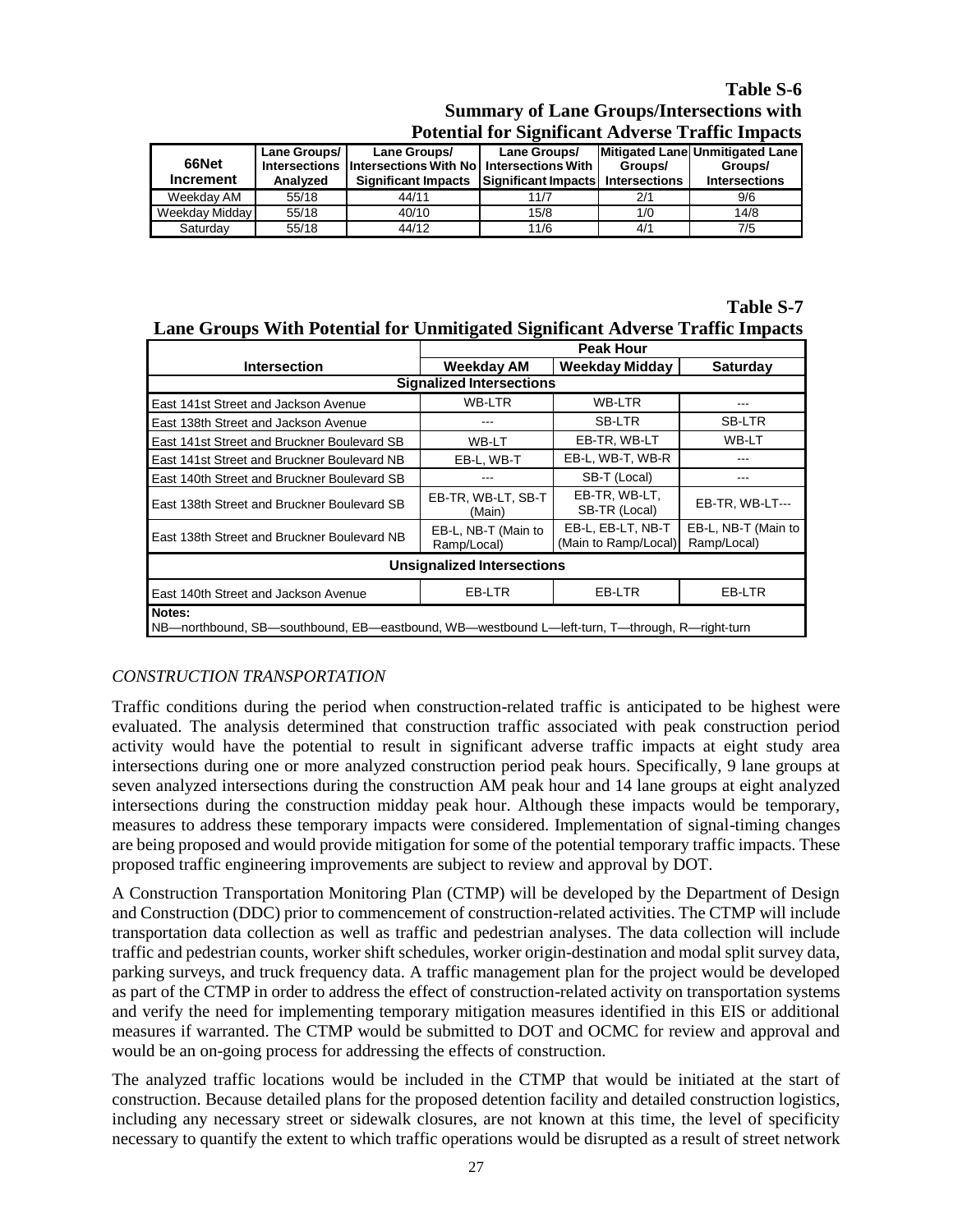access accommodations requested to facilitate the construction effort cannot be made at this time. As the design-build process progresses, an updated assessment of traffic conditions around the project site would be made as part of the CTMP. The CTMP, in coordination with DOT and OCMC, will identify feasible measures that could mitigate any potential disruptions.

In addition to the standard traffic mitigation measures identified above, the City will continue to explore other options to further reduce traffic impacts in the vicinity of the Bronx Site. Potential options could include remote parking and shuttle service for construction workers, incentives to encourage transit use, the use of traffic enforcement agents/construction flaggers to facilitate traffic circulation, staged deliveries and queuing, and staggered work hours.

**Table S-8** shows that with the implementation of all of the proposed mitigation measures, potential significant adverse impacts due to construction-related vehicle trips would be fully mitigated at three lane groups and two intersections during the construction AM peak hour. During the construction midday peak hour, four lane groups and two intersections would be fully mitigated. **Table S-9** provides a more detailed summary of the intersections and lane groups that have the potential for unmitigated significant adverse traffic impacts during construction. As shown in **Table S-9**, potential impacts would remain at six lane groups at five intersections during the analyzed construction AM peak hour and at 10 lane groups at six intersections during the analyzed construction midday peak hour.

## **Table S-8 Summary of Lane Groups/Intersections with Potentially Significant Adverse Traffic Impacts**

| <b>Net Increment</b> | Lane Groups/<br>Analyzed | Lane Groups/<br>Intersections Intersections With No Intersections With<br>Significant Impacts Significant Impacts   Intersections | Lane Groups/ | Groups/ | Mitigated Lane Unmitigated Lane<br>Groups/<br><b>Intersections</b> |
|----------------------|--------------------------|-----------------------------------------------------------------------------------------------------------------------------------|--------------|---------|--------------------------------------------------------------------|
| AM Peak Hour         | 55/18                    | 46/11                                                                                                                             | 9/7          | 3/2     | 6/5                                                                |
| Midday Peak Hour     | 55/18                    | 41/10                                                                                                                             | 14/8         | 4/2     | 10/6                                                               |

## **Table S-9**

## **Lane Groups With Potentially Unmitigated Significant Adverse Traffic Impacts**

| <b>Intersection</b>                                                                           | <b>AM Peak Hour</b> | <b>Midday Peak Hour</b>  |  |  |  |  |
|-----------------------------------------------------------------------------------------------|---------------------|--------------------------|--|--|--|--|
| <b>Signalized Intersections</b>                                                               |                     |                          |  |  |  |  |
| East 141st Street and Jackson Avenue                                                          | ---                 | <b>WB-LTR</b>            |  |  |  |  |
| East 138th Street and Jackson Avenue                                                          | ---                 | <b>SB-LTR</b>            |  |  |  |  |
| East 141st Street and Bruckner Boulevard SB                                                   | WB-LT               | ---                      |  |  |  |  |
| East 141st Street and Bruckner Boulevard NB                                                   | EB-L. WB-T          | ---                      |  |  |  |  |
| East 140th Street and Bruckner Boulevard SB                                                   | ---                 | SB-T(Local)              |  |  |  |  |
| East 138th Street and Bruckner Boulevard SB                                                   | <b>WB-LT</b>        | EB-TR. WB-LT.            |  |  |  |  |
|                                                                                               |                     | SB-T (Local)             |  |  |  |  |
| East 138th Street and Bruckner Boulevard NB                                                   | NB-T(Main to        | EB-L. EB-LT.             |  |  |  |  |
|                                                                                               | Ramp/Local)         | NB-T(Main to Ramp/Local) |  |  |  |  |
| <b>Unsignalized Intersections</b>                                                             |                     |                          |  |  |  |  |
| East 140th Street and Jackson Avenue<br>EB-LTR<br>EB-LTR                                      |                     |                          |  |  |  |  |
| Notes:                                                                                        |                     |                          |  |  |  |  |
| NB—northbound, SB—southbound, EB—eastbound, WB—westbound L—left-turn, T—through, R—right-turn |                     |                          |  |  |  |  |

#### *Pedestrians*

According to a preliminary assessment of construction generated pedestrian activity, six pedestrian elements were identified as potential impact locations. Because detailed plans for the proposed detention facility and detailed construction logistics, including any necessary street or sidewalk closures, are not known at this time, the level of specificity necessary to quantify the extent to which pedestrian operations would be disrupted as a result of construction activity cannot be made at this time. However, an assessment of pedestrian conditions would be included in the CTMP described above. In the event it is found that measures fully mitigating such temporary impacts are infeasible, then unmitigable significant adverse impacts could occur at the identified pedestrian elements.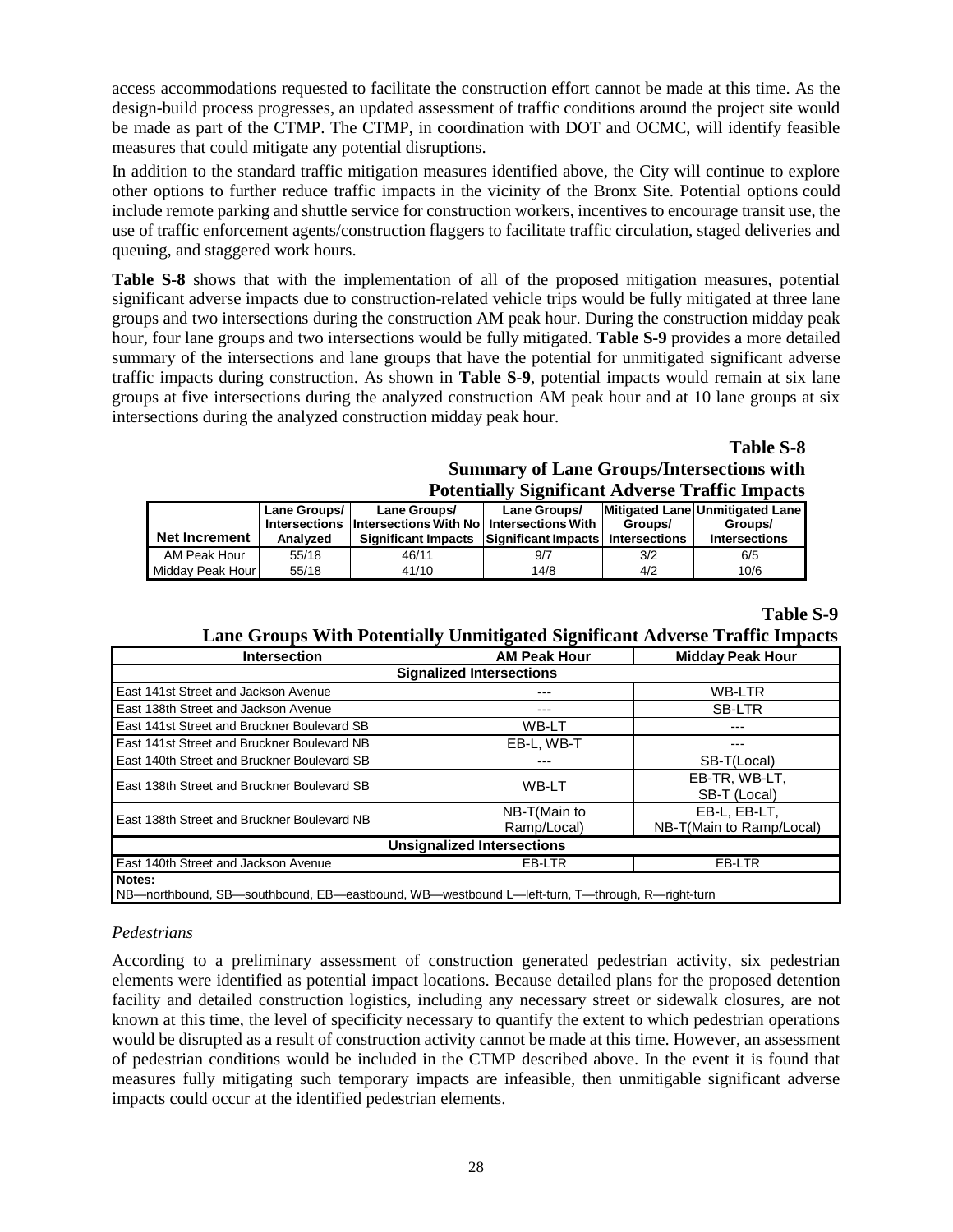#### *CONSTRUCTION NOISE*

Construction of the proposed project would have the potential to result in a significant adverse construction noise impact at the residential building at 359 Southern Boulevard. Source or path controls were considered for feasibility and effectiveness in reducing the level of construction noise at the receptors that have the potential to experience significant adverse construction noise impacts. These measures may include enclosing the concrete pump and concrete mixer trucks at any time that the mixer barrels would be spinning in a shed or tunnel including two or three walls and a roof, with the opening or openings facing away from receptors. Additionally, selecting quieter equipment models for cranes, generators, compressors, and lifts may result in a reduction in noise levels from construction during superstructure and subsequent phases. These measures, if implemented, may partially mitigate the predicted construction noise impacts, because there would still be times when construction of the proposed project may result in exceedances of acceptable noise levels at these receptors. Therefore, construction of the proposed project may result in unmitigated significant adverse noise impacts at the residential building at 359 Southern Boulevard.

### **UNAVOIDABLE ADVERSE IMPACTS**

#### *TRANSPORTATION*

The proposed project would result in significant adverse traffic impacts at eight study area intersections during one or more analyzed peak hours. Implementation of signal timing changes are being proposed and would provide mitigation for some of the anticipated traffic impacts. These proposed traffic engineering improvements are subject to review and approval by DOT. In the absence of the application of mitigation measures, the potential impacts would remain unmitigated.

Assuming all the proposed mitigation measures were implemented, unmitigated potential impacts would remain at 9 lane groups at six intersections during the analyzed weekday AM peak hour, at 14 lane groups at eight intersections during the analyzed weekday midday peak hour, and at 7 lane groups at five intersections during the analyzed Saturday peak hour. These unmitigated impacts would constitute unavoidable adverse impacts.

#### *CONSTRUCTION TRANSPORTATION*

#### *Traffic*

Traffic conditions during the period when construction-related traffic is anticipated to be highest were evaluated. The analysis determined that construction traffic associated with peak construction period activity would have the potential to result in significant adverse traffic impacts at eight study area intersections during one or more analyzed construction period peak hours. Although these impacts would be temporary, measures to address these temporary impacts were considered. Implementation of signaltiming changes are being proposed and would provide mitigation for some of the potential temporary traffic impacts. These proposed traffic engineering improvements are subject to review and approval by DOT.

With the implementation of all of the proposed mitigation measures, unmitigated potential impacts would remain at 6 lane groups at five intersections during the analyzed construction AM peak hour and at 10 lane groups at six intersections during the analyzed construction midday peak hour. These unmitigated impacts would constitute unavoidable adverse impacts.

#### *Pedestrians*

According to a preliminary assessment of construction generated pedestrian activity, six pedestrian elements were identified as potential impact locations. In the event it is found that measures fully mitigating such temporary impacts are infeasible, then unmitigable significant adverse impacts could occur at the identified pedestrian elements.

#### *CONSTRUCTION NOISE*

The construction analysis concludes that construction of the proposed project would have the potential to result in a significant adverse construction noise impact at the residential building at 359 Southern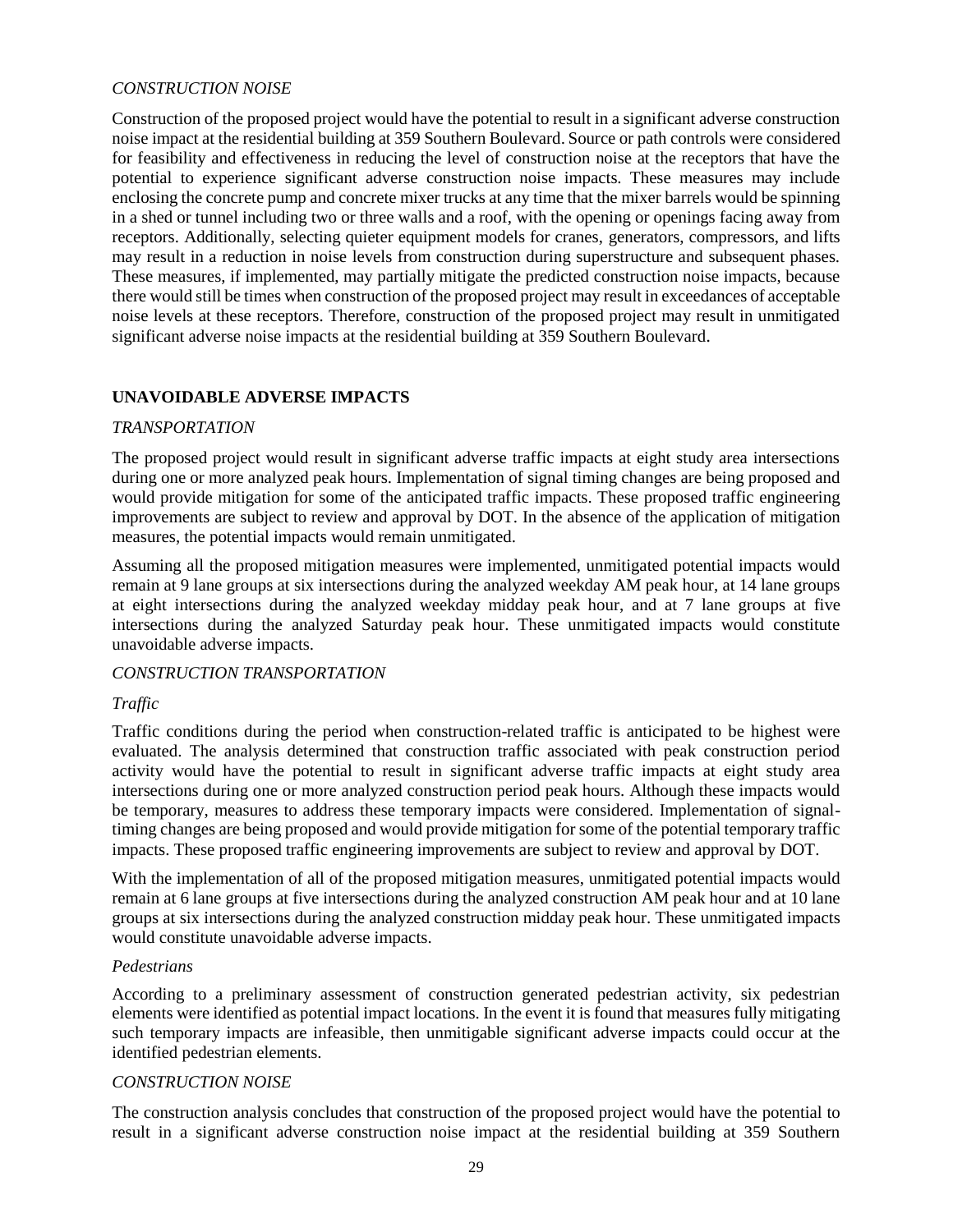Boulevard. Source or path controls beyond those already identified were considered for feasibility and effectiveness in reducing the level of construction noise at the receptors that have the potential to experience significant adverse construction noise impacts. These measures may include enclosing the concrete pump and concrete mixer trucks at any time that the mixer barrels would be spinning in a shed or tunnel including two or three walls and a roof, with the opening or openings facing away from receptors. Additionally, selecting quieter equipment models for cranes, generators, compressors, and lifts may result in a reduction in noise levels from construction during superstructure and subsequent phases. These measures, if implemented, would partially mitigate the predicted construction noise impacts, because there would still be times when construction of the proposed project would result in exceedances of acceptable noise levels at these receptors. Therefore, the significant adverse construction-period noise impacts would be considered partially mitigated, resulting in unavoidable significant adverse construction-period noise impacts.

## **9. BROOKLYN SITE - PROBABLE IMPACTS OF THE PROPOSED ACTIONS**

### **LAND USE, ZONING, AND PUBLIC POLICY**

The proposed project would not result in significant adverse impacts to land use, zoning, or public policy. The proposed project would introduce a new, larger detention facility to the project site than would exist in the No Action condition. The proposed project would be supportive of and compatible with existing institutional civic uses to the north, especially the Kings County Criminal Court, immediately to the north of the project site. In addition, the scale and density of the proposed project would be in keeping with the high-density commercial and residential uses throughout the northern portion of the study area and Downtown Brooklyn. In addition, the special permit would apply only to the detention facility on the project site and would not adversely affect zoning within the study area. The proposed project would also be supportive of public policies, including the goals of *Smaller, Safer, Fairer*.

## **SOCIOECONOMIC CONDITIONS**

The following summarizes the analysis findings for each area of socioeconomic concern. As detailed below, the proposed project would not result in significant adverse environmental impacts due to changes in socioeconomic conditions.

#### *DIRECT RESIDENTIAL DISPLACEMENT*

The project site does not contain any residential DUs. Therefore, the proposed project would not result in any direct residential displacement.

#### *DIRECT BUSINESS DISPLACEMENT*

The proposed project is located on the site of the existing Brooklyn Detention Complex, a public detention facility. While the proposed project includes the demolition of the existing facility, the proposed project would include facilities similar to those found in existing and No Action conditions. There are no private businesses on the site; therefore, the proposed project would not result in the direct displacement of any private businesses or employment associated with private businesses.

#### *INDIRECT RESIDENTIAL DISPLACEMENT*

The concern with respect to indirect residential displacement is whether a proposed project or action could lead to increases in property values, and thus rents, making it difficult for some study area residents to afford their current residences. According to the *CEQR Technical Manual*, residential development of 200 units or less would typically not result in significant socioeconomic impacts due to indirect residential displacement. Since the proposed project would not introduce any residential DUs or substantial new commercial development, it would not result in any significant adverse impacts due to indirect residential displacement.

#### *INDIRECT BUSINESS DISPLACEMENT*

A preliminary assessment of indirect business displacement concludes that the proposed project would neither result in indirect business displacement due to increased property values or rents nor introduce a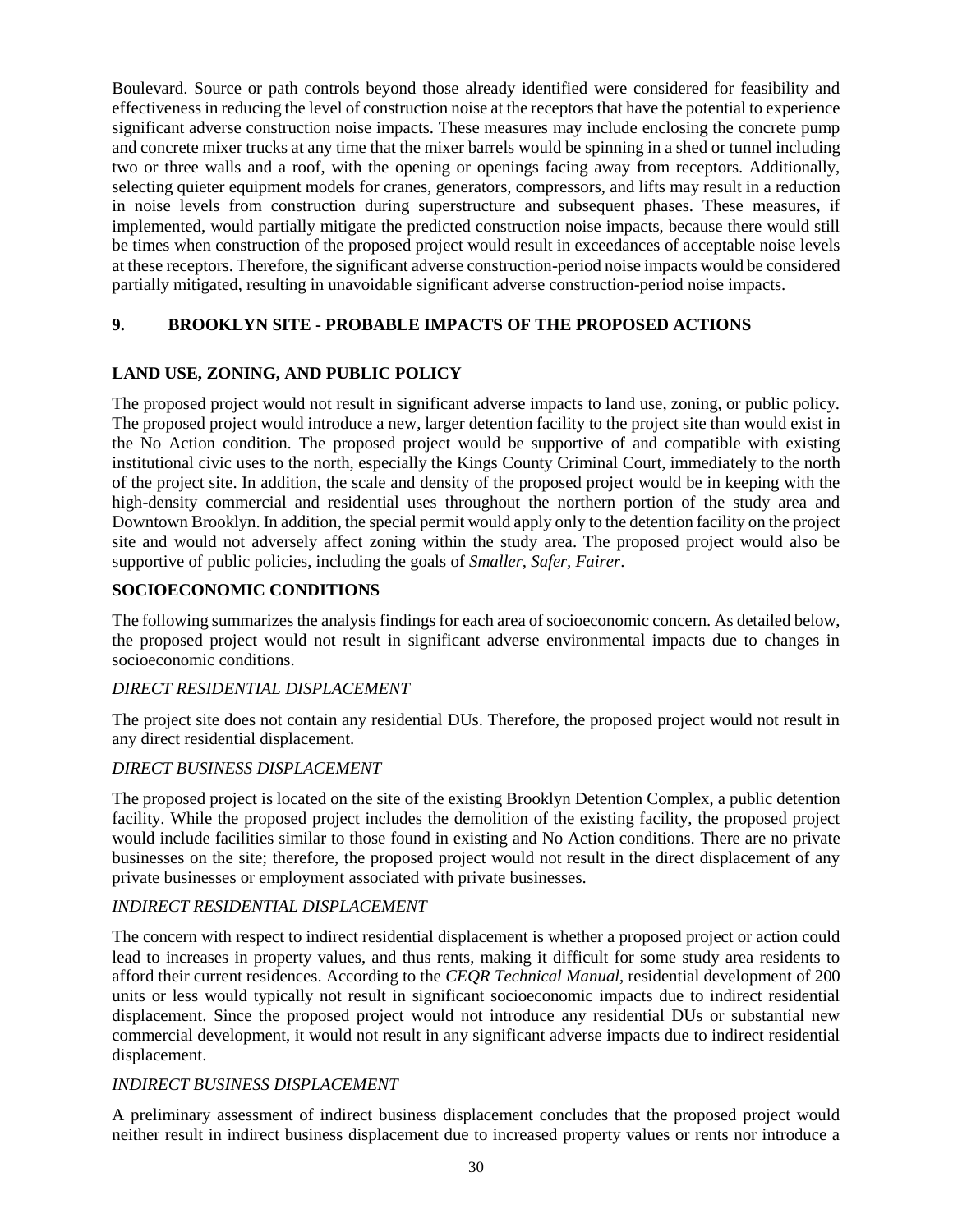concentration of uses that would offset positive trends within the study area. As the proposed project is a replacement of the existing detention-facility use, the economic activities associated with the proposed project would be similar to those found in the future without the proposed project. The proposed project would not substantially change business conditions within the socioeconomic study area.

## *ADVERSE EFFECTS ON SPECIFIC INDUSTRIES*

As the proposed project would not result in direct business displacement on the project site, and the potential for any indirect business displacement would be limited and not specific to any industry, an assessment of adverse effects on specific industries is not warranted.

## **OPEN SPACE**

The proposed project would not alter or eliminate any public open space resources on the project site. Based on the shadows, air quality, noise, and construction analyses, study area open spaces would not experience project-related significant adverse shadows, air quality, or noise impacts. Therefore, the proposed project would not result in significant adverse impacts related to direct effects on open space.

The proposed project would introduce new non-residents (i.e. workers and visitors) to the project site, and therefore increase demand on public open space resources within their respective study areas. Currently, the passive open space ratio in the study area for non-residential users is below the City's guidelines as indicated in the *CEQR Technical Manual*, and would remain below the guidelines in both the No Action and With Action conditions. The proposed project would not result in a decrease in the passive open space ratio of more than 5 percent compared with the No Action condition and the resources located within the study area are not currently overburdened by the existing populations using them, as the open spaces have moderate rates of utilization. Several additional open space resources near the project site but outside the study area would further offset the effects of new non-residents. Furthermore, the open space demand of workers and visitors introduced by the proposed project would likely be less than this analysis has conservatively projected due to facility security and strict staff schedules, and the proposed project would provide on-site recreational spaces for facility staff. Therefore, the proposed project would not result in any significant adverse impacts on open space resources in the study area.

## **SHADOWS**

The proposed project would result in incremental shadow on two nearby plazas, one park, and two historic buildings with sunlight-sensitive features. For all but one of those resources, the incremental shadow would occur in only one of the four seasons. In no case would the incremental shadow result in significant adverse impacts to either the use or appreciation or the vegetation of any of the affected resources.

## **HISTORIC AND CULTURAL RESOURCES**

## *ARCHAEOLOGICAL RESOURCES*

Pursuant to the *CEQR Technical Manual*, information regarding the proposed project was submitted to LPC to initiate their initial evaluation of the Brooklyn Site's potential archaeological sensitivity. In comment letters dated August 8, 2018 and November 28, 2018, LPC determined that the Brooklyn Site and the adjacent streetbed of State Street are not archaeologically significant. Therefore, additional archaeological analysis of the Brooklyn Site is not warranted and the construction of the proposed project on the Brooklyn Site would not result in significant adverse impacts on archaeological resources.

## *ARCHITECTURAL RESOURCES*

In the future with the proposed project, the existing Brooklyn Detention Complex would be demolished and redeveloped with an approximately 395-foot-tall detention facility. As there are no architectural resources on the project site, the proposed project would have no adverse impacts on such resources.

There are four known architectural resources and two potential architectural resources in the study area. The Brooklyn Central Courthouse, a known architectural resource, is located within 90 feet of the proposed project. Construction-related activities to demolish the existing detention facility on the project site and to build the proposed project could result in inadvertent adverse direct impacts to the Brooklyn Central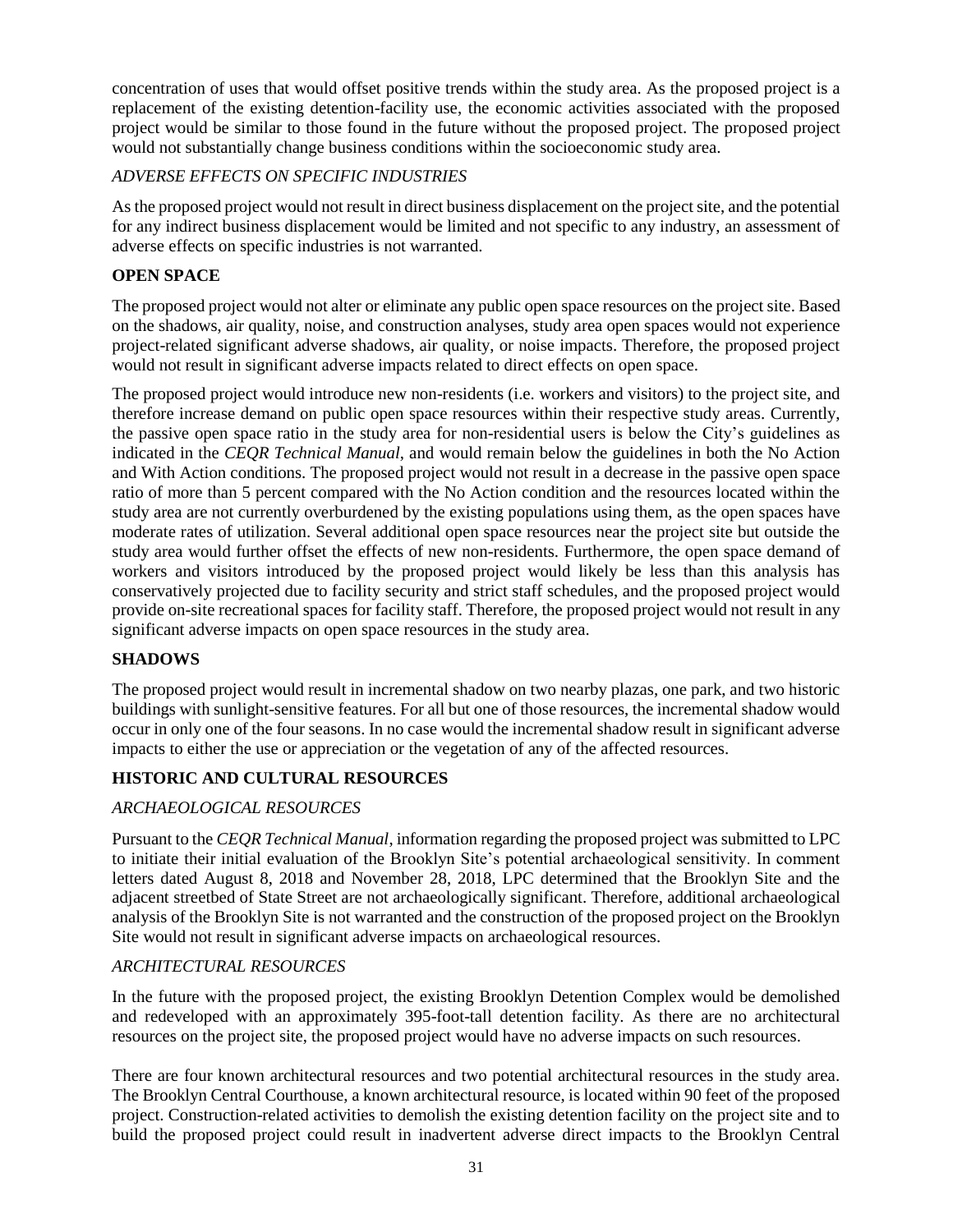Courthouse. Therefore, to avoid inadvertent construction-related impacts to this architectural resource, a Construction Protection Plan (CPP) would be prepared in consultation with LPC and implemented in coordination with a licensed professional engineer. The CPP would follow the guidelines set forth in Section 522 of the *CEQR Technical Manual* and LPC's *New York City Landmarks Preservation Commission Guidelines for Construction Adjacent to a Historic Landmark* and *Protection Programs for Landmark Buildings*. The CPP would also comply with the procedures set forth in the New York City Department of Buildings (DOB)'s *Technical Policy and Procedure Notice (TPPN) #10/88*. The Brooklyn Central Courthouse would also be directly and indirectly impacted through the construction of new pedestrian bridges from 275 Atlantic Avenue to the courthouse. Impact avoidance or mitigation cannot be defined because design and details with respect to the proposed pedestrian bridges will be completed as part of the design/build process (and noting also that a tunnel may be constructed in place of or in addition to bridges). Therefore, to mitigate the potential significant adverse impact to the historic appearance of the State Street façade of the courthouse resulting from the construction of pedestrian bridges, consultation would be undertaken with LPC regarding their design. The Applicant is also committed to consider other options, such as construction of a tunnel from 275 Atlantic Avenue to 120 Schermerhorn Street, which would avoid the significant impact. Following consultation with LPC, the significant adverse impact of the new pedestrian bridges may not be fully mitigated or otherwise avoided.

The proposed project would not result in any indirect impacts on known and potential architectural resources. No known or potential architectural resources have sunlight-dependent features that would be impacted by the proposed project, and the proposed project would not significantly impact publicly accessible views to, or significantly alter, the historic setting of the known and potential architectural resources located in the study area.

### **URBAN DESIGN AND VISUAL RESOURCES**

The proposed project would not have a significant adverse impact on urban design. The proposed detention facility would be taller than the existing buildings in the study area, but it would fit within the densely developed Downtown Brooklyn setting. The northern portion of the study area contains multiple buildings that are over 200 feet in height and several that are taller, including buildings over 300 feet tall, and the planned approximately 591-foot-tall building at 11 Hoyt Street, which would be considerably taller than the proposed project. Additionally, the existing facility is already fairly tall at 206 feet and the proposed additional height would have limited additional effect on the current pedestrian experience. The building's massing with a tower set on a base would be consistent with the existing urban design of the project site and would be consistent with the design of other more recently constructed buildings in the study area. The proposed detention facility's five-story base on Atlantic Avenue, Boerum Place, and Smith Street would be compatible with the lower-density development in the southern portion of the study area, as well as the buildings with three- to seven-story bases on Atlantic Avenue. The taller base would also be more consistent with the urban design of Boerum Place and Smith Street north of Atlantic Avenue, where buildings are designed with streetwalls of at least four stories in height. Overall, the proposed project would replace an existing building designed with a tall tower set on a base with a taller facility that also uses a tower and base massing configuration and that would fill the block.

The study area is developed with a variety of buildings of different ages, designs, and cladding, including on Atlantic Avenue where there are more recently constructed buildings clad in glass curtain walls and brick mixed-use buildings with retail storefronts. The proposed detention facility would fit into this varied urban design context. The proposed detention facility's stone-clad base on Boerum Place and Smith Street would be compatible with the stone-clad municipal buildings in the area, including the Brooklyn Central Courthouse located immediately north of the project site. The proposed detention facility's tall north façade would be compatible with the taller buildings in the northern portion of the study area. An activated ground floor with multiple entries and uses to include retail or community facilities would enliven the pedestrian experience and tend to fit in with the busy Atlantic Avenue street corridor. Relocated servicing and parking entrances along State Street would improve the streetscape along Smith Street and reduce conflicts with existing bike and pedestrian flows.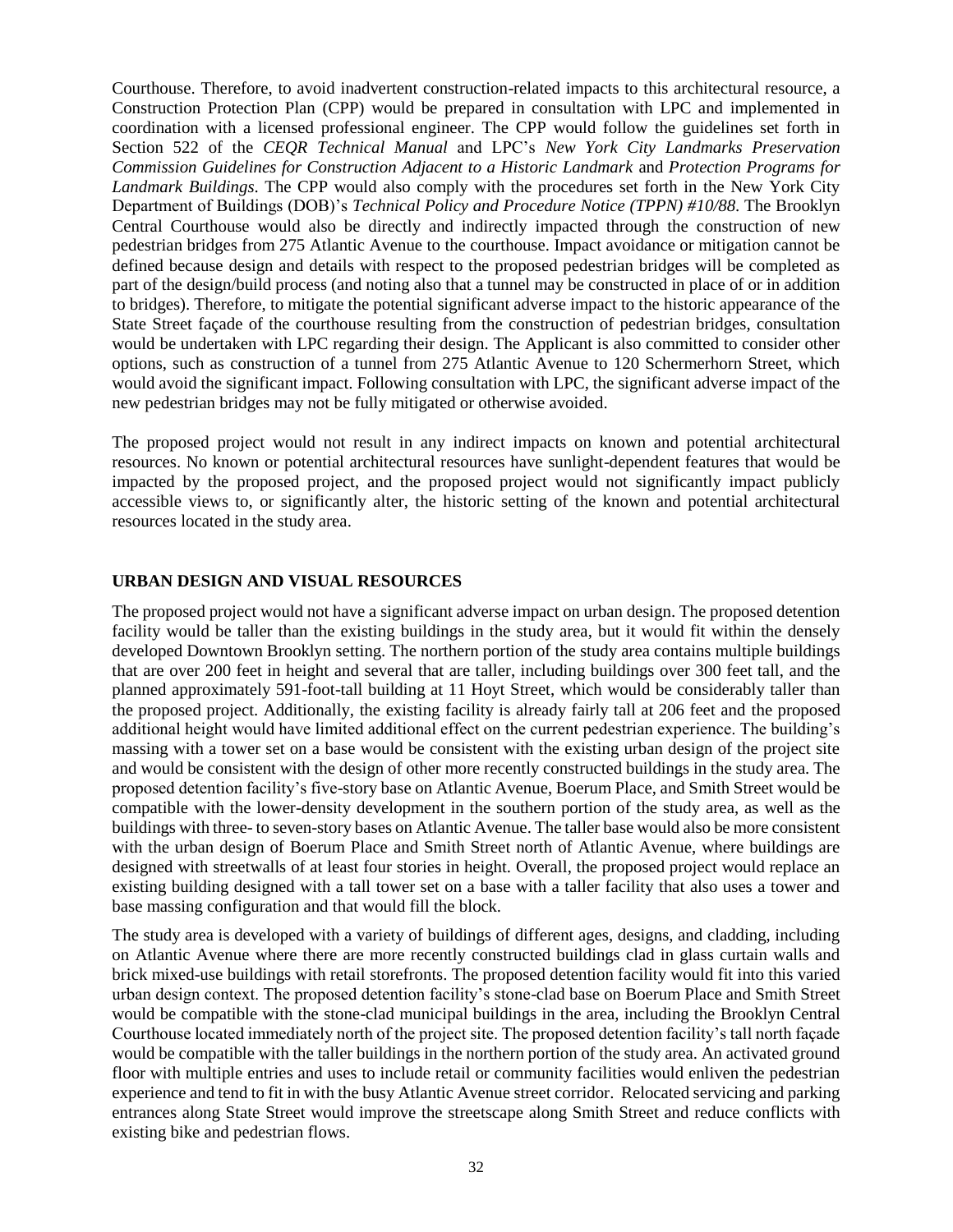The proposed project would also involve the demapping of above- and below-grade volumes of State Street between Boerum Place and Smith Street to facilitate the potential construction of pedestrian bridges or tunnels connecting the proposed detention facility to the Brooklyn Central Courthouse. The potential pedestrian bridges would be expected to alter but not obscure the southern façade of the Brooklyn Central Courthouse, which is a visual resource and historic resource in the study area. Consultation would be undertaken with LPC regarding the design of the bridges to avoid adverse impacts to the historic appearance of the courthouse. In addition, views to the primary Schermerhorn Street façade, which contains the main entrance, as well as views to the façade on Smith Street would remain unchanged. Therefore, under With Action conditions, significant adverse impacts to the Brooklyn Central Courthouse or views to the Brooklyn Central Courthouse would not occur. The proposed project would result in the removal of the "Justice Mandala" mural on the north façade of the building. A portion of the mural would be salvaged and reinstalled in the new building within a publicly accessible location, accompanied by a description of the artwork and its history.

### **HAZARDOUS MATERIALS**

Evaluation of the project site was performed via review of the Phase I ESA and the results of the Environmental Testing Report. The ESA revealed evidence of recognized environmental conditions (RECs) at the project site. ASTM, in the E1527-13 Standard for conducting ESAs, identifies these as "the presence or likely presence of any hazardous substances or petroleum products in, on, or at a property." However, the subsurface testing, while finding signs of historical fill material, did not indicate evidence of a petroleum spill or other release.

Not unexpectedly for a building that dates from 1957, testing identified ACM (e.g., in floor tiles, insulation materials and roofing elements) and LBP, but samples of caulk would be considered PCB-free. There are a variety of federal, state, and local regulatory requirements that would be followed to address disturbing and disposing of these materials.

Construction of the new building would require extensive excavation. Impacts would be avoided by implementing the January 2019 Remedial Action Plan (RAP) and associated Construction Health and Safety Plan (CHASP) for implementation during the subsurface disturbance associated with construction. The RAP and CHASP were approved by the New York City Department of Environmental Protection (DEP). Occupancy permits would only be issued once DEP receives and approves a Remedial Closure Report, certified by a New York-licensed Professional Engineer, that documents the RAP and CHASP were properly implemented.

With the implementation of applicable regulatory requirements for ACM, LBP, etc., related to the demolition of the existing building and the measures required by the RAP/CHASP for subsurface disturbance, the potential for significant adverse hazardous materials impacts from construction at the project site would be avoided. Following construction, there would be no potential for significant adverse impacts relating to hazardous materials.

#### **WATER AND SEWER INFRASTRUCTURE**

The proposed project is not anticipated to result in significant adverse impacts related to the City's water supply or to wastewater and stormwater conveyance and treatment infrastructure.

#### *WATER SUPPLY*

By 2027, the With Action condition would generate an incremental water demand of 306,050 gpd as compared with the No Action condition. This represents a 0.03 percent increase in demand on the New York City water supply system. It is expected that there would be adequate water service to meet the incremental water demand, and there would be no significant adverse impacts on the City's water supply.

#### *SANITARY SEWAGE*

By 2027, the With Action condition would generate an incremental 131,800 gpd of sewage over the future without the proposed project. This incremental volume in sanitary flow to the combined sewer systems would represent approximately 0.49 percent of the average daily flow to the Red Hook WWTP. This volume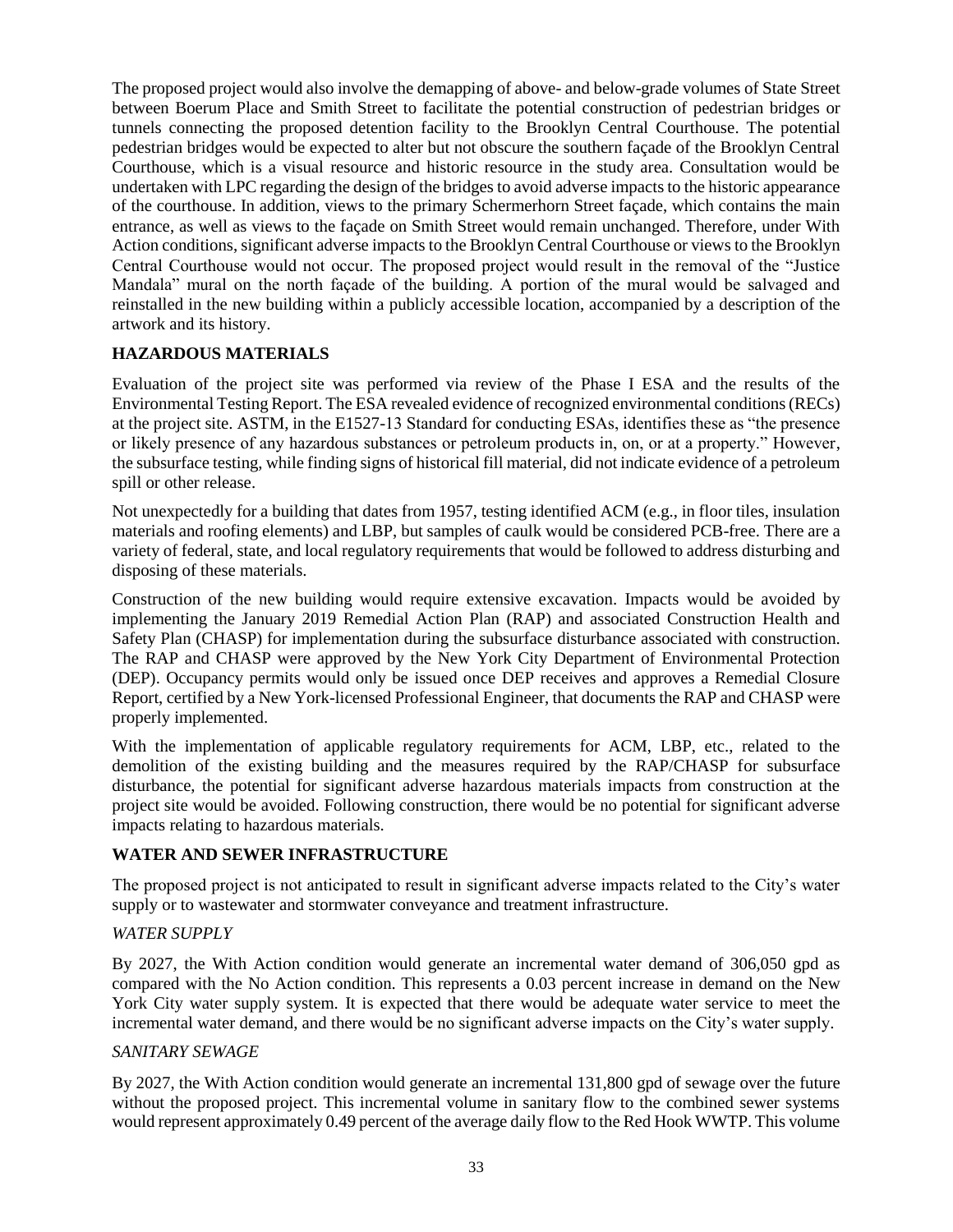would not result in an exceedance of the Red Hook WWTP's capacity, and is not anticipated to create a significant adverse impact on the City's sanitary sewage treatment system.

### *STORMWATER*

The project site is located in one sub catchment area of the Red Hook WWTP. As compared with No Action condition, the With Action condition would result in an increase in flows to the WWTP during wet weather due to the increase in sanitary flow and impervious surfaces. A reduction in stormwater peak flows to the combined sewer system would be achieved with the incorporation of stormwater source control BMPs in accordance with the City's site connection requirements. Therefore, the proposed actions are not anticipated to have a significant adverse impact on the City's combined sewer system or the City's sewage treatment system.

### **TRANSPORTATION**

### *TRAFFIC*

Traffic conditions were evaluated for the weekday 6:30-7:30 AM and 2:45-3:45 PM (midday) peak hours, and the Saturday 2:45-3:45 PM peak hour, which are the periods when incremental traffic associated with the proposed project is expected to be highest as they coincide with the peak hour within the uniformed DOC staff shift periods. The traffic study area includes 12 intersections (all signalized) in proximity to the Brooklyn Site where incremental vehicle trips generated by the proposed project are expected to exceed the 50 trips/hour *CEQR Technical Manual* analysis threshold. As summarized in **Tables S-10 and S-11**, the results of the traffic impact analysis indicate the potential for significant adverse impacts at ten analyzed intersections during one or more analyzed peak hours. A potential for significant adverse impacts was identified for seven analyzed lane groups at six analyzed intersections during the weekday AM peak hour, 18 analyzed lane groups at 10 analyzed intersections during the weekday midday peak hour, and 10 analyzed lane groups at 7 analyzed intersections during the Saturday peak hour. The "Mitigation" section discusses potential measures under consideration, such as signal timing changes, to mitigate these identified potential significant adverse traffic impacts.

|               |                   |                       | <b>DY FEAR FIGUL</b> |  |  |
|---------------|-------------------|-----------------------|----------------------|--|--|
|               | <b>Peak Hour</b>  |                       |                      |  |  |
|               | <b>Weekday AM</b> | <b>Weekday Midday</b> | Saturday             |  |  |
| Lane Groups   |                   | 18                    | 10                   |  |  |
| Intersections |                   | 10                    |                      |  |  |

| Number of Potentially Impacted Intersections and Lane Groups | Table S-10<br>by Peak Hour |
|--------------------------------------------------------------|----------------------------|
| $P_{\text{max}}$ $P_{\text{max}}$                            |                            |

|                                                                    |  | Table S-11 |
|--------------------------------------------------------------------|--|------------|
| <b>Summary of Potentially Significantly Impacted Intersections</b> |  |            |

|                                                                                |         |               | <b>Peak Hour</b>  |                 |  |  |
|--------------------------------------------------------------------------------|---------|---------------|-------------------|-----------------|--|--|
| <b>Intersection</b>                                                            | Control | Weekdav<br>AM | Weekday<br>Midday | <b>Saturday</b> |  |  |
| Columbia Street & Atlantic Avenue                                              | Signal  |               | X                 | X               |  |  |
| Brooklyn-Queens Expressway (BQE) Exist and<br>Entrance Ramps & Atlantic Avenue | Signal  |               | X                 | X               |  |  |
| Clinton Street & Atlantic Avenue                                               | Signal  | X             | X                 | X               |  |  |
| Court Street & Atlantic Avenue                                                 | Signal  | X             | X                 |                 |  |  |
| Boerum Place & Atlantic Avenue                                                 | Signal  | X             | X                 | X               |  |  |
| Smith Street & Atlantic Avenue                                                 | Signal  | X             | X                 | X               |  |  |
| State Street & Boerum Place                                                    | Signal  |               | X                 |                 |  |  |
| State Street & Smith Street                                                    | Signal  |               | X                 |                 |  |  |
| Boerum Place & Schermerhorn Street                                             | Signal  | X             | X                 | X               |  |  |
| Smith Street & Schermerhorn Street                                             | Signal  | X             | X                 | X               |  |  |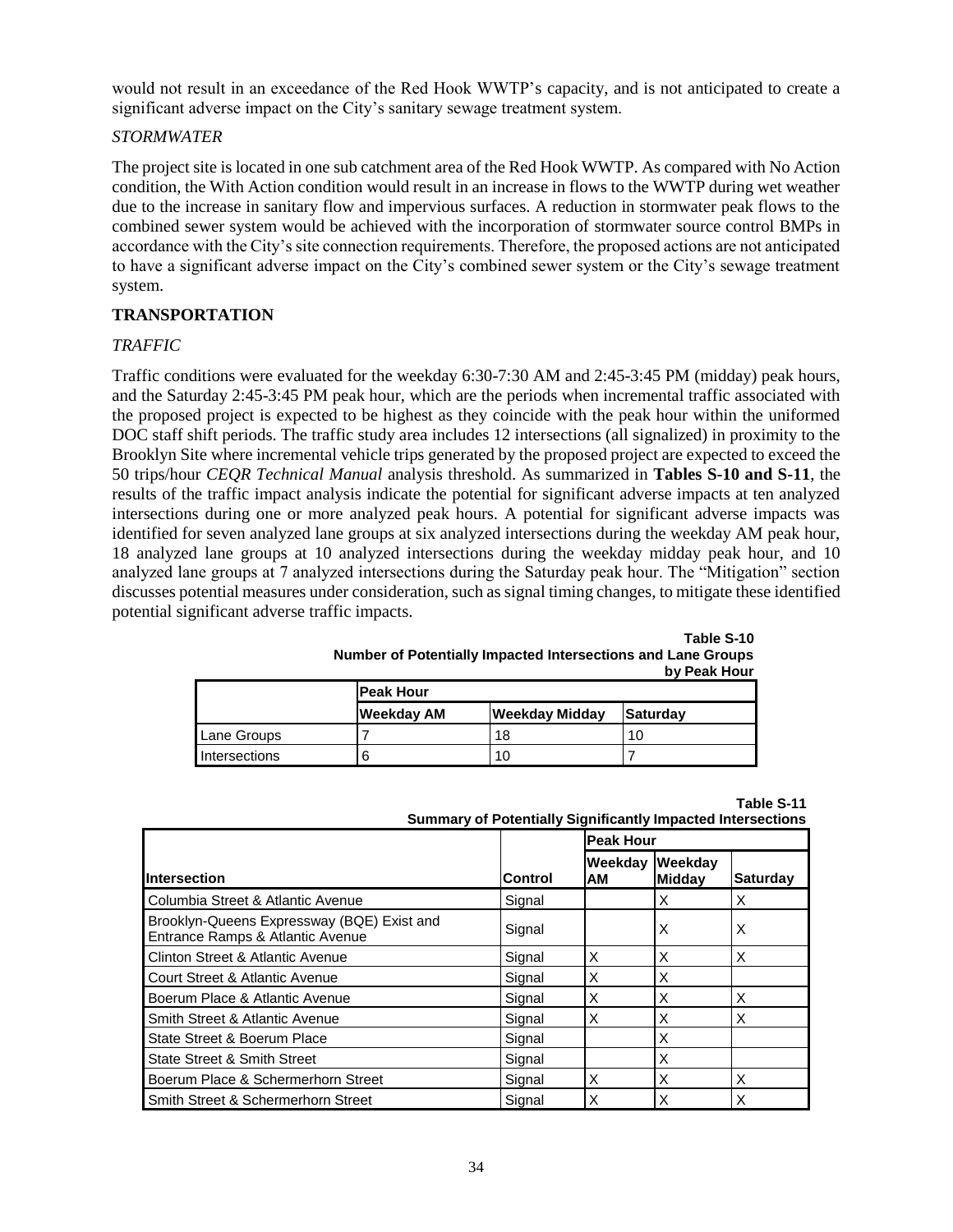#### *TRANSIT*

Transit analyses typically focus on the weekday AM and PM commuter peak periods, as it is during these periods that overall demand on the subway and bus systems is usually highest. The proposed project is expected to generate its peak travel demand during the weekday AM, weekday midday and Saturday midday periods when uniformed DOC staff are changing shifts. Peak transit demand from the proposed project would therefore only coincide with peak transit system demand during the weekday AM period. There would be fewer transit trips associated with the proposed project during the weekday PM commuter peak period as this period would not coincide with a uniformed DOC staff shift change period.

#### *Subway*

Eight MTA NYCT subway stations are located in within ¼ mile of the Brooklyn Site. These include the Bergen Street station served by F and G trains operating on the Culver Line; the three stations that comprise the Borough Hall/Court Street station complex which is served by R trains operating on the Fourth Avenue Line and the Nos. 2, 3, 4, and 5 trains operating on the Eastern Parkway Line; the Hoyt Street-Fulton Mall station served by Nos. 2 and 3 trains operating on the Eastern Parkway Line; the Hoyt-Schermerhorn Street station served by A and C trains operating on the Eighth Avenue Line and G trains operating on the Culver Line; and the two stations that comprise the Jay Street-MetroTech station which is served by A and C trains operating on the Eighth Avenue Line, F trains operating on the Culver Line and R trains operating on the Fourth Avenue Line.

During the weekday AM and PM commuter peak hours, the proposed project would generate a total of approximately 92 and 50 incremental subway trips, respectively, at the eight stations in proximity to the project site—less than the *CEQR Technical Manual* analysis threshold of 200 total incremental trips/hour. Therefore, a potential for significant adverse impacts to subway station and line haul conditions is not anticipated as a result of the proposed project, and a detailed subway analysis is not warranted.

#### *Bus*

A total of 12 NYCT local bus routes and one MTA Bus limited-stop route operate within ¼ mile of the Brooklyn Site. These include the B25, B26, B38, B41, B45, B52, B57, B61, B62, B63, B65, and B67 routes operated by NYCT and the B103 limited-stop service operated by MTA Bus. Both local and limited-stop service are provided on the B38 and B41 routes.

During the weekday AM and PM commuter peak hours, the proposed project would generate a total of approximately 23 and 20 new transit bus trips, respectively, on bus routes operating within ¼ mile of the project site. Given these numbers of peak hour trips, no single route would experience an incremental increase of 50 or more trips/hour in one direction. Therefore, under *CEQR Technical Manual* guidance, the potential for significant adverse impacts is considered unlikely, and a detailed bus analysis is not warranted.

#### *PEDESTRIANS*

The proposed project would generate a net increment of approximately 18, 757, 392, and 403 walk-only trips at the Brooklyn Site in the weekday AM, midday and PM peak hours, and the Saturday peak hour, respectively. Persons walking en route to and from subway station entrances and bus stops would bring the total number of project-generated pedestrian trips on area sidewalks and crosswalks to 133, 935, 462, and 547 during these same periods, respectively. The total number of pedestrian trips in the weekday midday, weekday PM and Saturday periods would therefore exceed the *CEQR Technical Manual* analysis threshold of 200 incremental trips/hour. These trips would be most concentrated on sidewalks and crosswalks in the immediate vicinity of the site. Seven pedestrian elements—three sidewalks and four corner areas—are expected to experience an incremental increase of 200 or more trips in the weekday midday and were selected for detailed analysis. In the other peak hours, no pedestrian element is expected to experience an incremental increase of 200 or more trips. Therefore, the detailed analysis of pedestrian elements focuses on the weekday midday period only. Based on CEQR criteria, none of these analyzed pedestrian elements would potentially be significantly adversely impacted by the proposed project.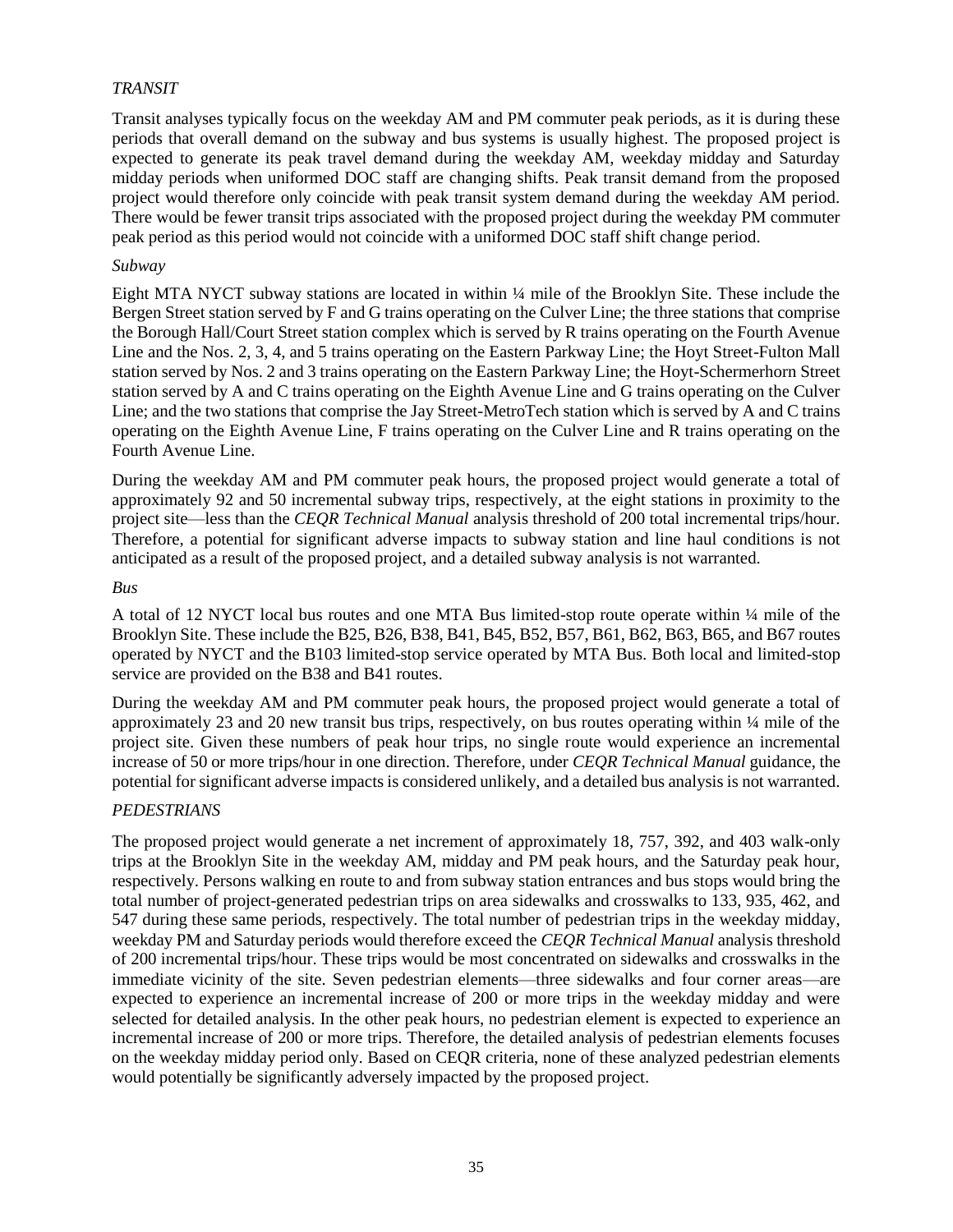## *VEHICULAR AND PEDESTRIAN SAFETY*

The *Vision Zero Brooklyn Pedestrian Safety Action Plan* was released on February 19, 2015. In the vicinity of the Brooklyn Site, Atlantic Avenue, Fulton Street and Court Street were identified as Priority Corridors and the intersection of Atlantic Avenue with Court Street was identified as a Priority Intersection. The site is also located in a Priority Area but not within a DOT-designated SPFA.

Crash data for intersections within ¼ mile of the Brooklyn Site were obtained from DOT for the three-year reporting period between January 1, 2014, and December 31, 2016 (the most recent period for which data were available for all locations). During this period, 431 reportable and non-reportable crashes, 164 pedestrian/bicyclist-related injury crashes and two fatalities occurred at study area intersections. A review of the crash data identified five intersections as high crash locations (defined as those with 48 or more total reportable and non-reportable crashes or five or more pedestrian/bicyclist injury crashes occurring in any consecutive 12 months of the most recent three-year period for which data are available). DOT has proposed or recently implemented improvements at four of these five high crash locations. Additional measures that could be employed to increase pedestrian/bicyclist safety could include installation of additional high visibility crosswalks where not already present, and improved street lighting.

### *PARKING*

The parking analyses document changes in the parking supply and utilization within a ¼-mile radius of the Brooklyn Site under both No Action and With Action conditions. There are currently a total of 19 public parking lots and garages within the parking study area with a combined capacity of 3,308 spaces during the weekday midday period and 3,140 spaces during the early AM period (as three facilities are closed overnight). Under the proposed project, it is anticipated that 292 on-site accessory parking spaces would be provided for DOC and CHS staff. There would be a surplus of available accessory parking after accounting for all incremental DOC and CHS parking demand. As these spaces would only be used by authorized staff, parking demand associated with non-staff trips (site visitors and local retail patrons) would need to be accommodated off-site, either on-street or off-street. Surplus on-site accessory parking would accommodate much of the demand associated with existing staff at the Brooklyn Detention Complex. An increase in available public parking capacity resulting from the relocation of much of this existing staff parking demand from on-street or off-street public spaces to the proposed on-site parking area would fully accommodate the incremental project generated demand that would not be accommodated on the project site. As the project would likely result in a net increase in future public parking availability, there would not be a potential for a significant adverse parking shortfall based on *CEQR Technical Manual* criteria.

## **AIR QUALITY**

Analysis of the emissions and dispersion of  $NO<sub>2</sub>$  and  $PM<sub>10</sub>$  from the heating and hot water systems of the development under the proposed project indicate that these emissions would not result in a violation of NAAQS. In addition, the maximum predicted incremental concentrations of  $PM_{2.5}$  from the proposed project would be less than the applicable 24-hour and annual average criteria. To ensure that there are no significant adverse impacts resulting from the proposed project due to heating and hot water system emissions, certain restrictions would be required.

The mobile source analyses determined concentrations of  $PM_{10}$  due to the proposed project at the Brooklyn site would not result in any violations of NAAQS at the intersection analyzed, and incremental concentrations of  $PM_{2.5}$  would not exceed the City's *de minimis* criteria for  $PM_{2.5}$ . In addition, concentrations of CO and  $PM_{2.5}$  from the parking facilities associated with the proposed detention facility would not result in any significant adverse air quality impacts.

#### **NOISE**

The analysis finds that the proposed actions would not result in any significant adverse noise impacts at nearby noise receptors.

The recreation areas to be included in the proposed project would have the potential to generate noise. An analysis of noise from proposed recreation areas at the Brooklyn Site determined that any recreation yards along the proposed building's north façade would be recessed from the lot line at least 25 feet to avoid the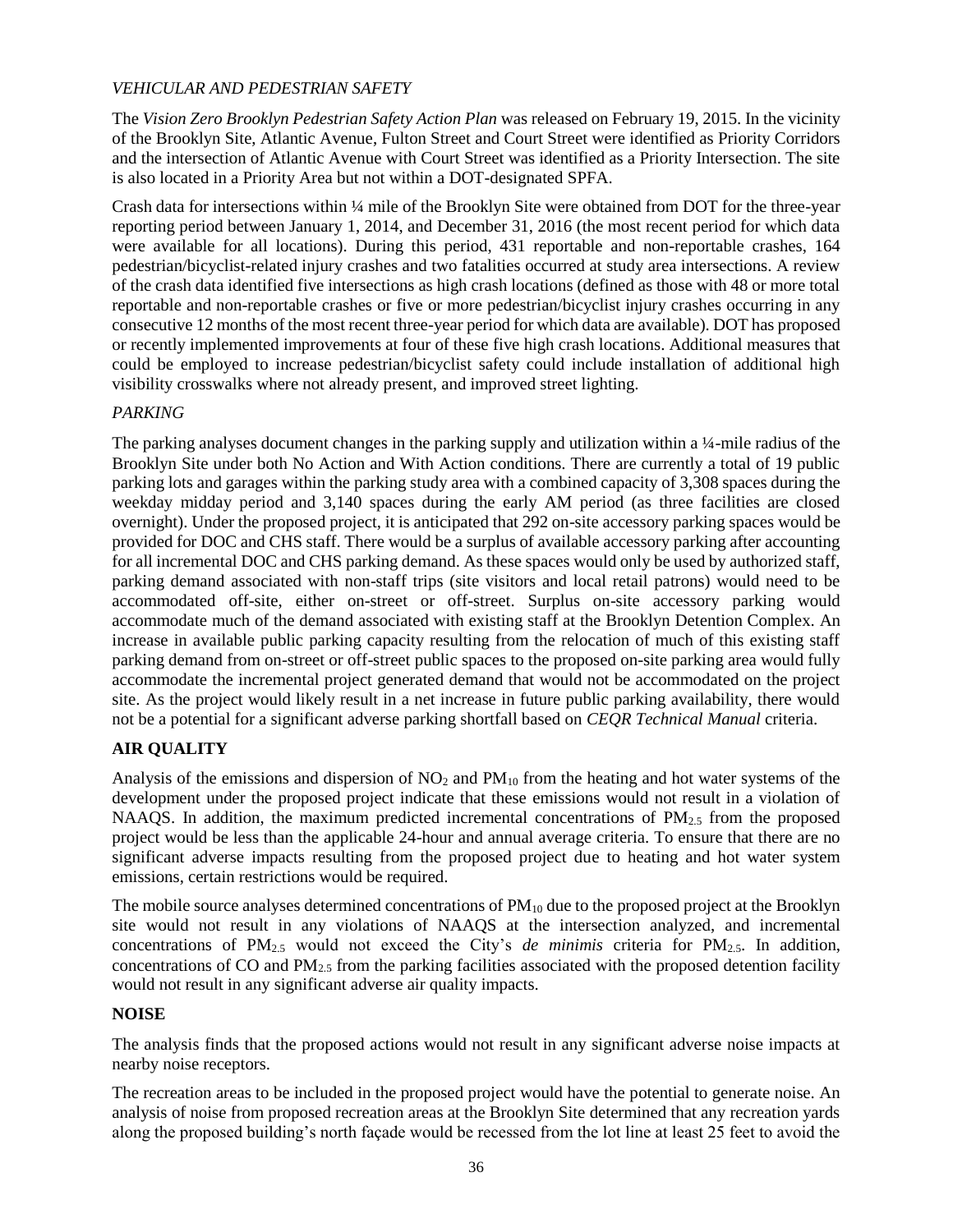potential for significant adverse noise impacts. With this setback, the proposed recreation yards would not have the potential to result in significant adverse noise impacts at any noise receptors.

To meet 2014 *CEQR Technical Manual* interior noise level requirements, the analysis prescribes up to 31 dBA of building attenuation for the proposed building, with an alternate means of ventilation to allow for the maintenance of a closed window condition. With these measures, interior noise levels would be within the range considered acceptable for the proposed uses, and there would be no significant adverse noise impact with respect to the proposed building.

## **PUBLIC HEALTH**

The proposed project would not result in significant adverse public health impacts. As described in the relevant analyses of this EIS, the proposed project would not result in unmitigated significant adverse impacts in the areas of air quality, operational noise, water quality, or hazardous materials. The proposed project could result in temporary unmitigated construction noise impacts, as defined by *CEQR Technical Manual* thresholds at Kings County Criminal Court and a residential building at 239 State Street. However, the *CEQR Technical Manual* thresholds for construction noise are based on quality of life considerations and not on public health considerations. An impact found pursuant to a quality of life framework (i.e., significant adverse construction noise impact) does not definitively imply that an impact will exist when the analysis area is evaluated in terms of public health (i.e., significant adverse public health impact). Furthermore, construction activity would typically be limited to a single shift during the day with limited exceptions that would require variances from the New York City Department of Buildings, leaving the remainder of the day and the evening unaffected by construction noise. Furthermore, the predicted absolute noise levels would be below the threshold for potential hearing loss of 85 dBA at all analyzed receptors. Therefore, the proposed project at the Brooklyn Site would not result in a significant adverse public health impact.

## **NEIGHBORHOOD CHARACTER**

The proposed detention facility would introduce a new building form into the study area. However, it would not significantly affect any of the defining features of the neighborhood. There would be no significant adverse impacts to land use, zoning, and public policy, socioeconomic conditions, open space, shadows, and noise. While there would be significant adverse impacts to historic and cultural resources and transportation, the *CEQR Technical Manual* states that a significant adverse impact in one of the technical areas that contribute to neighborhood character is not automatically equivalent to a significant adverse impact on neighborhood character. Therefore these alone or in combination with other moderate effects would not constitute neighborhood character impacts as proposed changes would be limited to the area immediately surrounding the site, the impacts to historic and cultural resources would not adversely affect a defining feature of the neighborhood, and low levels of vehicular traffic are not defining features of the neighborhood.

## **CONSTRUCTION**

Construction of the proposed project—as is the case with most construction projects—would result in temporary disruptions in the surrounding area. As described in detail below, construction activities at the Brooklyn Site would result in temporary significant adverse transportation and noise impacts during peak periods of construction. Additional information for key technical areas is summarized below.

#### *TRANSPORTATION*

Traffic conditions during the period where construction worker vehicle and truck trips are anticipated to be highest were evaluated for the 6:00 to 7:00 AM and the 3:00 to 4:00 PM peak hours. The traffic analysis analyzed conditions at 15 intersections around the project site. Significant adverse traffic impacts were identified for 12 intersections during the construction AM peak hour and 10 intersections during the construction PM peak hour. A total of 16 and 13 lane group impacts were identified at analyzed intersections during the construction AM and PM peak hours, respectively. Although impacts resulting from construction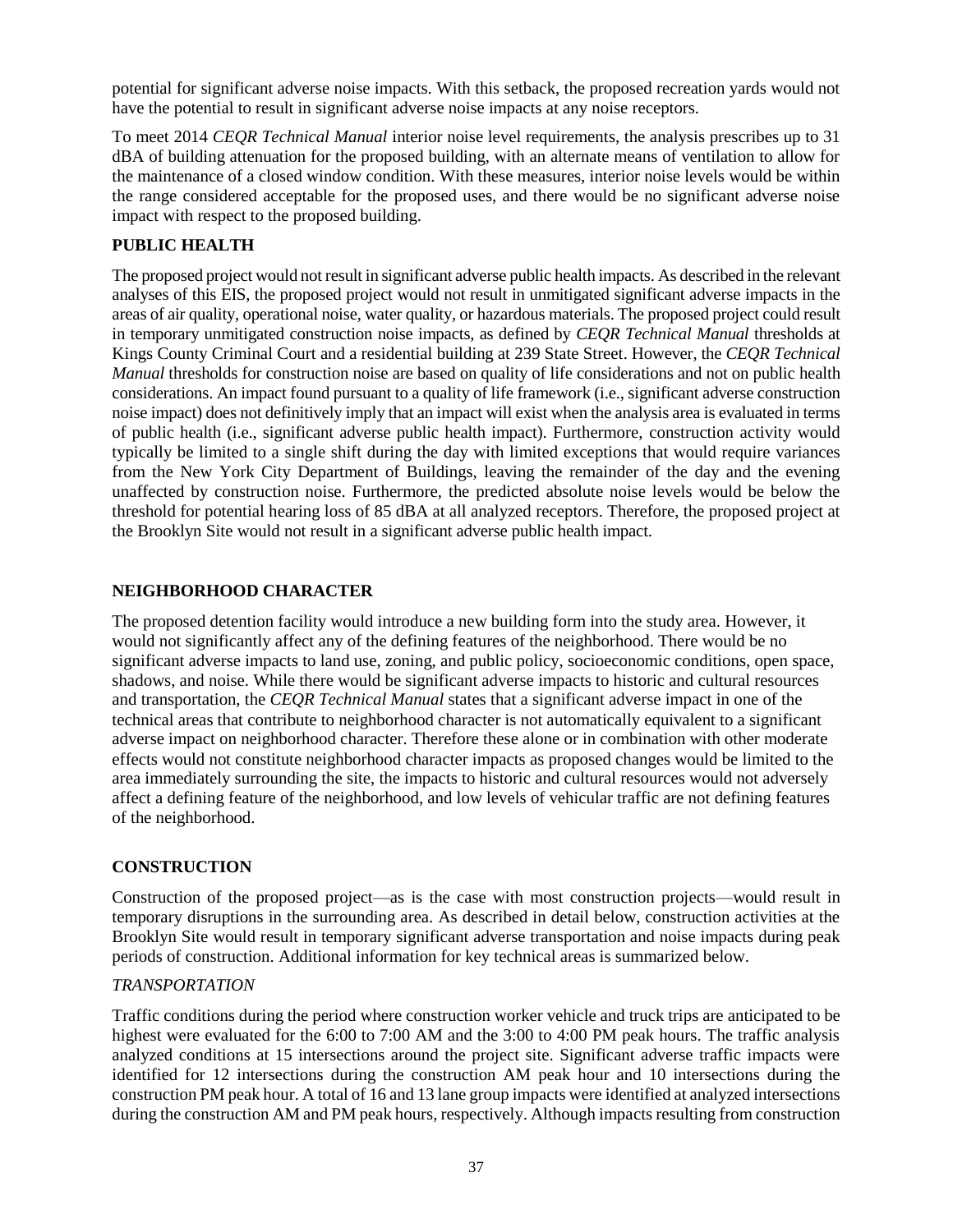activity would be temporary, measures to mitigation these temporary impacts were investigated and proposed measures are discussed in "Mitigation" section below.

## *AIR QUALITY*

While construction would cause temporary disruptions on the adjacent community, it is expected that such disruptions in any given area would be temporary and would not be ongoing for the full duration of the construction period, due to the phasing of construction activities. Measures would be taken to reduce pollutant emissions during construction as required by laws, regulations, and building codes. These measures would include dust suppression measures, idling restrictions, use of ULSD fuel, and BAT, and to the extent practicable the use of newer equipment that meets the USEPA's Tier 4 emission standards and electrification of equipment. With these measures in place, construction activities at the Brooklyn Site would not result in any significant adverse air quality impacts.

### *NOISE AND VIBRATION*

Construction of the proposed project would be expected to result in elevated noise levels at nearby receptors, and noise due to construction would at times be noticeable. However, noise from construction would be intermittent and of limited duration, and total noise levels would be in the "marginally acceptable" or "marginally unacceptable" range. Based on the prediction of construction noise level increments and the duration of CEQR screening threshold exceedances, construction noise associated with the proposed actions would have the potential to result in a temporary significant adverse impact at the south and west façades of 239 State Street and the south and east façades of the Kings County Criminal Court. Noise associated with the construction of the proposed project would not rise to the level of a significant adverse noise impact at all other locations within the project area.

In terms of vibration, the applicant and/or its contractors would incorporate vibration monitoring for all historic structures located within 90 feet of the project site. Vibration levels during construction would not be permitted to exceed the 0.50 inches/second threshold considered acceptable for historic structures. Vibration-producing equipment would not operate in proximity to non-historic structures such that they could potentially result in damage to these structures. Furthermore, construction would not result in extended periods of perceptible or annoying vibrations at surrounding receptors. Therefore, construction activities would not have the potential to result in significant adverse vibration impacts.

## *HISTORIC AND CULTURAL RESOURCES*

The Brooklyn Central Courthouse may be directly affected through the construction of new pedestrian bridges from 275 Atlantic Street to 120 Schermerhorn Street. Mitigation cannot be fully defined due to the fact that there are no designs or details with respect to the proposed pedestrian bridges. To minimize or mitigate the potential significant adverse impact to the historic appearance of the State Street façade of the courthouse resulting from construction of potential pedestrian bridges, consultation would be undertaken with LPC regarding their design.

## **MITIGATION**

## *HISTORIC AND CULTURAL RESOURCES*

The Brooklyn Central Courthouse (also known as the Kings County Criminal Court) at 120 Schermerhorn Street is located within 90 feet of the project site. To avoid the potential for direct, physical impacts to the courthouse building during construction of the proposed project, a CPP would be developed in coordination with the LPC and implemented in consultation with a licensed professional engineer. The Brooklyn Central Courthouse would also potentially be directly and indirectly impacted through the construction of new pedestrian bridges from 275 Atlantic Street to the courthouse. Mitigation cannot be fully defined due to the fact that there are no designs or details with respect to the proposed pedestrian bridges. Therefore, to minimize or mitigate the potential significant adverse impact to the historic appearance of the State Street façade of the courthouse resulting from the construction of pedestrian bridges, consultation would be undertaken with LPC regarding their design and how and where the bridges would connect to the south façade of the Brooklyn Central Courthouse. Following consultation with LPC, if the significant adverse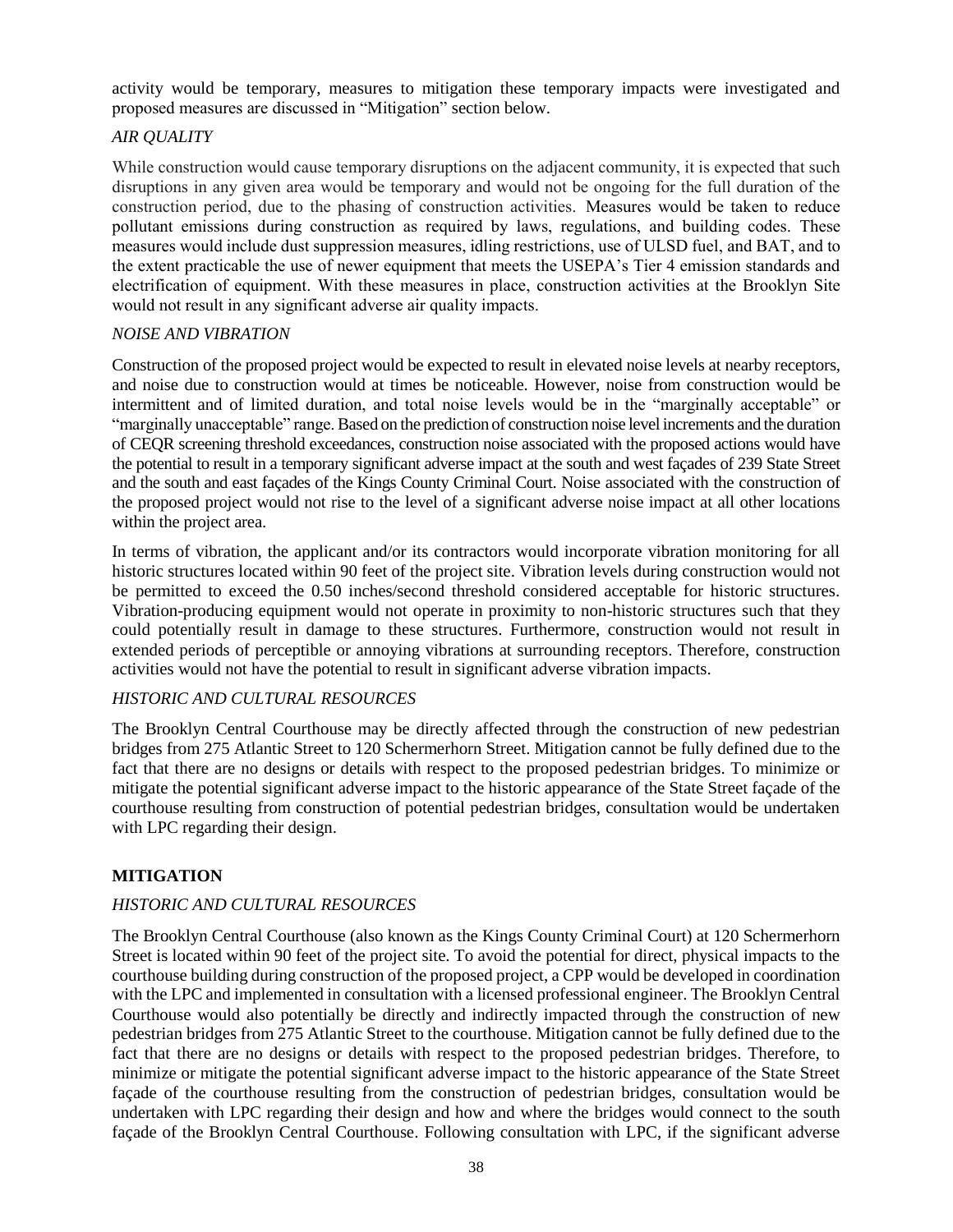impact of the new pedestrian bridges cannot be fully or partially mitigated, the bridges would constitute an unmitigated adverse impact. The Applicant may also consider other options, such as the potential construction of a tunnel from 275 Atlantic Avenue to 120 Schermerhorn Street, which would avoid the significant adverse impact.

## *TRANSPORTATION*

The proposed project would result in the potential for significant adverse impacts to vehicular traffic at 10 analyzed intersections. Mitigation measures that could address these potential traffic impacts are discussed below. In addition, there are no anticipated transit, pedestrian, or parking impacts likely as a result of the proposed project; therefore, those transportation modes will not be discussed below.

#### *Traffic*

The proposed project would result in the potential for significant adverse traffic impacts at 10 study area intersections during one or more analyzed peak hours; specifically, 7 lane groups at 6 intersections during the analyzed weekday AM peak hour, 18 lane groups at 10 intersections during the analyzed midday peak hour, and 10 lane groups at 7 intersections during the analyzed Saturday peak hour. Implementation of signal timing changes are being proposed and would provide mitigation for some of the potential traffic impacts. These proposed traffic engineering improvements are subject to review and approval by DOT. If these measures are deemed infeasible, consideration for other potential measures will be made in consultation with DOT. In the absence of the application of mitigation measures, the potential impacts would remain unmitigated.

**Table S-12** shows, assuming all the proposed mitigation measures were implemented, that potential significant adverse impacts would be fully mitigated at four lane groups and four intersections during the analyzed weekday AM peak hour, four lane groups and two intersections in the analyzed midday peak hour, and four lane groups and two intersections during the analyzed Saturday peak hour. **Table S-13** provides a more detailed summary of the intersections and lane groups that have the potential for unmitigated significant adverse traffic impacts. As shown in **Table S-13**, impacts would remain at 3 lane groups at two intersections during the analyzed weekday AM peak hour, at 14 lane groups at eight intersections during the analyzed weekday midday peak hour, and 6 lane groups at five intersections during the analyzed Saturday peak hour.

#### **Table S-12**

## **Summary of Lane Groups/Intersections with Potentially Significant Adverse Traffic Impacts**

| <b>2Net Increment</b> | Lane Groups/<br><b>Intersections</b><br>Analyzed | Lane Groups/<br><b>Intersections With No</b><br><b>Significant Impacts</b> | Lane Groups/<br><b>Intersections With</b><br><b>Significant Impacts</b> | <b>Mitigated Lane</b><br>Groups/<br><b>Intersections</b> | Unmitigated<br>Lane Groups/<br><b>Intersections</b> |
|-----------------------|--------------------------------------------------|----------------------------------------------------------------------------|-------------------------------------------------------------------------|----------------------------------------------------------|-----------------------------------------------------|
| Weekdav AM            | 52/12                                            | 45/6                                                                       | 7/6                                                                     | 4/4                                                      | 3/2                                                 |
| Weekday Midday        | 50/12                                            | 32/2                                                                       | 18/10                                                                   | 4/2                                                      | 14/8                                                |
| Saturdav              | 50/12                                            | 40/5                                                                       | 10/7                                                                    | 4/2                                                      | 6/5                                                 |

#### **Table S-13**

#### **Lane Groups With Potentially Unmitigated Significant Adverse Traffic Impacts**

|                                                                                               | <b>Peak Hour</b> |                          |                 |  |  |
|-----------------------------------------------------------------------------------------------|------------------|--------------------------|-----------------|--|--|
| <b>Intersection</b>                                                                           | Weekday AM       | <b>Weekday Midday</b>    | <b>Saturday</b> |  |  |
| Columbia Street and Atlantic Avenue                                                           |                  | WB-L                     | WB-L            |  |  |
| <b>Clinton Street and Atlantic Avenue</b>                                                     |                  | EB-LT, WB-TR             | EB-LT, NB-LTR   |  |  |
| Court Street and Atlantic Avenue                                                              |                  | WB-T                     |                 |  |  |
| Boerum Place and Atlantic Avenue                                                              | EB-TR            | EB-L, EB-TR, WB-LT, SB-R |                 |  |  |
| Smith Street and Atlantic Avenue                                                              | EB-LT. WB-TR     | EB-LT, NB-L              | EB-LT           |  |  |
| <b>State Street and Smith Street</b>                                                          |                  | NB-TR                    | ---             |  |  |
| Schermerhorn Street and Boerum Place                                                          |                  | <b>WB-LTR</b>            | <b>WB-LTR</b>   |  |  |
| Schermerhorn Street and Smith Street                                                          |                  | NB-L, NB-TR              | NB-TR           |  |  |
| Notes:                                                                                        |                  |                          |                 |  |  |
| NB—northbound, SB—southbound, EB—eastbound, WB—westbound L—left-turn, T—through, R—right-turn |                  |                          |                 |  |  |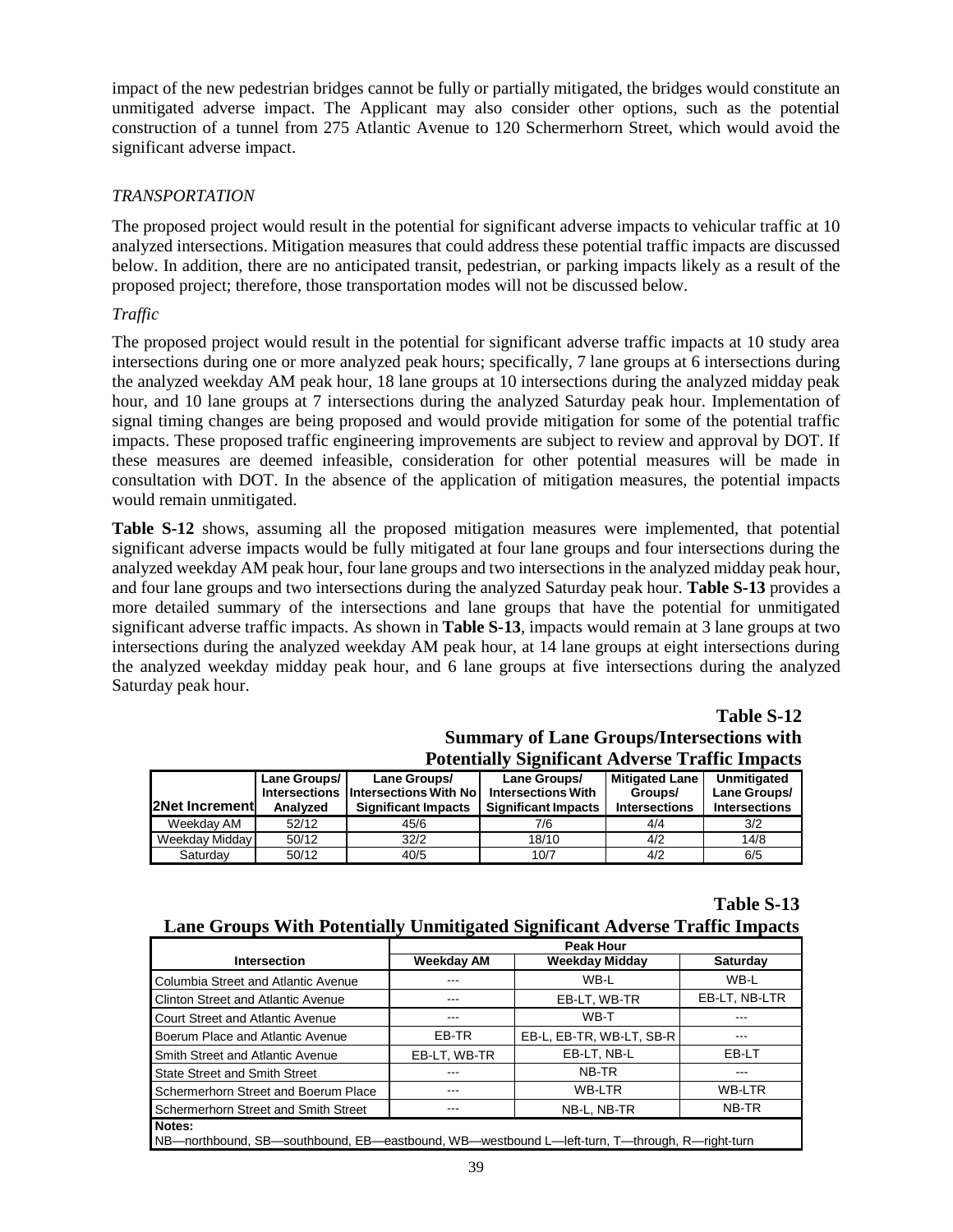#### *CONSTRUCTION TRANSPORTATION*

Traffic conditions during the period when construction-related traffic is anticipated to be highest were evaluated. The analysis determined that construction traffic associated with peak construction period activity would have the potential to result in significant adverse traffic impacts at 14 study area intersections during one or more analyzed construction period peak hours. Specifically, 18 lane groups at 12 analyzed intersections during the construction AM peak hour and 15 lane groups at 11 analyzed intersections during the construction midday peak hour. Although these impacts would be temporary, measures to address these temporary impacts were considered. Implementation of signal-timing changes are being proposed and would provide mitigation for some of the potential temporary traffic impacts. These proposed traffic engineering improvements are subject to review and approval by DOT.

A CTMP will be developed by DDC prior to commencement of construction-related activities. The CTMP will include transportation data collection as well as traffic and pedestrian analyses. The data collection will include traffic and pedestrian counts, worker shift schedules, worker origin-destination and modal split survey data, parking surveys, and truck frequency data. A traffic management plan for the project would be developed as part of the CTMP in order to address the effect of construction-related activity on transportation systems and verify the need for implementing temporary mitigation measures identified in this EIS or additional measures if warranted. The CTMP would be submitted to DOT and OCMC for review and approval and would be an on-going process for addressing the effects of construction.

The analyzed traffic locations would be included in the CTMP that would be initiated at the start of construction. As the project will utilize a design-build model, the level of specificity necessary to quantify the extent to which traffic operations would be disrupted as a result of street network access accommodations requested to facilitate the construction effort cannot be made at this time. As the designbuild process progresses, an updated assessment of traffic conditions around the project site would be made as part of the CTMP. The CTMP, in coordination with DOT and OCMC, will identify feasible measures that could mitigate any potential disruptions.

In addition to the standard traffic mitigation measures identified above, the City will continue to explore other options to further reduce traffic impacts in the vicinity of the Brooklyn Site. Potential options could include remote parking and shuttle service for construction workers, incentives to encourage transit use, the use of traffic enforcement agents/construction flaggers to facilitate traffic circulation, staged deliveries and queuing, and staggered work hours.

**Table S-14** shows that with the implementation of all of the proposed mitigation measures, potential significant adverse impacts due to construction-related vehicle trips would be fully mitigated at eight lane groups and four intersections during the construction AM peak hour. During the construction midday peak hour, five lane groups and three intersections would be fully mitigated. **Table S-1**5 provides a more detailed summary of the intersections and lane groups that have the potential for unmitigated significant adverse traffic impacts during construction. As shown in **Table S-15**, potential impacts would remain at 10 lane groups and eight intersections during both the analyzed construction AM and midday peak hours.

**Table S-14**

#### **Summary of Lane Groups/Intersections with Potentially Significant Adverse Traffic Impacts**

|                      |              |                                                                          | T otentially biginiteally Auverse Traffic Impacts |         |                                            |
|----------------------|--------------|--------------------------------------------------------------------------|---------------------------------------------------|---------|--------------------------------------------|
|                      | Lane Groups/ | Lane Groups/<br>Intersections Intersections With Noll Intersections With | Lane Groups/                                      | Groups/ | Mitigated Lane Unmitigated Lane<br>Groups/ |
| <b>Net Increment</b> | Analyzed     | <b>Significant Impacts</b>                                               | Significant Impacts   Intersections               |         | <b>Intersections</b>                       |
| AM Peak Hour         | 73/15        | 55/3                                                                     | 18/12                                             | 8/4     | 10/8                                       |
| Midday Peak Hour     | 76/15        | 61/4                                                                     | 15/11                                             | 5/3     | 10/8                                       |
|                      |              |                                                                          |                                                   |         |                                            |
|                      |              |                                                                          |                                                   |         |                                            |
|                      |              |                                                                          |                                                   |         |                                            |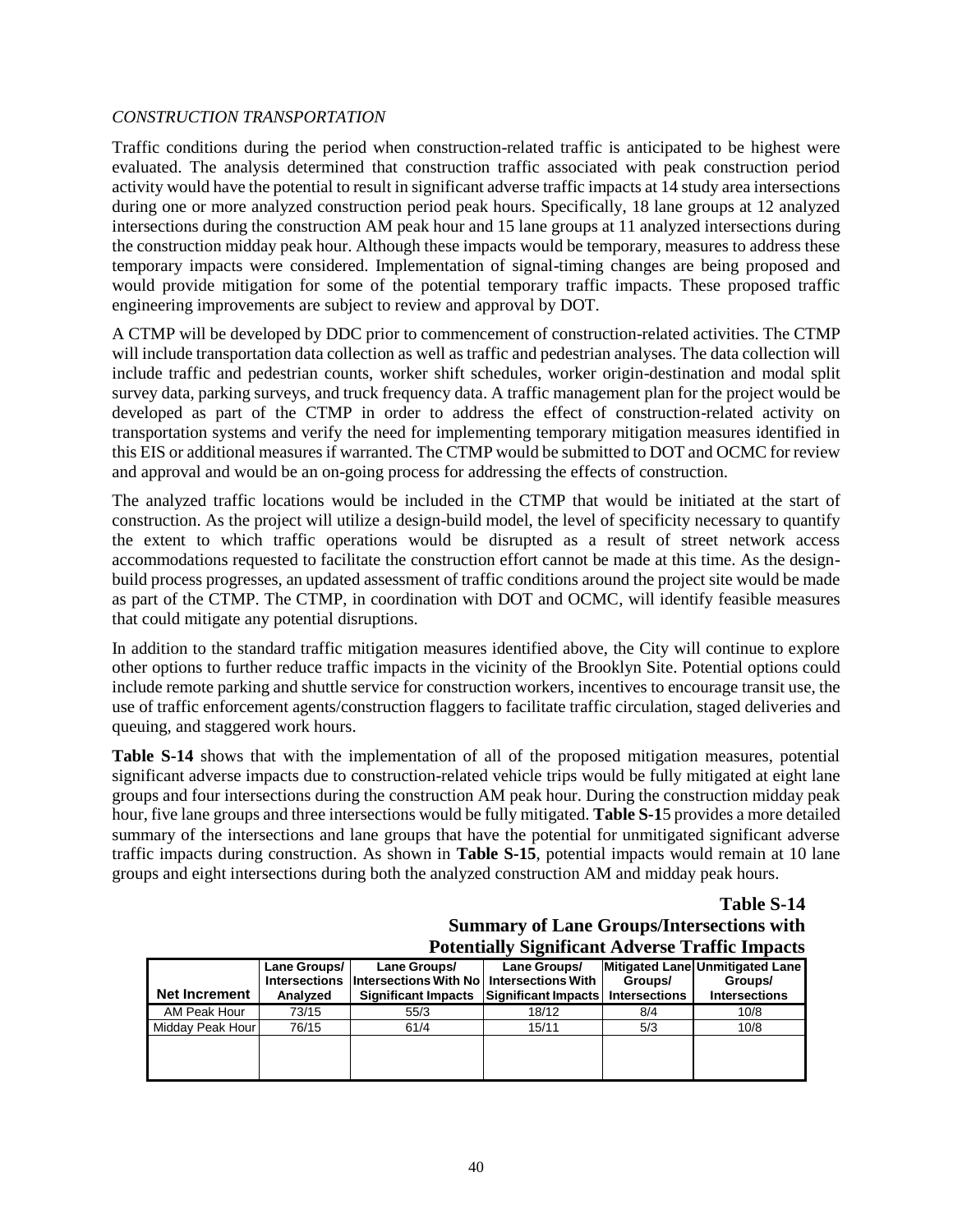**Table S-15**

| ение этопря тып голлинину спинидился эндиплинение гиппе пирилю                                |                     |                         |  |  |  |
|-----------------------------------------------------------------------------------------------|---------------------|-------------------------|--|--|--|
| <b>Intersection</b>                                                                           | <b>AM Peak Hour</b> | <b>Midday Peak Hour</b> |  |  |  |
| Columbia Street and Atlantic Avenue                                                           | NB-R                | WB-L                    |  |  |  |
| <b>Hicks Street and Atlantic Avenue</b>                                                       | EB-LT               | ---                     |  |  |  |
| <b>Clinton Street and Atlantic Avenue</b>                                                     | EB-LT               | WB-TR                   |  |  |  |
| <b>Court and Atlantic Avenue</b>                                                              | ---                 | WB-T                    |  |  |  |
| Smith Street and Atlantic Avenue                                                              | EB-LT, WB-TR, NB-TR | ---                     |  |  |  |
| <b>Bond Street and Atlantic Avenue</b>                                                        | WB-TR               |                         |  |  |  |
| Nevins Street and Atlantic Avenue                                                             | ---                 | SB-LTR                  |  |  |  |
| Smith Street and Livingston Street                                                            | SB-TR               | EB-LTR                  |  |  |  |
| Boerum Place and Livingston Street                                                            | ---                 | EB-L, EB-TR             |  |  |  |
| Adams Street and Livingston Street                                                            | WB-L                | NB-TR                   |  |  |  |
| Jay Street and Livingston Street                                                              | SB-TR               | NB-R, SB-L              |  |  |  |
| Notes:                                                                                        |                     |                         |  |  |  |
| NB—northbound, SB—southbound, EB—eastbound, WB—westbound L—left-turn, T—through, R—right-turn |                     |                         |  |  |  |

**Lane Groups With Potentially Unmitigated Significant Adverse Traffic Impacts**

## *PEDESTRIANS*

According to a preliminary assessment of construction generated pedestrian activity, seventeen pedestrian elements were identified as potential impact locations. As the project will utilize a design-build model, the level of specificity necessary to quantify the extent to which pedestrian operations would be disrupted as a result of construction activity cannot be made at this time. However, an assessment of pedestrian conditions would be included in the CTMP described above. In the event it is found that measures fully mitigating such temporary impacts are infeasible, then unmitigable significant adverse impacts could occur at the identified pedestrian elements.

### *CONSTRUCTION NOISE*

Construction of the proposed project would have the potential to result in a significant adverse construction noise impact at the southern and western façades of 239 State Street and the southern and eastern façades of the Kings County Criminal Court. Source or path controls were considered for feasibility and effectiveness in reducing the level of construction noise at the receptors that have the potential to experience significant adverse construction noise impacts. These measures may include enclosing the concrete pump and concrete mixer trucks at any time that the mixer barrels would be spinning in a shed or tunnel including two or three walls and a roof, with the opening or openings facing away from receptors. Additionally, selecting quieter equipment models for cranes, generators, compressors, and lifts may result in a reduction in noise levels from construction during superstructure and subsequent phases. This is subject to the availability of quieter equipment in the quantities necessary to complete the proposed project in the projected timeframe. These measures, if implemented, would partially mitigate the predicted construction noise impacts, because there would still be times when construction of the proposed project would result in exceedances of acceptable noise levels at these receptors. Absent the implementation of these measures, construction of the proposed project would result in unmitigated significant adverse noise impacts at the southern and western façades of 239 State Street and the southern and eastern façades of the Kings County Criminal Court.

#### **UNAVOIDABLE ADVERSE IMPACTS**

## *HISTORIC AND CULTURAL RESOURCES*

The Brooklyn Central Courthouse at 120 Schermerhorn Street is located within 90 feet of the project site. To avoid the potential for direct, physical impacts to the courthouse building during construction of the proposed project, a CPP would be developed in coordination with LPC and implemented in consultation with a licensed professional engineer. The Brooklyn Central Courthouse would also be directly and indirectly affected through the construction of new pedestrian bridges from 275 Atlantic Avenue to the courthouse. Mitigation cannot be fully defined due to the fact that there are no designs or details with respect to the proposed pedestrian bridges. Therefore, to minimize or mitigate the potential significant adverse impact to the State Street façade of the courthouse resulting from the construction of pedestrian bridges, consultation would be undertaken with LPC regarding their design. Following consultation with LPC, if the significant adverse impact of the new pedestrian bridges cannot be mitigated, the Applicant would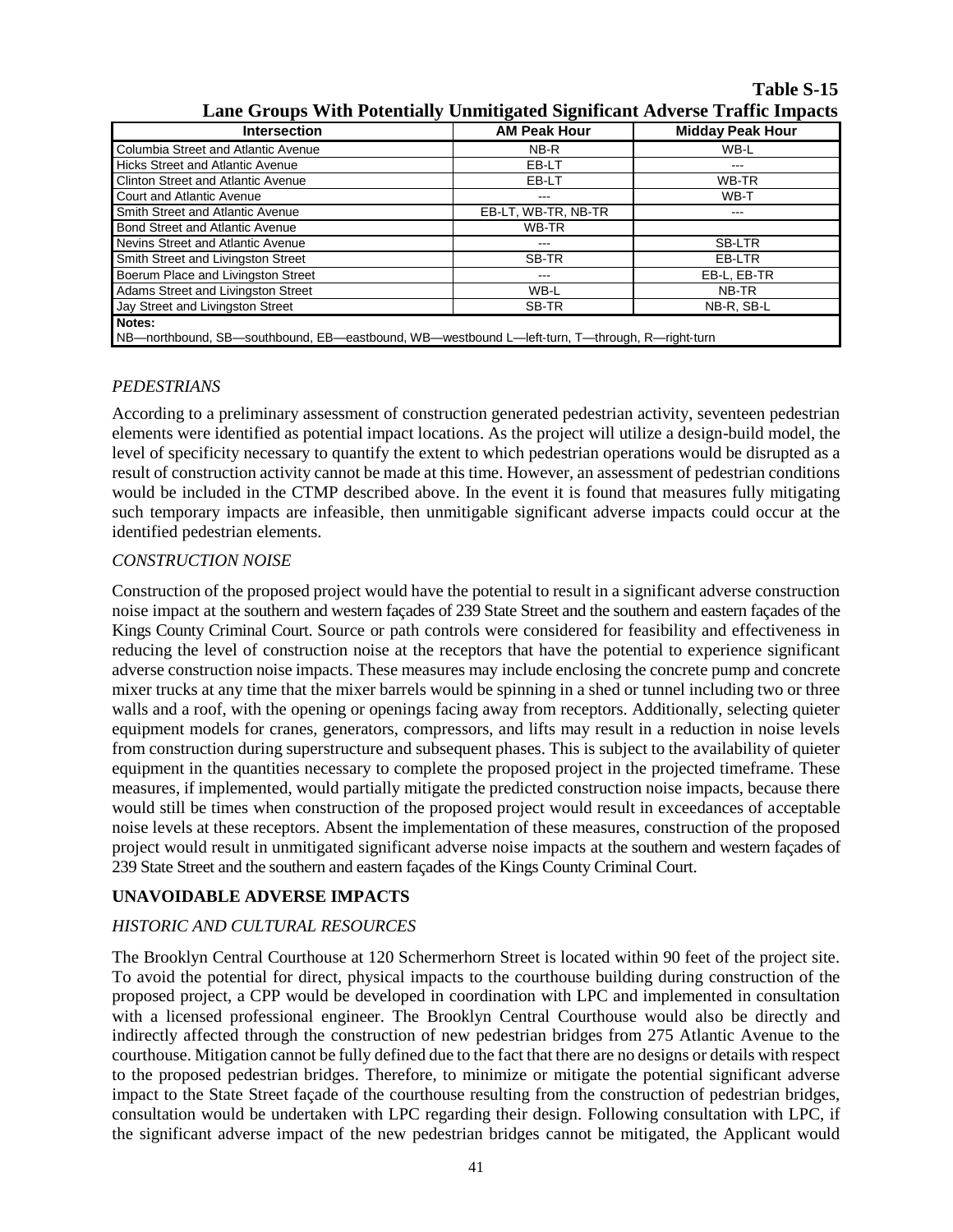consider other options, such as the potential construction of a tunnel from 275 Atlantic Avenue to 120 Schermerhorn Street, to avoid the significant adverse impact. However, if the pedestrian bridges are constructed and additional consultation with LPC does not yield mitigation measures, this would constitute an unavoidable significant adverse impact.

#### *TRANSPORTATION*

The proposed project would result in significant adverse traffic impacts at 10 study area intersections during one or more analyzed peak hours. Implementation of signal timing changes are being proposed and would provide mitigation for some of the anticipated traffic impacts. These proposed traffic engineering improvements are subject to review and approval by DOT. In the absence of the application of mitigation measures, the potential impacts would remain unmitigated.

**A**ssuming all the proposed mitigation measures were implemented, unmitigated potential impacts would remain at 3 lane groups at two intersections during the analyzed weekday AM peak hour, at 14 lane groups at eight intersections during the analyzed weekday midday peak hour, and 6 lane groups at five intersections during the analyzed Saturday peak hour. These unmitigated impacts would constitute unavoidable adverse impacts.

### *CONSTRUCTION TRANSPORTATION*

### *Traffic*

Traffic conditions during the period when construction-related traffic is anticipated to be highest were evaluated. The analysis determined that construction traffic associated with peak construction period activity would have the potential to result in significant adverse traffic impacts at 14 study area intersections during one or more analyzed construction period peak hours. Although these impacts would be temporary, measures to address these temporary impacts were considered. Implementation of signal-timing changes are being proposed and would provide mitigation for some of the potential temporary traffic impacts. These proposed traffic engineering improvements are subject to review and approval by DOT. In the absence of the application of mitigation measures, the potential temporary impacts would remain unmitigated.

With the implementation of all of the proposed mitigation measures, potential unmitigated impacts would remain at 10 lane groups and eight intersections during both the analyzed construction AM and midday peak hours. These unmitigated impacts would constitute unavoidable adverse impacts.

#### *Pedestrians*

According to a preliminary assessment of construction generated pedestrian activity, seventeen pedestrian elements were identified as potential impact locations. In the event it is found that measures fully mitigating such temporary impacts are infeasible, then unmitigable significant adverse impacts could occur at the identified pedestrian elements.

#### *CONSTRUCTION NOISE*

Construction of the proposed project would have the potential to result in a significant adverse construction noise impact at the southern and western façades of 239 State Street and the southern and eastern façades of the Kings County Criminal Court. Source or path controls were considered for feasibility and effectiveness in reducing the level of construction noise at the receptors that have the potential to experience significant adverse construction noise impacts. These measures may include enclosing the concrete pump and concrete mixer trucks at any time that the mixer barrels would be spinning in a shed or tunnel including two or three walls and a roof, with the opening or openings facing away from receptors. Additionally, selecting quieter equipment models for cranes, generators, compressors, and lifts may result in a reduction in noise levels from construction during superstructure and subsequent phases. This is subject to the availability of quieter equipment in the quantities necessary to complete the proposed project in the projected timeframe. These measures, if implemented, would partially mitigate the predicted construction noise impacts, because there would still be times when construction of the proposed project would result in exceedances of acceptable noise levels at these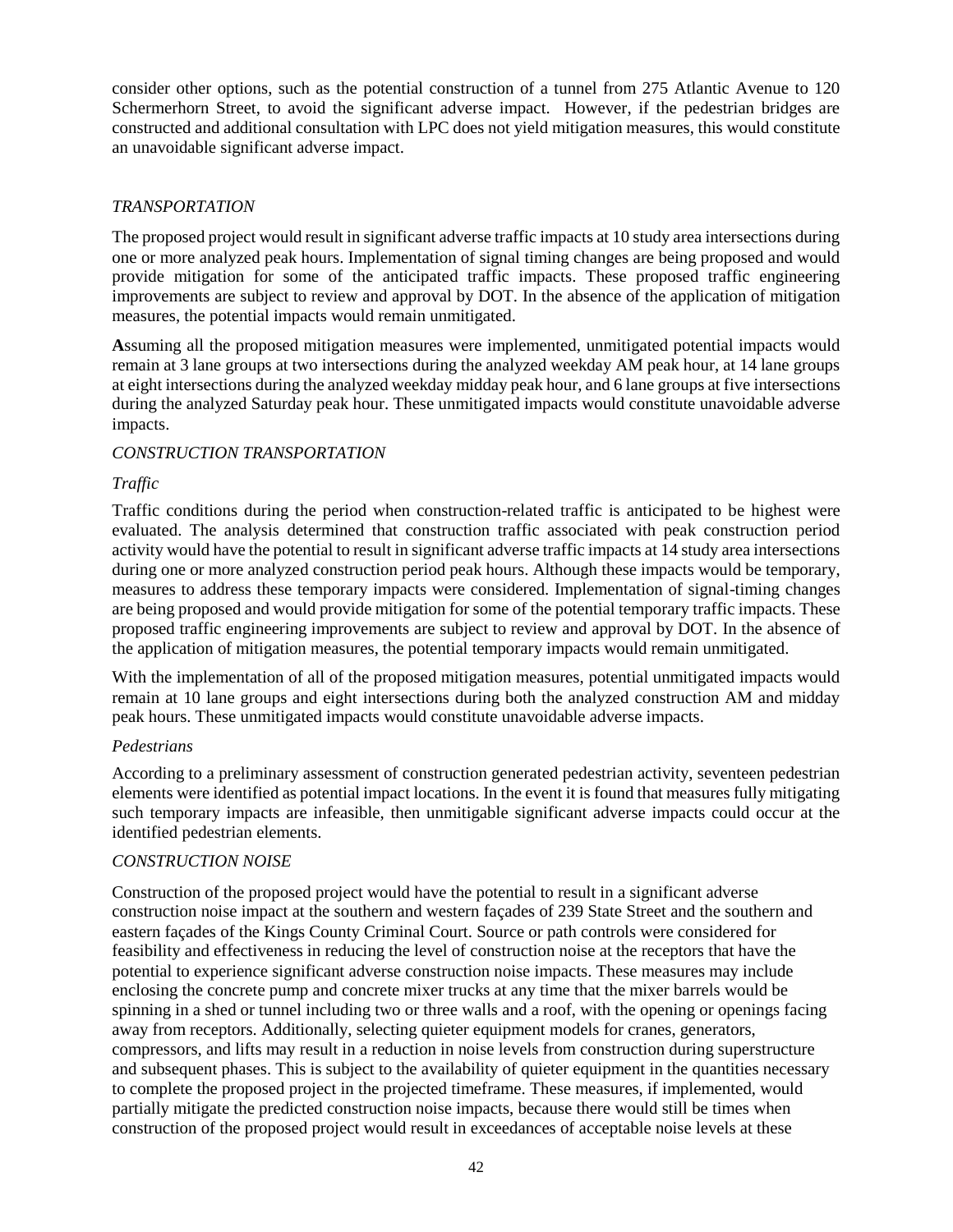receptors. Therefore, the significant adverse construction-period noise impacts would be considered partially mitigated, resulting in unavoidable significant adverse construction-period noise impacts.

## **10. MANHATTAN SITE - PROBABLE IMPACTS OF THE PROPOSED ACTIONS**

## **LAND USE, ZONING, AND PUBLIC POLICY**

The proposed project would not result in significant adverse impacts to land use, zoning, or public policy. The proposed project would redevelop the existing MDC on the project site with a new, larger detention facility with ground-floor community facility and/or retail space and accessory parking. The proposed project would be compatible with and supportive of surrounding institutional, civic, and government uses, particularly those in the Manhattan Criminal Court at 100 Centre Street, immediately to the south of the project site and the federal court complex to the southeast of the project site. The proposed project would represent an expansion of existing uses currently at MDC and would be a continuation of this use within the study area. In addition, the special permit would apply only to the detention facility on the project site and would not adversely affect zoning within the study area. The proposed project would also be supportive of public policies, including the goals of *Smaller, Safer, Fairer*.

Portions of the proposed project are located within the City's Coastal Zone. Affected areas would provide resiliency measures intended to support the adopted resiliency policies of New York City regarding resiliency along the waterfront areas of Manhattan, as per *Vision 2020: New York City Comprehensive Waterfront Plan*. The proposed projects were reviewed for consistency with the policies of the City's Waterfront Revitalization Program (WRP). The WRP analysis concluded that the proposed project at the Manhattan Site would support the adopted resiliency policies of New York City and would be consistent with the relevant WRP policies.

## **SOCIOECONOMIC CONDITIONS**

The following summarizes the analysis findings for each area of socioeconomic concern. As detailed below, the proposed project would not result in significant adverse environmental impacts due to changes in socioeconomic conditions.

#### *DIRECT RESIDENTIAL DISPLACEMENT*

The project site does not contain any residential DUs. Therefore, the proposed project would not result in any direct residential displacement.

#### *DIRECT BUSINESS DISPLACEMENT*

A screening assessment finds that the proposed project would not result in significant adverse impacts due to direct business displacement. The project site currently houses the MDC, which consists of a North Tower at 124 White Street and a South Tower at 125 White Street, which function as one facility operated by DOC. The proposed project would result in the demolition and redevelopment of the existing detention facility with a new modern detention facility. Existing retail tenants located on the ground floor of MDC North would be displaced by construction of the new detention facility, but the City may provide the affected businesses the opportunity to re-tenant retail space in the new detention facility. However even if these businesses were permanently displaced from the Manhattan Site, their displacement would not constitute a significant adverse impact. The potential loss of employment (approximately 28 workers) is well below the 100-employee threshold for assessment, and the potential displacement would not alter the socioeconomic condition of the neighborhood. Further, multiple similar businesses exist within close proximity.

## *INDIRECT RESIDENTIAL DISPLACEMENT*

The concern with respect to indirect residential displacement is whether a proposed project or action could lead to increases in property values, and thus rents, making it difficult for some residents to afford their current residences. According to the *CEQR Technical Manual*, residential development of 200 units or less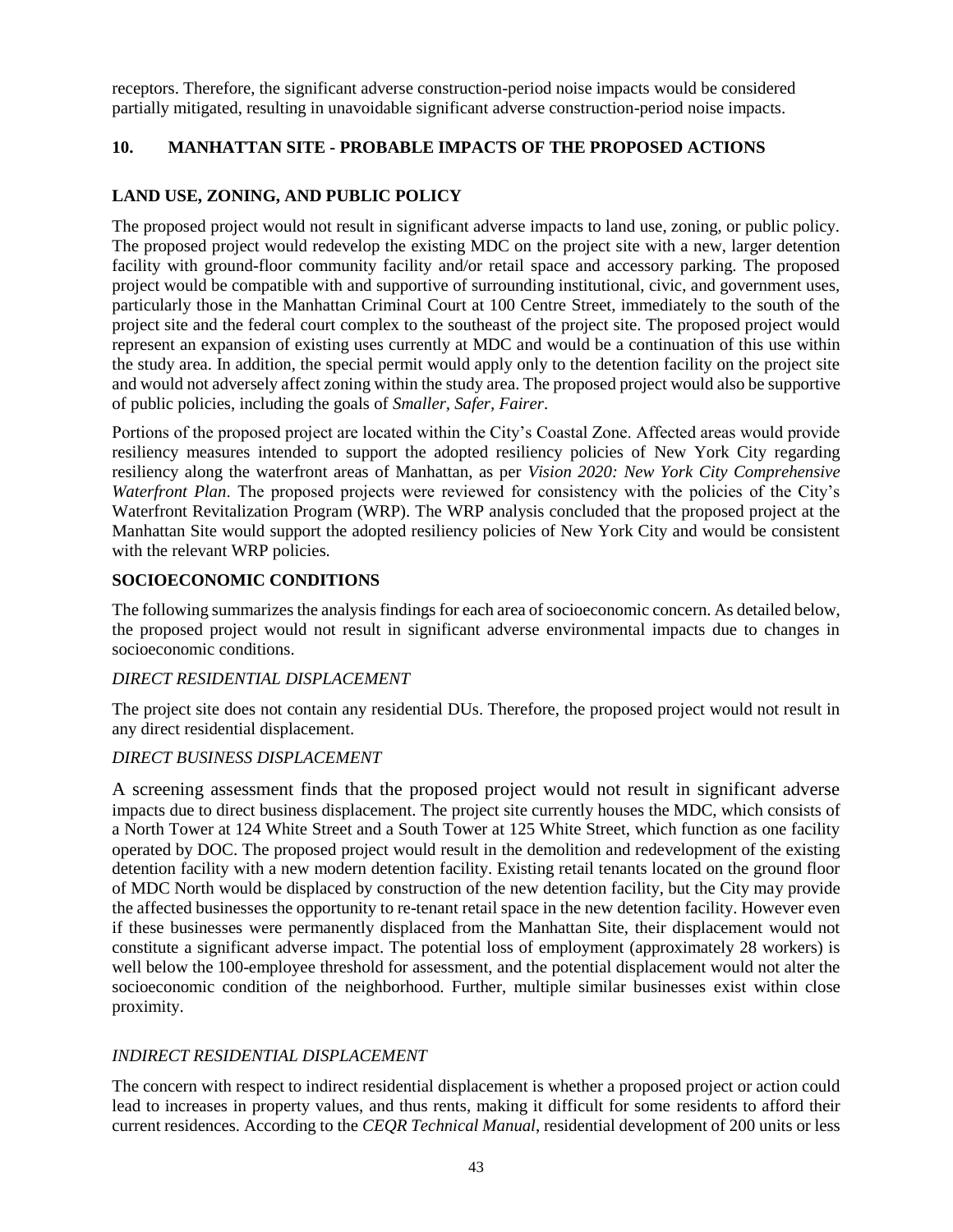would typically not result in significant socioeconomic impacts due to indirect residential displacement. As the proposed project would not introduce any residential DUs on the project site, it is not anticipated to result in indirect residential displacement.

## *INDIRECT BUSINESS DISPLACEMENT*

A preliminary assessment of indirect business displacement concludes that the proposed project would neither result in indirect business displacement due to increased property values or rents nor introduce a concentration of uses that would offset positive trends within the study area. The proposed project would replace an existing detention facility (a use that has been located at that site since 1838) with a new modern detention facility and would therefore not introduce a new economic activity or substantially change business conditions within the socioeconomic study area.

### *ADVERSE EFFECTS ON SPECIFIC INDUSTRIES*

As the potential for any direct and indirect business displacement would be limited and not specific to any industry, an assessment of adverse effects on specific industries is not warranted.

### **OPEN SPACE**

The proposed project would not alter or eliminate any public open space resources on the project site. Based on the shadows, air quality, noise, and construction analyses, study area open spaces would not experience project-related significant adverse shadows, air quality, or noise impacts. Therefore, the proposed project would not result in significant adverse impacts related to direct effects on open space.

The proposed project would introduce new non-residents (i.e., workers and visitors) to the project site, and therefore increase demand on public open space resources within the study area. However, this increased demand as compared with the future without the proposed project would not result in an indirect significant adverse impact, and a sufficient amount of open space would remain within the study area.

#### **SHADOWS**

The proposed project would cast new shadows on Collect Pond Park, Mandarin Plaza, Forsyth Plaza, a Greenstreet, and the Manhattan Bridge Arch. At Collect Pond Park, on the May 6/August 6 analysis day, incremental shadow would fall briefly on a small area near the western boundary of the park, from 7:55 AM to 8:25 AM. On the June 21 analysis day, Collect Pond Park would receive incremental shadow from 7:00 AM to 9:05 AM. Incremental shadow would also fall on the triangle-shaped traffic median Greenstreet at the intersection of Canal, Baxter and Walker Streets. This median would receive between approximately two and three hours of incremental shadow in the spring, summer and fall, depending on the analysis day, but would get six or more hours of direct sunlight throughout the May to August heart of the growing season. At Mandarin Plaza, on the March 21/September 21 analysis day, incremental shadow would pass across this plaza from 7:36 AM to 9:00 AM, eliminating the remaining area of sun during this approximately hour and a half period. It is likely that usage would be low at this early hour, given that the area is primarily commercial and civic in character. Forsyth Plaza and the Manhattan Bridge Arch would receive incremental shadow durations of less than 30 minutes. It was determined that the incremental shadow on these resources would not result in significant adverse impacts due to their limited duration and/or extent, and the specific character and sensitivity of each resource.

## **HISTORIC AND CULTURAL RESOURCES**

#### *ARCHAEOLOGICAL RESOURCES*

The study area for archaeological resources includes those areas that would be disturbed by subsurface excavation and, for the purposes of this analysis, includes the project site at 124 White Street (Block 198, Lot 1) and 125 White Street (Block 167, part of Lot 1). In a comment letter dated August 8, 2018, LPC determined that the Manhattan Site is potentially archaeologically significant and requested that an archaeological documentary study be prepared to further clarify these initial findings. Pursuant to LPC's request, a Phase 1A Study was prepared by AKRF in October 2018 to determine the extent to which the study area may be archaeologically sensitive. At the time of the preparation of the Phase 1A Study, the Manhattan Site included only 125 White Street (Block 167, part of Lot 1). A Supplemental Phase 1A Study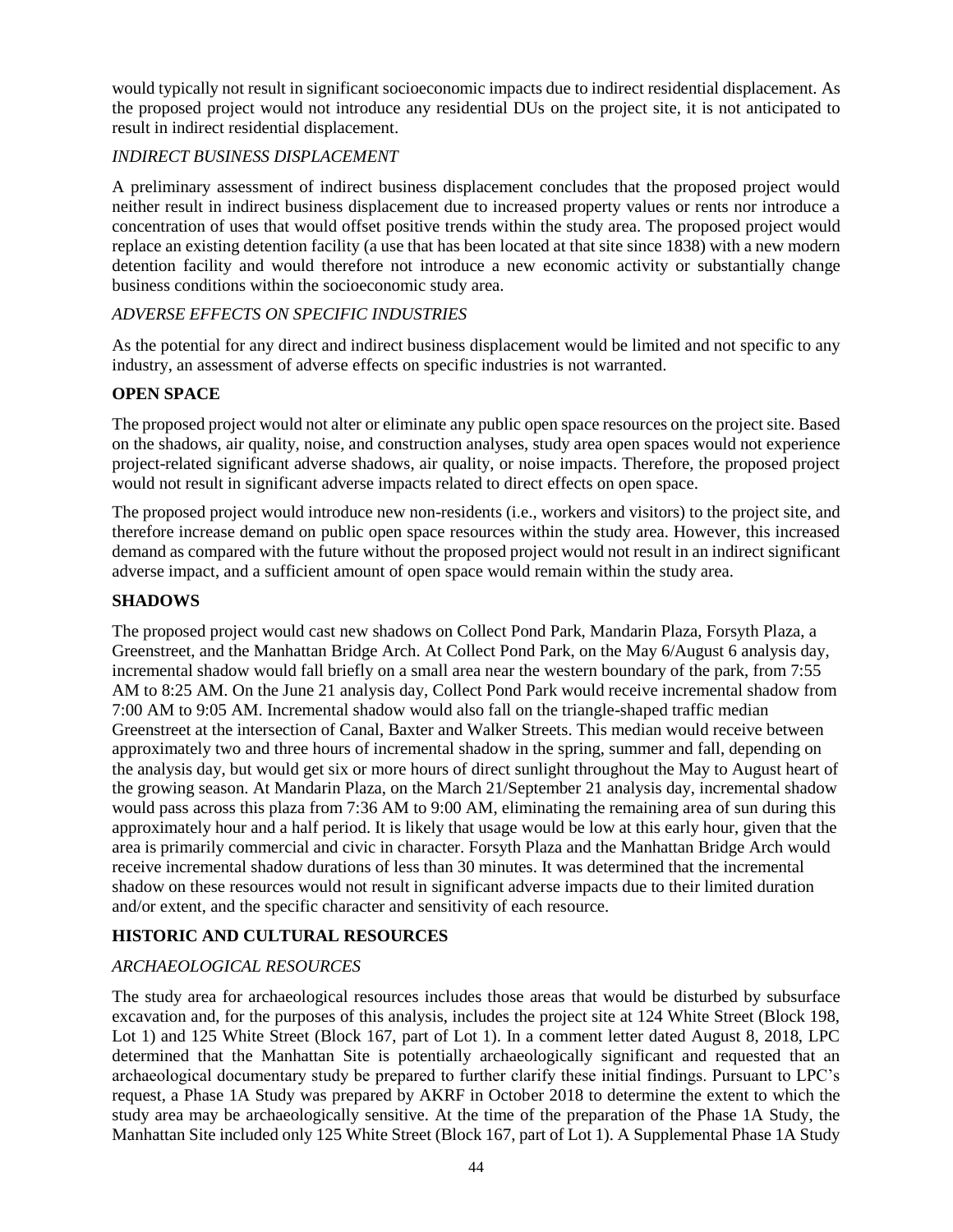was prepared by AKRF in December 2018 that assessed the archaeological sensitivity of 124 White Street (Block 198, Lot 1) and the streetbed of White Street between Centre Street and Baxter Street. While the Phase 1A and Supplemental Phase 1A Studies included additional areas that have since been removed from the proposed project, his summary addresses only the sensitivity determinations made for 124 and 125 White Street and the streetbed of White Street as described in the Phase 1A Study and the Supplemental Phase 1A Study.

#### *Southern Portion of the Project Site: 125 White Street*

The Phase 1A Study concluded that given the extensive disturbance associated with the construction of the existing building on the 125 White Street site, it is not sensitive for archaeological resources dating to either the precontact or historic periods. In a comment letter dated November 21, 2018, LPC concurred with the conclusions and recommendations of the Phase 1A Study. Therefore, no additional archaeological analysis is warranted for the southern portion of the project site on Block 167, Lot 1.

#### *Northern Portion of the Project Site: 124 White Street*

The Supplemental Phase 1A Study determined that the portion of the site at 124 White Street within the footprint of the existing MDC North Tower is not sensitive for archaeological resources. However, there is a slight chance that undisturbed deeply buried precontact resources could be present within the southwestern portion of the project site outside the footprint of the existing building, as this area may not have been fully disturbed as a result of the construction of buildings on the site in the 19th and 20th centuries, before the construction of the existing North Tower. Therefore, the southwestern portion of Block 198, Lot 1 was determined to have low sensitivity for archaeological resources associated with the precontact occupation of Manhattan. The sensitive soil deposits would be expected to be located beneath the depth of disturbance associated with the excavation of basements in the 19th and 20th centuries, which is expected to have extended to a depth of 10 feet below the ground surface or to an approximate elevation of 4 to 5 feet relative to the North American Vertical Datum of 1988 (NAVD88). The upper levels of the peat deposits presumed to represent the upper surface of the floor of the Collect Pond and its associated marshes is expected to be situated at depths ranging between 20 to 40 feet below the ground surface, or an elevation of -6 to -26 feet relative to NAVD88.

#### *Demapping Area: White Street*

The Supplemental Phase 1A Study determined that undisturbed portions of the streetbed of White Street were determined to have low to moderate sensitivity for archaeological resources associated with the precontact occupation of Manhattan and moderate sensitivity for resources associated with the historic period. Undisturbed areas in the streetbed were defined as locations where no utilities are present or where there is a space of 5 feet or more between the outer edges of or below existing utilities.

#### *Recommendations for Additional Analysis*

The Supplemental Phase 1A Study recommended that additional archaeological analysis in the form of the review of new soil borings, which would be completed as part of the project planning and design phase, be completed in order to determine the extent of disturbance in the southwestern corner of 124 White Street and the White Street streetbed. If the new soil borings reveal that intact peat deposits are not present within the southwestern corner of the site, then that portion of the project site would be considered to have been disturbed as a result of the construction of the existing buildings and no further archaeological analysis would be recommended for 124 White Street as the site would be unlikely to have potential precontact sensitivity and historic fill deposits would be assumed to have been disturbed.

In the event that the final project plans result in disturbance to undisturbed portions of the White Street streetbed, then the additional archaeological analysis in the form of Phase 1B archaeological testing or monitoring as recommended by the Supplemental Phase 1A Study would be completed in consultation with LPC. Prior to the start of any additional analysis, a Phase 1B Work Plan would be prepared and submitted to LPC for review and approval. In the event that archaeological testing or monitoring confirms the presence of archaeological resources within the areas of archaeological sensitivity as identified in the Phase 1A study, then additional archaeological investigations (e.g., a Phase 2 Investigation or a Phase 3 Data Recovery as described above) would be conducted in consultation with LPC. The presence of any significant archaeological resources would be determined through additional archaeological investigations and consultation with LPC. With the completion of the additional archaeological investigations necessary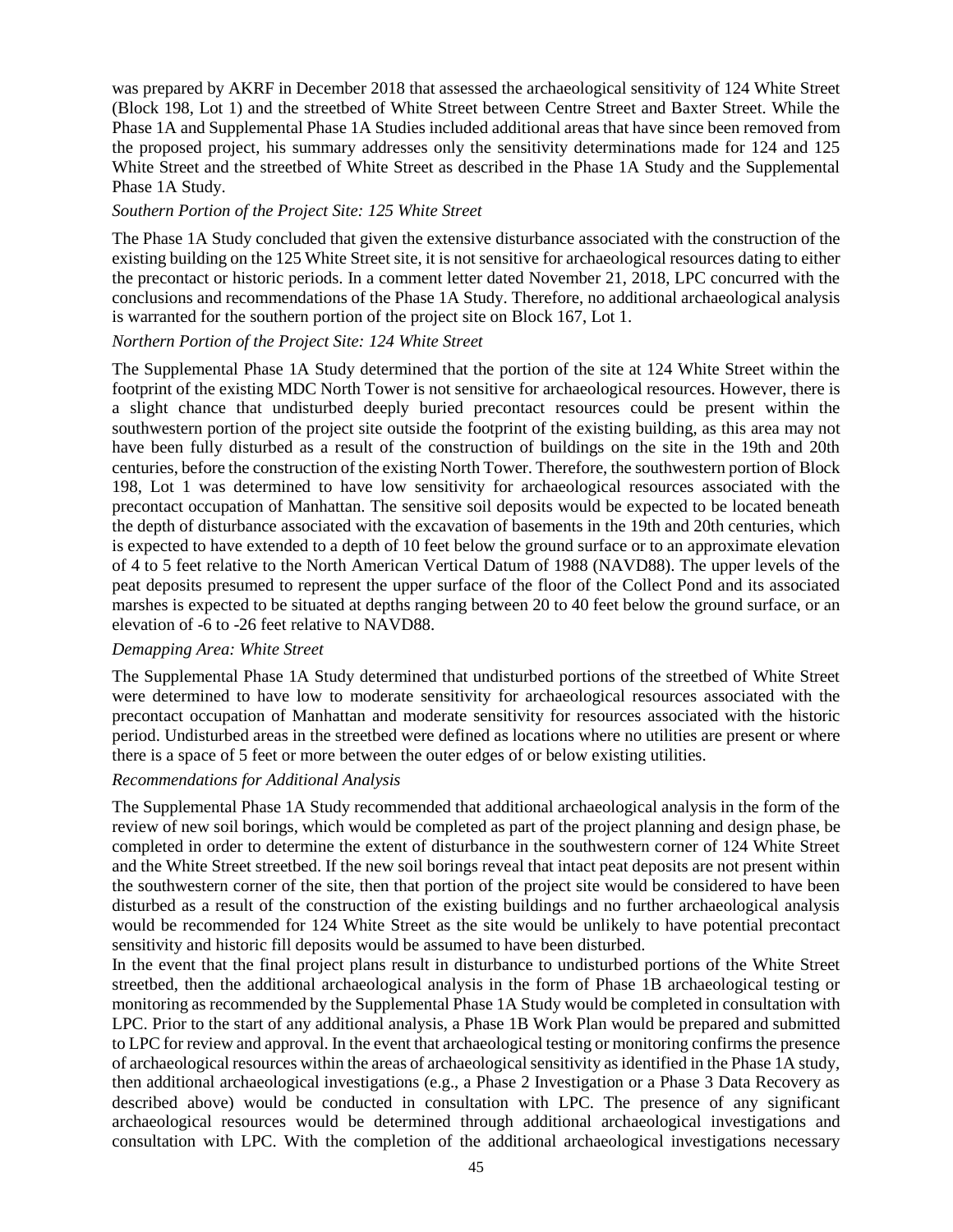within the areas of archaeological sensitivity and LPC concurrence with the conclusions of those investigations, the proposed project would not result in significant adverse impacts on archaeological resources.

## *ARCHITECTURAL RESOURCES*

In the With Action condition, the project site would be redeveloped with a new, approximately 450-foottall detention facility. The MDC South Tower at 125 White Street composes a portion of the Manhattan Criminal Courts Building and Prison at 100 Centre Street,<sup>15</sup> that has previously been determined State/National Register (S/NR)-eligible by the New York State Historic Preservation Office (SHPO) and New York City Landmark (NYCL)-eligible by LPC. In a letter dated March 4, 2019, LPC also determined that 125 White Street was NYCL-eligible. The demolition of 125 White Street would constitute a significant direct adverse impact on the Criminal Courts Building and Prison, requiring that the Applicant develop, in consultation with LPC, appropriate measures to partially mitigate the adverse impact. These are discussed in more detail below.

In addition to the S/NR- and NYCL-eligible Criminal Courts Building and Prison, additional architectural resources have been identified in the study area. Construction-related activities in connection with the proposed project could result in physical, construction-related impacts to architectural resources located within 90 feet of the project site in the study area. Therefore, to avoid inadvertent construction-related impacts, construction protection measures would be set forth in a CPP that would be developed in consultation with LPC and implemented in coordination with a licensed professional engineer. The CPP would describe the measures to be implemented to protect the Criminal Courts Building at 100 Centre Street and other affected architectural resources during construction of the proposed project. The CPP would follow the guidelines set forth in Section 522 of the *CEQR Technical Manual* and LPC's *New York City Landmarks Preservation Commission Guidelines for Construction Adjacent to a Historic Landmark* and *Protection Programs for Landmark Buildings*. The CPP would also comply with the procedures set forth in DOB's *TPPN #10/88*.

The proposed project would result in significant adverse indirect impacts on the Criminal Courts Building at 100 Centre Street due to the proposed demolition of the Prison building (MDC South Tower) at 125 White Street, which is a contributing element of the Criminal Courts Building and Prison architectural resource. As part of the mitigation measures that would be developed to partially mitigate the adverse impact, consultation would be undertaken with LPC regarding the design of the new detention facility and how it would connect via pedestrian bridges to the north façade of 100 Centre Street. No other indirect impacts would occur to the architectural resources. No architectural resources have sunlight-dependent features that would be impacted by the proposed project, and the proposed project would not significantly impact publicly accessible views to, or significantly alter, the historic setting of the other architectural resources located in the study area. Potential measures to mitigate the significant adverse impacts to historic and cultural resources are discussed in the "Mitigation" section.

## **URBAN DESIGN AND VISUAL RESOURCES**

 $\overline{a}$ 

The proposed project would not have a significant adverse impact on the surrounding urban design. The 450-foot-tall proposed detention facility would be taller than buildings in the primary study area, including one- to 14-story buildings on Canal Street, 110- to 354-foot-tall stone-clad municipal buildings along Centre Street, and lower density buildings in the Chinatown and Little Italy neighborhoods. However, the detention facility would be similar in height and form to the 224-foot-tall Manhattan Criminal Courts Building (with 354-foot-high tower) at 100 Centre Street located immediately to the south in the primary study area. The proposed detention facility would also be similar in height to taller buildings within three blocks of the project site, including the 584-foot-tall 41-story Jacob K. Javits building and the 462-foot-tall U.S. Courthouse at 500 Pearl Street, as well as other taller buildings in the secondary study area, including the

<sup>&</sup>lt;sup>15</sup> Collectively, the structures at 100 Centre Street and 125 White Street are referred to as the Criminal Courts Building and Prison in the November 17, 2009 SHPO Resource Evaluation determining that it meets S/NR eligibility criteria. The term "Criminal Courts Building and Prison" has been used here for consistency.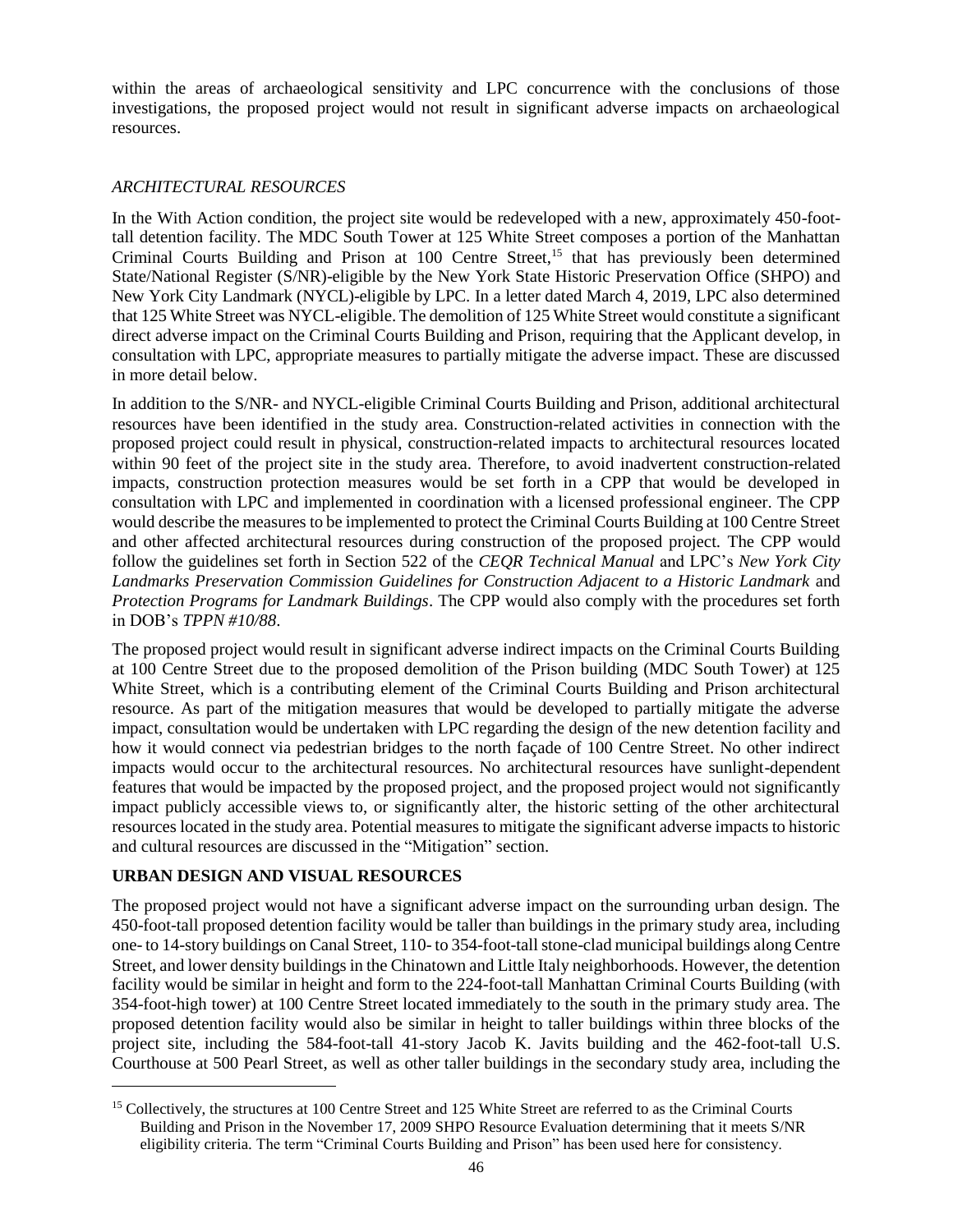approximately 474-foot-tall Ted Weiss Federal Building, the approximately 533-foot-tall building at 7 Thomas Street, and the approximately 552-foot-tall Manhattan Municipal Building. The contemporary materials that are anticipated to be used for the proposed detention facility would be similar to neighboring buildings, such as 111 Centre Street, Jacob K. Javits building, and the hotel at 9 Crosby Street. The glazed ground-story along Baxter Street and Centre Street would maintain the urban design character of the streets in the northern portion of the study area by providing an active and dynamic ground-floor space that is similar to the surrounding buildings that contain ground-floor stores and restaurants. The proposed new detention facility would bridge over White Street, and White Street would continue to serve as a pedestrian passage and would be enhanced with additional street furniture and potential pedestrian entrances to the detention facility.

The study area contains a mixture of building types and size, including the three- to four-story buildings of Little Italy and Chinatown Historic District, the porticoed municipal buildings on Centre Street, and the tall office buildings along Broadway and Worth Street. The proposed detention facility would contribute to the variety of buildings that compose the urban design character of the study area.

The proposed project would not result in a significant adverse impact to visual resources. The proposed project would not affect the characteristics of a visual resource or obstruct any significant public views of a visual resource. The Criminal Courts Building at 100 Centre Street is a historic building that is a visual resource in the study area; it is located immediately south of the project site and connected to the existing MDC South Tower at 125 White Street on the project site by a pedestrian bridge and connectors above the service entrance at the former Bayard Street streetbed. The proposed detention facility would include two potential pedestrian bridges connecting the south façade of the proposed building to the third story and an upper story of the Manhattan Criminal Courts Building. The pedestrian bridges would alter the north façade of the Manhattan Criminal Court Building. However, the north façade of the Manhattan Criminal Courts Building is not the building's principal façade, and this façade is also located close to the project site across the narrow service entrance across from 125 White Street so that its north façade is not prominently visible. Principal views of the Manhattan Criminal Courts Building are from the east and west, from Columbus Park and Collect Pond Park. The Manhattan Criminal Courts Building central tower is visible at a distance on Centre Street with the entirety of the building's principal west façade and tower visible from Leonard and Lafayette Streets across Collect Pond Park. Under the With Action condition, these views of the Manhattan Criminal Courts Building would not be impacted.

## **HAZARDOUS MATERIALS**

Evaluation of the Manhattan Site was performed via review of a Phase I ESA. The ESA revealed evidence of RECs. ASTM, in the E1527-13 Standard for conducting ESAs, identifies these as "the presence or likely presence of any hazardous substances or petroleum products in, on, or at a property."

Given the age of the structures that would need to be demolished at the MDC South Tower, it is likely that they contain substances that are typical of older buildings, for example ACM, LBP, and/or PCBs. Since MDC North was built in 1989, the potential for these materials to be present is lower, but some ACM could still be present. There are a variety of federal, state, and local regulatory requirements that would be followed prior to and during demolition to address disturbance and disposal of these materials.

Construction of the new facilities would require extensive excavation of the Manhattan Site. Impacts would be avoided by conducting subsurface investigations in accordance with Work Plans pre-approved by DEP and then preparing (also subject to DEP approval) a RAP and associated CHASP for implementation during the subsurface disturbance associated with construction. Occupancy permits would only be issued once DEP receives and approves a Remedial Closure Report, certified by a New York-licensed Professional Engineer, which documents that the RAP and CHASP were properly implemented.

With the implementation of applicable regulatory requirements and the measures required by the RAP/CHASP, the potential for significant adverse hazardous materials impacts from construction at the project sites would be avoided. Following construction, there would be no potential for significant adverse impacts relating to hazardous materials.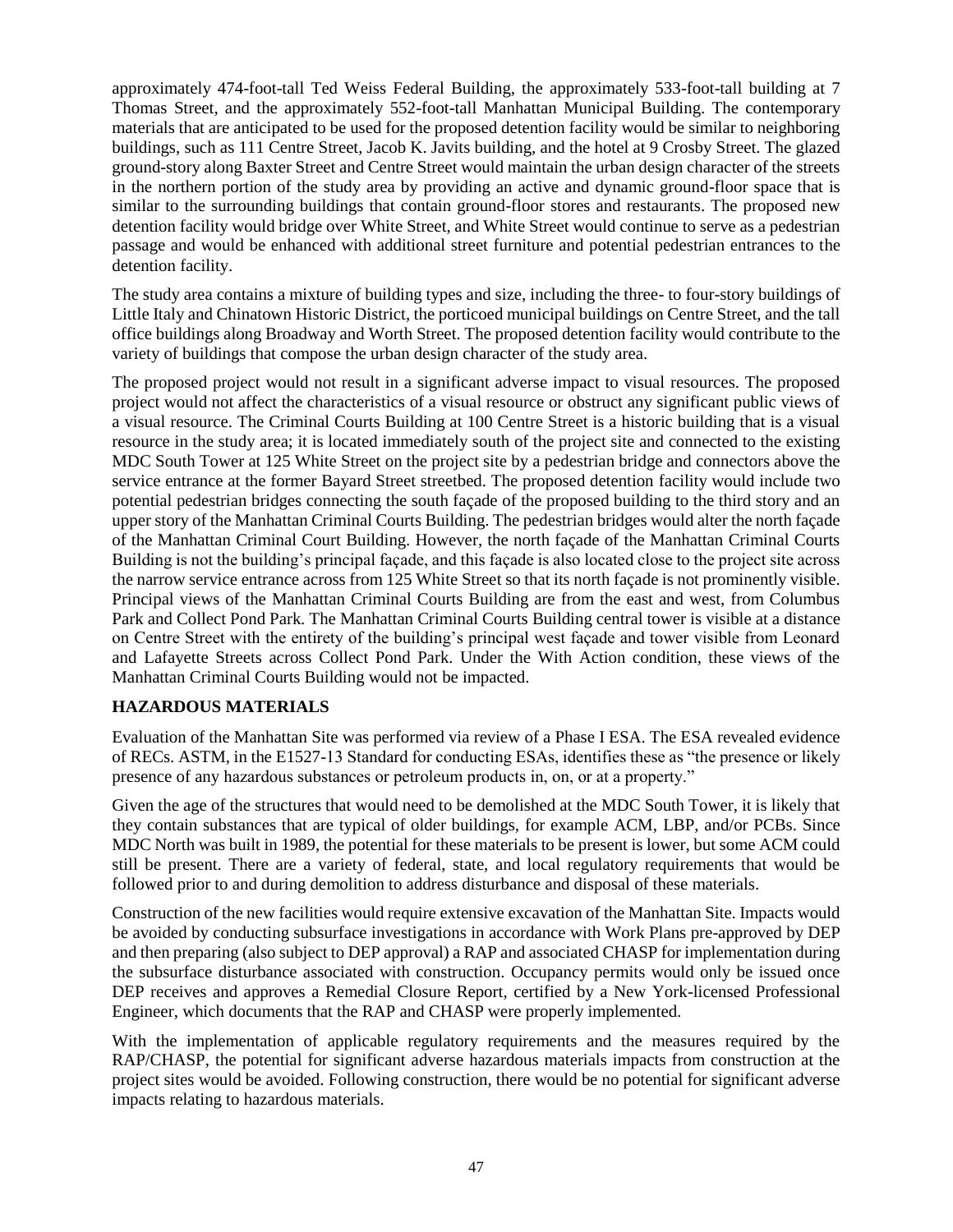### **WATER AND SEWER INFRASTRUCTURE**

T proposed project is not anticipated to result in significant adverse impacts related to the City's water supply or to wastewater and stormwater conveyance and treatment infrastructure.

#### *WATER SUPPLY*

By 2027, the With Action condition would generate an incremental water demand of 280,214 gpd as compared with the No Action condition. This represents a 0.03 percent increase in demand on the New York City water supply system. It is expected that there would be adequate water service to meet the incremental water demand, and there would be no significant adverse impacts on the City's water supply.

#### *SANITARY SEWAGE*

By 2027, the With Action condition would generate an incremental 138,900 gpd of sewage over the future without the proposed project. This incremental volume in sanitary flow to the combined sewer systems would represent approximately 0.07 percent of the average daily flow to the Newtown Creek WWTP. This volume would not result in an exceedance of the Newtown Creek WWTP's capacity, and is not anticipated to create a significant adverse impact on the City's sanitary sewage treatment system.

#### *STORMWATER*

The Manhattan Site is located in two sub catchment areas of the Newtown Creek WWTP. As compared with the No Action condition, the With Action condition would result in an increase in stormwater flows to the WWTP during wet weather due to an increase in impervious surfaces. A reduction in stormwater peak flows to the combined sewer system would be achieved with the incorporation of stormwater source control BMPs in accordance with DEP's site connection requirements. Therefore, the proposed project is not anticipated to have a significant adverse impact on the City's combined sewer system or the City's sewage treatment system.

#### **TRANSPORTATION**

#### *TRAFFIC*

Traffic conditions were evaluated for the weekday 6:30-7:30 AM and 2:45-3:45 PM (midday) peak hours, and the Saturday 2:45-3:45 PM peak hour, which are the periods when incremental traffic associated with the proposed project is expected to be highest as they coincide with the peak hour within the DOC staff shift periods. The traffic study area includes a total of four intersections (three signalized and one stopcontrolled) in proximity to the Manhattan Site where incremental vehicle trips generated by the proposed project are expected to exceed the 50 trips/hour *CEQR Technical Manual* analysis threshold. As summarized in **Tables S-16 and S-17**, the results of the traffic impact analysis indicate the potential for significant adverse impacts at one intersection in the analyzed weekday midday peak hour. A significant adverse impact to one lane group at the Centre Street & Walker Street intersection was identified during the weekday midday period. No significant adverse impacts were identified at any analyzed intersection during the analyzed weekday midday and Saturday peak hours. The "Mitigation" section below discusses potential measures to mitigate this significant adverse traffic impacts.

> **Table S-16 Number of Impacted Intersections and Lane Groups by Peak Hour**

|                        | lPeak Hour |                |          |  |  |
|------------------------|------------|----------------|----------|--|--|
|                        | Weekday AM | Weekday Midday | Saturday |  |  |
| Impacted Lane Groups   |            |                |          |  |  |
| Impacted Intersections |            |                |          |  |  |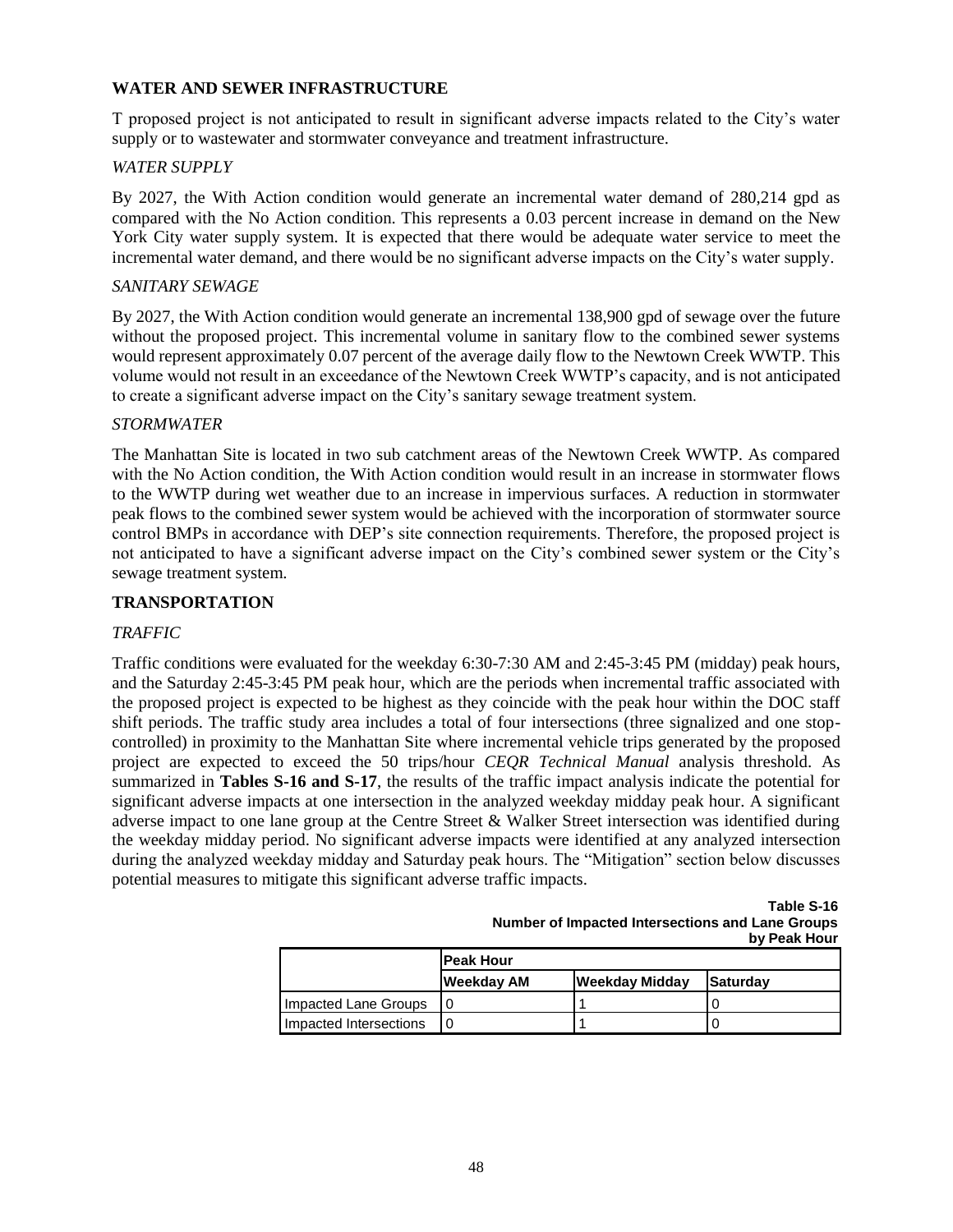|                                            | <u>oanmary or organizative</u> impactoa interceduono |                       |        |          |
|--------------------------------------------|------------------------------------------------------|-----------------------|--------|----------|
|                                            |                                                      | <b>Peak Hour</b>      |        |          |
| <b>Intersection</b>                        | <b>Control</b>                                       | Weekday Weekday<br>АM | Midday | Saturday |
| Centre Street & Hogan Place                | Signal                                               |                       |        |          |
| Centre Street & Walker                     | Signal                                               |                       | Χ      |          |
| <b>Bayard Street &amp; Mulberry Street</b> | Signal                                               |                       |        |          |
| Baxter Street & Walker Street              | Two-Way Stop                                         |                       |        |          |

**Table S-17 Summary of Significantly Impacted Intersections**

#### *TRANSIT*

Transit analyses typically focus on the weekday AM and PM commuter peak periods, as it is during these periods that overall demand on the subway and bus systems is usually highest. The proposed project is expected to generate its peak travel demand during the weekday AM and midday, and Saturday periods when DOC staff are changing shifts. Peak transit demand from the proposed project would therefore only coincide with peak transit system demand during the weekday AM period. There would be fewer transit trips during the weekday PM commuter peak period as it would not coincide with a DOC staff shift change period.

### *Subway*

Three MTA NYCT subway stations are located in proximity to the Manhattan Site. To the north of the site are the three stations that comprise the Canal Street Station complex which is served by N and Q express trains and R and W local trains operating on the Broadway Line; Nos. 4 and 5 express trains and No. 6 local trains operating on the Lexington Avenue Line; and J express trains and Z express trains (which provide peak direction, peak period service) operating on the Nassau Street Line. During the weekday AM and PM commuter peak hours, the proposed project would generate approximately 134 and 56 new subway trips, respectively, less than the *CEQR Technical Manual* analysis threshold of 200 incremental trips/hour. Therefore, significant adverse impacts to subway station and line haul conditions are not anticipated as a result of the proposed project, and a detailed subway analysis is not warranted.

#### *Bus*

Six NYCT local bus routes operate within ¼ mile of the Manhattan Site. These include the M9, M15, M22, M55, and M103 routes and the M15 Select Bus Service (SBS) route. In addition, approximately 10 NYCT express bus routes serve stops within ¼ mile of the site, including the SIM1, SIM1c, SIM2, SIM3c, SIM4/4x, SIM4c, SIM32, and SIM34 Staten Island services and the X27 and X28 Brooklyn services. NJ Transit route 120 buses also stop along Broadway in the vicinity of the site.

During the weekday AM and PM commuter peak hours, the proposed project would generate approximately 29 and 20 new transit bus trips, respectively. As these numbers of trips would be less than the 50 trips/hour *CEQR Technical Manual* analysis threshold for a detailed bus analysis, significant adverse impacts are considered unlikely, and a detailed bus analysis is not warranted.

## *PEDESTRIANS*

The proposed project would generate a net increment of approximately 6, 362, 188, and 225 walk-only trips in the weekday AM, midday, and PM peak hours, and the Saturday peak hour, respectively. Persons walking en route to and from subway station entrances and bus stops would bring the total number of projectgenerated pedestrian trips on area sidewalks and crosswalks to 169, 598, 264, and 417 during these same periods, respectively. The total number of pedestrian trips in the weekday midday, weekday PM and Saturday periods would therefore exceed the *CEQR Technical Manual* analysis threshold of 200 incremental trips/hour. However, these trips would be distributed among multiple entrances located along three of the project site frontages, and would rapidly disperse to subway station entrances, bus stops and other origins/destinations to the north, south, east and west of the site. It is therefore unlikely that any one pedestrian element (sidewalk, corner area or crosswalk) would experience 200 or more trips in the weekday midday peak hour, and a detailed analysis of pedestrian conditions is not warranted.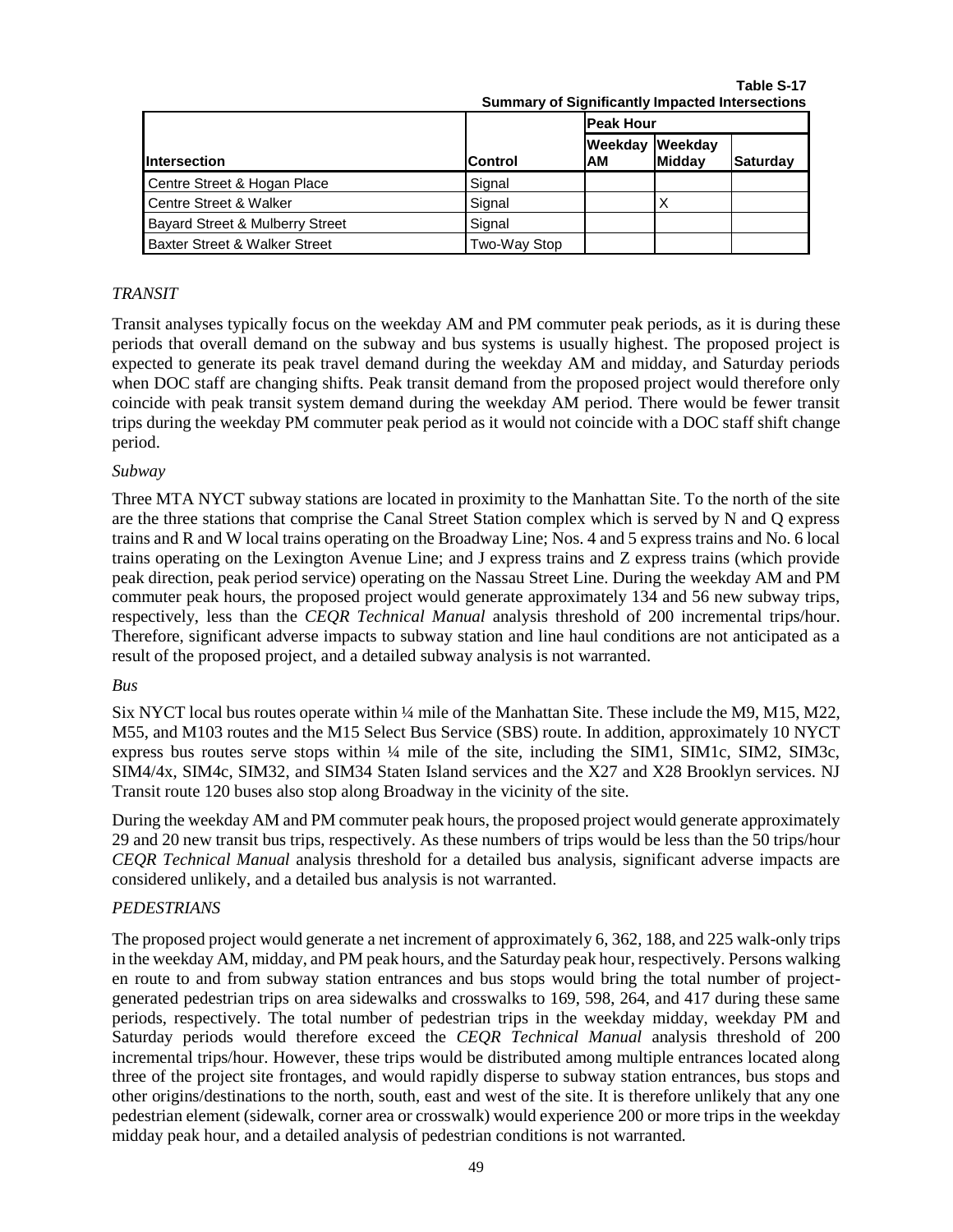## *VEHICULAR AND PEDESTRIAN SAFETY*

The *Vision Zero Manhattan Pedestrian Safety Action Plan* was released on February 18, 2015. In the vicinity of the Manhattan Site, Canal Street was identified as a Priority Corridor and the intersection of Bowery with Canal Street and the Manhattan Bridge approach was identified as a Priority Intersection. The site is also located in both a Priority Area and in the designated Chinatown SPFA.

Crash data for intersections within ¼ mile of the project site were obtained from DOT for the three-year reporting period between January 1, 2014, and December 31, 2016 (the most recent period for which data were available for all locations). During this period, 455 reportable and non-reportable crashes, 186 pedestrian/bicyclist-related injury crashes and one fatality occurred at study area intersections. A review of the crash data identified six intersections as high crash locations (defined as those with 48 or more total reportable and non-reportable crashes or five or more pedestrian/bicyclist injury crashes occurring in any consecutive 12 months of the most recent three-year period for which data are available). DOT has proposed or recently implemented improvements at four of these five high crash locations. Additional measures that could be employed to increase pedestrian/bicyclist safety could include installation of additional high visibility crosswalks where not already present, and improved street lighting.

#### *PARKING*

The parking analyses document changes in the parking supply and utilization within a ¼-mile radius of the Manhattan Site under both No Action and With Action conditions. There are currently a total of 12 active public parking lots and garages within the parking study area with a combined capacity of 1,808 spaces during the weekday midday and Saturday midday periods and 1,720 spaces during the early AM period (as two facilities are closed overnight).

Under the proposed project, it is anticipated that 125 on-site accessory parking spaces would be provided for DOC and CHS staff. After accounting for this new accessory capacity and existing displaced spaces dedicated for existing MDC staff, it is estimated that compared with the No Action condition, projectgenerated incremental parking demand at off-street public facilities and on-street would total approximately 27 spaces in the weekday early AM period, 49 in the weekday midday and 26 on Saturday. It is anticipated that spaces available on-street and in off-street public parking facilities within the parking study area would be sufficient to accommodate this demand in the weekday early AM period. Although demand would not be fully accommodated in the weekday midday and Saturday midday periods, this shortfall would not be considered significant per CEQR criteria as drivers would be expected to utilize alternative means of travel in lieu of available parking capacity.

## **AIR QUALITY**

Analysis of the emissions and dispersion of  $NO<sub>2</sub>$  and  $PM<sub>10</sub>$  from the heating and hot water systems of the development under the proposed project indicate that these emissions would not result in a violation of NAAQS. In addition, the maximum predicted  $PM_{2.5}$  incremental concentrations from the proposed project would be less than the applicable 24-hour and annual average criteria. To ensure that there are no significant adverse impacts resulting from the proposed project due to heating and hot water system emissions, certain restrictions would be required.

The analysis of the parking facility to be developed as part of the proposed project at the Manhattan site determined that there would not be any significant adverse air quality impacts with respect to CO and PM emissions.

## **NOISE**

The analysis finds that the proposed actions would not result in any significant adverse noise impacts at nearby noise receptors.

The recreation areas to be included in the proposed project would have the potential to generate noise. An analysis of noise from proposed recreation areas at the Manhattan Site determined that any recreation yard less than 145 feet above grade along the proposed detention facility's north façade would be recessed at least 34 feet from the lot line to avoid the potential for significant adverse noise impacts. In addition, any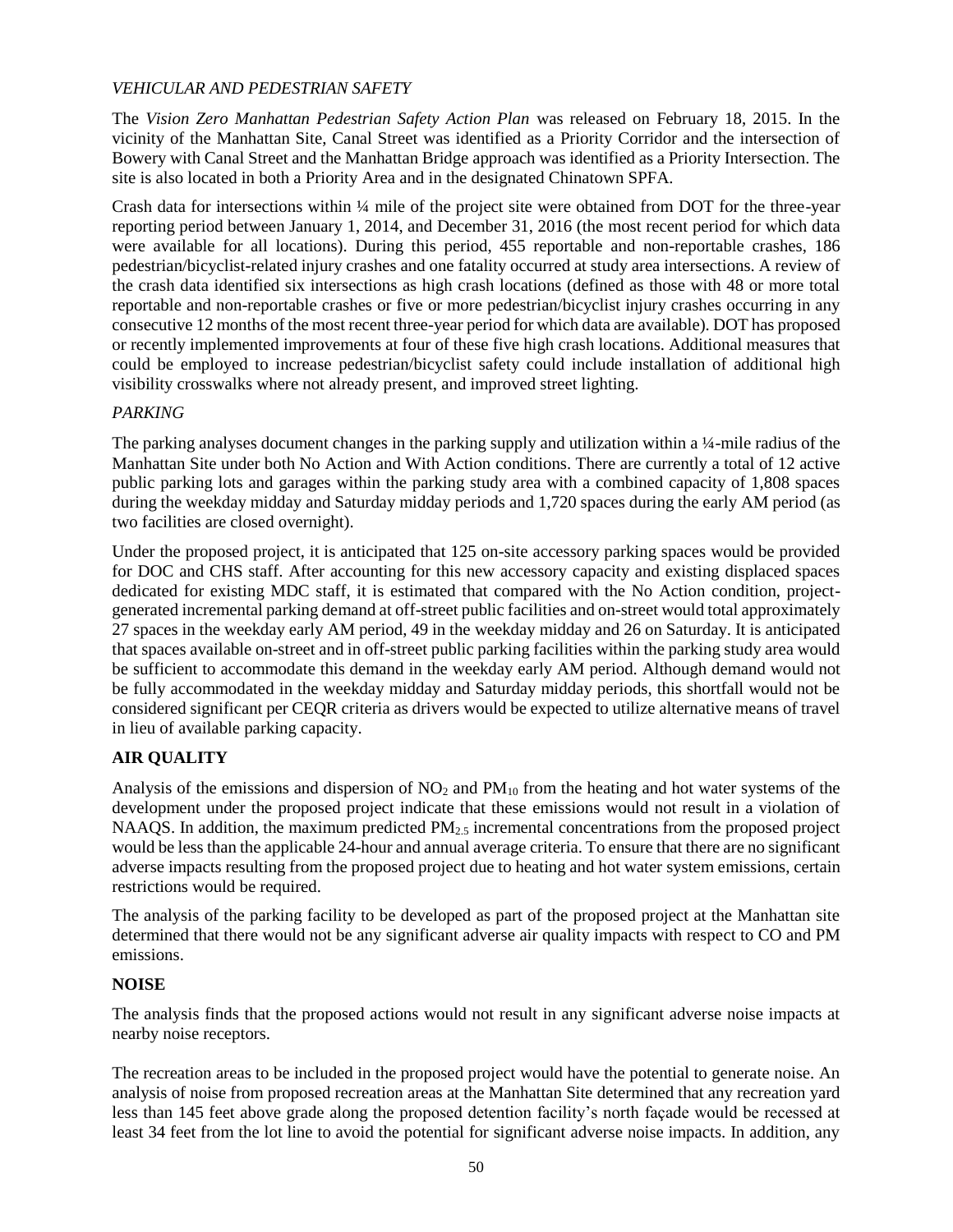recreation yard less than 240 feet above grade along the proposed detention facility's south façade would be recessed at least 5 feet from the southern boundary of the proposed zoning envelope. With these setbacks, the proposed recreation yards would not have the potential to result in significant adverse noise impacts at any noise receptors.

To meet *CEQR Technical Manual* interior noise level requirements, the analysis prescribes up to 28 dBA of building attenuation for the proposed building, with an alternate means of ventilation to allow for the maintenance of a closed window condition. These measures would be included in the design requirements for the proposed building, which would result in interior noise levels would be within the range considered acceptable for the proposed uses, and there would be no significant adverse noise impact with respect to the proposed building.

### **PUBLIC HEALTH**

As described in the relevant analyses of this EIS, the proposed project at the Manhattan Site would not result in unmitigated significant adverse impacts in any of the technical areas related to public health (hazardous materials, water quality, air quality, or noise). This analysis concludes that the proposed project would not result in a significant adverse public health impact.

### **NEIGHBORHOOD CHARACTER**

The proposed detention facility would introduce a new building form into the study area. However, it would not significantly affect any of the defining features of the neighborhood. There would be no significant adverse impacts to land use, zoning, and public policy, socioeconomic conditions, open space, shadows, urban design, and noise. While there would be significant adverse impacts to historic and cultural resources and transportation, the *CEQR Technical Manual* states that a significant adverse impact in one of the technical areas that contribute to neighborhood character is not automatically equivalent to a significant adverse impact on neighborhood character. Therefore these alone or in combination with other moderate effects would not constitute neighborhood character impacts. The proposed project would result in the demolition of the MDC South Tower at 125 White Street; however, this would not constitute a significant adverse impact to neighborhood character, as it is one of many civic and institutional buildings in the neighborhood, and it would be replaced with another institutional use of similar character (the proposed detention facility). In addition, a low level of vehicular traffic is not a defining feature of the neighborhood, and therefore, the changes in traffic due to the proposed project would not result in significant adverse impacts on neighborhood character.

#### **CONSTRUCTION**

Construction of the proposed project—as is the case with most construction projects—would result in temporary disruptions in the surrounding area. As described below, construction activities at the Manhattan Site would result in significant adverse impacts of architectural resources. Additional information for key technical areas is summarized below.

#### *TRANSPORTATION*

Traffic, transit and pedestrian conditions during the period where construction worker vehicle and truck trips are anticipated to be highest were evaluated for the 6:00 to 7:00 AM and 3:00 to 4:00 PM peak hours. According to an assessment of conditions during peak construction activity, no significant adverse impacts are anticipated.

#### *AIR QUALITY*

While construction would cause temporary disruptions on the adjacent community, it is expected that such disruptions in any given area would be temporary and would not be ongoing for the full duration of the construction period, due to the phasing of construction activities. Measures would be taken to reduce pollutant emissions during construction as required by laws, regulations, and building codes. These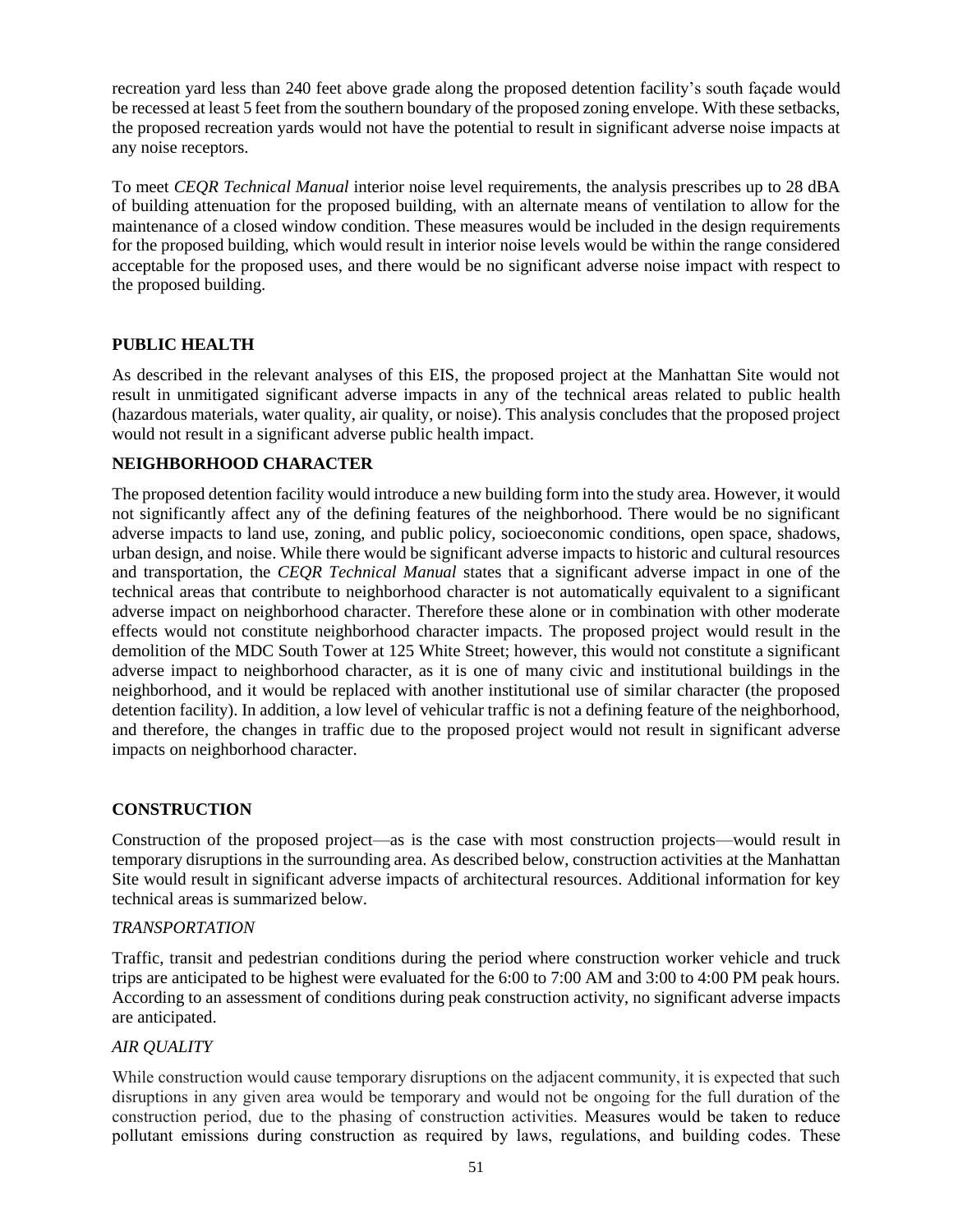measures would include dust suppression measures, idling restrictions, use of ULSD fuel, and BAT, and to the extent practicable the use of newer equipment that meets the USEPA's Tier 4 emission standards and electrification of equipment. With these measures in place, construction activities at the Manhattan Site would not result in any significant adverse air quality impacts.

## *NOISE AND VIBRATION*

Construction of the proposed project would be expected to result in elevated noise levels at nearby receptors, and noise due to construction would at times be noticeable. However, noise from construction would be intermittent and of limited duration, and total noise levels would be in the "marginally acceptable" or "marginally unacceptable" range. Consequently, noise associated with the construction of the proposed project would not rise to the level of a significant adverse noise impact. In terms of vibration, construction of the proposed project would not have the potential to result in vibration at a level that could result in architectural or structural damage to adjacent buildings. In addition, construction would result in vibration at a level that would only have the potential to be noticeable or annoying for limited periods. Therefore, there would be no significant adverse vibration impacts from the proposed project.

## *HISTORIC AND CULTURAL RESOURCES*

With the proposed project, the demolition of 125 White Street would constitute a significant direct adverse impact on the Manhattan Criminal Courts Building and Prison at 100 Centre Street. The Applicant would be required to develop, in consultation with LPC, appropriate measures to partially mitigate the adverse impact.

The proposed project would also result in significant adverse indirect impacts on the Criminal Courts Building at 100 Centre Street due to the proposed demolition of the Prison building (MDC South Tower at 125 White Street, which is a contributing element of the Criminal Courts Building and Prison architectural resource. As part of the mitigation measures that would be developed to partially mitigate the adverse impact, consultation would be undertaken with LPC regarding the design of the new detention facility and how it would connect via pedestrian bridges to the north façade of 100 Centre Street.

## **MITIGATION**

## *HISTORIC AND CULTURAL RESOURCES*

## *Archaeological Resources*

The study area for archaeological resources includes those areas that would be disturbed by subsurface excavation and therefore includes the project site—including the MDC North and South Towers—and the Proposed Demapping Area (above- and below-grade volumes of White Street between Centre Street and Baxter Street).

The Supplemental Phase 1A Study recommended additional archaeological analysis within the streetbed of White Street and within the southwestern corner of Block 198, Lot 1. The Supplemental Phase 1A Study recommended that additional archaeological analysis in the form of the review of new soil borings, which would be completed as part of the project planning and design phase, be completed in order to determine the extent of disturbance in the southwestern corner of 124 White Street and the White Street streetbed. If the new soil borings reveal that intact peat deposits are not present within the southwestern corner of the site, then that portion of the project site would be considered to have been disturbed as a result of the construction of the existing buildings and no further archaeological analysis would be recommended for 124 White Street as the site would be unlikely to have potential precontact sensitivity and historic fill deposits would be assumed to have been disturbed. In the event that additional potentially intact peat deposits are identified, then additional archaeological analysis would be warranted in consultation with LPC. With the completion of the additional archaeological investigations necessary within the areas of archaeological sensitivity and LPC concurrence with the conclusions of those investigations, the proposed project would not result in the potential for significant adverse impacts on archaeological resources.

In the event that the final project plans result in disturbance to undisturbed portions of the White Street streetbed, then the additional archaeological analysis in the form of Phase 1B archaeological testing or monitoring as recommended by the Supplemental Phase 1A Study would be completed in consultation with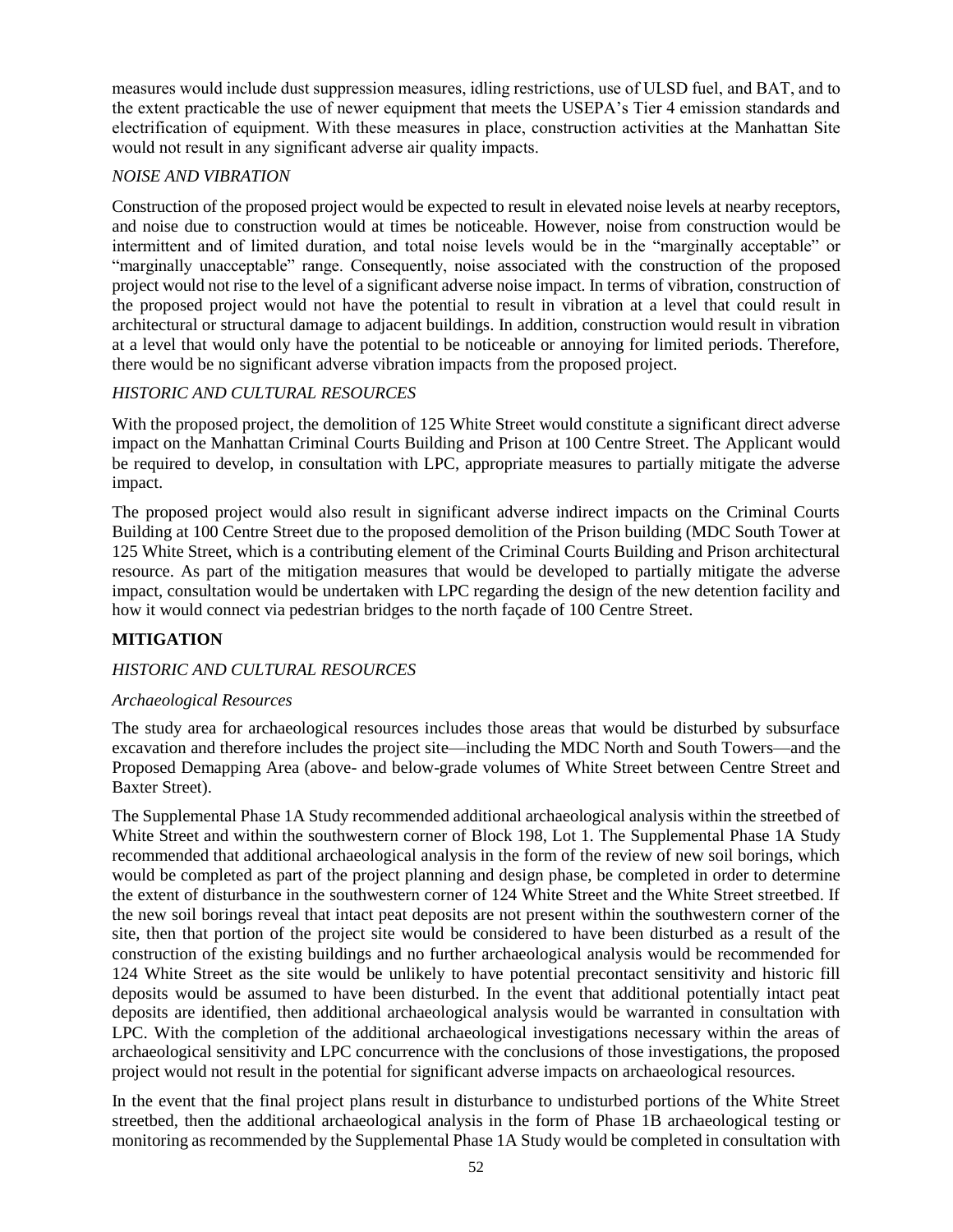LPC. The presence of any significant archaeological resources would be determined through additional archaeological investigations and consultation with LPC. With the completion of the additional archaeological investigations necessary within the areas of archaeological sensitivity and LPC concurrence with the conclusions of those investigations, the proposed project would not result in the potential for significant adverse impacts on archaeological resources.

### *Architectural Resources*

As previously stated, the MDC South Tower at 125 White Street would be redeveloped with a new, approximately 450-foot-tall detention facility. The Prison building on the project site is part of the Criminal Courts Building at 100 Centre Street, which is S/NR-eligible. Therefore, demolition of 125 White Street would constitute a potential significant adverse impact on architectural resources. The Applicant will consult with LPC to develop and implement appropriate mitigation measures to partially mitigate the potential for significant adverse impact. Mitigation measures are expected to include Historic American Buildings Survey (HABS) documentation of the architectural resource including sufficient information about 100 Centre Street, to which it is connected. In addition, also as mitigation for the demolition of 125 White Street, consultation would be undertaken with LPC regarding the design of the new detention facility and how it would connect via pedestrian bridges to the northern façade of 100 Centre Street.

To avoid the potential for direct, physical impacts to nearby historic buildings during construction of the proposed project, a CPP would be developed in coordination with LPC and implemented in consultation with a licensed professional engineer. The CPP would describe the measures to be implemented to protect the Criminal Courts Building at 100 Centre Street and other affected architectural resources during construction of the proposed project. Additionally, two new pedestrian bridges would be built from the project site to the S/NR-eligible Criminal Courts Building at 100 Centre Street. Therefore, the CPP would include those properties that are located within 90 feet of the project site and/or would be directly affected, including the Criminal Courts Building at 100 Centre Street, and the buildings of the S/NR-listed Chinatown and Little Italy Historic District.

#### *TRANSPORTATION*

The proposed project would result in the potential for a significant adverse impact to vehicular traffic at one analyzed intersection. Mitigation measures that could address the potential for traffic impacts are discussed below. There are no anticipated potential transit or pedestrian related impacts likely as a result of the proposed project; therefore, those transportation modes are not discussed below.

#### *Traffic*

The proposed project would result in the potential for a significant adverse traffic impact at one study area intersection during the analyzed midday peak hour, specifically the northbound shared through-right lane group at the intersection of Centre Street and Walker Street. No potential significant adverse impacts are anticipated during the analyzed weekday AM and Saturday peak hours. Implementation of a signal timing change is being proposed and would provide mitigation for the anticipated traffic impact. The proposed traffic engineering improvement is subject to review and approval by DOT. If this measure is deemed infeasible, other potential measures will be considered in consultation with DOT. In the absence of the application of mitigation measures, the potential impact would remain unmitigated.

As summarized in **Table S-18,** the potential for a significant adverse impact anticipated during the analyzed weekday peak hour would be fully mitigated with implementation of the proposed mitigation measure.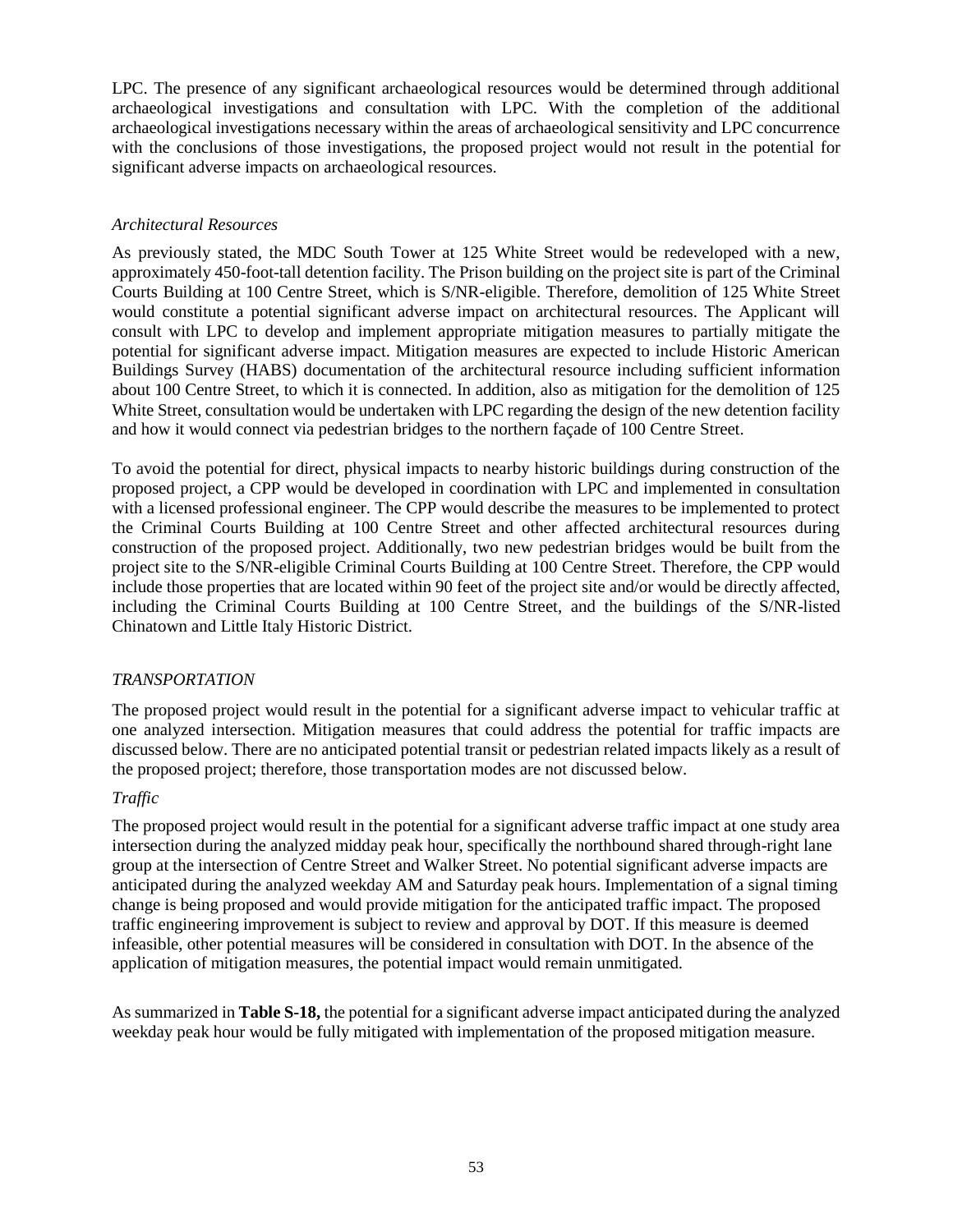#### **Table S-18 Summary of Lane Groups/Intersections with Potential for Significant Adverse Traffic Impacts**

| <b>Net Increment</b> | Lane Groups/<br><b>Intersections</b><br>Analyzed | Lane Groups/<br><b>Intersections With No</b><br><b>Significant Impacts</b> | Lane Groups/<br><b>Intersections With</b><br><b>Significant Impacts</b> | <b>Mitigated Lane</b><br>Groups/<br><b>Intersections</b> | Unmitigated<br>Lane Groups/<br><b>Intersections</b> |
|----------------------|--------------------------------------------------|----------------------------------------------------------------------------|-------------------------------------------------------------------------|----------------------------------------------------------|-----------------------------------------------------|
| Weekdav AM           | 8/4                                              | 8/4                                                                        | 0/0                                                                     | 0/0                                                      | 0/0                                                 |
| Weekday Midday       | 8/4                                              | 7/3                                                                        | 1/1                                                                     | 1/1                                                      | 0/0                                                 |
| Saturdav             | 8/4                                              | 8/4                                                                        | 0/0                                                                     | 0/0                                                      | 0/0                                                 |

## **CONSTRUCTION TRANSPORTATION**

#### *PEDESTRIANS*

According to a preliminary assessment of construction generated pedestrian activity, five pedestrian elements were identified as potential impact locations. Because detailed plans for the proposed detention facility and detailed construction logistics, including any necessary street or sidewalk closures, are not known at this time, the level of specificity necessary to quantify the extent to which pedestrian operations would be disrupted as a result of construction activity cannot be made at this time. However, an assessment of pedestrian conditions would be included in the CTMP described above. In the event it is found that measures fully mitigating such temporary impacts are infeasible, then unmitigable significant adverse impacts could occur at the identified pedestrian elements.

## **UNAVOIDABLE ADVERSE IMPACTS**

### *HISTORIC AND CULTURAL RESOURCES*

The MDC South Tower (Prison building) at 125 White Street would be redeveloped with a new detention facility. The Prison building on the project site is part of the Criminal Courts Building at 100 Centre Street, which is S/NR-eligible. Therefore, demolition of 125 White Street would constitute a significant adverse impact on architectural resources. The Applicant will consult with LPC to develop and implement appropriate mitigation measures to partially mitigate the significant adverse impact. Mitigation measures are expected to include HABS documentation of the architectural resource including sufficient information about 100 Centre Street, to which it is connected and consultation with LPC regarding the design of the new detention facility and how it would connect via pedestrian bridges to the northern façade of 100 Centre Street.

Despite these measures, this impact would not be completely eliminated. Therefore, the demolition of 125 White Street would constitute an unavoidable significant adverse impact on this historic resource as a result of the proposed project.

## *TRANSPORTATION*

As described in Section 4.9, the proposed project would result in a significant adverse traffic impact at one study area intersection during the analyzed midday peak hour, specifically the northbound shared through-right lane group at the intersection of Centre Street and Walker Street. Implementation of a signal timing change is being proposed and would provide mitigation for the anticipated traffic impact. These proposed traffic engineering improvements are subject to review and approval by the New York City Department of Transportation (DOT). In the absence of the application of mitigation measures, the potential impact would remain unmitigated.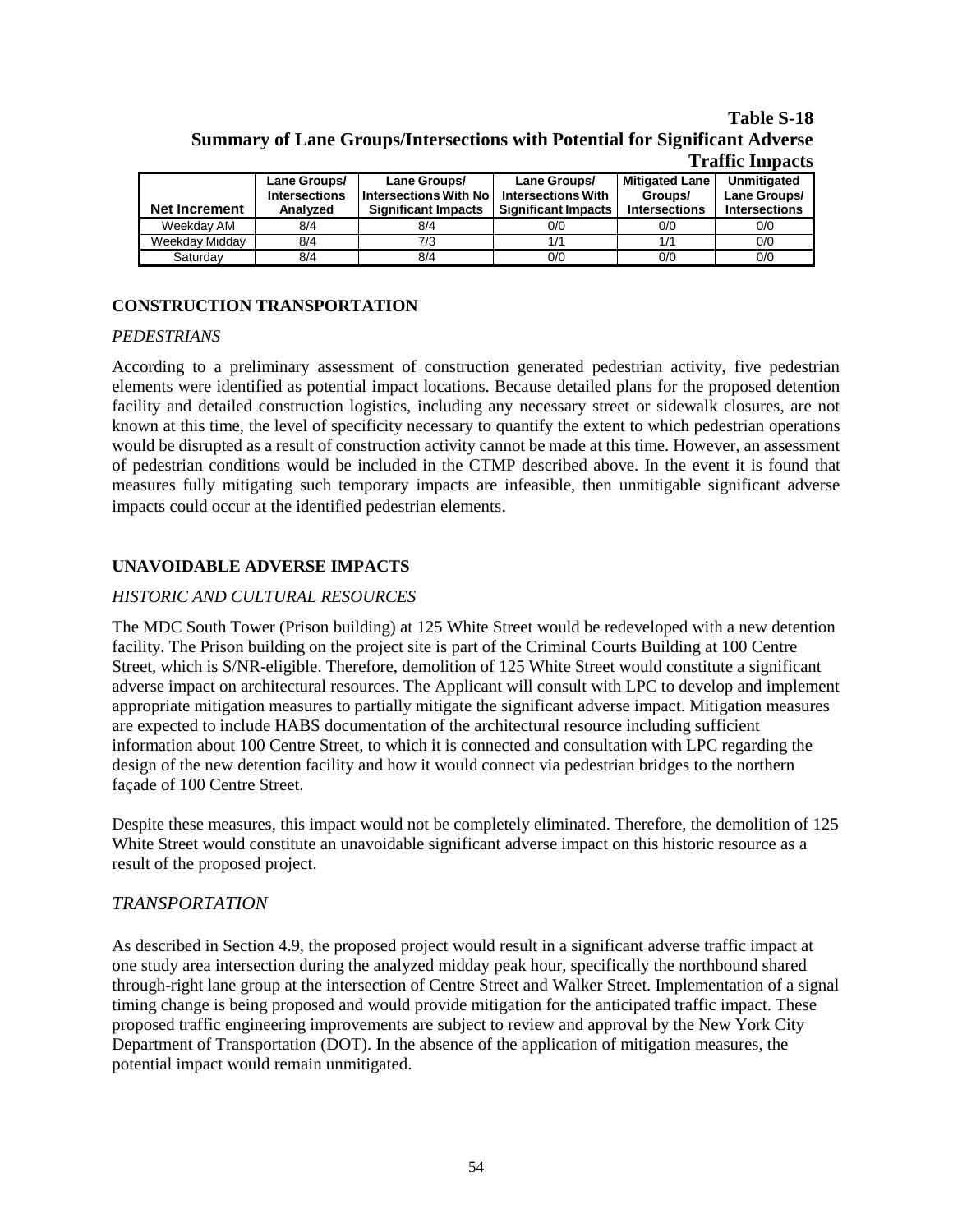#### *CONSTRUCTION TRANSPORTATION*

#### *Pedestrians*

According to a preliminary assessment of construction generated pedestrian activity, five pedestrian elements were identified as potential impact locations. In the event it is found that measures fully mitigating such temporary impacts are infeasible, then unmitigable significant adverse impacts could occur at the identified pedestrian elements.

### **11. QUEENS SITE - PROBABLE IMPACTS OF THE PROPOSED ACTIONS**

## **LAND USE, ZONING, AND PUBLIC POLICY**

The proposed project would not result in significant adverse impacts to land use, zoning, or public policy. The proposed project would reintroduce a detention facility use to the project site. The existing detention facility on the Queens site ceased operations in 2002 and has an existing bed capacity of approximately 500. The proposed detention facility would be larger and accommodate substantially more detainees than the existing vacant facility. The proposed project would also replace an existing surface parking lot on the project site with a new public parking garage to serve the proposed facility and surrounding civic center. The proposed project would be supportive of and compatible with local institutional and civic uses, particularly the Queens County Criminal Court buildings directly to the south and west of the project site, within the existing civic center. The scale and higher density of the proposed facility would be buffered from the surrounding residential neighborhoods by Queens Boulevard to the west, the Van Wyck Expressway to the east, the Jackie Robinson Parkway to the north, and Maple Grove Cemetery to the south. In addition, the proposed ground floor community facility use would be consistent with and supportive of the other active ground floor uses along Queens Boulevard. In addition, the special permit would apply only to the detention facility on the project site and would not adversely affect zoning within the study area. The proposed project would also be supportive of public policies, including the goals of *Smaller, Safer, Fairer*.

#### **SOCIOECONOMIC CONDITIONS**

The following summarizes the analysis findings for each area of socioeconomic concern. As detailed below, the proposed project would not result in significant adverse environmental impacts due to changes in socioeconomic conditions.

#### *DIRECT RESIDENTIAL DISPLACEMENT*

The project site does not contain any residential DUs. Therefore, the proposed project would not result in any direct residential displacement.

### *DIRECT BUSINESS DISPLACEMENT*

The proposed project is located on the site of the existing Queens Detention Complex site, a disused public detention facility. There are no private businesses on the site; therefore, the proposed project would not result in the direct displacement of any private businesses or employment.

#### *INDIRECT RESIDENTIAL DISPLACEMENT*

The concern with respect to indirect residential displacement is whether a proposed project or action could lead to increases in property values, and thus rents, making it difficult for some residents to afford their current residences. According to the *CEQR Technical Manual*, residential development of 200 units or less would typically not result in significant socioeconomic impacts due to indirect residential displacement. Since the proposed project would not introduce any residential dwelling units or new commercial development, it would not result in any significant adverse impacts due to indirect residential displacement.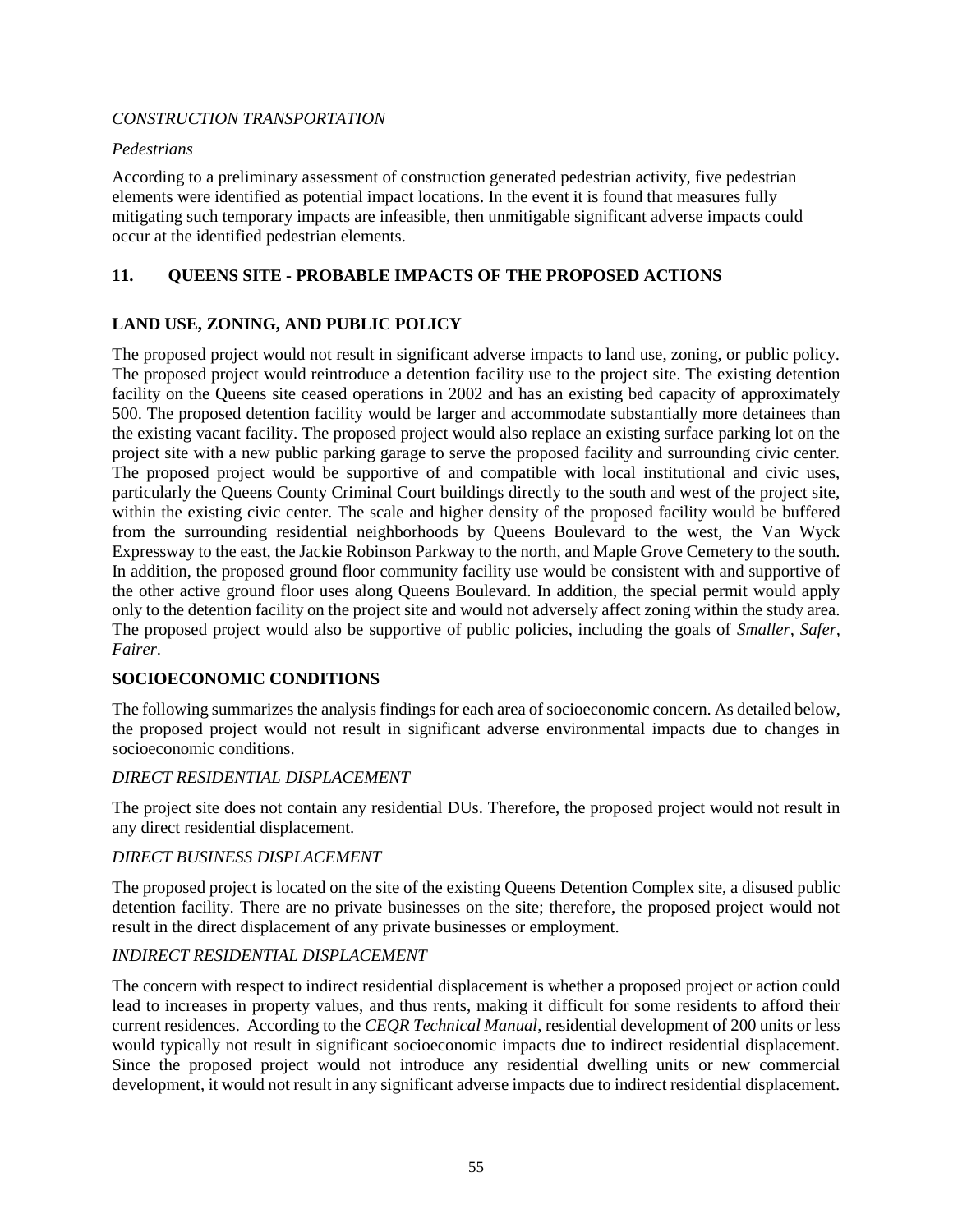### *INDIRECT BUSINESS DISPLACEMENT*

A preliminary assessment of indirect business displacement finds that the proposed project would neither result in indirect business displacement due to increased property values or rents nor introduce a concentration of uses that would offset positive trends within the study area. The proposed project would replace the former detention-facility use closed since 2002 and would support additional economic activity within the study area, particularly along Queens Boulevard. The economic activity generated by the proposed project would be similar to the economic activities generated by the Queens County Criminal Court; visitors to the proposed project, such as professional workers and government employees (e.g., lawyers and caseworkers), would be similar to those who have business at the Criminal Court. Therefore, the proposed project would not substantially change business conditions within the socioeconomic study area.

## *ADVERSE EFFECTS ON SPECIFIC INDUSTRIES*

As the proposed project would not result in direct business displacement on the project sites, and the potential for any indirect business displacement would be limited and not specific to any industry, an assessment of adverse effects on specific industries is not warranted.

### **OPEN SPACE**

The proposed project would not alter or eliminate any public open space resources on the project site. Based on the shadows, air quality, noise, and construction analyses, study area open spaces would not experience project-related significant adverse shadows, air quality, or noise impacts. Therefore, the proposed project would not result in significant adverse impacts related to direct effects on open space.

The proposed project would introduce new non-residents (i.e. workers and visitors) to the project site, and therefore increase demand on public open space resources within the study area. However, this increased demand as compared to the future without the proposed project would not result in an indirect significant adverse impact, and a sufficient amount of open space would remain within the study area.

#### **SHADOWS**

The proposed project would result in incremental shadow on portions of the Queens Borough Hall grounds in the morning throughout the year, and on several other sunlight-sensitive resources in certain seasons, including portions of Willow Lake Preserve, Flushing Meadows-Corona Park between Union Turnpike and 78th Crescent, Queens Boulevard Malls, Newcombe Square, and the Hoover-Manton Playgrounds. The analysis concludes that the incremental shadow on these resources would not result in significant adverse impacts due to their limited durations and/or extents and the specific character and sensitivity of each resource.

## **HISTORIC AND CULTURAL RESOURCES**

## *ARCHAEOLOGICAL RESOURCES*

Pursuant to the *CEQR Technical Manual*, information regarding the proposed project was submitted to LPC to initiate its initial evaluation of the Queens Site's potential archaeological sensitivity. In a comment letter dated August 8, 2018, LPC determined that the Queens Site is not archaeologically significant. Therefore, additional archaeological analysis of the Queens Site is not warranted and the construction of the proposed project on the Queens Site would not result in significant adverse impacts on archaeological resources.

#### *ARCHITECTURAL RESOURCES*

In the future with the proposed project, the former Queens Detention Complex and adjacent parking lot would be redeveloped with a 270-foot-tall detention facility. As there are no architectural resources on the project site, the proposed project would have no adverse impacts on such resources.

There are no known architectural resources in the study area. There is one potential architectural resource in the study area, Queens Borough Hall. As it is located more than 90 feet away from the proposed project, no construction-related impacts would occur to this potential architectural resource. Additionally, the proposed project would not result in any indirect impacts on the potential architectural resource. The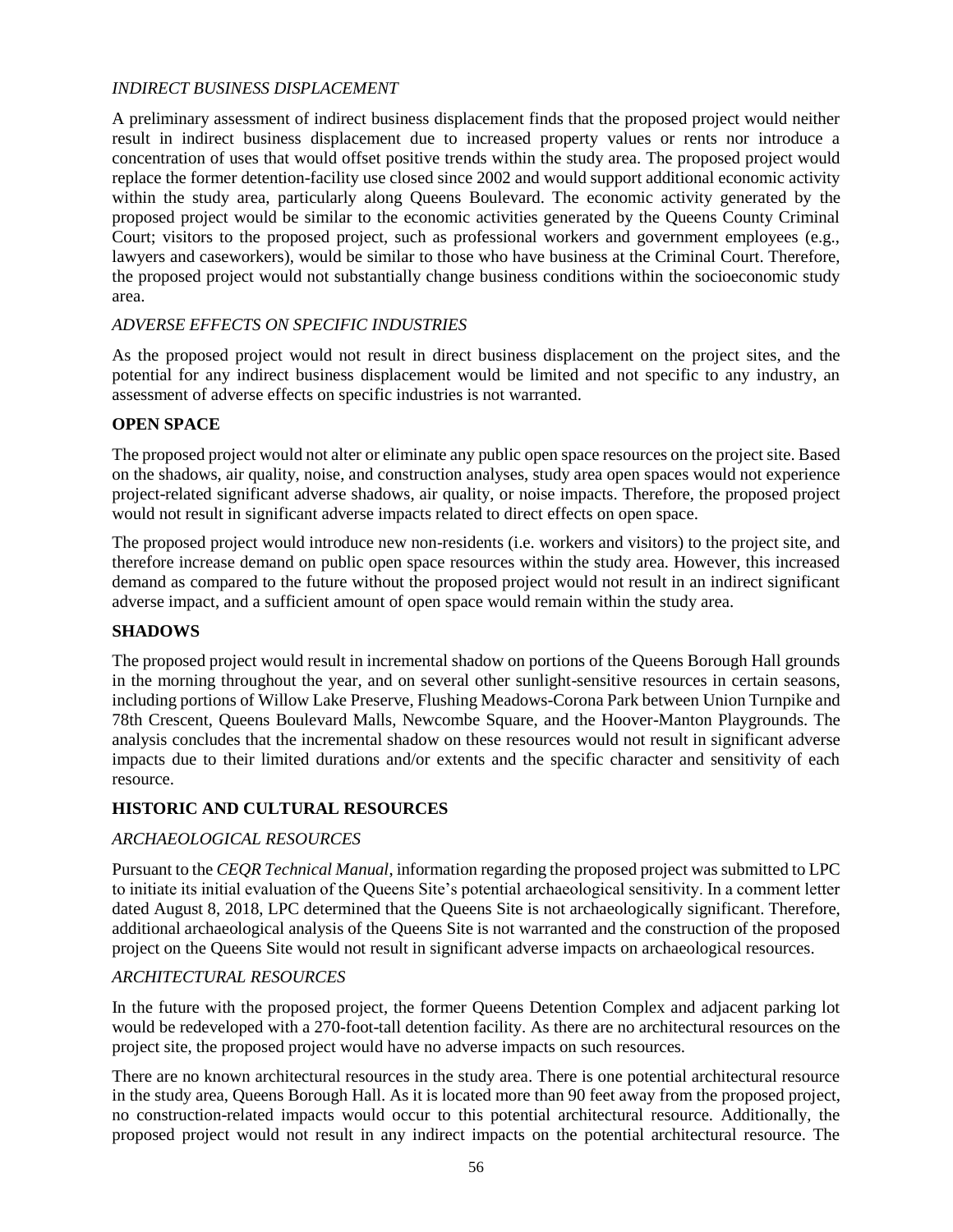potential architectural resource has no sunlight-dependent features that would be impacted by the proposed project and the proposed project would not significantly impact publicly accessible views to, or significantly alter, the historic setting of Queens Borough Hall.

## **URBAN DESIGN AND VISUAL RESOURCES**

The proposed project would not have a significant adverse impact on urban design. The proposed project would be buffered from surrounding residential neighborhoods by the wide transportation corridors that transect the study area, including the Van Wyck Expressway, Queens Boulevard, and the Jackie Robinson and Grand Central Parkways.

The proposed detention facility would contribute to the variety of buildings that compose the urban design character of the study area, and would activate an otherwise under-utilized pedestrian environment on the sidewalks that surround the project site. The proposed garage would be consistent with uses in the study area and the heights of buildings in the study area, and would be located adjacent to parking lots and busy transportation corridors.

The proposed maximum 270-foot-tall detention facility would be taller than its surrounding buildings, though comparable in height to the taller buildings in the secondary study area, including the approximately 228-foot-tall apartment building at 125-10 Queens Boulevard and the approximately 288-foot-tall apartment building at 82-37 Kew Gardens Road. The proposed detention facility would also have a large footprint, but one that is compatible with other institutional buildings in the study area, including the nearby Queens Borough Hall and Queens County Criminal Courts building.

The proposed detention facility would be set back from the main pedestrian corridor of Queens Boulevard, slightly reducing its visibility to the existing pedestrian environment on Queens Boulevard. The proposed project would be buffered from surrounding residential neighborhoods by the wide transportation corridors that transect the study area, including the Van Wyck Expressway, Queens Boulevard, and the Jackie Robinson and Grand Central Parkways. Additionally, the proposed facility would benefit from the proximity to the Queens County Criminal Courts building.

The study area contains a mixture of building types and size, including detached single-family houses of Kew Gardens neighborhood, mixed-use buildings lining Queens Boulevard, and the brick apartment towers in Briarwood neighborhood. The proposed detention facility would contribute to the variety of buildings that compose the urban design character of the study area, and would activate an otherwise under-utilized pedestrian environment on the sidewalks that surround the project site.

The proposed project would not result in a significant adverse impact to visual resources. The proposed project would not affect the characteristics of a visual resource or obstruct any significant public views of a visual resource. Queens Borough Hall is a visual resource located approximately 290 feet from the project site. Queens Borough Hall with its principal porticoed main entrance faces southwest onto Queens Boulevard, with parking lots and landscaped areas behind it and existing streets—82nd Avenue and 126th Street—separating Queens Borough Hall from the project site, which is located behind it to the northeast. Views from Queens Boulevard to the principal façade of Queens Borough Hall would not be altered. In addition, views to the rear, less significant façade of Queens Borough Hall would also continue to be available from 82nd Avenue and 126th Street, which border the project site to the south and east, with the parking and landscaping and these existing streets continuing to visually separate Queens Borough Hall from the project site. Therefore, the proposed project would not eliminate or screen any significant publicly accessible views of Queens Borough Hall. In addition, the proposed project would not obstruct views to any other visual resources in the primary and secondary study areas, including Maple Grove Park and Maple Grove Cemetery. Therefore, the proposed project would not alter the visual resource's context or the pedestrian's experience of this resource.

## **HAZARDOUS MATERIALS**

Evaluation of the project site was performed via review of a Phase I ESA and the results of environmental testing. The ESAs revealed evidence of RECs at the project site. ASTM, in the E1527-13 Standard for conducting ESAs, identifies these as "the presence or likely presence of any hazardous substances or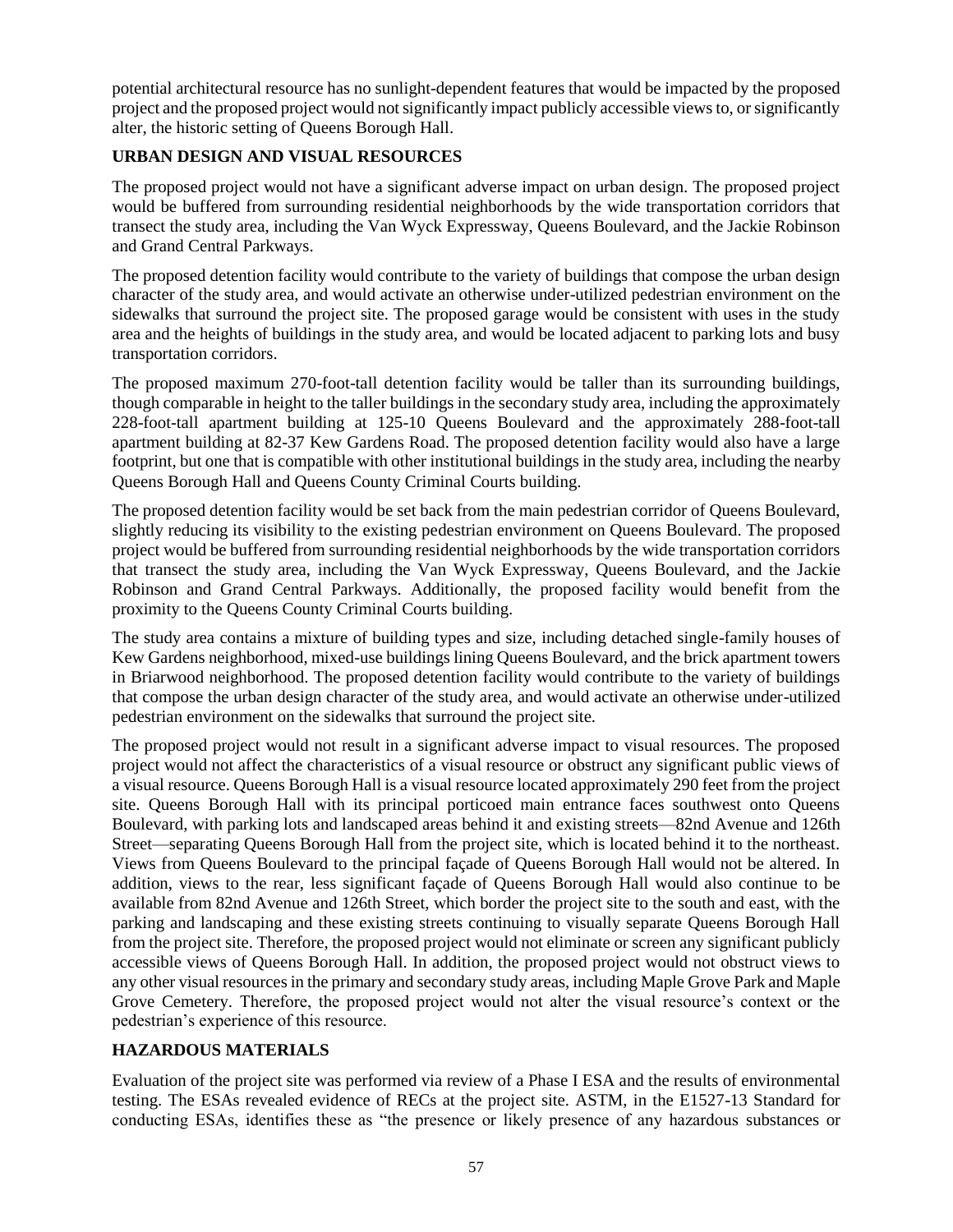petroleum products in, on, or at a property." However, the subsurface testing, while finding signs of historical fill material, did not indicate evidence of a petroleum spill or other release.

Not unexpectedly for a building that dates from 1960, ACM (e.g., in floor tiles. Insulation materials and roofing elements), LBP, and PCBs (e.g., in caulk) were found. There are a variety of federal, state, and local regulatory requirements that would be followed to address disturbing and disposing of these materials, both prior to and during demolition.

Construction of the new buildings would require extensive excavation. Impacts would be avoided by implementing the RAP and associated CHASP during the subsurface disturbance associated with construction. The RAP and CHASP were approved by DEP**.** Occupancy permits would only be issued once DEP receives and approves a Remedial Closure Report, certified by a New York-licensed Professional Engineer, that documents the RAP and CHASP were properly implemented.

With the implementation of applicable regulatory requirements for ACM, LBP, PCBs, etc., related to the demolition of the existing building and the measures required by the RAP/CHASP for subsurface disturbance, the potential for significant adverse hazardous materials impacts from construction at the project site would be avoided. Following construction, there would be no potential for significant adverse impacts relating to hazardous materials.

## **WATER AND SEWER INFRASTRUCTURE**

The proposed project is not anticipated to result in significant adverse impacts related to the City's water supply or to wastewater and stormwater conveyance and treatment infrastructure.

#### *WATER SUPPLY*

By 2027, the With Action condition would generate an incremental water demand of 449,480 gpd as compared with the No Action condition. This represents a 0.04 percent increase in demand on the New York City water supply system. It is expected that there would be adequate water service to meet the incremental water demand, and there would be no significant adverse impacts on the City's water supply.

#### *SANITARY SEWAGE*

By 2027, the With Action condition would generate an incremental 235,620 gpd of sewage over the future without the proposed project. This incremental volume in sanitary flow to the combined sewer systems would represent approximately 0.23 percent of the average daily flow to the Bowery Bay WWTP. This volume would not result in an exceedance of the Bowery Bay WWTP's capacity, and is not anticipated to create a significant adverse impact on the City's sanitary sewage treatment system.

#### *STORMWATER*

The project site is located in one sub catchment area of the Bowery Bay WWTP. As compared with the No Action condition, the With Action condition would result in an increase in flows to the WWTP during wet weather due to the increase in sanitary flow and impervious surfaces. A reduction in stormwater peak flows to the combined sewer system would be achieved with the incorporation of stormwater source control BMPs in accordance with the City's site connection requirements. Therefore, the proposed actions are not anticipated to have a significant adverse impact on the City's combined sewer system or the City's sewage treatment system.

#### **TRANSPORTATION**

#### *TRAFFIC*

Traffic conditions were evaluated for the weekday 6:30-7:30 AM and 2:45-3:45 PM (midday) peak hours, and the Saturday 2:45-3:45 PM peak hour, which are the periods when incremental traffic associated with the proposed project is expected to be highest as they coincide with the peak hour during the DOC staff shift change period. The traffic study area includes a total of seven analyzed intersections (three signalized and four stop-controlled) in proximity to the Queens Site where incremental vehicle trips generated by the proposed project are expected to exceed the 50 trips/hour *CEQR Technical Manual* analysis threshold. As summarized in **Tables S-19 and S-20**, the results of the traffic impact analysis indicate the potential for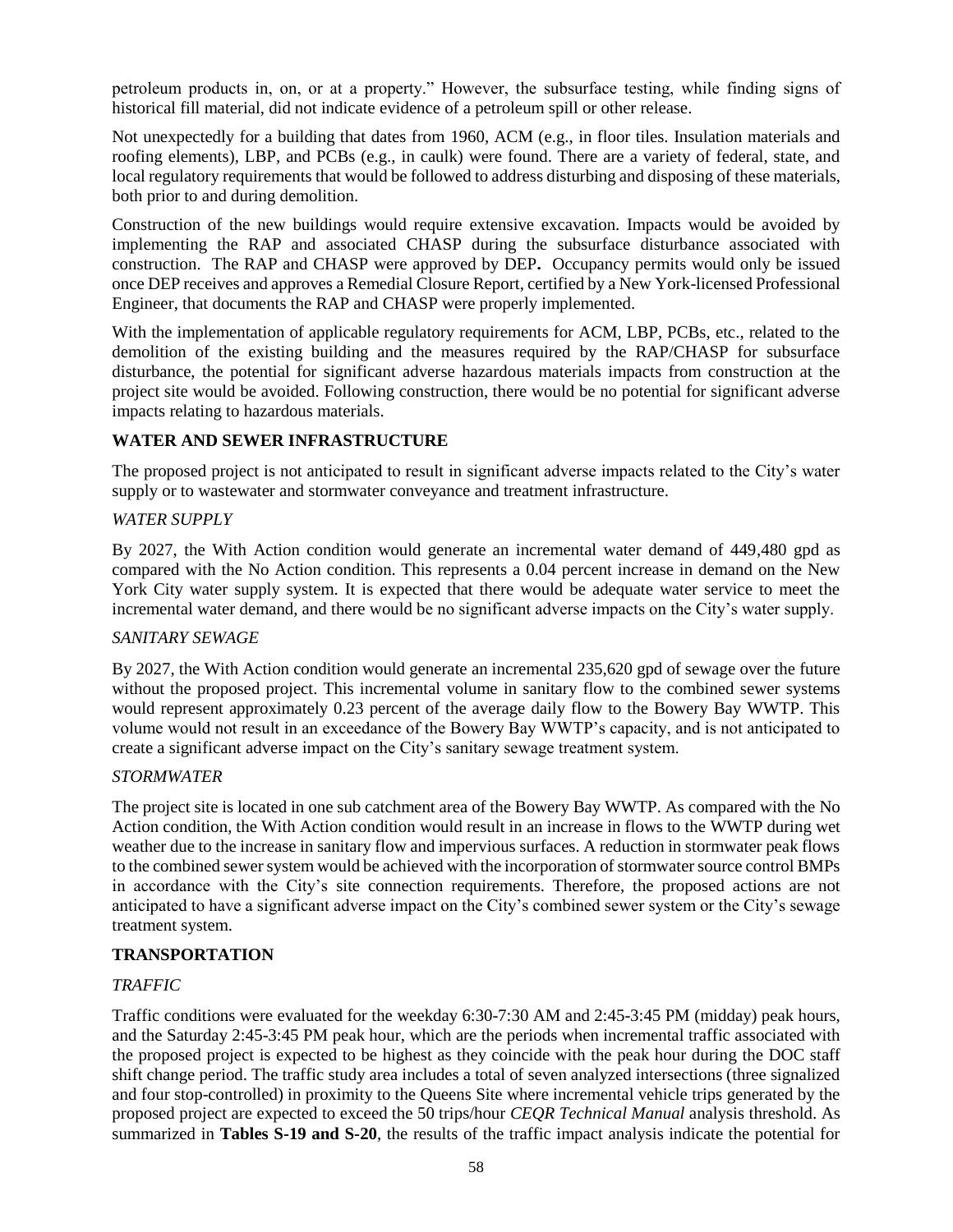significant adverse impacts at four analyzed intersections (three signalized and one stop-controlled) during one or more analyzed peak hours. Potential significant adverse impacts were identified to six analyzed lane groups at three analyzed intersections during the weekday AM peak hour, three analyzed lane groups at three analyzed intersections during the weekday midday peak hour, and two analyzed lane groups at two analyzed intersections during the Saturday peak hour. The "Mitigation" section below discusses potential measures under consideration, such as signal timing changes, to mitigate these potential significant adverse traffic impacts.

| Table S-19                                                   |  |
|--------------------------------------------------------------|--|
| Number of Potentially Impacted Intersections and Lane Groups |  |
| by Peak Hour                                                 |  |

| <b>Peak Hour</b>     |            |                       |                 |  |
|----------------------|------------|-----------------------|-----------------|--|
|                      | Weekday AM | <b>Weekday Midday</b> | <b>Saturdav</b> |  |
| Lane Groups          |            |                       |                 |  |
| <b>Intersections</b> |            |                       |                 |  |

**Table S-20**

| <b>Summary of Potential Significantly Impacted Intersections</b> |  |  |  |  |
|------------------------------------------------------------------|--|--|--|--|
|                                                                  |  |  |  |  |

|                                              |                | <b>Peak Hour</b> |                   |          |  |
|----------------------------------------------|----------------|------------------|-------------------|----------|--|
| <b>Intersection</b>                          | <b>Control</b> | Weekday<br>IAM   | Weekday<br>Midday | Saturday |  |
| Queens Boulevard & 78th Avenue               | Signal         | х                |                   |          |  |
| Queens Boulevard & Union Turnpike            | Signal         |                  |                   |          |  |
| Queens Boulevard & Hoover Avenue/83rd Avenue | Signal         |                  |                   |          |  |
| 134th Street & Union Turnpike                | Two-way Stop   | 'X               |                   |          |  |

#### *TRANSIT*

Transit analyses typically focus on the weekday AM and PM commuter peak periods, as it is during these periods that overall demand on the subway and bus systems is usually highest. The proposed project is expected to generate its peak travel demand during the weekday AM, weekday midday, and Saturday periods when DOC staff are changing shifts. Peak transit demand from the proposed project would therefore only coincide with peak transit system demand during the weekday AM period. There would be fewer transit trips during the weekday PM commuter peak period as it would not coincide with a DOC staff shift change period.

#### *Subway*

One MTA NYCT subway station is located within the vicinity of the Queens Site—the Union Turnpike/Kew Gardens station which is served by E and F trains at all times. During the weekday AM and PM commuter peak hours, the proposed project would generate approximately 85 and 54 new subway trips, respectively, less than the *CEQR Technical Manual* analysis threshold of 200 incremental trips/hour. Therefore, the potential for significant adverse impacts to subway station and line haul conditions are not anticipated as a result of the proposed project, and a detailed subway analysis is not warranted.

#### *Bus*

Nine bus routes operate within ¼ mile of the Queens Site. These include the Q10, Q37, and Q60 local routes and QM18 and QM21 weekday-only express services operated by MTA Bus, and the Q46 local route and the X63, X64, and X68 weekday-only express services operated by NYCT. During the weekday AM and PM commuter peak hours, the proposed project would generate approximately 32 and 23 new bus trips, respectively. As these numbers of trips would be less than the 50 trips/hour *CEQR Technical Manual*  analysis threshold for a detailed bus analysis, the potential for significant adverse impacts are considered unlikely, and a detailed bus analysis is not warranted.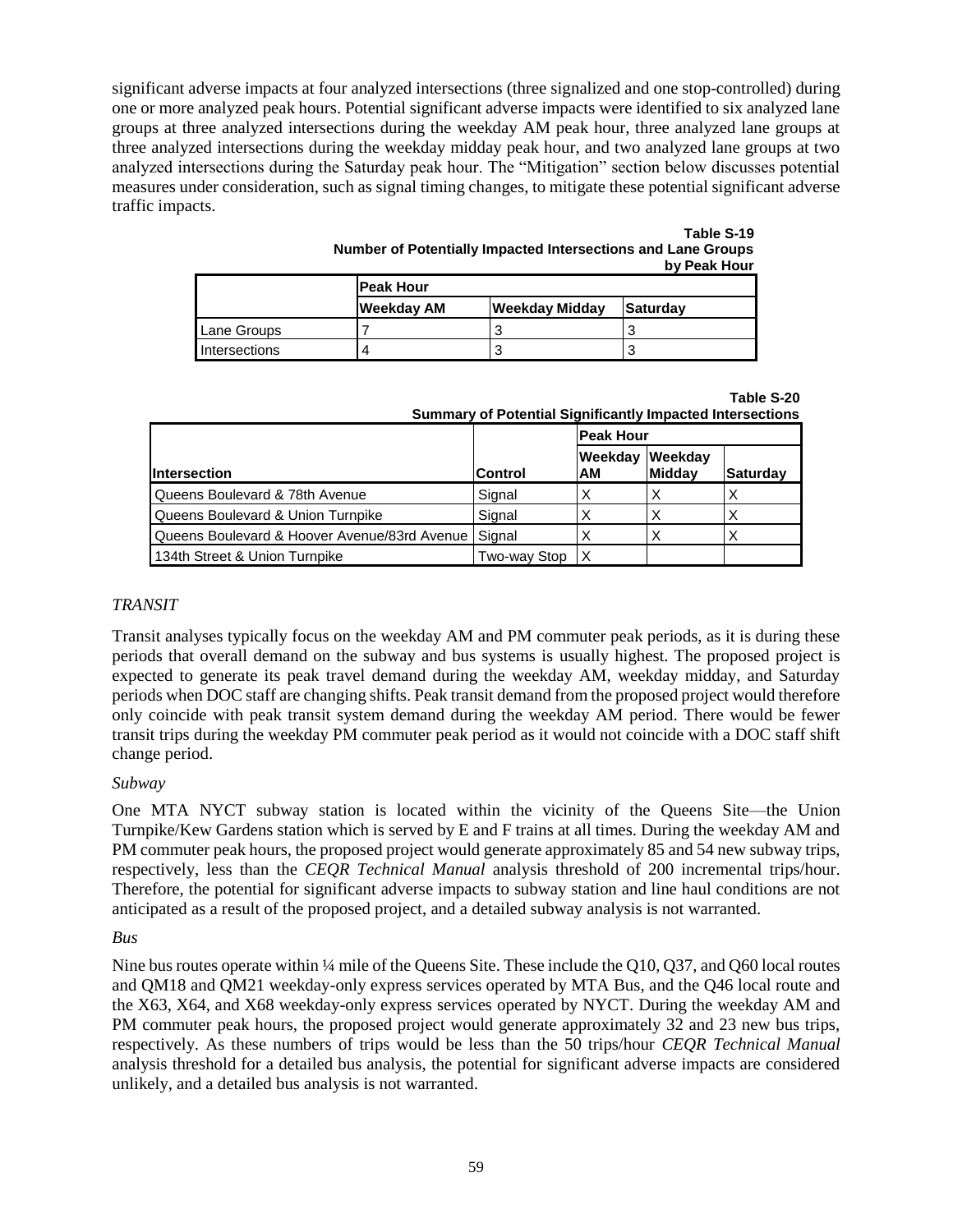### *PEDESTRIANS*

The proposed project would generate a net increment of approximately 59, 108, 60, and 68 walk-only trips in the weekday AM, midday, and PM peak hours, and the Saturday peak hour, respectively. Persons walking en route to and from subway station entrances and bus stops would bring the total number of projectgenerated pedestrian trips on area sidewalks and crosswalks to 176, 265, 137, and 204 during these same periods, respectively. Although the number of trips would exceed than the *CEQR Technical Manual* analysis threshold of 200 incremental trips/hour in the weekday midday and Saturday peak hours, a more detailed analysis of pedestrian conditions is not warranted as no corner, crosswalk or street sidewalk spaced is expected to attract 200 or more incremental trips.

### *VEHICULAR AND PEDESTRIAN SAFETY*

The *Vision Zero Queens Pedestrian Safety Action Plan* was released on February 19, 2015. In the vicinity of the Queens Site, Queens Boulevard was identified as a Priority Corridor and the intersection of Queens Boulevard, 80th Road and Kew Gardens Road was identified as a Priority Intersection. The site is not located in proximity to a Priority Area nor to a designated SPFA.

Crash data for intersections within ¼ mile of the project site were obtained from DOT for the three-year reporting period between January 1, 2014, and December 31, 2016 (the most recent period for which data were available for all locations). During this period, a total of 202 reportable and non-reportable crashes, 37 pedestrian/bicyclist-related injury crashes and no fatalities occurred at study area intersections. A review of the crash data identified no intersections as high crash locations (defined as those with 48 or more total reportable and non-reportable crashes or five or more pedestrian/bicyclist injury crashes occurring in any consecutive 12 months of the most recent three-year period for which data are available).

#### *PARKING*

Implementation of the proposed project would displace an existing 302-space public parking facility on the project site (the Queens Borough Hall Municipal Parking Field) along with approximately 224 on-street parking spaces including 69 spaces along the portion of 82nd Avenue within the project site, two spaces along Union Turnpike service road, 110 spaces along 132nd Street, and 43 spaces along 126th Street. It is estimated that the proposed project's detention facility and community facility uses would generate a peak demand of approximately 467 spaces (including 392 staff and 75 visitors). Demand would peak in the weekday midday and be lower in the weekday early AM and Saturday midday periods. To accommodate this demand, the proposed project would include approximately 676 public parking spaces in a new aboveground parking structure on the project site and approximately 605 accessory parking spaces in a belowgrade facility beneath the proposed detention facility. This new on-site parking capacity would be sufficient to accommodate all of the new demand generated by the proposed project's detention facility and community facility uses along with the demand displaced from the existing on-site parking facility and onstreet spaces along portions of 82nd Avenue, 132nd Street and 126th Street. Therefore, the potential for significant adverse parking impacts is unlikely.

#### **AIR QUALITY**

Analysis of the emissions and dispersion of  $NO_2$  and  $PM_{10}$  from the heating and hot water systems of the proposed detention facility indicate that these emissions would not result in a violation of NAAQS. In addition, the maximum predicted PM2.5 incremental concentrations from the proposed project would be less than the applicable 24-hour and annual average criteria. To ensure that there are no significant adverse impacts resulting from the proposed project due to heating and hot water system emissions, certain restrictions would be required.

The mobile source analyses determined concentrations of CO and  $PM_{10}$  due to the proposed project at the Queens Site would not result in any violations of NAAQS at the intersections analyzed, and incremental concentrations of PM2.5 would not exceed the City's *de minimis* criteria for PM2.5. In addition, concentrations of CO and  $PM_{2.5}$  from the parking facilities associated with the proposed detention facility would not result in any significant adverse air quality impacts.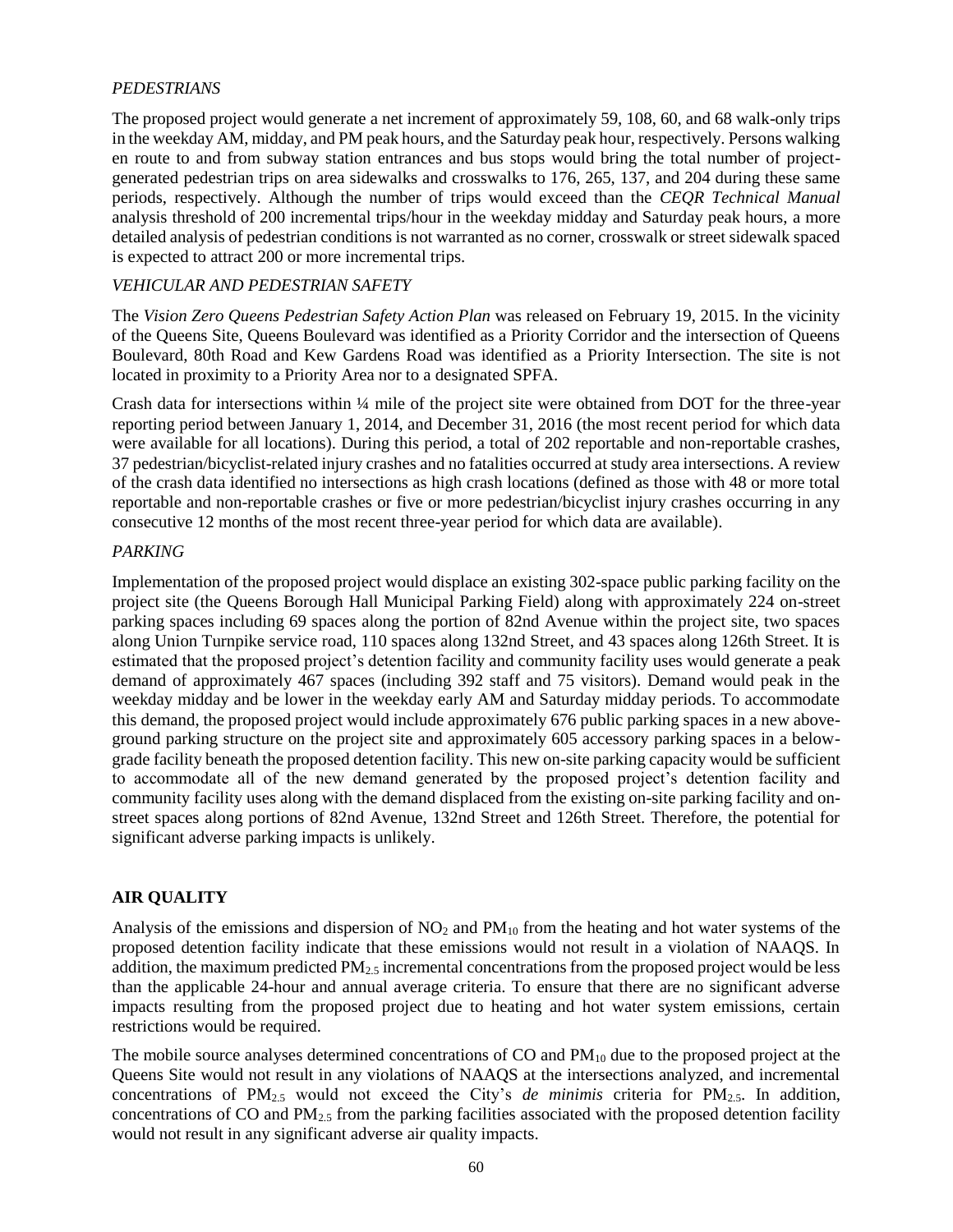### **NOISE**

The analysis finds that the proposed project would not result in any significant adverse noise impacts at nearby noise receptors.

The recreation areas to be included in the proposed project would have the potential to generate noise. An analysis of noise from proposed recreation areas at the Queens Site determined that due to distance from surrounding receptors, the proposed recreation yards would not have the potential to result in significant adverse noise impacts at any noise receptors.

To meet 2014 *CEQR Technical Manual* interior noise level requirements, the analysis prescribes up to 33 dBA of building attenuation for the proposed building, with an alternate means of ventilation to allow for the maintenance of a closed window condition. These measures would be included in the design requirements for the proposed building, which would result in interior noise levels would be within the range considered acceptable for the proposed uses, and there would be no significant adverse noise impact with respect to the proposed building.

### **PUBLIC HEALTH**

The proposed project would not result in significant adverse public health impacts. As described in the relevant analyses of this EIS, the proposed project would not result in unmitigated significant adverse impacts in the areas of air quality, operational noise, water quality, or hazardous materials. However, as discussed in "Construction," the proposed project could result in temporary unmitigated construction noise impacts as defined by *CEQR Technical Manual* thresholds at the Queens County Criminal Court. However, the *CEQR Technical Manual* thresholds for construction noise are based on quality of life considerations and not on public health considerations. An impact found pursuant to a quality of life framework (i.e., significant adverse construction noise impact) does not definitively imply that an impact will exist when the analysis area is evaluated in terms of public health (i.e., significant adverse public health impact). Furthermore, construction activity would typically be limited to a single shift during the day with limited exceptions that would require variances from the New York City Department of Buildings, leaving the remainder of the day and the evening unaffected by construction noise. Furthermore, the predicted absolute noise levels would be below the threshold for potential hearing loss of 85 dBA at all analyzed receptors. Therefore, the proposed project at the Queens Site would not result in a significant adverse public health impact.

#### **NEIGHBORHOOD CHARACTER**

The proposed detention facility and public parking garage would introduce a new building form into the study area. However, it would not significantly affect any of the defining features of the neighborhood. There would be no significant adverse impacts to land use, zoning, and public policy, socioeconomic conditions, open space, historic and cultural resources, urban design, shadows, and noise. While there would be significant adverse impacts to transportation, the *CEQR Technical Manual* states that a significant adverse impact in one of the technical areas that contribute to neighborhood character is not automatically equivalent to a significant adverse impact on neighborhood character. Therefore these alone or in combination with other moderate effects would not result in significant adverse impacts on neighborhood character. Furthermore, low levels of vehicular traffic are not defining features of the neighborhood.

#### **CONSTRUCTION**

Construction activities at the Queens Site would result in temporary significant adverse transportation and noise impacts during peak periods of construction. Additional information for key technical areas is summarized below.

#### *TRANSPORTATION*

Traffic conditions during the period where construction worker vehicle and truck trips are anticipated to be highest were evaluated for the 6:00 to 7:00 AM and the 3:00 to 4:00 PM peak hours. The traffic analysis analyzed conditions at 11 intersections around the project site. Significant adverse traffic impacts were identified for five intersections during the construction AM peak hour and two intersections during the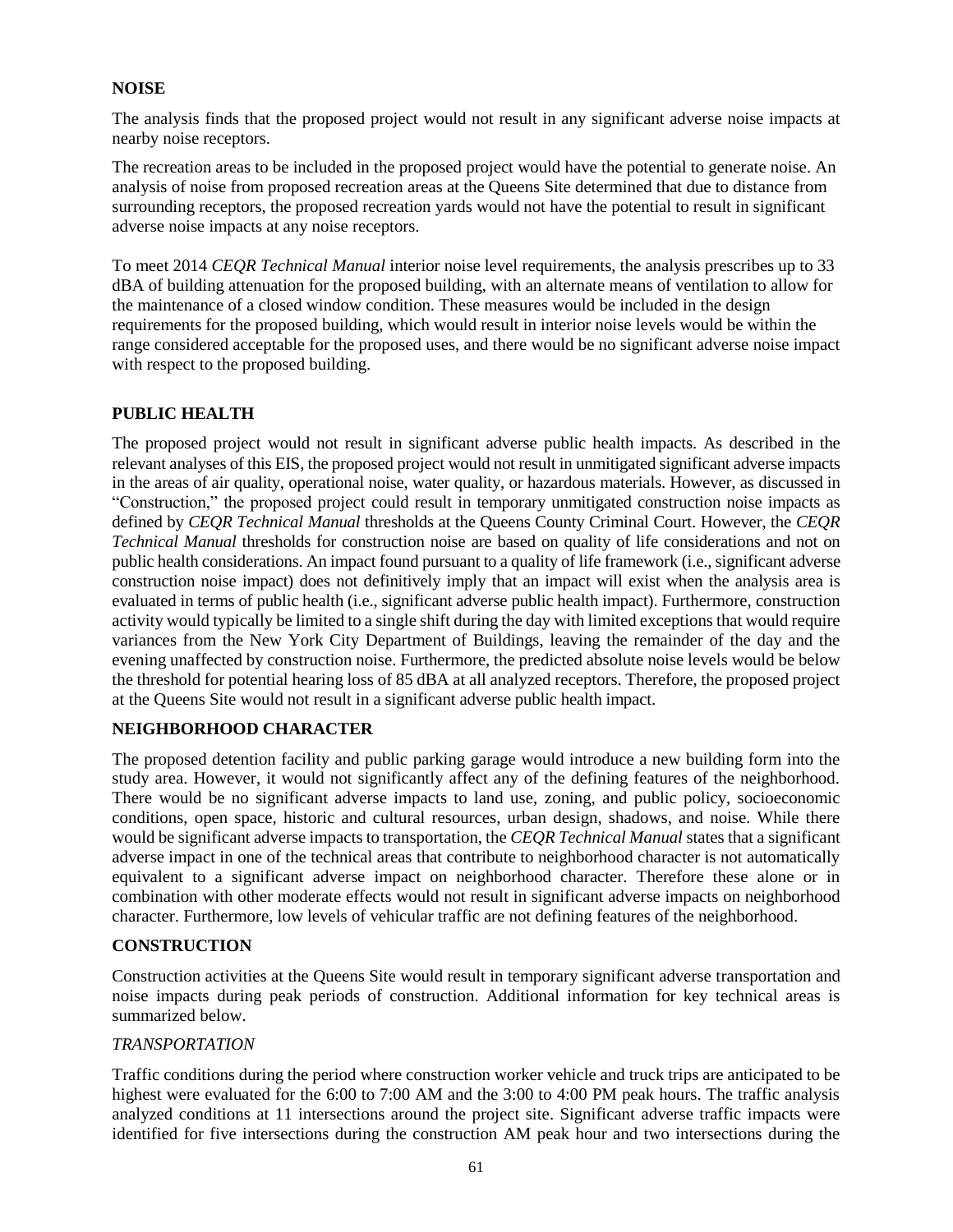construction PM peak hour. A total of 10 and 2 lane group impacts were identified at analyzed intersections during the construction AM and PM peak hours, respectively. Although impacts resulting from construction activity would be temporary, measures to mitigation these temporary impacts were investigated and proposed measures are discussed below in the "Mitigation" section below.

## *AIR QUALITY*

While construction would cause temporary disruptions on the adjacent community, it is expected that such disruptions in any given area would be temporary and would not be ongoing for the full duration of the construction period, due to the phasing of construction activities. Measures would be taken to reduce pollutant emissions during construction as required by laws, regulations, and building codes. These measures would include dust suppression measures, idling restrictions, use of ULSD fuel, and BAT, and to the extent practicable the use of newer equipment that meets the USEPA's Tier 4 emission standards and electrification of equipment. With these measures in place, construction activities at the Queens Site would not result in any significant adverse air quality impacts.

## *NOISE AND VIBRATION*

Construction of the proposed project would be expected to result in elevated noise levels at nearby receptors, and noise due to construction would at times be noticeable. However, noise from construction would be intermittent and of limited duration, and total noise levels would be in the "marginally acceptable" or "marginally unacceptable" range. Based on the prediction of construction noise level increments and the duration of CEQR screening threshold exceedances, construction noise associated with the proposed actions would have the potential to result in a temporary significant adverse impact at the Queens County Criminal Court. Noise associated with the construction of the proposed project would not rise to the level of a significant adverse noise impact at all other locations within the project area. Regarding vibration, construction of the proposed project would not have the potential to result in vibration at a level that could result in architectural or structural damage to adjacent buildings. In addition, construction would only result in vibration at a level that would have the potential to be noticeable or annoying for limited periods. Therefore, there would be no significant adverse vibration impacts from the proposed project.

## **MITIGATION**

## **TRANSPORTATION**

The proposed project would result in the potential for significant adverse impacts to vehicular traffic at four analyzed intersections. Mitigation measures that could address these potential traffic impacts are discussed below. There are no anticipated transit, pedestrian, or parking impacts likely as a result of the proposed project; therefore, those transportation modes are not discussed below.

## *TRAFFIC*

The proposed project would result in the potential for significant adverse traffic impacts at four (three signalized and one stop-controlled) study area intersections during one or more analyzed peak hours; specifically, seven lane groups at four intersections during the analyzed weekday AM peak hour, three lane groups at three intersections during the analyzed midday peak hour, and three lane groups at three intersections during the analyzed Saturday peak hour. Implementation of signal timing changes are being proposed and would provide mitigation for some of the potential traffic impacts. These proposed traffic engineering improvements are subject to review and approval by DOT. If these measures are deemed infeasible, consideration for other potential measures will be made in consultation with DOT. In the absence of the application of mitigation measures, the potential impacts would remain unmitigated.

**Table S-21** shows that with implementation of all the proposed mitigation measures, the potential significant adverse impacts would be fully mitigated at two lane groups during the analyzed weekday AM peak hour, one lane group and one intersection during the analyzed midday peak hour, and no lane group during the analyzed Saturday peak hour. **Table S-22** provides a more detailed summary of the intersections and lane groups that would have the potential for unmitigated significant adverse traffic impacts. During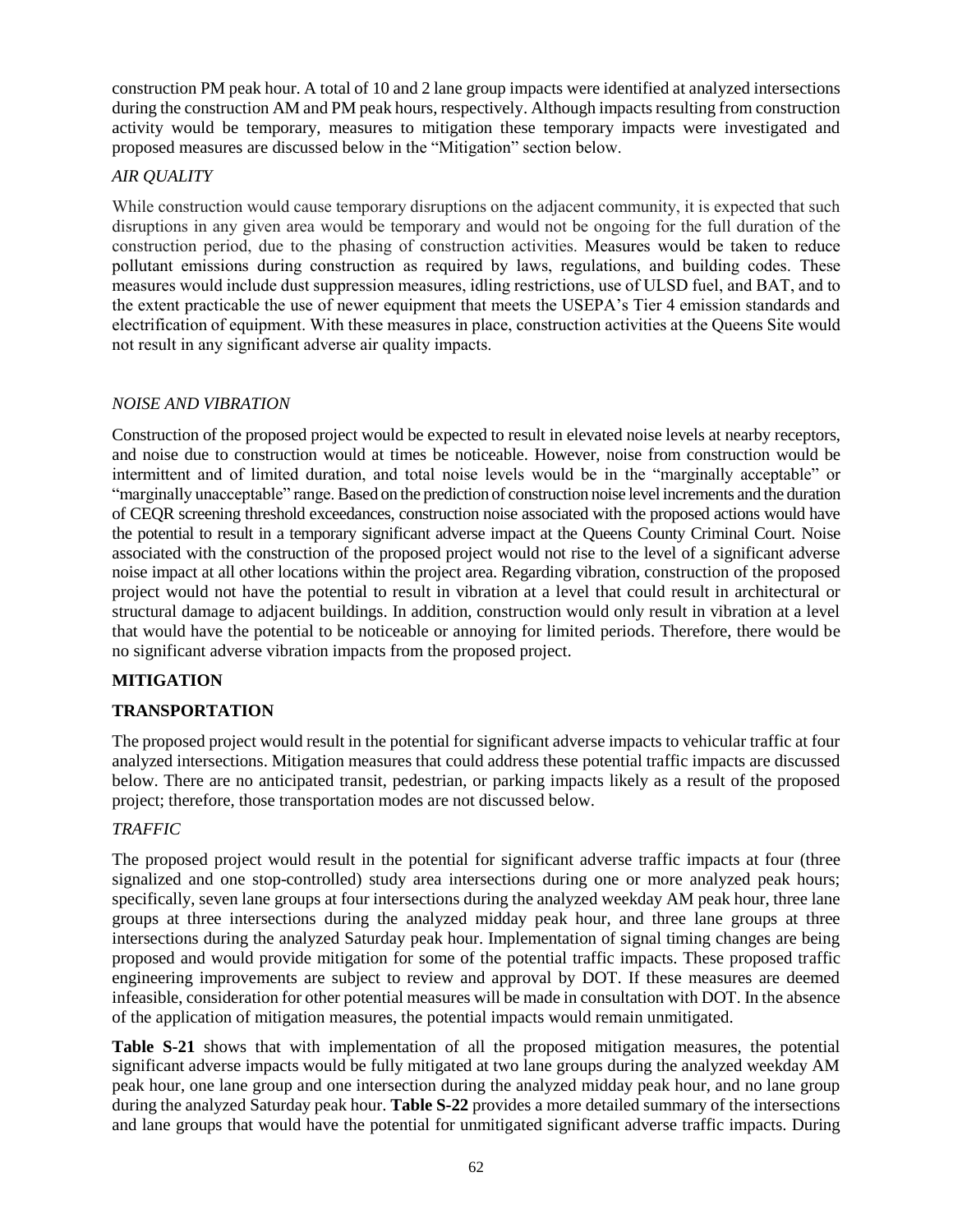the analyzed weekday AM peak hour, potential impacts would remain at five lane groups at four analyzed intersections. During the analyzed weekday midday peak hour, potential impacts would remain at two lane groups at two analyzed intersections. During the analyzed Saturday peak hour, potential impacts would remain at three lane groups at three analyzed intersections.

## **Table S-21 Summary of Lane Groups/Intersections with Potentially Significant Adverse Traffic Impacts**

| <b>11 Net Increment</b> | Lane Groups/<br><b>Intersections</b><br>Analyzed | Lane Groups/<br>Intersections With No<br><b>Significant Impacts</b> | Lane Groups/<br><b>Intersections With</b><br><b>Significant Impacts</b> | <b>Mitigated Lane</b><br>Groups/<br><b>Intersections</b> | Unmitigated<br>Lane Groups/<br><b>Intersections</b> |
|-------------------------|--------------------------------------------------|---------------------------------------------------------------------|-------------------------------------------------------------------------|----------------------------------------------------------|-----------------------------------------------------|
| Weekdav AM              | 27/7                                             | 20/3                                                                | 7/4                                                                     | 2/0                                                      | 5/4                                                 |
| Weekday Midday          | 27/7                                             | 24/4                                                                | 3/3                                                                     | 1/1                                                      | 2/2                                                 |
| Saturdav                | 27/7                                             | 24/4                                                                | 3/3                                                                     | 0/0                                                      | 3/3                                                 |

## **Table S-22**

|  |  | Lane Groups With Potentially Unmitigated Significant Adverse Traffic Impacts |  |  |
|--|--|------------------------------------------------------------------------------|--|--|
|  |  |                                                                              |  |  |

|                                                                                                         | . .<br>. .        |                       |                 |  |  |  |
|---------------------------------------------------------------------------------------------------------|-------------------|-----------------------|-----------------|--|--|--|
|                                                                                                         | <b>Peak Hour</b>  |                       |                 |  |  |  |
| <b>Intersection</b>                                                                                     | <b>Weekday AM</b> | <b>Weekday Midday</b> | <b>Saturday</b> |  |  |  |
| <b>Signalized Intersections</b>                                                                         |                   |                       |                 |  |  |  |
| Queens Boulevard & 78th Avenue                                                                          | WB-L              | WB-L                  | WB-L            |  |  |  |
| Queens Boulevard & Union Turnpike                                                                       | SB-L (Main)       |                       | SB-L (Main)     |  |  |  |
| Queens Boulevard & Hoover Avenue/83rd Avenue                                                            | NB-TR, WB-LTR     | <b>WB-LTR</b>         | WB-LTR          |  |  |  |
| <b>Unsignalized Intersection</b>                                                                        |                   |                       |                 |  |  |  |
| 134th Street & Union Turnpike                                                                           | NB-R              |                       |                 |  |  |  |
| Notes:<br>NB—northbound, SB—southbound, EB—eastbound, WB—westbound L—left-turn, T—through, R—right-turn |                   |                       |                 |  |  |  |

## **CONSTRUCTION TRAFFIC**

Traffic conditions during the period when construction-related traffic is anticipated to be highest were evaluated. The analysis determined that construction traffic associated with peak construction period activity would have the potential to result in significant adverse traffic impacts at seven study area intersections during one or more analyzed construction period peak hours. Specifically, 13 lane groups at seven analyzed intersections during the construction AM peak hour and 3 lane groups at two analyzed intersections during the construction midday peak hour. Although these impacts would be temporary, measures to address these temporary impacts were considered. Implementation of signal-timing changes are being proposed and would provide mitigation for some of the potential temporary traffic impacts. These proposed traffic engineering improvements are subject to review and approval by DOT.

A CTMP will be developed by DDC prior to commencement of construction-related activities. The CTMP will include transportation data collection as well as traffic and pedestrian analyses. The data collection will include traffic and pedestrian counts, worker shift schedules, worker origin-destination and modal split survey data, parking surveys, and truck frequency data. A traffic management plan for the project would be developed as part of the CTMP in order to address the effect of construction-related activity on transportation systems and verify the need for implementing temporary mitigation measures identified in this EIS or additional measures if warranted. The CTMP would be submitted to DOT and OCMC for review and approval and would be an on-going process for addressing the effects of construction.

The analyzed traffic locations would be included in the CTMP that would be initiated at the start of construction. Because detailed plans for the proposed detention facility and detailed construction logistics, including any necessary street or sidewalk closures, are not known at this time, the level of specificity necessary to quantify the extent to which traffic operations would be disrupted as a result of street network access accommodations requested to facilitate the construction effort cannot be made at this time. As the design-build process progresses, an updated assessment of traffic conditions around the project site would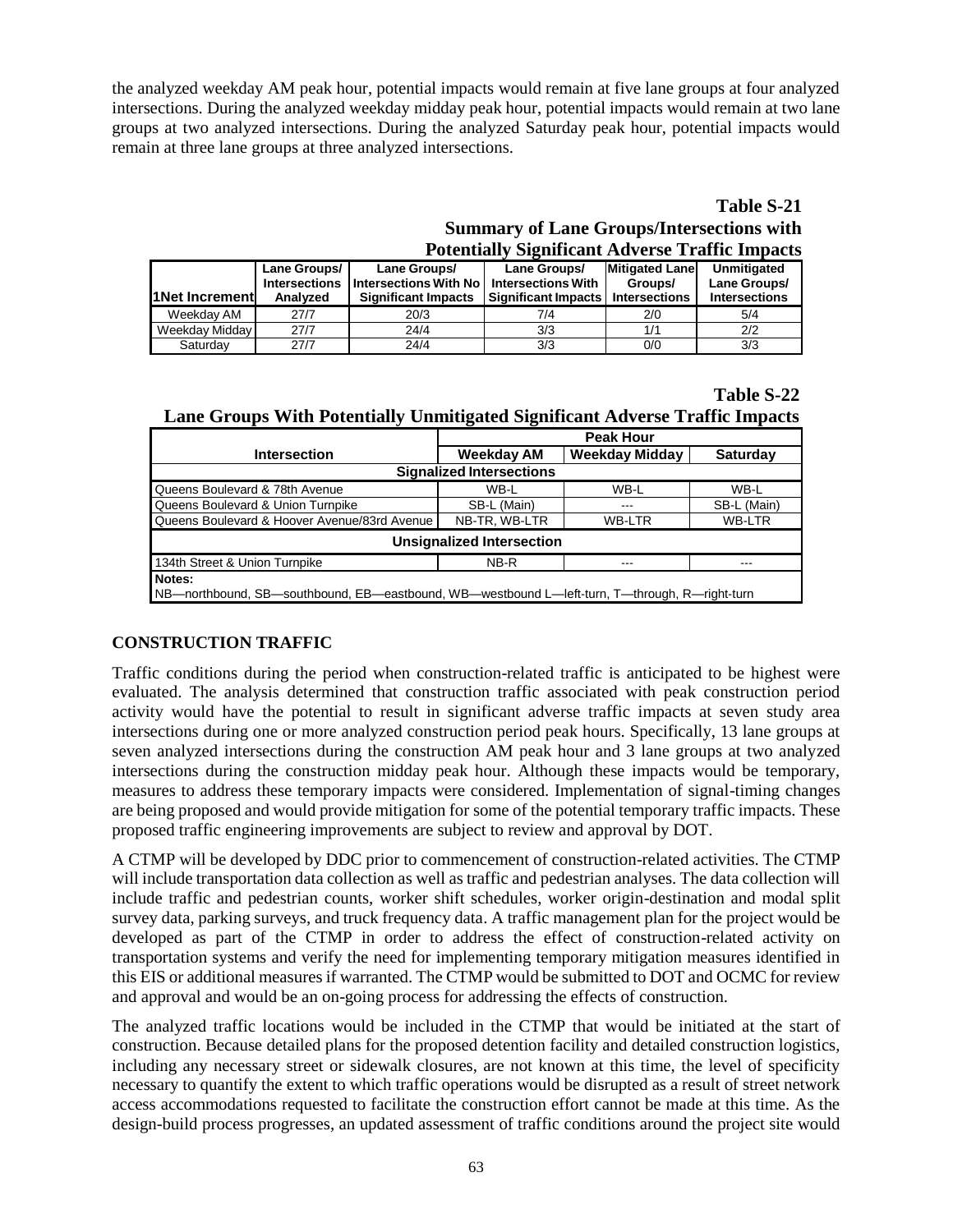be made as part of the CTMP. The CTMP, in coordination with DOT and OCMC, will identify feasible measures that could mitigate any potential disruptions.

In addition to the standard traffic mitigation measures identified above, the City will continue to explore other options to further reduce traffic impacts in the vicinity of the Queens Site. Potential options could include remote parking and shuttle service for construction workers, incentives to encourage transit use, the use of traffic enforcement agents/construction flaggers to facilitate traffic circulation, staged deliveries and queuing, and staggered work hour.

**Table S-23** shows that with the implementation of all of the proposed mitigation measures, potential significant adverse impacts due to construction-related vehicle trips would be fully mitigated at four lane groups and one intersection during the construction AM peak hour and one lane group during the construction midday peak hour. **Table S-24** provides a more detailed summary of the intersections and lane groups that have the potential for unmitigated significant adverse traffic impacts during construction. As shown in **Table S-24**, potential, impacts would remain at nine lane groups and at six analyzed intersections during the construction AM peak hour. During the midday peak hour, potential impacts would remain at two lane groups and at two intersection.

> **Table S-23 Summary of Lane Groups/Intersections with Potentially Significant Adverse Traffic Impacts**

|                        |                                                  |                                                                     | T otchuaify biginneam Auverse Traine Impacts                            |                                                          |                                                     |
|------------------------|--------------------------------------------------|---------------------------------------------------------------------|-------------------------------------------------------------------------|----------------------------------------------------------|-----------------------------------------------------|
| <b>B</b> Net Increment | Lane Groups/<br><b>Intersections</b><br>Analyzed | Lane Groups/<br>Intersections With No<br><b>Significant Impacts</b> | Lane Groups/<br><b>Intersections With</b><br><b>Significant Impacts</b> | <b>Mitigated Lane</b><br>Groups/<br><b>Intersections</b> | Unmitigated<br>Lane Groups/<br><b>Intersections</b> |
| AM Peak Hour           | 48/11                                            | 35/4                                                                | 13/7                                                                    | 4/1                                                      | 9/6                                                 |
| Midday Peak<br>Hour    | 48/11                                            | 45/9                                                                | 3/2                                                                     | 1/0                                                      | 2/2                                                 |

#### **Table S-24**

## **Lane Groups With Potentially Unmitigated Significant Adverse Traffic Impacts**

| <b>Intersection</b>                          | <b>AM Peak Hour</b>    | <b>Midday Peak Hour</b> |  |  |  |  |  |
|----------------------------------------------|------------------------|-------------------------|--|--|--|--|--|
| <b>Signalized Intersections</b>              |                        |                         |  |  |  |  |  |
| Queens Boulevard & 78th Avenue               | $WB - L$ , NB-T (Main) |                         |  |  |  |  |  |
| Queens Boulevard & Union Turnpike            | SB-L (Main)            | SB-L (Main)             |  |  |  |  |  |
| Queens Boulevard & Hoover Avenue/83rd Avenue | EB-L. WB-LTR. NB-TR    | WB-LTR                  |  |  |  |  |  |
| Queens Boulevard & 82nd Avenue               | NB-TR                  |                         |  |  |  |  |  |
| <b>Unsignalized Intersections</b>            |                        |                         |  |  |  |  |  |
| 134th Street & Union Turnpike                | NB-R                   | ---                     |  |  |  |  |  |
| 126th Street & Union Turnpike                | NB-R                   |                         |  |  |  |  |  |

#### *PEDESTRIANS*

According to a preliminary assessment of construction generated pedestrian activity, six pedestrian elements were identified as potential impact locations. Because detailed plans for the proposed detention facility and detailed construction logistics, including any necessary street or sidewalk closures, are not known at this time, the level of specificity necessary to quantify the extent to which pedestrian operations would be disrupted as a result of construction activity cannot be made at this time. However, an assessment of pedestrian conditions would be included in the CTMP described above. In the event it is found that measures fully mitigating such temporary impacts are infeasible, then unmitigable significant adverse impacts could occur at the identified pedestrian elements.

#### **CONSTRUCTION NOISE**

Construction of the proposed project would have the potential to result in a significant adverse construction noise impact at the Queens County Criminal Court. Source or path controls were considered for feasibility and effectiveness in reducing the level of construction noise at the receptors that have the potential to experience significant adverse construction noise impacts. These measures may include enclosing the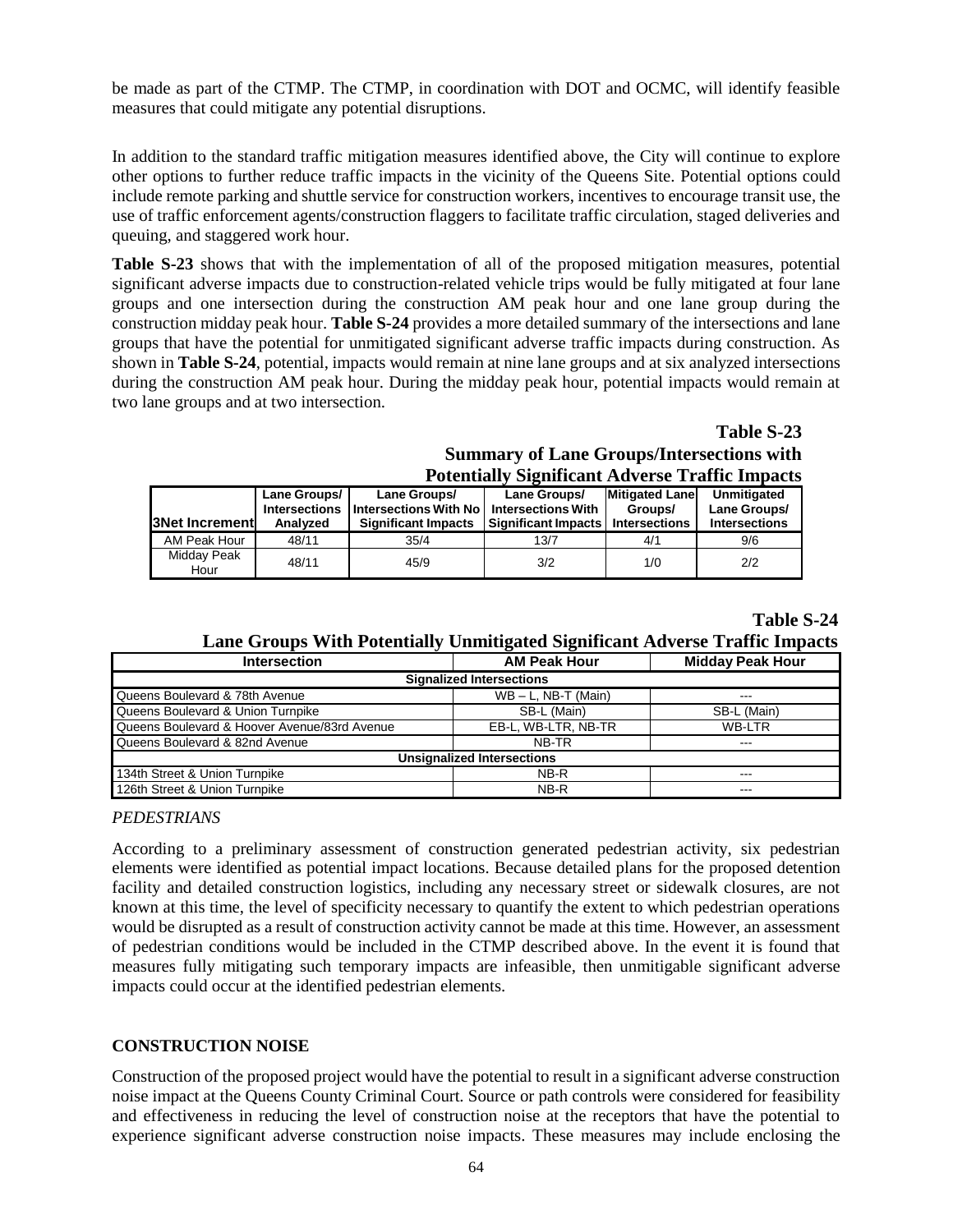concrete pump and concrete mixer trucks at any time that the mixer barrels would be spinning in a shed or tunnel including two or three walls and a roof, with the opening or openings facing away from receptors. Additionally, selecting quieter equipment models for cranes, generators, compressors, and lifts may result in a reduction in noise levels from construction during superstructure and subsequent phases. This is subject to the availability of quieter equipment in the quantities necessary to complete the proposed project in the projected timeframe. These measures, if implemented would partially mitigate the predicted construction noise impacts, because there would still be times when construction of the proposed project would result in exceedances of acceptable noise levels at these receptors. Absent the implementation of these measures, construction of the proposed project would result in the potential for unmitigated significant adverse noise impacts at the Queens County Criminal Court.

## **UNAVOIDABLE ADVERSE IMPACTS**

## *TRANSPORTATION*

The proposed project would result in significant adverse traffic impacts at four (three signalized and one stop-controlled) study area intersections during one or more analyzed peak hours. Implementation of signal timing changes are being proposed and would provide mitigation for some of the anticipated traffic impacts. These proposed traffic engineering improvements are subject to review and approval by DOT. In the absence of the application of mitigation measures, the potential impacts would remain unmitigated.

With implementation of all the proposed mitigation measures, potential unmitigated significant adverse traffic impacts would remain during the analyzed weekday AM peak hour at five lane groups at four intersections, during the analyzed weekday midday peak hour at two lane groups at two analyzed intersections, and during the analyzed Saturday peak hour at three lane groups at three analyzed intersections. These unmitigated impacts would constitute unavoidable adverse impacts.

#### *CONSTRUCTION TRANSPORTATION*

#### *Traffic*

Traffic conditions during the period when construction-related traffic is anticipated to be highest were evaluated. The analysis determined that construction traffic associated with peak construction period activity would have the potential to result in significant adverse traffic impacts at seven study area intersections during one or more analyzed construction period peak hours. Although these impacts would be temporary, measures to address these temporary impacts were considered. Implementation of signaltiming changes are being proposed and would provide mitigation for some of the potential temporary traffic impacts. These proposed traffic engineering improvements are subject to review and approval by DOT. In the absence of the application of mitigation measures, the potential temporary impacts would remain unmitigated.

With the implementation of all of the proposed mitigation measures, potential unmitigated impacts would remain at nine lane groups and at six analyzed intersections during the construction AM peak hour and, during the midday peak hour, potential impacts would remain at two lane groups and at two intersections. These unmitigated impacts would constitute unavoidable adverse impacts.

#### *Pedestrians*

According to a preliminary assessment of construction generated pedestrian activity, six pedestrian elements were identified as potential impact locations. In the event it is found that measures fully mitigating such temporary impacts are infeasible, then unmitigable significant adverse impacts could occur at the identified pedestrian elements.

#### *CONSTRUCTION NOISE*

Construction of the proposed project would have the potential to result in a significant adverse construction noise impact at the Queens County Criminal Court. Source or path controls were considered for feasibility and effectiveness in reducing the level of construction noise at the receptors that have the potential to experience significant adverse construction noise impacts. These measures may include enclosing the concrete pump and concrete mixer trucks at any time that the mixer barrels would be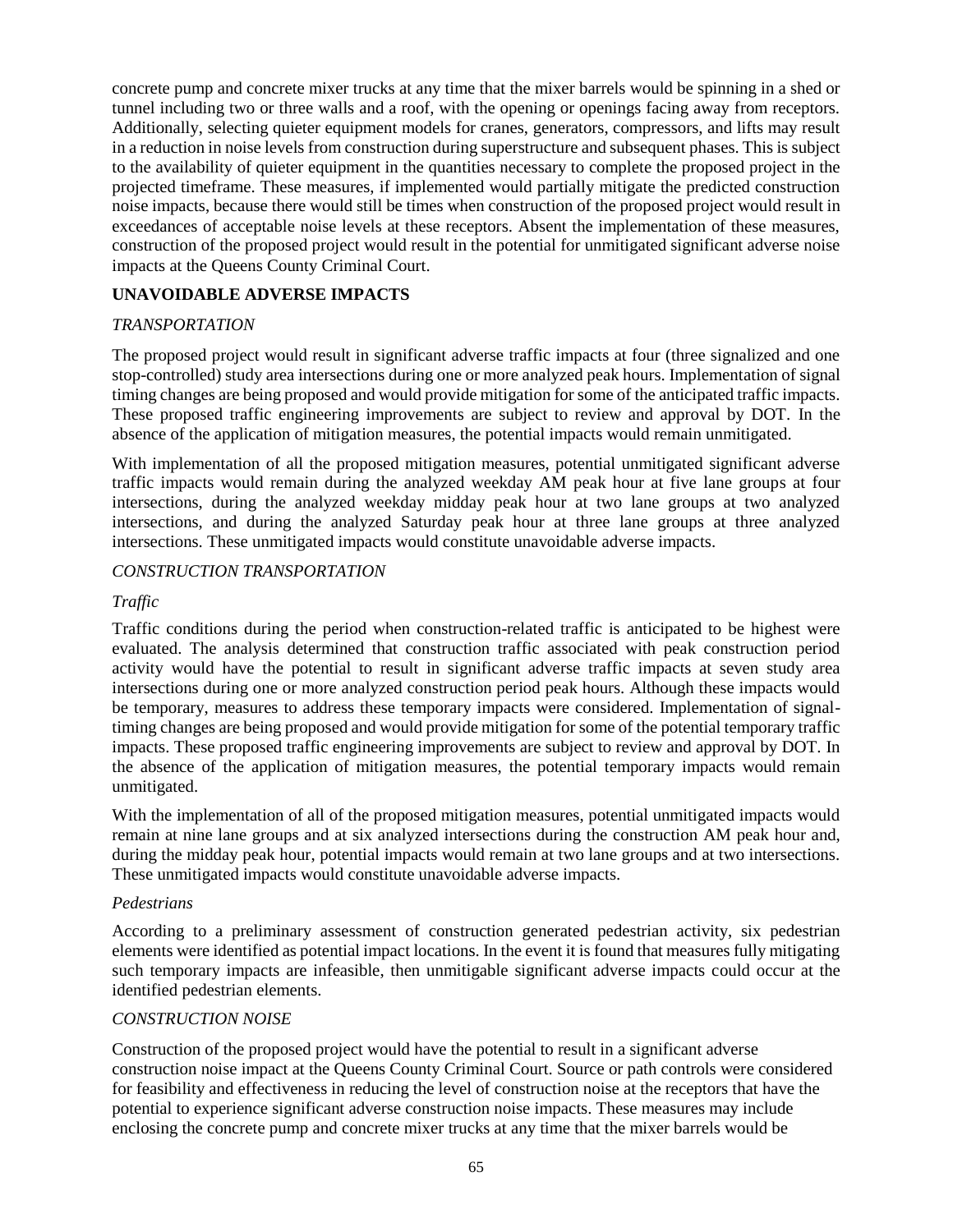spinning in a shed or tunnel including two or three walls and a roof, with the opening or openings facing away from receptors. Additionally, selecting quieter equipment models for cranes, generators, compressors, and lifts may result in a reduction in noise levels from construction during superstructure and subsequent phases. This is subject to the availability of quieter equipment in the quantities necessary to complete the proposed project in the projected timeframe. These measures, if implemented would partially mitigate the predicted construction noise impacts, because there would still be times when construction of the proposed project would result in exceedances of acceptable noise levels at these receptors. Therefore, the significant adverse construction-period noise impacts would be considered partially mitigated, resulting in unavoidable significant adverse construction-period noise impacts.

## **12. GREENHOUSE GASES (GHG) AND CLIMATE CHANGE**

### **GREENHOUSE GAS EMISSIONS**

The building energy use and vehicle use associated with the proposed project sites would result in up to approximately 27 to 28 thousand metric tons of carbon dioxide equivalent  $(CO_2e)$  emissions per year.

The *CEQR Technical Manual* defines five goals by which a project's consistency with the City's emission reduction goal is evaluated: (1) efficient buildings; (2) clean power; (3) sustainable transportation; (4) construction operation emissions; and (5) building materials carbon intensity.

Specific energy efficiency measures and design elements that may be implemented have been evaluated, and are required at a minimum to achieve the energy efficiency requirements of the New York City Building Code. Furthermore, design elements that may be implemented as part of the proposed project would reduce the energy demand by up to 44 percent below this requirement. Therefore, the proposed project would support the goal identified in the *CEQR Technical Manual* of building efficient buildings.

The inclusion of a 200 to 400 ton capacity ground source heating and cooling system (Design Option 1) is under consideration for each of the project sites. The system would reduce on-site natural gas consumption required for heating through the use of ground source heat pumps (GSHP) to transfer heat to and from onsite ground bores. Furthermore, electric boilers would be used for supplemental heating in order to eliminate the demand for on-site natural gas consumption. Implementation of Design Option 1 could decrease net building energy GHG emissions by approximately 6.2 percent, representing approximately 4.0 percent of the total potential GHG emissions for the proposed project.

Additionally, the inclusion of a cogeneration system (Design Option 2) is under consideration for each of the project sites. If included, the system would produce electricity on-site while providing heat as a byproduct, and would reduce the electricity demand from the grid while burning natural gas on-site. The heat produced would offset some or all of the natural gas required to provide heat and hot water. Implementation of Design Option 2 could decrease net building energy GHG emissions by approximately 2.2 percent, representing approximately 1.4 percent of the total potential GHG emissions for the proposed project.

The proposed project would also support the other GHG goals by virtue of their proximity to public transportation, reliance on natural gas, commitment to construction air quality controls, and the fact that as a matter of course, construction in New York City uses recycled steel and includes cement replacements. All of these factors demonstrate that the proposed project would support the GHG reduction goal.

Therefore, based on the commitment to energy efficiency and by virtue of location and nature, the proposed project would be consistent with all of the City's emissions reduction goals, as defined in the *CEQR Technical Manual*.

## **RESILIENCE TO CLIMATE CHANGE**

The Bronx, Brooklyn, and Queens Sites are not within projected future flood hazard areas and therefore are not evaluated for resilience to climate change.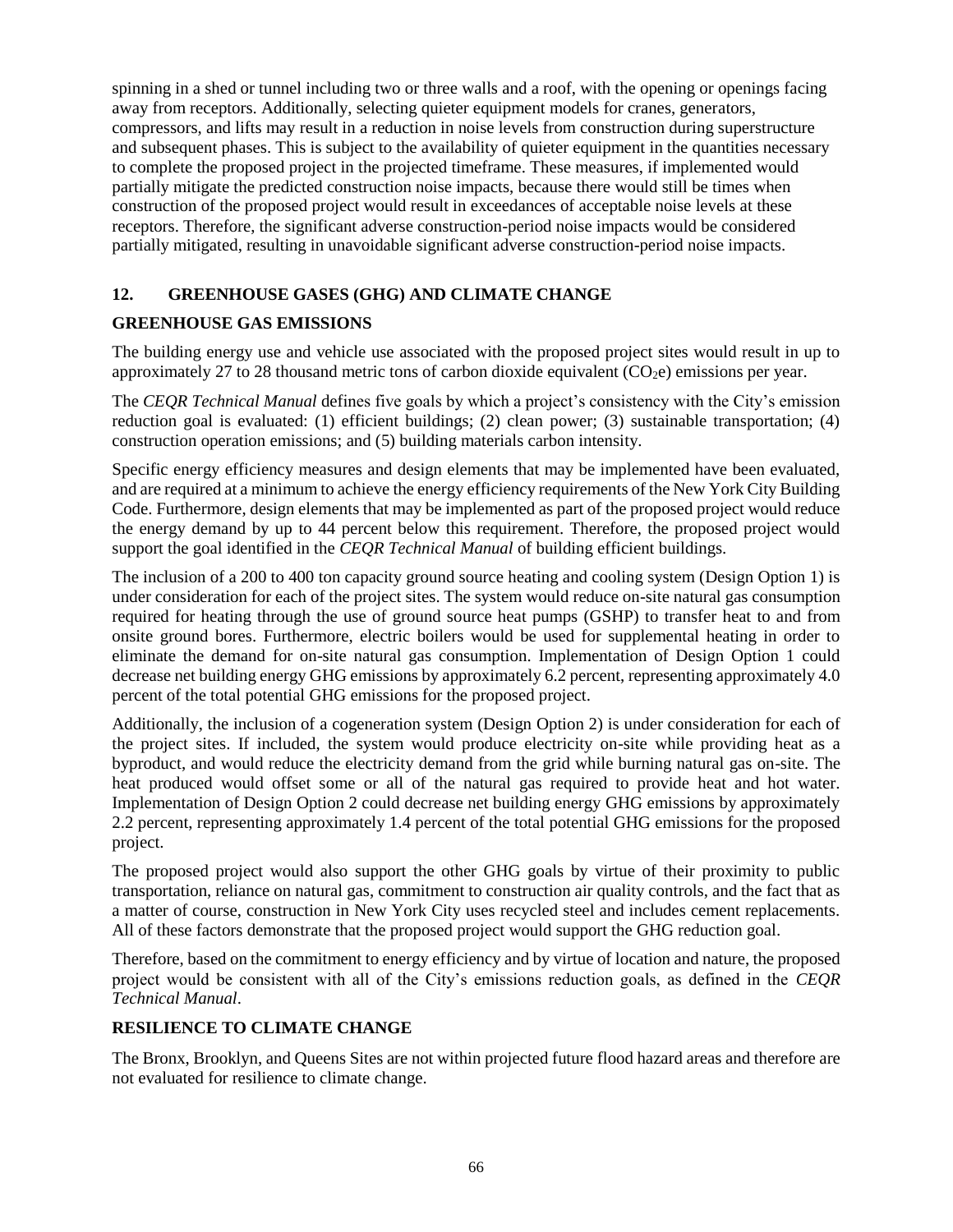The Manhattan Site is located within the Coastal Zone Boundary and is within projected future flood hazard areas identified by New York City.<sup>16</sup>

Based on conceptual plans, it is expected that the ground-floor elevation of the proposed project on the Manhattan Site would be approximately 18 feet NAVD88, which would be higher than the New York City Panel on Climate Change (NPCC)'s "high" future 2100 base flood elevation (BFE) of 16.25 feet. In addition, to the extent feasible, future design development for the building on the Manhattan Site would account for future flood levels and locate critical mechanical features such as heating, cooling, electrical, and telecommunication on building floors above NPCC's "high" future 2080s BFE of 14.8 feet or 2100 BFE of 16.25 feet. Those critical features that require an elevation below the BFE (such as water/sewer service and potentially other features conveyed below ground to a building's cellar level) could be dryfloodproofed either from the outset of the building's construction or at such time as the BFE reaches the proposed site, projected to be the 2080s or later. Similarly, vulnerable features (habitable space above the building's lowest floor, such as detention housing) would be located above the future BFEs by the 2080s or 2100. In addition, the proposed detention facilities would be equipped with emergency electrical generators and fuel storage to provide power for several days of power outages, as well as food supplies for seven days of operation. In the event of a power loss, the proposed facilities are intended to remain fully operational.

## **13. ALTERNATIVES**

The conclusion of the alternatives analysis is that the No Action Alternative and No Unmitigated Significant Adverse Impacts Alternatives would not substantively meet the goals and objectives of the proposed project. Each of the alternatives is summarized briefly below, followed by a more detailed analysis in the following sections.

## **NO ACTION ALTERNATIVE**

The No Action Alternative assumes the proposed project is not implemented and that each of the proposed project sites would remain in their current condition. Therefore, under the No Action condition, the existing DOC borough facilities would not be rebuilt or closed and are assumed to remain at the current capacity of approximately 2,500 people in detention. It is assumed that the City would continue to implement strategies to reduce the number of people in jail to 5,000, but would use the current facilities. At the Bronx Site, this alternative would avoid the proposed project's significant adverse impacts related to transportation, construction-period traffic, and construction-period noise. At the Brooklyn Site, this alternative would avoid the proposed project's significant adverse impacts related to historic and cultural resources, transportation, construction-period traffic, and construction-period noise. At the Manhattan Site, this alternative would avoid the proposed project's significant adverse impacts related to historic and cultural resources and transportation. At the Queens Site, this alternative would avoid the proposed project's significant adverse impacts related to transportation, construction-period traffic, and construction-period noise.

The No Action Alternative would not create any new detention capacity, nor would it create new humane detention facilities. Although the City is implementing strategies to ultimately reduce the average daily jail population to 5,000 persons, existing facilities apart from Rikers Island can accommodate only about 2,500 people and therefore this alternative would not allow the City to close the jails on Rikers Island. Furthermore, this alternative would not accomplish the objectives of the proposed project. It would not improve access to natural light and space for therapeutic programming; offer quality recreational, health, education, visitation and housing facilities; strengthen connections to families and communities; or enhance the well-being of uniformed staff and civilian staff.

Overall, the No Action Alternative would fail to meet the proposed project's principal goals.

 $\overline{a}$ 

<sup>16</sup> NYC. *NYC Flood Hazard Mapper*. Accessed 6/13/2018.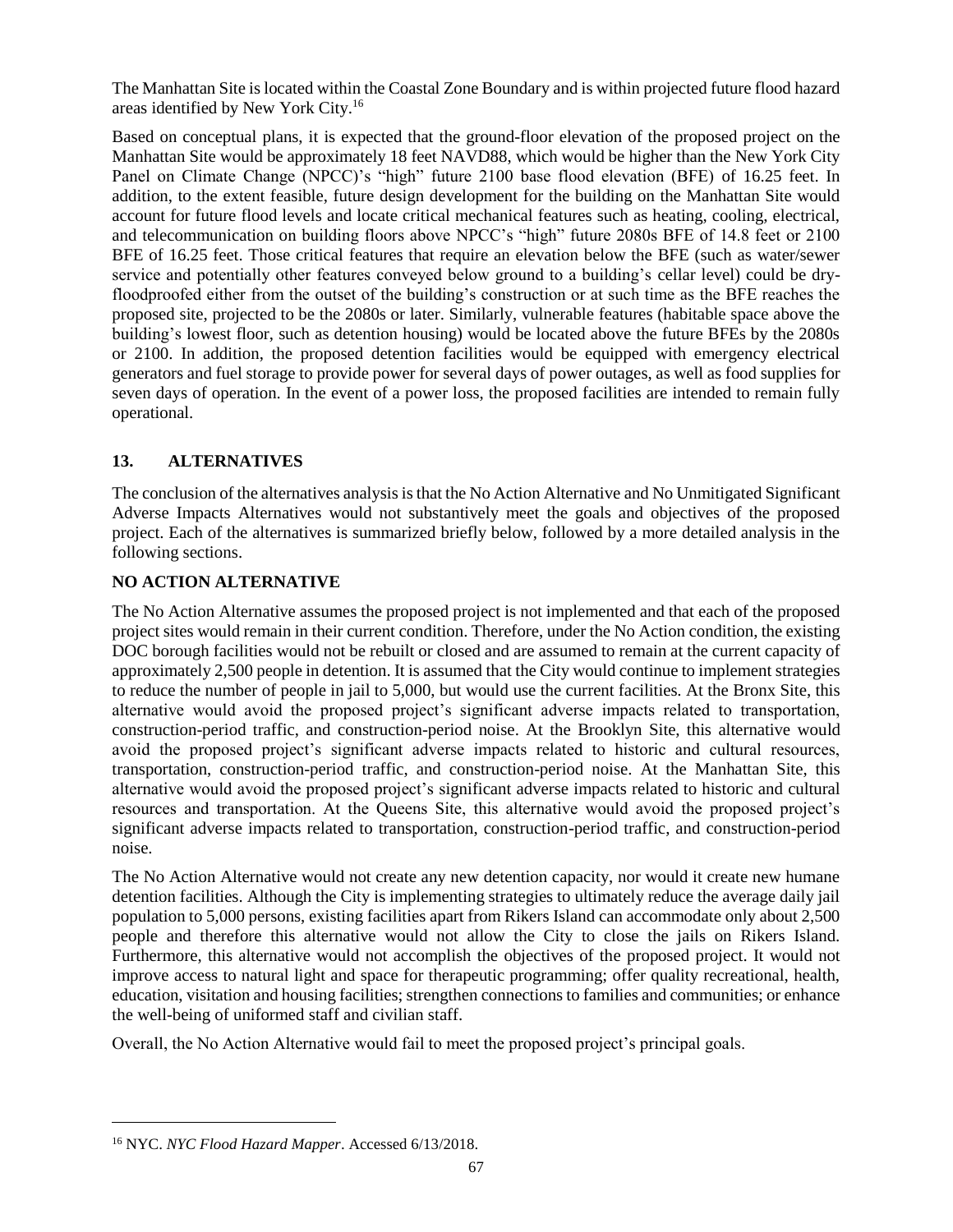#### **NO UNMITIGATED SIGNIFICANT ADVERSE IMPACTS**

The No Unmitigated Significant Adverse Impacts Alternative considers several modifications of the proposed project to eliminate its significant adverse impacts on historic and cultural resources, transportation, construction-period traffic, and construction-period noise. To eliminate all unmitigated significant adverse impacts, the proposed project would have to be modified to such a point that its principal goals and objectives would not be realized.

### **14. GROWTH INDUCING ASPECTS OF THE PROPOSED PROJECT**

The term "growth-inducing aspects" generally refers to the potential for a proposed project to trigger additional development in areas outside the project site that would otherwise not have such development without the proposed project. According to the *CEQR Technical Manual,* an analysis of the growthinducing aspects of a proposed project is appropriate when the project adds substantial new land use, new residents, or new employment that could induce additional development of a similar kind or of support uses, such as retail establishments to serve new residential uses; and/or introduces or greatly expands infrastructure capacity.

The proposed project would be limited to the four project sites and would not induce additional growth beyond the project sites. The following sections evaluate the growth-inducing aspects of the proposed project at each site.

#### **BRONX SITE**

The proposed project would change the land use of the Bronx Site from the current parking use to institutional, community facility, residential, and retail uses. The proposed project would be compatible with the predominantly industrial uses in the northern, southern, and eastern portions of the study area, and would be buffered from adjacent residential uses by the proposed mixed-use buildings on the western portion of the project site. Overall, the proposed project would be consistent with surrounding land uses. While the proposed project could add a new population with a higher average household income as compared with existing study area households, there is a high concentration of rent-regulated housing as well as a readily observable trend toward higher market rents in the study area. According to the 2012– 2016 ACS, median gross rents have been increasing in the study area since 2010. The proposed project is not expected to accelerate these trends because all of the proposed housing would be permanently affordable, and would serve to maintain a more diverse range of household incomes within the study area.

The proposed project would result in a mix of public facility, affordable residential, and retail uses, all of which are currently found in the study area. The proposed project would also be the first justice and correction facility in the area, so it would not cause an undue concentration of similar facilities. Finally, the proposed project would promote positive trends within the study area by developing new, LEED-gold standard community and retail facilities. The proposed project would thus not substantially change business conditions within the socioeconomic study area.

The proposed project at the Bronx Site would not include the introduction or expansion of infrastructure capacity (e.g., sewers, central water supply) that would result in indirect development. The proposed project would involve the relocation of an existing sewer main at the Bronx Site, but any such infrastructure improvements would be made to support development of the proposed project.

## **BROOKLYN SITE**

The proposed project would not change the land use of the Brooklyn Site, as it would remain as a detention facility. The proposed project would be compatible with the predominantly higher-density institutional and mixed-use buildings to the north of the study area and Downtown Brooklyn, and would be buffered from adjacent residential uses to the south by Atlantic Avenue. Overall, the proposed project would be consistent with surrounding land uses. While the proposed project includes the demolition of the existing Brooklyn Detention Complex, the proposed project would include facilities similar to those found in existing and No Action conditions. There are no private businesses on the site; therefore, the proposed project would not result in the displacement of any private businesses or employment associated with private businesses. As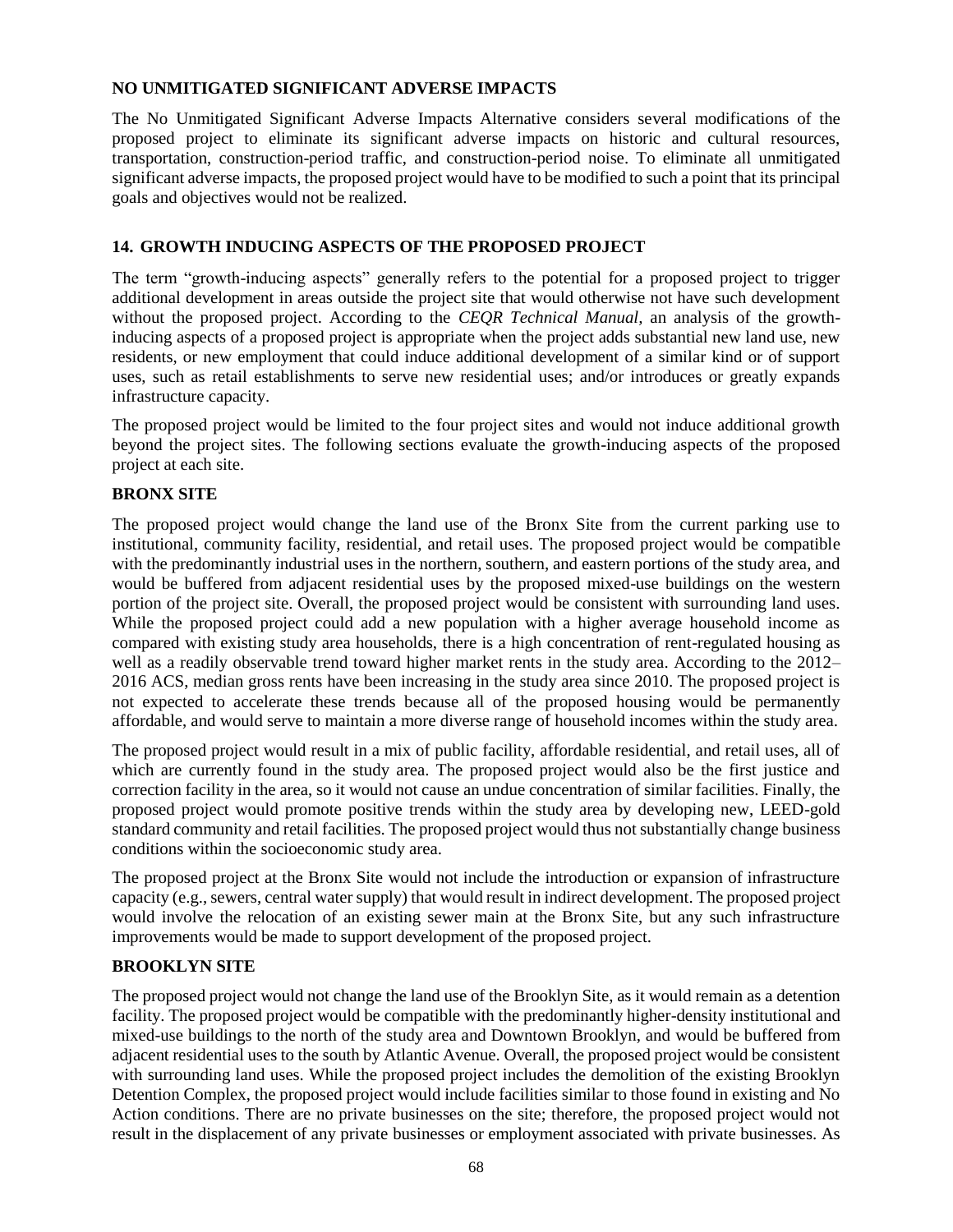the proposed project is a replacement of the existing detention facility use, the economic activities associated with the proposed project would be similar to those found in the future without the proposed project. The proposed project would not substantially change business conditions within the socioeconomic study area.

The proposed project at the Brooklyn Site would not include the introduction or expansion of infrastructure capacity that would result in indirect development. Any proposed infrastructure improvements would be made to support development of the proposed project.

## **MANHATTAN SITE**

The proposed project would result in an expansion and increase in density of the existing detention facility use on the Manhattan Site. The proposed project would be compatible with the predominantly institutional and court uses surrounding the site. The facility would also be buffered from adjacent residential uses in the Chinatown neighborhood to the east. Overall, the proposed project would be consistent with surrounding land uses. As the proposed project is a replacement of the existing detention facility use, the economic activities associated with the proposed project would be similar to those found in the future without the proposed project. The proposed project would not substantially change business conditions within the socioeconomic study area.

The proposed project at the Manhattan Site would not include the introduction or expansion of infrastructure capacity that would result in indirect development. Any proposed infrastructure improvements would be made to support development of the proposed project.

## **QUEENS SITE**

The proposed project would not change the land use of the Queens Site, as it would remain as a detention facility use. The proposed project would be compatible with the predominantly institutional uses surrounding the site, within the Queens Criminal Court complex. The facility would also be buffered from adjacent residential uses to the west by Queens Boulevard and to the residential uses to the east by the Van Wyck Expressway. The density would be consistent with the higher-density mixed-use buildings along Queens Boulevard. Overall, the proposed project would be consistent with surrounding land uses.

The proposed project is located on the site of the existing Queens Detention Complex site, a disused public detention facility. There are no private businesses on the site. As the proposed project is a replacement of the existing disused detention facility use, the economic activities associated with the proposed project would be similar to those found in the future without the proposed project. The proposed project would not substantially change business conditions within the socioeconomic study area.

The proposed project at the Queens Site would not include the introduction or expansion of infrastructure capacity that would result in indirect development. The proposed project would involve the relocation of two water mains at the Queens Site, but any such infrastructure improvements would be made to support development of the proposed project.

## **15. IRREVERSIBLE AND IRRETRIEVABLE COMMITMENTS OF RESOURCES**

Resources, both natural and built, would be expended in the construction and operation of the proposed project. These resources are considered irretrievably committed because their reuse for some purpose other than the proposed project would be highly unlikely. The proposed project constitutes an irreversible and irretrievable commitment of the project sites as land resources, thereby rendering land use for other purposes infeasible, at least in the near term.

These commitments of land resources and materials are weighed against the benefits of the proposed project. The proposed project would establish a system of four new, modern borough-based detention facilities to house a total population of 5,000 to no longer detain people in the jails at Rikers Island. One facility would be located in each of the Bronx, Brooklyn, Manhattan, and Queens. Each of the proposed facilities would provide approximately 1,437 beds to house people in detention, while allowing space for population-specific housing requirements, such as those related to safety, security, physical and mental health, among other factors, and fluctuations in the jail population. The new buildings would be integrated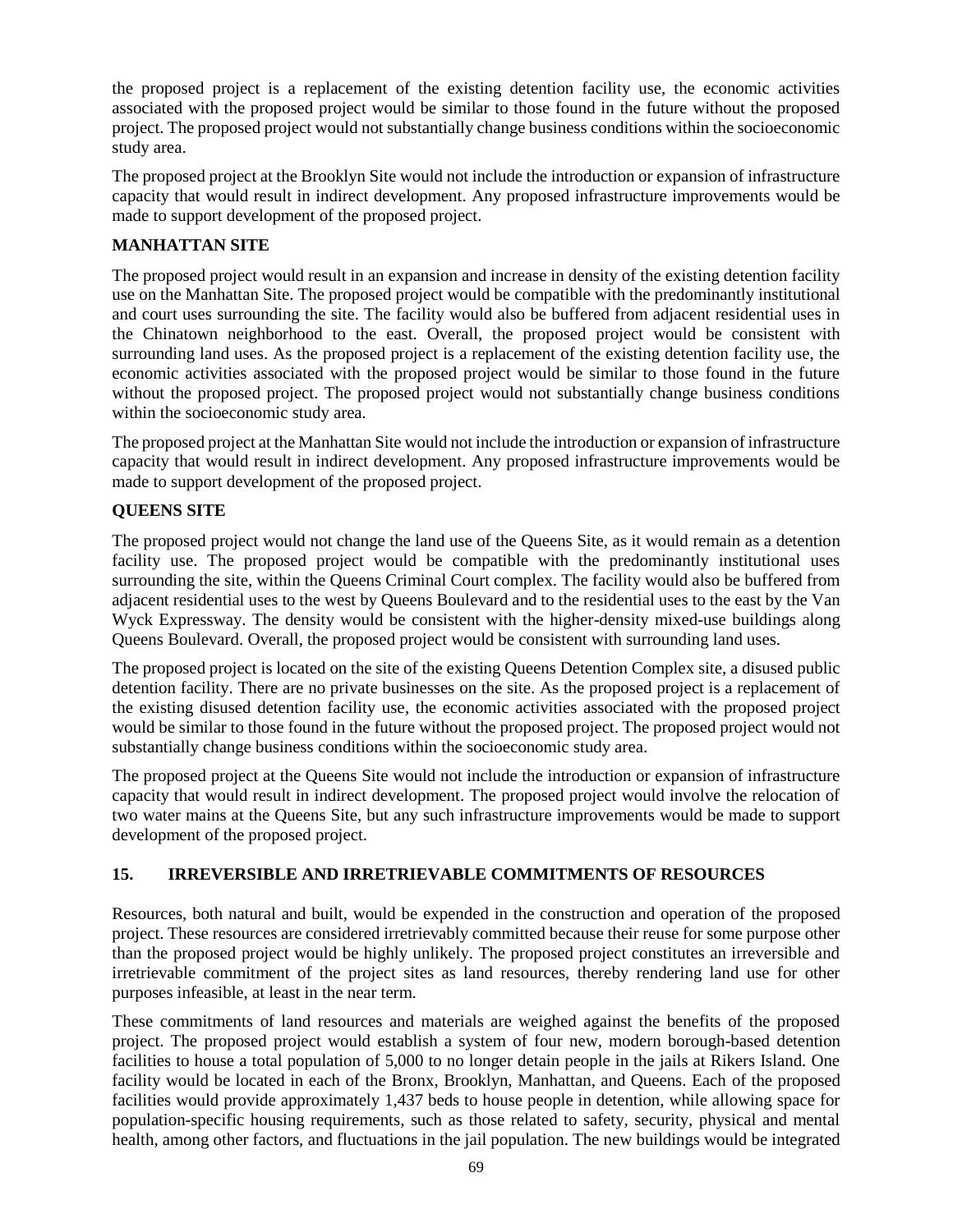into the neighborhoods, providing connections to courts and service providers and offering community benefits. The proposed project is intended to strengthen connections between people who are detained to families and communities by allowing people to remain closer to their loved ones, which allows better engagement of detained individuals with attorneys, social service providers, and community supports so that they will do better upon leaving and be less likely to return to jail. The detention facilities under proposed project are intended to provide sufficient space for effective and tailored programming, appropriate housing for those with medical, behavioral health and mental health needs, and the opportunity for a more stable reentry into the community. The community facility and/or retail space at each site is intended to provide useful community amenities, such as community facility programming or street-level retail space.